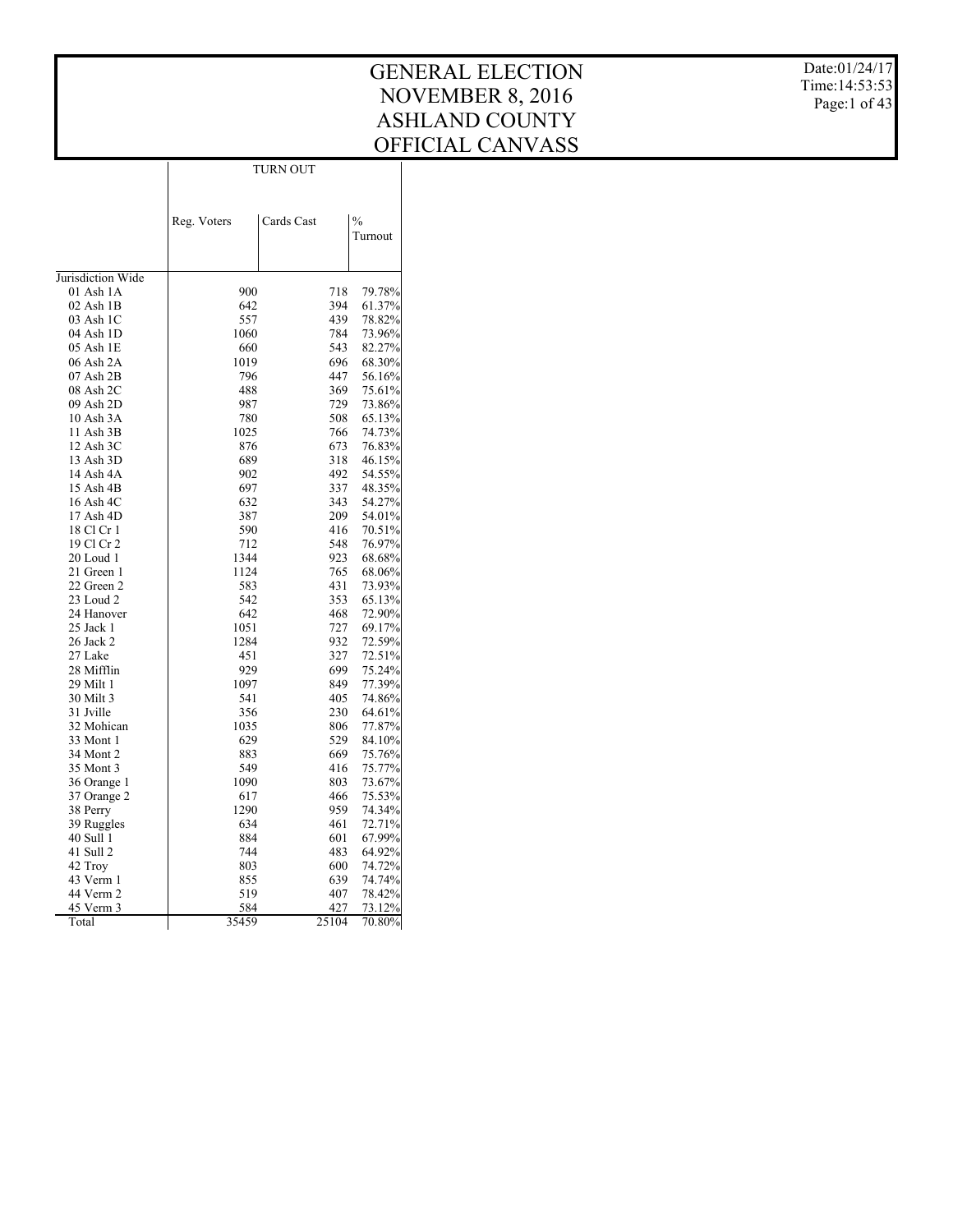Date:01/24/17 Time:14:53:53 Page: 2 of 43

### GENERAL ELECTION NOVEMBER 8, 2016 ASHLAND COUNTY OFFICIAL CANVASS

President and Vice President

|                   | Reg. Voters | <b>Times Counted</b> | Clinton/Kaine-D |        | Duncan/Johnson-NP |          | Johnson/Weld |       | Stein/Baraka-G           |          |
|-------------------|-------------|----------------------|-----------------|--------|-------------------|----------|--------------|-------|--------------------------|----------|
|                   |             |                      |                 |        |                   |          |              |       |                          |          |
| Jurisdiction Wide |             |                      |                 |        |                   |          |              |       |                          |          |
| 01 Ash 1A         | 900         | 718                  | 210             | 29.96% | 4                 | 0.57%    | 14           | 2.00% | 5                        | 0.71%    |
| $02$ Ash $1B$     | 642         | 394                  | 141             | 36.72% | 3                 | 0.78%    | 26           | 6.77% | $\overline{c}$           | 0.52%    |
| 03 Ash 1C         | 557         | 439                  | 114             | 27.08% | 1                 | 0.24%    | 16           | 3.80% | $\mathbf{1}$             | 0.24%    |
| 04 Ash 1D         | 1060        | 784                  | 209             | 27.04% | 5                 | 0.65%    | 17           | 2.20% | 7                        | 0.91%    |
| 05 Ash 1E         | 660         | 543                  | 109             | 20.68% | 5                 | 0.95%    | 23           | 4.36% | $\mathfrak{2}$           | 0.38%    |
| 06 Ash 2A         | 1019        | 696                  | 161             | 23.47% | 4                 | 0.58%    | 41           | 5.98% | 4                        | 0.58%    |
| 07 Ash 2B         | 796         | 447                  | 131             | 29.98% | 4                 | 0.92%    | 28           | 6.41% | 5                        | 1.14%    |
| 08 Ash 2C         | 488         | 369                  | 111             | 30.49% | 1                 | 0.27%    | 16           | 4.40% | 3                        | 0.82%    |
| 09 Ash 2D         | 987         | 729                  | 195             | 27.39% | 7                 | 0.98%    | 35           | 4.92% | $\overline{2}$           | 0.28%    |
| 10 Ash 3A         | 780         | 508                  | 161             | 31.88% | 8                 | 1.58%    | 29           | 5.74% | 3                        | 0.59%    |
| 11 Ash 3B         | 1025        | 766                  | 244             | 32.28% | 9                 | 1.19%    | 30           | 3.97% | 8                        | 1.06%    |
| 12 Ash 3C         | 876         | 673                  | 196             | 29.70% | $\tau$            | 1.06%    | 19           | 2.88% | $\mathbf{1}$             | 0.15%    |
| 13 Ash 3D         | 689         | 318                  | 101             | 32.17% | 1                 | 0.32%    | 15           | 4.78% | $\overline{2}$           | 0.64%    |
| 14 Ash 4A         | 902         | 492                  | 128             | 26.28% | 4                 | 0.82%    | 20           | 4.11% | 9                        | 1.85%    |
| 15 Ash 4B         | 697         | 337                  | 105             | 31.63% | 4                 | 1.20%    | 13           | 3.92% | 8                        | 2.41%    |
| 16 Ash 4C         | 632         | 343                  | 95              | 28.27% | $\overline{4}$    | 1.19%    | 11           | 3.27% | 3                        | 0.89%    |
| 17 Ash 4D         | 387         | 209                  | 52              | 25.24% | 3                 | 1.46%    | 3            | 1.46% | $\mathbf{1}$             | 0.49%    |
| 18 Cl Cr 1        | 590         | 416                  | 68              | 16.46% | 3                 | 0.73%    | 15           | 3.63% | 5                        | 1.21%    |
| 19 Cl Cr 2        | 712         | 548                  | 83              | 15.31% | 6                 | 1.11%    | 15           | 2.77% | 6                        | 1.11%    |
| 20 Loud 1         | 1344        | 923                  | 240             | 26.43% | 6                 | 0.66%    | 35           | 3.85% | 9                        | 0.99%    |
| 21 Green 1        | 1124        | 765                  | 183             | 24.05% | 8                 | 1.05%    | 28           | 3.68% | $\overline{\mathbf{4}}$  | 0.53%    |
| 22 Green 2        | 583         | 431                  | 83              | 19.67% | 1                 | 0.24%    | 15           | 3.55% | $\mathfrak{2}$           | 0.47%    |
| 23 Loud 2         | 542         | 353                  | 98              | 28.24% | 1                 | 0.29%    | 14           | 4.03% | $\mathbf{1}$             | 0.29%    |
| 24 Hanover        | 642         | 468                  | 117             | 25.16% | 3                 | 0.65%    | 25           | 5.38% | 5                        | 1.08%    |
| 25 Jack 1         | 1051        | 727                  | 197             | 27.51% | 5                 | 0.70%    | 30           | 4.19% | $\overline{\mathbf{4}}$  | 0.56%    |
| 26 Jack 2         | 1284        | 932                  | 181             | 19.63% | $\overline{c}$    | 0.22%    | 27           | 2.93% | 6                        | 0.65%    |
| 27 Lake           | 451         | 327                  | 68              | 20.86% | 4                 | 1.23%    | 16           | 4.91% | 4                        | 1.23%    |
| 28 Mifflin        | 929         | 699                  | 131             | 18.96% | 5                 | 0.72%    | 19           | 2.75% | 6                        | 0.87%    |
| 29 Milt 1         | 1097        | 849                  | 153             | 18.17% | 6                 | 0.71%    | 20           | 2.38% | 10                       | 1.19%    |
| 30 Milt 3         | 541         | 405                  | 65              | 16.13% | 6                 | 1.49%    | 6            | 1.49% | $\boldsymbol{0}$         | $0.00\%$ |
| 31 Jville         | 356         | 230                  | 62              | 27.31% | $\theta$          | $0.00\%$ | 8            | 3.52% | $\overline{2}$           | 0.88%    |
| 32 Mohican        | 1035        | 806                  | 146             | 18.39% | 13                | 1.64%    | 36           | 4.53% | 3                        | 0.38%    |
| 33 Mont 1         | 629         | 529                  | 96              | 18.36% | $\overline{c}$    | 0.38%    | 19           | 3.63% | $\mathbf{1}$             | 0.19%    |
| 34 Mont 2         | 883         | 669                  | 126             | 19.21% | 3                 | 0.46%    | 29           | 4.42% | 3                        | 0.46%    |
| 35 Mont 3         | 549         | 416                  | 60              | 14.63% | 1                 | 0.24%    | 13           | 3.17% | $\overline{c}$           | 0.49%    |
| 36 Orange 1       | 1090        | 803                  | 167             | 21.06% | 5                 | 0.63%    | 22           | 2.77% | 5                        | 0.63%    |
| 37 Orange 2       | 617         | 466                  | 81              | 17.69% | 3                 | 0.66%    | 20           | 4.37% | 3                        | 0.66%    |
| 38 Perry          | 1290        | 959                  | 170             | 17.86% | $\overline{4}$    | 0.42%    | 27           | 2.84% | 3                        | 0.32%    |
| 39 Ruggles        | 634         | 461                  | 93              | 20.26% | 3                 | 0.65%    | 13           | 2.83% | 5                        | 1.09%    |
| 40 Sull 1         | 884         | 601                  | 115             | 19.26% | 3                 | 0.50%    | 17           | 2.85% | $\overline{\mathcal{I}}$ | 1.17%    |
| 41 Sull 2         | 744         | 483                  | 120             | 25.10% | 5                 | 1.05%    | 14           | 2.93% | 6                        | 1.26%    |
| 42 Troy           | 803         | 600                  | 110             | 18.46% | 3                 | 0.50%    | 30           | 5.03% | 3                        | 0.50%    |
| 43 Verm 1         | 855         | 639                  | 131             | 21.03% | $\overline{2}$    | 0.32%    | 12           | 1.93% | $\theta$                 | $0.00\%$ |
| 44 Verm 2         | 519         | 407                  | 71              | 17.75% | 3                 | 0.75%    | 11           | 2.75% | 6                        | 1.50%    |
| 45 Verm 3         | 584         | 427                  | 62              | 14.80% | 3                 | 0.72%    | 14           | 3.34% | 8                        | 1.91%    |
| Total             | 35459       | 25104                | 5740            | 23.20% | 183               | 0.74%    | 906          | 3.66% | 185                      | 0.75%    |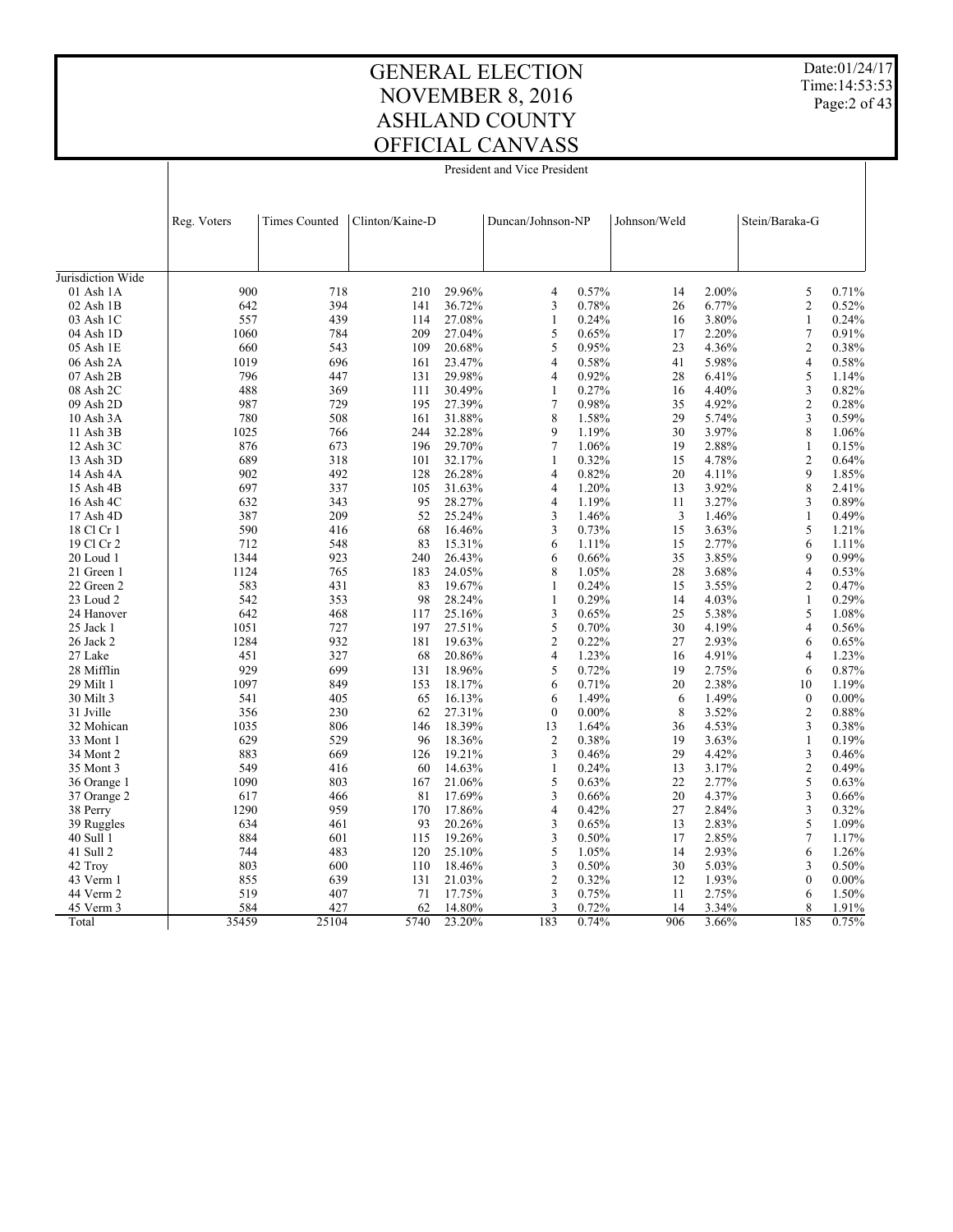Date:01/24/17 Time:14:53:53 Page: 3 of 43

President and Vice President

|                   | Trump/Pence-R |        | Castle/Bradley   |          | Hoefling/Schulin |          | Keniston/Taylor  |          | Maturen/Munoz    |          | McMullin/Johnson |          |
|-------------------|---------------|--------|------------------|----------|------------------|----------|------------------|----------|------------------|----------|------------------|----------|
|                   |               |        |                  |          |                  |          |                  |          |                  |          |                  |          |
| Jurisdiction Wide |               |        |                  |          |                  |          |                  |          |                  |          |                  |          |
| 01 Ash 1A         | 467           | 66.62% | $\boldsymbol{0}$ | $0.00\%$ | $\boldsymbol{0}$ | $0.00\%$ | $\Omega$         | $0.00\%$ | $\boldsymbol{0}$ | $0.00\%$ | 1                | 0.14%    |
| 02 Ash 1B         | 203           | 52.86% | $\overline{c}$   | 0.52%    | $\boldsymbol{0}$ | $0.00\%$ | $\Omega$         | $0.00\%$ | $\boldsymbol{0}$ | $0.00\%$ | $\overline{4}$   | 1.04%    |
| 03 Ash 1C         | 279           | 66.27% | $\boldsymbol{0}$ | $0.00\%$ | $\boldsymbol{0}$ | $0.00\%$ | $\boldsymbol{0}$ | $0.00\%$ | $\boldsymbol{0}$ | $0.00\%$ | $\mathfrak{2}$   | 0.48%    |
| 04 Ash 1D         | 531           | 68.69% | $\overline{0}$   | $0.00\%$ | $\boldsymbol{0}$ | $0.00\%$ | $\mathbf{0}$     | $0.00\%$ | $\boldsymbol{0}$ | $0.00\%$ | 3                | 0.39%    |
| 05 Ash 1E         | 379           | 71.92% | $\mathbf{0}$     | $0.00\%$ | $\mathbf{1}$     | 0.19%    | $\mathbf{1}$     | 0.19%    | $\boldsymbol{0}$ | $0.00\%$ | $\boldsymbol{0}$ | 0.00%    |
| 06 Ash 2A         | 470           | 68.51% | $\overline{0}$   | $0.00\%$ | $\boldsymbol{0}$ | $0.00\%$ | $\mathbf{0}$     | $0.00\%$ | $\boldsymbol{0}$ | $0.00\%$ | $\overline{c}$   | 0.29%    |
| 07 Ash 2B         | 263           | 60.18% | $\boldsymbol{0}$ | $0.00\%$ | $\boldsymbol{0}$ | $0.00\%$ | $\boldsymbol{0}$ | $0.00\%$ | $\boldsymbol{0}$ | $0.00\%$ | 3                | 0.69%    |
| 08 Ash 2C         | 228           | 62.64% | $\mathbf{0}$     | $0.00\%$ | $\mathbf{0}$     | $0.00\%$ | $\mathbf{0}$     | $0.00\%$ | $\mathbf{0}$     | $0.00\%$ | $\mathbf{1}$     | 0.27%    |
| 09 Ash 2D         | 462           | 64.89% | $\overline{0}$   | $0.00\%$ | $\mathbf{0}$     | $0.00\%$ | $\mathbf{0}$     | $0.00\%$ | $\boldsymbol{0}$ | $0.00\%$ | 6                | 0.84%    |
| 10 Ash 3A         | 301           | 59.60% | $\boldsymbol{0}$ | $0.00\%$ | $\boldsymbol{0}$ | $0.00\%$ | $\mathbf{0}$     | $0.00\%$ | $\boldsymbol{0}$ | $0.00\%$ | 2                | 0.40%    |
| 11 Ash 3B         | 458           | 60.58% | $\overline{c}$   | 0.26%    | $\boldsymbol{0}$ | $0.00\%$ | $\mathbf{0}$     | $0.00\%$ | $\mathbf{1}$     | 0.13%    | $\mathbf{0}$     | $0.00\%$ |
| 12 Ash 3C         | 424           | 64.24% | 1                | 0.15%    | $\boldsymbol{0}$ | $0.00\%$ | $\boldsymbol{0}$ | $0.00\%$ | $\overline{c}$   | 0.30%    | 4                | 0.61%    |
| 13 Ash 3D         | 194           | 61.78% | $\overline{0}$   | $0.00\%$ | $\boldsymbol{0}$ | $0.00\%$ | $\mathbf{0}$     | $0.00\%$ | $\mathbf{0}$     | $0.00\%$ | 1                | 0.32%    |
| 14 Ash 4A         | 317           | 65.09% | $\mathbf{0}$     | $0.00\%$ | $\boldsymbol{0}$ | $0.00\%$ | $\boldsymbol{0}$ | $0.00\%$ | $\boldsymbol{0}$ | $0.00\%$ | 6                | 1.23%    |
| 15 Ash 4B         | 201           | 60.54% | $\overline{0}$   | $0.00\%$ | $\boldsymbol{0}$ | $0.00\%$ | $\mathbf{0}$     | $0.00\%$ | $\boldsymbol{0}$ | $0.00\%$ | $\mathbf{0}$     | $0.00\%$ |
| 16 Ash 4C         | 219           | 65.18% | $\boldsymbol{0}$ | $0.00\%$ | $\mathbf{0}$     | $0.00\%$ | $\mathbf{0}$     | $0.00\%$ | $\mathbf{0}$     | $0.00\%$ | $\mathbf{0}$     | $0.00\%$ |
| 17 Ash 4D         | 143           | 69.42% | $\overline{c}$   | 0.97%    | $\mathbf{0}$     | $0.00\%$ | $\mathbf{0}$     | $0.00\%$ | $\mathbf{0}$     | $0.00\%$ | $\overline{c}$   | 0.97%    |
| 18 Cl Cr 1        | 319           | 77.24% | $\mathbf{0}$     | $0.00\%$ | $\mathbf{0}$     | $0.00\%$ | $\mathbf{0}$     | $0.00\%$ | $\boldsymbol{0}$ | $0.00\%$ | $\overline{c}$   | 0.48%    |
| 19 Cl Cr 2        | 429           | 79.15% | $\mathbf{0}$     | $0.00\%$ | $\boldsymbol{0}$ | $0.00\%$ | $\boldsymbol{0}$ | $0.00\%$ | $\boldsymbol{0}$ | $0.00\%$ | $\boldsymbol{0}$ | 0.00%    |
| 20 Loud 1         | 610           | 67.18% | $\overline{0}$   | $0.00\%$ | $\mathbf{0}$     | $0.00\%$ | $\mathbf{0}$     | $0.00\%$ | $\mathbf{0}$     | $0.00\%$ | $\overline{c}$   | 0.22%    |
| 21 Green 1        | 531           | 69.78% | $\mathbf{0}$     | $0.00\%$ | $\boldsymbol{0}$ | $0.00\%$ | $\mathbf{0}$     | $0.00\%$ | $\boldsymbol{0}$ | $0.00\%$ | $\mathbf{1}$     | 0.13%    |
| 22 Green 2        | 316           | 74.88% | $\overline{0}$   | $0.00\%$ | $\mathbf{0}$     | $0.00\%$ | $\mathbf{0}$     | $0.00\%$ | 1                | 0.24%    | $\overline{c}$   | 0.47%    |
| 23 Loud 2         | 231           | 66.57% | $\mathbf{0}$     | $0.00\%$ | $\boldsymbol{0}$ | $0.00\%$ | $\mathbf{0}$     | $0.00\%$ | $\boldsymbol{0}$ | $0.00\%$ | $\mathbf{0}$     | $0.00\%$ |
| 24 Hanover        | 314           | 67.53% | $\overline{0}$   | $0.00\%$ | $\mathbf{0}$     | $0.00\%$ | $\mathbf{0}$     | $0.00\%$ | $\mathbf{0}$     | $0.00\%$ | $\theta$         | $0.00\%$ |
| 25 Jack 1         | 474           | 66.20% | 1                | 0.14%    | $\mathbf{0}$     | $0.00\%$ | $\mathbf{0}$     | $0.00\%$ | $\mathbf{0}$     | $0.00\%$ | $\mathbf{0}$     | $0.00\%$ |
| 26 Jack 2         | 704           | 76.36% | $\mathbf{0}$     | $0.00\%$ | $\boldsymbol{0}$ | $0.00\%$ | $\mathbf{0}$     | $0.00\%$ | $\boldsymbol{0}$ | $0.00\%$ | $\mathbf{0}$     | 0.00%    |
| 27 Lake           | 224           | 68.71% | $\mathbf{0}$     | $0.00\%$ | $\mathbf{0}$     | $0.00\%$ | $\mathbf{0}$     | $0.00\%$ | $\boldsymbol{0}$ | $0.00\%$ | 4                | 1.23%    |
| 28 Mifflin        | 527           | 76.27% | $\mathbf{0}$     | $0.00\%$ | $\boldsymbol{0}$ | $0.00\%$ | $\mathbf{0}$     | $0.00\%$ | $\boldsymbol{0}$ | $0.00\%$ | 1                | 0.14%    |
| 29 Milt 1         | 648           | 76.96% | $\overline{0}$   | $0.00\%$ | $\mathbf{0}$     | $0.00\%$ | $\mathbf{0}$     | $0.00\%$ | $\mathbf{0}$     | $0.00\%$ | $\mathbf{0}$     | 0.00%    |
| 30 Milt 3         | 321           | 79.65% | $\mathbf{0}$     | $0.00\%$ | $\boldsymbol{0}$ | $0.00\%$ | $\mathbf{0}$     | $0.00\%$ | $\boldsymbol{0}$ | $0.00\%$ | $\mathbf{1}$     | 0.25%    |
| 31 Jville         | 154           | 67.84% | $\overline{0}$   | $0.00\%$ | $\mathbf{0}$     | $0.00\%$ | $\mathbf{0}$     | $0.00\%$ | $\mathbf{0}$     | $0.00\%$ | 1                | 0.44%    |
| 32 Mohican        | 587           | 73.93% | $\overline{0}$   | $0.00\%$ | $\mathbf{0}$     | $0.00\%$ | $\mathbf{0}$     | $0.00\%$ | $\mathbf{0}$     | $0.00\%$ | 3                | 0.38%    |
| 33 Mont 1         | 400           | 76.48% | $\mathbf{0}$     | $0.00\%$ | $\mathbf{0}$     | $0.00\%$ | $\mathbf{0}$     | $0.00\%$ | $\mathbf{0}$     | $0.00\%$ | $\mathbf{0}$     | $0.00\%$ |
| 34 Mont 2         | 486           | 74.09% | $\mathbf{0}$     | $0.00\%$ | $\mathbf{0}$     | $0.00\%$ | $\mathbf{0}$     | $0.00\%$ | $\mathbf{0}$     | $0.00\%$ | 3                | 0.46%    |
| 35 Mont 3         | 329           | 80.24% | $\mathbf{0}$     | $0.00\%$ | $\boldsymbol{0}$ | $0.00\%$ | $\mathbf{0}$     | $0.00\%$ | $\boldsymbol{0}$ | $0.00\%$ | 1                | 0.24%    |
| 36 Orange 1       | 585           | 73.77% | 4                | 0.50%    | $\mathbf{0}$     | $0.00\%$ | $\mathbf{0}$     | $0.00\%$ | $\mathbf{0}$     | $0.00\%$ | $\mathbf{0}$     | $0.00\%$ |
| 37 Orange 2       | 349           | 76.20% | $\mathbf{0}$     | $0.00\%$ | $\boldsymbol{0}$ | $0.00\%$ | $\mathbf{0}$     | $0.00\%$ | $\boldsymbol{0}$ | $0.00\%$ | $\mathbf{0}$     | $0.00\%$ |
| 38 Perry          | 743           | 78.05% | $\overline{0}$   | $0.00\%$ | $\mathbf{0}$     | $0.00\%$ | $\mathbf{0}$     | $0.00\%$ | $\mathbf{0}$     | $0.00\%$ | $\theta$         | $0.00\%$ |
| 39 Ruggles        | 342           | 74.51% | $\mathbf{1}$     | 0.22%    | $\mathbf{0}$     | $0.00\%$ | $\mathbf{0}$     | $0.00\%$ | $\mathbf{1}$     | 0.22%    | $\mathbf{0}$     | $0.00\%$ |
| 40 Sull 1         | 453           | 75.88% | $\mathbf{0}$     | $0.00\%$ | $\mathbf{0}$     | $0.00\%$ | $\mathbf{0}$     | $0.00\%$ | $\mathbf{0}$     | $0.00\%$ | $\theta$         | $0.00\%$ |
| 41 Sull 2         | 331           | 69.25% | $\mathbf{0}$     | $0.00\%$ | $\mathbf{0}$     | $0.00\%$ | $\mathbf{0}$     | $0.00\%$ | $\mathbf{0}$     | $0.00\%$ | $\mathbf{0}$     | 0.00%    |
| 42 Troy           | 443           | 74.33% | $\overline{c}$   | 0.34%    | $\mathbf{0}$     | $0.00\%$ | $\mathbf{0}$     | $0.00\%$ | $\mathbf{0}$     | $0.00\%$ | $\mathbf{0}$     | 0.00%    |
| 43 Verm 1         | 470           | 75.44% | $\overline{0}$   | $0.00\%$ | $\mathbf{0}$     | $0.00\%$ | $\theta$         | $0.00\%$ | $\mathbf{0}$     | $0.00\%$ | $\overline{c}$   | 0.32%    |
| 44 Verm 2         | 306           | 76.50% | $\mathbf{0}$     | $0.00\%$ | $\mathbf{0}$     | $0.00\%$ | $\theta$         | $0.00\%$ | $\mathbf{0}$     | $0.00\%$ | $\theta$         | $0.00\%$ |
| 45 Verm 3         | 328           | 78.28% | 0                | $0.00\%$ | $\theta$         | $0.00\%$ | $\theta$         | $0.00\%$ | $\theta$         | $0.00\%$ |                  | 0.24%    |
| Total             | 17493         | 70.70% | 15               | 0.06%    | $\mathbf{1}$     | $0.00\%$ | $\mathbf{1}$     | $0.00\%$ | $\overline{5}$   | 0.02%    | 61               | 0.25%    |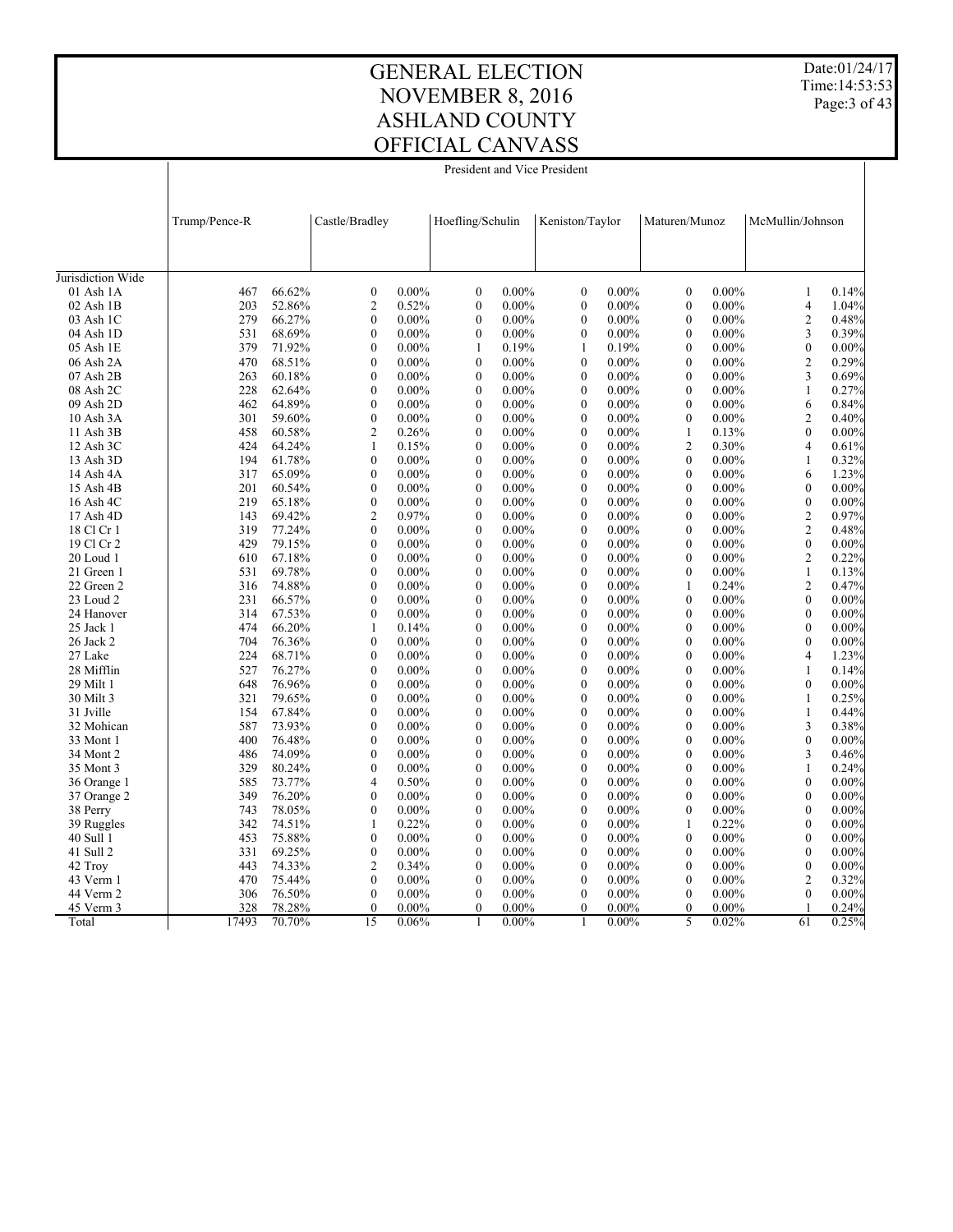Date:01/24/17 Time:14:53:53 Page: 4 of 43

#### GENERAL ELECTION NOVEMBER 8, 2016 ASHLAND COUNTY OFFICIAL CANVASS US Senator

 $\overline{\phantom{a}}$ 

| <b>Times Counted</b><br>Tom Connors-NP<br>Joseph R. DeMare-G<br>Rob Portman-R<br>Scott Rupert-NP<br>Reg. Voters<br>Jurisdiction Wide<br>9<br>900<br>718<br>19<br>2.79%<br>0.73%<br>481<br>70.63%<br>01 Ash 1A<br>5<br>394<br>8<br>2.19%<br>3<br>02 Ash 1B<br>642<br>6<br>1.64%<br>236<br>64.48%<br>439<br>1.44%<br>0.24%<br>322<br>77.22%<br>$\overline{4}$<br>03 Ash 1C<br>557<br>6<br>$\mathbf{1}$<br>8<br>1.07%<br>784<br>$\tau$<br>0.93%<br>555<br>74.10%<br>04 Ash 1D<br>1060<br>13<br>543<br>17<br>3.22%<br>0.19%<br>78.41%<br>05 Ash 1E<br>660<br>$\mathbf{1}$<br>414<br>6<br>1.98%<br>06 Ash 2A<br>1019<br>696<br>17<br>2.58%<br>13<br>458<br>69.60%<br>2.43%<br>16<br>9<br>3.57%<br>07 Ash 2B<br>796<br>2.14%<br>271<br>64.52%<br>2.86%<br>447<br>15<br>12<br>488<br>$\tau$<br>1.99%<br>08 Ash 2C<br>369<br>6<br>1.70%<br>239<br>67.90%<br>11<br>8<br>729<br>1.86%<br>1.14%<br>71.53%<br>1.43%<br>09 Ash 2D<br>987<br>13<br>500<br>10<br>3.07%<br>5<br>1.02%<br>9<br>780<br>508<br>15<br>316<br>64.75%<br>10 Ash 3A<br>0.96%<br>1025<br>766<br>17<br>2.34%<br>$\tau$<br>496<br>68.23%<br>11<br>1.51%<br>11 Ash 3B<br>0.94%<br>75.04%<br>12 Ash 3C<br>876<br>673<br>13<br>2.04%<br>6<br>478<br>8<br>1.26%<br>$\boldsymbol{7}$<br>2.30%<br>689<br>318<br>8<br>2.63%<br>190<br>62.50%<br>6<br>13 Ash 3D<br>$\tau$<br>1.52%<br>902<br>492<br>10<br>2.17%<br>302<br>65.65%<br>20<br>4.35%<br>14 Ash 4A<br>697<br>20<br>6.19%<br>10<br>3.10%<br>$\overline{7}$<br>15 Ash 4B<br>337<br>184<br>56.97%<br>5<br>4.56%<br>9<br>2.74%<br>1.52%<br>16 Ash 4C<br>632<br>343<br>15<br>213<br>64.74%<br>$\overline{c}$<br>1.00%<br>9<br>387<br>209<br>5<br>2.49%<br>67.66%<br>4.48%<br>17 Ash 4D<br>136<br>590<br>$\tau$<br>1.77%<br>3<br>0.76%<br>77.72%<br>18 Cl Cr 1<br>416<br>307<br>12<br>1.88%<br>712<br>15<br>2.82%<br>10<br>405<br>76.27%<br>2.64%<br>19 Cl Cr 2<br>548<br>14<br>923<br>22<br>2.49%<br>2.03%<br>8<br>20 Loud 1<br>1344<br>18<br>624<br>70.51%<br>2.31%<br>2.04%<br>1124<br>765<br>17<br>15<br>519<br>70.52%<br>21<br>2.85%<br>21 Green 1<br>583<br>9<br>2.19%<br>299<br>72.75%<br>2.68%<br>22 Green 2<br>431<br>17<br>4.14%<br>11<br>$\overline{7}$<br>2.08%<br>5<br>1.48%<br>23 Loud 2<br>542<br>353<br>243<br>72.11%<br>6<br>642<br>9<br>1.98%<br>$\tau$<br>1.54%<br>336<br>74.01%<br>5<br>1.10%<br>24 Hanover<br>468<br>1.70%<br>25<br>3.55%<br>12<br>67.90%<br>16<br>2.27%<br>25 Jack 1<br>1051<br>727<br>478<br>1.79%<br>1284<br>932<br>15<br>1.68%<br>16<br>675<br>75.67%<br>1.57%<br>14<br>26 Jack 2<br>2.22%<br>451<br>327<br>$\overline{4}$<br>1.27%<br>$\overline{7}$<br>232<br>73.65%<br>6<br>1.90%<br>27 Lake<br>929<br>699<br>5<br>0.76%<br>6<br>0.91%<br>508<br>76.85%<br>2.27%<br>28 Mifflin<br>15<br>1.47%<br>29 Milt 1<br>1097<br>849<br>19<br>2.33%<br>12<br>646<br>79.17%<br>14<br>1.72%<br>12<br>3.08%<br>3<br>0.77%<br>5<br>30 Milt 3<br>541<br>405<br>302<br>77.44%<br>1.28%<br>$\overline{4}$<br>1.81%<br>356<br>230<br>12<br>5.43%<br>143<br>64.71%<br>3<br>1.36%<br>31 Jville<br>1.59%<br>1035<br>806<br>29<br>3.83%<br>12<br>575<br>75.96%<br>11<br>1.45%<br>32 Mohican<br>629<br>$\overline{7}$<br>1.36%<br>5<br>0.97%<br>529<br>421<br>81.75%<br>1.17%<br>33 Mont 1<br>6<br>883<br>669<br>1.74%<br>11<br>1.74%<br>475<br>75.28%<br>17<br>2.69%<br>34 Mont 2<br>11<br>3<br>549<br>416<br>12<br>3.02%<br>0.76%<br>315<br>79.35%<br>-1<br>0.25%<br>35 Mont 3<br>2.27%<br>1090<br>803<br>25<br>3.34%<br>559<br>74.73%<br>36 Orange 1<br>17<br>12<br>1.60%<br>1.80%<br>37 Orange 2<br>617<br>466<br>10<br>2.25%<br>8<br>346<br>77.75%<br>13<br>2.92%<br>0.65%<br>1290<br>959<br>34<br>3.68%<br>6<br>76.60%<br>21<br>2.28%<br>38 Perry<br>707<br>2.24%<br>8<br>1.79%<br>339<br>75.84%<br>2.24%<br>39 Ruggles<br>634<br>461<br>10<br>10<br>884<br>22<br>3.84%<br>13<br>2.27%<br>409<br>71.38%<br>40 Sull 1<br>601<br>10<br>1.75%<br>21<br>2.43%<br>41 Sull 2<br>744<br>483<br>4.65%<br>11<br>301<br>66.59%<br>8<br>1.77%<br>803<br>600<br>14<br>2.47%<br>$\overline{4}$<br>0.71%<br>402<br>71.02%<br>2.47%<br>42 Troy<br>14<br>0.98%<br>855<br>639<br>13<br>2.11%<br>6<br>453<br>73.66%<br>16<br>2.60%<br>43 Verm 1<br>1.80%<br>519<br>407<br>8<br>2.06%<br>$\overline{7}$<br>284<br>73.20%<br>9<br>2.32%<br>44 Verm 2<br>584<br>$\overline{7}$<br>45 Verm 3<br>427<br>15<br>3.67%<br>10<br>2.44%<br>316<br>77.26%<br>1.71%<br>35459<br>25104<br>620<br>2.59%<br>367<br>1.53%<br>17410<br>72.68%<br>464<br>Total |  |  |  |  |  |  |
|--------------------------------------------------------------------------------------------------------------------------------------------------------------------------------------------------------------------------------------------------------------------------------------------------------------------------------------------------------------------------------------------------------------------------------------------------------------------------------------------------------------------------------------------------------------------------------------------------------------------------------------------------------------------------------------------------------------------------------------------------------------------------------------------------------------------------------------------------------------------------------------------------------------------------------------------------------------------------------------------------------------------------------------------------------------------------------------------------------------------------------------------------------------------------------------------------------------------------------------------------------------------------------------------------------------------------------------------------------------------------------------------------------------------------------------------------------------------------------------------------------------------------------------------------------------------------------------------------------------------------------------------------------------------------------------------------------------------------------------------------------------------------------------------------------------------------------------------------------------------------------------------------------------------------------------------------------------------------------------------------------------------------------------------------------------------------------------------------------------------------------------------------------------------------------------------------------------------------------------------------------------------------------------------------------------------------------------------------------------------------------------------------------------------------------------------------------------------------------------------------------------------------------------------------------------------------------------------------------------------------------------------------------------------------------------------------------------------------------------------------------------------------------------------------------------------------------------------------------------------------------------------------------------------------------------------------------------------------------------------------------------------------------------------------------------------------------------------------------------------------------------------------------------------------------------------------------------------------------------------------------------------------------------------------------------------------------------------------------------------------------------------------------------------------------------------------------------------------------------------------------------------------------------------------------------------------------------------------------------------------------------------------------------------------------------------------------------------------------------------------------------------------------------------------------------------------------------------------------------------------------------------------------------------------------------------------------------------------------------------------------------------------------------------------------------------------------------------------------------------------------------------------------------------------------------------------------------------------------------------------------------------------------------------------------------------------------------------------------------------------------------------------------------------------------------------------------|--|--|--|--|--|--|
| 1.32%<br>0.82%<br>0.96%<br>1.74%<br>1.14%<br>3.13%<br>1.84%<br>1.97%<br>2.17%<br>3.04%<br>0.90%<br>1.78%<br>1.94%                                                                                                                                                                                                                                                                                                                                                                                                                                                                                                                                                                                                                                                                                                                                                                                                                                                                                                                                                                                                                                                                                                                                                                                                                                                                                                                                                                                                                                                                                                                                                                                                                                                                                                                                                                                                                                                                                                                                                                                                                                                                                                                                                                                                                                                                                                                                                                                                                                                                                                                                                                                                                                                                                                                                                                                                                                                                                                                                                                                                                                                                                                                                                                                                                                                                                                                                                                                                                                                                                                                                                                                                                                                                                                                                                                                                                                                                                                                                                                                                                                                                                                                                                                                                                                                                                                                                      |  |  |  |  |  |  |
|                                                                                                                                                                                                                                                                                                                                                                                                                                                                                                                                                                                                                                                                                                                                                                                                                                                                                                                                                                                                                                                                                                                                                                                                                                                                                                                                                                                                                                                                                                                                                                                                                                                                                                                                                                                                                                                                                                                                                                                                                                                                                                                                                                                                                                                                                                                                                                                                                                                                                                                                                                                                                                                                                                                                                                                                                                                                                                                                                                                                                                                                                                                                                                                                                                                                                                                                                                                                                                                                                                                                                                                                                                                                                                                                                                                                                                                                                                                                                                                                                                                                                                                                                                                                                                                                                                                                                                                                                                                        |  |  |  |  |  |  |
|                                                                                                                                                                                                                                                                                                                                                                                                                                                                                                                                                                                                                                                                                                                                                                                                                                                                                                                                                                                                                                                                                                                                                                                                                                                                                                                                                                                                                                                                                                                                                                                                                                                                                                                                                                                                                                                                                                                                                                                                                                                                                                                                                                                                                                                                                                                                                                                                                                                                                                                                                                                                                                                                                                                                                                                                                                                                                                                                                                                                                                                                                                                                                                                                                                                                                                                                                                                                                                                                                                                                                                                                                                                                                                                                                                                                                                                                                                                                                                                                                                                                                                                                                                                                                                                                                                                                                                                                                                                        |  |  |  |  |  |  |
|                                                                                                                                                                                                                                                                                                                                                                                                                                                                                                                                                                                                                                                                                                                                                                                                                                                                                                                                                                                                                                                                                                                                                                                                                                                                                                                                                                                                                                                                                                                                                                                                                                                                                                                                                                                                                                                                                                                                                                                                                                                                                                                                                                                                                                                                                                                                                                                                                                                                                                                                                                                                                                                                                                                                                                                                                                                                                                                                                                                                                                                                                                                                                                                                                                                                                                                                                                                                                                                                                                                                                                                                                                                                                                                                                                                                                                                                                                                                                                                                                                                                                                                                                                                                                                                                                                                                                                                                                                                        |  |  |  |  |  |  |
|                                                                                                                                                                                                                                                                                                                                                                                                                                                                                                                                                                                                                                                                                                                                                                                                                                                                                                                                                                                                                                                                                                                                                                                                                                                                                                                                                                                                                                                                                                                                                                                                                                                                                                                                                                                                                                                                                                                                                                                                                                                                                                                                                                                                                                                                                                                                                                                                                                                                                                                                                                                                                                                                                                                                                                                                                                                                                                                                                                                                                                                                                                                                                                                                                                                                                                                                                                                                                                                                                                                                                                                                                                                                                                                                                                                                                                                                                                                                                                                                                                                                                                                                                                                                                                                                                                                                                                                                                                                        |  |  |  |  |  |  |
|                                                                                                                                                                                                                                                                                                                                                                                                                                                                                                                                                                                                                                                                                                                                                                                                                                                                                                                                                                                                                                                                                                                                                                                                                                                                                                                                                                                                                                                                                                                                                                                                                                                                                                                                                                                                                                                                                                                                                                                                                                                                                                                                                                                                                                                                                                                                                                                                                                                                                                                                                                                                                                                                                                                                                                                                                                                                                                                                                                                                                                                                                                                                                                                                                                                                                                                                                                                                                                                                                                                                                                                                                                                                                                                                                                                                                                                                                                                                                                                                                                                                                                                                                                                                                                                                                                                                                                                                                                                        |  |  |  |  |  |  |
|                                                                                                                                                                                                                                                                                                                                                                                                                                                                                                                                                                                                                                                                                                                                                                                                                                                                                                                                                                                                                                                                                                                                                                                                                                                                                                                                                                                                                                                                                                                                                                                                                                                                                                                                                                                                                                                                                                                                                                                                                                                                                                                                                                                                                                                                                                                                                                                                                                                                                                                                                                                                                                                                                                                                                                                                                                                                                                                                                                                                                                                                                                                                                                                                                                                                                                                                                                                                                                                                                                                                                                                                                                                                                                                                                                                                                                                                                                                                                                                                                                                                                                                                                                                                                                                                                                                                                                                                                                                        |  |  |  |  |  |  |
|                                                                                                                                                                                                                                                                                                                                                                                                                                                                                                                                                                                                                                                                                                                                                                                                                                                                                                                                                                                                                                                                                                                                                                                                                                                                                                                                                                                                                                                                                                                                                                                                                                                                                                                                                                                                                                                                                                                                                                                                                                                                                                                                                                                                                                                                                                                                                                                                                                                                                                                                                                                                                                                                                                                                                                                                                                                                                                                                                                                                                                                                                                                                                                                                                                                                                                                                                                                                                                                                                                                                                                                                                                                                                                                                                                                                                                                                                                                                                                                                                                                                                                                                                                                                                                                                                                                                                                                                                                                        |  |  |  |  |  |  |
|                                                                                                                                                                                                                                                                                                                                                                                                                                                                                                                                                                                                                                                                                                                                                                                                                                                                                                                                                                                                                                                                                                                                                                                                                                                                                                                                                                                                                                                                                                                                                                                                                                                                                                                                                                                                                                                                                                                                                                                                                                                                                                                                                                                                                                                                                                                                                                                                                                                                                                                                                                                                                                                                                                                                                                                                                                                                                                                                                                                                                                                                                                                                                                                                                                                                                                                                                                                                                                                                                                                                                                                                                                                                                                                                                                                                                                                                                                                                                                                                                                                                                                                                                                                                                                                                                                                                                                                                                                                        |  |  |  |  |  |  |
|                                                                                                                                                                                                                                                                                                                                                                                                                                                                                                                                                                                                                                                                                                                                                                                                                                                                                                                                                                                                                                                                                                                                                                                                                                                                                                                                                                                                                                                                                                                                                                                                                                                                                                                                                                                                                                                                                                                                                                                                                                                                                                                                                                                                                                                                                                                                                                                                                                                                                                                                                                                                                                                                                                                                                                                                                                                                                                                                                                                                                                                                                                                                                                                                                                                                                                                                                                                                                                                                                                                                                                                                                                                                                                                                                                                                                                                                                                                                                                                                                                                                                                                                                                                                                                                                                                                                                                                                                                                        |  |  |  |  |  |  |
|                                                                                                                                                                                                                                                                                                                                                                                                                                                                                                                                                                                                                                                                                                                                                                                                                                                                                                                                                                                                                                                                                                                                                                                                                                                                                                                                                                                                                                                                                                                                                                                                                                                                                                                                                                                                                                                                                                                                                                                                                                                                                                                                                                                                                                                                                                                                                                                                                                                                                                                                                                                                                                                                                                                                                                                                                                                                                                                                                                                                                                                                                                                                                                                                                                                                                                                                                                                                                                                                                                                                                                                                                                                                                                                                                                                                                                                                                                                                                                                                                                                                                                                                                                                                                                                                                                                                                                                                                                                        |  |  |  |  |  |  |
|                                                                                                                                                                                                                                                                                                                                                                                                                                                                                                                                                                                                                                                                                                                                                                                                                                                                                                                                                                                                                                                                                                                                                                                                                                                                                                                                                                                                                                                                                                                                                                                                                                                                                                                                                                                                                                                                                                                                                                                                                                                                                                                                                                                                                                                                                                                                                                                                                                                                                                                                                                                                                                                                                                                                                                                                                                                                                                                                                                                                                                                                                                                                                                                                                                                                                                                                                                                                                                                                                                                                                                                                                                                                                                                                                                                                                                                                                                                                                                                                                                                                                                                                                                                                                                                                                                                                                                                                                                                        |  |  |  |  |  |  |
|                                                                                                                                                                                                                                                                                                                                                                                                                                                                                                                                                                                                                                                                                                                                                                                                                                                                                                                                                                                                                                                                                                                                                                                                                                                                                                                                                                                                                                                                                                                                                                                                                                                                                                                                                                                                                                                                                                                                                                                                                                                                                                                                                                                                                                                                                                                                                                                                                                                                                                                                                                                                                                                                                                                                                                                                                                                                                                                                                                                                                                                                                                                                                                                                                                                                                                                                                                                                                                                                                                                                                                                                                                                                                                                                                                                                                                                                                                                                                                                                                                                                                                                                                                                                                                                                                                                                                                                                                                                        |  |  |  |  |  |  |
|                                                                                                                                                                                                                                                                                                                                                                                                                                                                                                                                                                                                                                                                                                                                                                                                                                                                                                                                                                                                                                                                                                                                                                                                                                                                                                                                                                                                                                                                                                                                                                                                                                                                                                                                                                                                                                                                                                                                                                                                                                                                                                                                                                                                                                                                                                                                                                                                                                                                                                                                                                                                                                                                                                                                                                                                                                                                                                                                                                                                                                                                                                                                                                                                                                                                                                                                                                                                                                                                                                                                                                                                                                                                                                                                                                                                                                                                                                                                                                                                                                                                                                                                                                                                                                                                                                                                                                                                                                                        |  |  |  |  |  |  |
|                                                                                                                                                                                                                                                                                                                                                                                                                                                                                                                                                                                                                                                                                                                                                                                                                                                                                                                                                                                                                                                                                                                                                                                                                                                                                                                                                                                                                                                                                                                                                                                                                                                                                                                                                                                                                                                                                                                                                                                                                                                                                                                                                                                                                                                                                                                                                                                                                                                                                                                                                                                                                                                                                                                                                                                                                                                                                                                                                                                                                                                                                                                                                                                                                                                                                                                                                                                                                                                                                                                                                                                                                                                                                                                                                                                                                                                                                                                                                                                                                                                                                                                                                                                                                                                                                                                                                                                                                                                        |  |  |  |  |  |  |
|                                                                                                                                                                                                                                                                                                                                                                                                                                                                                                                                                                                                                                                                                                                                                                                                                                                                                                                                                                                                                                                                                                                                                                                                                                                                                                                                                                                                                                                                                                                                                                                                                                                                                                                                                                                                                                                                                                                                                                                                                                                                                                                                                                                                                                                                                                                                                                                                                                                                                                                                                                                                                                                                                                                                                                                                                                                                                                                                                                                                                                                                                                                                                                                                                                                                                                                                                                                                                                                                                                                                                                                                                                                                                                                                                                                                                                                                                                                                                                                                                                                                                                                                                                                                                                                                                                                                                                                                                                                        |  |  |  |  |  |  |
|                                                                                                                                                                                                                                                                                                                                                                                                                                                                                                                                                                                                                                                                                                                                                                                                                                                                                                                                                                                                                                                                                                                                                                                                                                                                                                                                                                                                                                                                                                                                                                                                                                                                                                                                                                                                                                                                                                                                                                                                                                                                                                                                                                                                                                                                                                                                                                                                                                                                                                                                                                                                                                                                                                                                                                                                                                                                                                                                                                                                                                                                                                                                                                                                                                                                                                                                                                                                                                                                                                                                                                                                                                                                                                                                                                                                                                                                                                                                                                                                                                                                                                                                                                                                                                                                                                                                                                                                                                                        |  |  |  |  |  |  |
|                                                                                                                                                                                                                                                                                                                                                                                                                                                                                                                                                                                                                                                                                                                                                                                                                                                                                                                                                                                                                                                                                                                                                                                                                                                                                                                                                                                                                                                                                                                                                                                                                                                                                                                                                                                                                                                                                                                                                                                                                                                                                                                                                                                                                                                                                                                                                                                                                                                                                                                                                                                                                                                                                                                                                                                                                                                                                                                                                                                                                                                                                                                                                                                                                                                                                                                                                                                                                                                                                                                                                                                                                                                                                                                                                                                                                                                                                                                                                                                                                                                                                                                                                                                                                                                                                                                                                                                                                                                        |  |  |  |  |  |  |
|                                                                                                                                                                                                                                                                                                                                                                                                                                                                                                                                                                                                                                                                                                                                                                                                                                                                                                                                                                                                                                                                                                                                                                                                                                                                                                                                                                                                                                                                                                                                                                                                                                                                                                                                                                                                                                                                                                                                                                                                                                                                                                                                                                                                                                                                                                                                                                                                                                                                                                                                                                                                                                                                                                                                                                                                                                                                                                                                                                                                                                                                                                                                                                                                                                                                                                                                                                                                                                                                                                                                                                                                                                                                                                                                                                                                                                                                                                                                                                                                                                                                                                                                                                                                                                                                                                                                                                                                                                                        |  |  |  |  |  |  |
|                                                                                                                                                                                                                                                                                                                                                                                                                                                                                                                                                                                                                                                                                                                                                                                                                                                                                                                                                                                                                                                                                                                                                                                                                                                                                                                                                                                                                                                                                                                                                                                                                                                                                                                                                                                                                                                                                                                                                                                                                                                                                                                                                                                                                                                                                                                                                                                                                                                                                                                                                                                                                                                                                                                                                                                                                                                                                                                                                                                                                                                                                                                                                                                                                                                                                                                                                                                                                                                                                                                                                                                                                                                                                                                                                                                                                                                                                                                                                                                                                                                                                                                                                                                                                                                                                                                                                                                                                                                        |  |  |  |  |  |  |
|                                                                                                                                                                                                                                                                                                                                                                                                                                                                                                                                                                                                                                                                                                                                                                                                                                                                                                                                                                                                                                                                                                                                                                                                                                                                                                                                                                                                                                                                                                                                                                                                                                                                                                                                                                                                                                                                                                                                                                                                                                                                                                                                                                                                                                                                                                                                                                                                                                                                                                                                                                                                                                                                                                                                                                                                                                                                                                                                                                                                                                                                                                                                                                                                                                                                                                                                                                                                                                                                                                                                                                                                                                                                                                                                                                                                                                                                                                                                                                                                                                                                                                                                                                                                                                                                                                                                                                                                                                                        |  |  |  |  |  |  |
|                                                                                                                                                                                                                                                                                                                                                                                                                                                                                                                                                                                                                                                                                                                                                                                                                                                                                                                                                                                                                                                                                                                                                                                                                                                                                                                                                                                                                                                                                                                                                                                                                                                                                                                                                                                                                                                                                                                                                                                                                                                                                                                                                                                                                                                                                                                                                                                                                                                                                                                                                                                                                                                                                                                                                                                                                                                                                                                                                                                                                                                                                                                                                                                                                                                                                                                                                                                                                                                                                                                                                                                                                                                                                                                                                                                                                                                                                                                                                                                                                                                                                                                                                                                                                                                                                                                                                                                                                                                        |  |  |  |  |  |  |
|                                                                                                                                                                                                                                                                                                                                                                                                                                                                                                                                                                                                                                                                                                                                                                                                                                                                                                                                                                                                                                                                                                                                                                                                                                                                                                                                                                                                                                                                                                                                                                                                                                                                                                                                                                                                                                                                                                                                                                                                                                                                                                                                                                                                                                                                                                                                                                                                                                                                                                                                                                                                                                                                                                                                                                                                                                                                                                                                                                                                                                                                                                                                                                                                                                                                                                                                                                                                                                                                                                                                                                                                                                                                                                                                                                                                                                                                                                                                                                                                                                                                                                                                                                                                                                                                                                                                                                                                                                                        |  |  |  |  |  |  |
|                                                                                                                                                                                                                                                                                                                                                                                                                                                                                                                                                                                                                                                                                                                                                                                                                                                                                                                                                                                                                                                                                                                                                                                                                                                                                                                                                                                                                                                                                                                                                                                                                                                                                                                                                                                                                                                                                                                                                                                                                                                                                                                                                                                                                                                                                                                                                                                                                                                                                                                                                                                                                                                                                                                                                                                                                                                                                                                                                                                                                                                                                                                                                                                                                                                                                                                                                                                                                                                                                                                                                                                                                                                                                                                                                                                                                                                                                                                                                                                                                                                                                                                                                                                                                                                                                                                                                                                                                                                        |  |  |  |  |  |  |
|                                                                                                                                                                                                                                                                                                                                                                                                                                                                                                                                                                                                                                                                                                                                                                                                                                                                                                                                                                                                                                                                                                                                                                                                                                                                                                                                                                                                                                                                                                                                                                                                                                                                                                                                                                                                                                                                                                                                                                                                                                                                                                                                                                                                                                                                                                                                                                                                                                                                                                                                                                                                                                                                                                                                                                                                                                                                                                                                                                                                                                                                                                                                                                                                                                                                                                                                                                                                                                                                                                                                                                                                                                                                                                                                                                                                                                                                                                                                                                                                                                                                                                                                                                                                                                                                                                                                                                                                                                                        |  |  |  |  |  |  |
|                                                                                                                                                                                                                                                                                                                                                                                                                                                                                                                                                                                                                                                                                                                                                                                                                                                                                                                                                                                                                                                                                                                                                                                                                                                                                                                                                                                                                                                                                                                                                                                                                                                                                                                                                                                                                                                                                                                                                                                                                                                                                                                                                                                                                                                                                                                                                                                                                                                                                                                                                                                                                                                                                                                                                                                                                                                                                                                                                                                                                                                                                                                                                                                                                                                                                                                                                                                                                                                                                                                                                                                                                                                                                                                                                                                                                                                                                                                                                                                                                                                                                                                                                                                                                                                                                                                                                                                                                                                        |  |  |  |  |  |  |
|                                                                                                                                                                                                                                                                                                                                                                                                                                                                                                                                                                                                                                                                                                                                                                                                                                                                                                                                                                                                                                                                                                                                                                                                                                                                                                                                                                                                                                                                                                                                                                                                                                                                                                                                                                                                                                                                                                                                                                                                                                                                                                                                                                                                                                                                                                                                                                                                                                                                                                                                                                                                                                                                                                                                                                                                                                                                                                                                                                                                                                                                                                                                                                                                                                                                                                                                                                                                                                                                                                                                                                                                                                                                                                                                                                                                                                                                                                                                                                                                                                                                                                                                                                                                                                                                                                                                                                                                                                                        |  |  |  |  |  |  |
|                                                                                                                                                                                                                                                                                                                                                                                                                                                                                                                                                                                                                                                                                                                                                                                                                                                                                                                                                                                                                                                                                                                                                                                                                                                                                                                                                                                                                                                                                                                                                                                                                                                                                                                                                                                                                                                                                                                                                                                                                                                                                                                                                                                                                                                                                                                                                                                                                                                                                                                                                                                                                                                                                                                                                                                                                                                                                                                                                                                                                                                                                                                                                                                                                                                                                                                                                                                                                                                                                                                                                                                                                                                                                                                                                                                                                                                                                                                                                                                                                                                                                                                                                                                                                                                                                                                                                                                                                                                        |  |  |  |  |  |  |
|                                                                                                                                                                                                                                                                                                                                                                                                                                                                                                                                                                                                                                                                                                                                                                                                                                                                                                                                                                                                                                                                                                                                                                                                                                                                                                                                                                                                                                                                                                                                                                                                                                                                                                                                                                                                                                                                                                                                                                                                                                                                                                                                                                                                                                                                                                                                                                                                                                                                                                                                                                                                                                                                                                                                                                                                                                                                                                                                                                                                                                                                                                                                                                                                                                                                                                                                                                                                                                                                                                                                                                                                                                                                                                                                                                                                                                                                                                                                                                                                                                                                                                                                                                                                                                                                                                                                                                                                                                                        |  |  |  |  |  |  |
|                                                                                                                                                                                                                                                                                                                                                                                                                                                                                                                                                                                                                                                                                                                                                                                                                                                                                                                                                                                                                                                                                                                                                                                                                                                                                                                                                                                                                                                                                                                                                                                                                                                                                                                                                                                                                                                                                                                                                                                                                                                                                                                                                                                                                                                                                                                                                                                                                                                                                                                                                                                                                                                                                                                                                                                                                                                                                                                                                                                                                                                                                                                                                                                                                                                                                                                                                                                                                                                                                                                                                                                                                                                                                                                                                                                                                                                                                                                                                                                                                                                                                                                                                                                                                                                                                                                                                                                                                                                        |  |  |  |  |  |  |
|                                                                                                                                                                                                                                                                                                                                                                                                                                                                                                                                                                                                                                                                                                                                                                                                                                                                                                                                                                                                                                                                                                                                                                                                                                                                                                                                                                                                                                                                                                                                                                                                                                                                                                                                                                                                                                                                                                                                                                                                                                                                                                                                                                                                                                                                                                                                                                                                                                                                                                                                                                                                                                                                                                                                                                                                                                                                                                                                                                                                                                                                                                                                                                                                                                                                                                                                                                                                                                                                                                                                                                                                                                                                                                                                                                                                                                                                                                                                                                                                                                                                                                                                                                                                                                                                                                                                                                                                                                                        |  |  |  |  |  |  |
|                                                                                                                                                                                                                                                                                                                                                                                                                                                                                                                                                                                                                                                                                                                                                                                                                                                                                                                                                                                                                                                                                                                                                                                                                                                                                                                                                                                                                                                                                                                                                                                                                                                                                                                                                                                                                                                                                                                                                                                                                                                                                                                                                                                                                                                                                                                                                                                                                                                                                                                                                                                                                                                                                                                                                                                                                                                                                                                                                                                                                                                                                                                                                                                                                                                                                                                                                                                                                                                                                                                                                                                                                                                                                                                                                                                                                                                                                                                                                                                                                                                                                                                                                                                                                                                                                                                                                                                                                                                        |  |  |  |  |  |  |
|                                                                                                                                                                                                                                                                                                                                                                                                                                                                                                                                                                                                                                                                                                                                                                                                                                                                                                                                                                                                                                                                                                                                                                                                                                                                                                                                                                                                                                                                                                                                                                                                                                                                                                                                                                                                                                                                                                                                                                                                                                                                                                                                                                                                                                                                                                                                                                                                                                                                                                                                                                                                                                                                                                                                                                                                                                                                                                                                                                                                                                                                                                                                                                                                                                                                                                                                                                                                                                                                                                                                                                                                                                                                                                                                                                                                                                                                                                                                                                                                                                                                                                                                                                                                                                                                                                                                                                                                                                                        |  |  |  |  |  |  |
|                                                                                                                                                                                                                                                                                                                                                                                                                                                                                                                                                                                                                                                                                                                                                                                                                                                                                                                                                                                                                                                                                                                                                                                                                                                                                                                                                                                                                                                                                                                                                                                                                                                                                                                                                                                                                                                                                                                                                                                                                                                                                                                                                                                                                                                                                                                                                                                                                                                                                                                                                                                                                                                                                                                                                                                                                                                                                                                                                                                                                                                                                                                                                                                                                                                                                                                                                                                                                                                                                                                                                                                                                                                                                                                                                                                                                                                                                                                                                                                                                                                                                                                                                                                                                                                                                                                                                                                                                                                        |  |  |  |  |  |  |
|                                                                                                                                                                                                                                                                                                                                                                                                                                                                                                                                                                                                                                                                                                                                                                                                                                                                                                                                                                                                                                                                                                                                                                                                                                                                                                                                                                                                                                                                                                                                                                                                                                                                                                                                                                                                                                                                                                                                                                                                                                                                                                                                                                                                                                                                                                                                                                                                                                                                                                                                                                                                                                                                                                                                                                                                                                                                                                                                                                                                                                                                                                                                                                                                                                                                                                                                                                                                                                                                                                                                                                                                                                                                                                                                                                                                                                                                                                                                                                                                                                                                                                                                                                                                                                                                                                                                                                                                                                                        |  |  |  |  |  |  |
|                                                                                                                                                                                                                                                                                                                                                                                                                                                                                                                                                                                                                                                                                                                                                                                                                                                                                                                                                                                                                                                                                                                                                                                                                                                                                                                                                                                                                                                                                                                                                                                                                                                                                                                                                                                                                                                                                                                                                                                                                                                                                                                                                                                                                                                                                                                                                                                                                                                                                                                                                                                                                                                                                                                                                                                                                                                                                                                                                                                                                                                                                                                                                                                                                                                                                                                                                                                                                                                                                                                                                                                                                                                                                                                                                                                                                                                                                                                                                                                                                                                                                                                                                                                                                                                                                                                                                                                                                                                        |  |  |  |  |  |  |
|                                                                                                                                                                                                                                                                                                                                                                                                                                                                                                                                                                                                                                                                                                                                                                                                                                                                                                                                                                                                                                                                                                                                                                                                                                                                                                                                                                                                                                                                                                                                                                                                                                                                                                                                                                                                                                                                                                                                                                                                                                                                                                                                                                                                                                                                                                                                                                                                                                                                                                                                                                                                                                                                                                                                                                                                                                                                                                                                                                                                                                                                                                                                                                                                                                                                                                                                                                                                                                                                                                                                                                                                                                                                                                                                                                                                                                                                                                                                                                                                                                                                                                                                                                                                                                                                                                                                                                                                                                                        |  |  |  |  |  |  |
|                                                                                                                                                                                                                                                                                                                                                                                                                                                                                                                                                                                                                                                                                                                                                                                                                                                                                                                                                                                                                                                                                                                                                                                                                                                                                                                                                                                                                                                                                                                                                                                                                                                                                                                                                                                                                                                                                                                                                                                                                                                                                                                                                                                                                                                                                                                                                                                                                                                                                                                                                                                                                                                                                                                                                                                                                                                                                                                                                                                                                                                                                                                                                                                                                                                                                                                                                                                                                                                                                                                                                                                                                                                                                                                                                                                                                                                                                                                                                                                                                                                                                                                                                                                                                                                                                                                                                                                                                                                        |  |  |  |  |  |  |
|                                                                                                                                                                                                                                                                                                                                                                                                                                                                                                                                                                                                                                                                                                                                                                                                                                                                                                                                                                                                                                                                                                                                                                                                                                                                                                                                                                                                                                                                                                                                                                                                                                                                                                                                                                                                                                                                                                                                                                                                                                                                                                                                                                                                                                                                                                                                                                                                                                                                                                                                                                                                                                                                                                                                                                                                                                                                                                                                                                                                                                                                                                                                                                                                                                                                                                                                                                                                                                                                                                                                                                                                                                                                                                                                                                                                                                                                                                                                                                                                                                                                                                                                                                                                                                                                                                                                                                                                                                                        |  |  |  |  |  |  |
|                                                                                                                                                                                                                                                                                                                                                                                                                                                                                                                                                                                                                                                                                                                                                                                                                                                                                                                                                                                                                                                                                                                                                                                                                                                                                                                                                                                                                                                                                                                                                                                                                                                                                                                                                                                                                                                                                                                                                                                                                                                                                                                                                                                                                                                                                                                                                                                                                                                                                                                                                                                                                                                                                                                                                                                                                                                                                                                                                                                                                                                                                                                                                                                                                                                                                                                                                                                                                                                                                                                                                                                                                                                                                                                                                                                                                                                                                                                                                                                                                                                                                                                                                                                                                                                                                                                                                                                                                                                        |  |  |  |  |  |  |
|                                                                                                                                                                                                                                                                                                                                                                                                                                                                                                                                                                                                                                                                                                                                                                                                                                                                                                                                                                                                                                                                                                                                                                                                                                                                                                                                                                                                                                                                                                                                                                                                                                                                                                                                                                                                                                                                                                                                                                                                                                                                                                                                                                                                                                                                                                                                                                                                                                                                                                                                                                                                                                                                                                                                                                                                                                                                                                                                                                                                                                                                                                                                                                                                                                                                                                                                                                                                                                                                                                                                                                                                                                                                                                                                                                                                                                                                                                                                                                                                                                                                                                                                                                                                                                                                                                                                                                                                                                                        |  |  |  |  |  |  |
|                                                                                                                                                                                                                                                                                                                                                                                                                                                                                                                                                                                                                                                                                                                                                                                                                                                                                                                                                                                                                                                                                                                                                                                                                                                                                                                                                                                                                                                                                                                                                                                                                                                                                                                                                                                                                                                                                                                                                                                                                                                                                                                                                                                                                                                                                                                                                                                                                                                                                                                                                                                                                                                                                                                                                                                                                                                                                                                                                                                                                                                                                                                                                                                                                                                                                                                                                                                                                                                                                                                                                                                                                                                                                                                                                                                                                                                                                                                                                                                                                                                                                                                                                                                                                                                                                                                                                                                                                                                        |  |  |  |  |  |  |
|                                                                                                                                                                                                                                                                                                                                                                                                                                                                                                                                                                                                                                                                                                                                                                                                                                                                                                                                                                                                                                                                                                                                                                                                                                                                                                                                                                                                                                                                                                                                                                                                                                                                                                                                                                                                                                                                                                                                                                                                                                                                                                                                                                                                                                                                                                                                                                                                                                                                                                                                                                                                                                                                                                                                                                                                                                                                                                                                                                                                                                                                                                                                                                                                                                                                                                                                                                                                                                                                                                                                                                                                                                                                                                                                                                                                                                                                                                                                                                                                                                                                                                                                                                                                                                                                                                                                                                                                                                                        |  |  |  |  |  |  |
|                                                                                                                                                                                                                                                                                                                                                                                                                                                                                                                                                                                                                                                                                                                                                                                                                                                                                                                                                                                                                                                                                                                                                                                                                                                                                                                                                                                                                                                                                                                                                                                                                                                                                                                                                                                                                                                                                                                                                                                                                                                                                                                                                                                                                                                                                                                                                                                                                                                                                                                                                                                                                                                                                                                                                                                                                                                                                                                                                                                                                                                                                                                                                                                                                                                                                                                                                                                                                                                                                                                                                                                                                                                                                                                                                                                                                                                                                                                                                                                                                                                                                                                                                                                                                                                                                                                                                                                                                                                        |  |  |  |  |  |  |
|                                                                                                                                                                                                                                                                                                                                                                                                                                                                                                                                                                                                                                                                                                                                                                                                                                                                                                                                                                                                                                                                                                                                                                                                                                                                                                                                                                                                                                                                                                                                                                                                                                                                                                                                                                                                                                                                                                                                                                                                                                                                                                                                                                                                                                                                                                                                                                                                                                                                                                                                                                                                                                                                                                                                                                                                                                                                                                                                                                                                                                                                                                                                                                                                                                                                                                                                                                                                                                                                                                                                                                                                                                                                                                                                                                                                                                                                                                                                                                                                                                                                                                                                                                                                                                                                                                                                                                                                                                                        |  |  |  |  |  |  |
|                                                                                                                                                                                                                                                                                                                                                                                                                                                                                                                                                                                                                                                                                                                                                                                                                                                                                                                                                                                                                                                                                                                                                                                                                                                                                                                                                                                                                                                                                                                                                                                                                                                                                                                                                                                                                                                                                                                                                                                                                                                                                                                                                                                                                                                                                                                                                                                                                                                                                                                                                                                                                                                                                                                                                                                                                                                                                                                                                                                                                                                                                                                                                                                                                                                                                                                                                                                                                                                                                                                                                                                                                                                                                                                                                                                                                                                                                                                                                                                                                                                                                                                                                                                                                                                                                                                                                                                                                                                        |  |  |  |  |  |  |
|                                                                                                                                                                                                                                                                                                                                                                                                                                                                                                                                                                                                                                                                                                                                                                                                                                                                                                                                                                                                                                                                                                                                                                                                                                                                                                                                                                                                                                                                                                                                                                                                                                                                                                                                                                                                                                                                                                                                                                                                                                                                                                                                                                                                                                                                                                                                                                                                                                                                                                                                                                                                                                                                                                                                                                                                                                                                                                                                                                                                                                                                                                                                                                                                                                                                                                                                                                                                                                                                                                                                                                                                                                                                                                                                                                                                                                                                                                                                                                                                                                                                                                                                                                                                                                                                                                                                                                                                                                                        |  |  |  |  |  |  |
|                                                                                                                                                                                                                                                                                                                                                                                                                                                                                                                                                                                                                                                                                                                                                                                                                                                                                                                                                                                                                                                                                                                                                                                                                                                                                                                                                                                                                                                                                                                                                                                                                                                                                                                                                                                                                                                                                                                                                                                                                                                                                                                                                                                                                                                                                                                                                                                                                                                                                                                                                                                                                                                                                                                                                                                                                                                                                                                                                                                                                                                                                                                                                                                                                                                                                                                                                                                                                                                                                                                                                                                                                                                                                                                                                                                                                                                                                                                                                                                                                                                                                                                                                                                                                                                                                                                                                                                                                                                        |  |  |  |  |  |  |
|                                                                                                                                                                                                                                                                                                                                                                                                                                                                                                                                                                                                                                                                                                                                                                                                                                                                                                                                                                                                                                                                                                                                                                                                                                                                                                                                                                                                                                                                                                                                                                                                                                                                                                                                                                                                                                                                                                                                                                                                                                                                                                                                                                                                                                                                                                                                                                                                                                                                                                                                                                                                                                                                                                                                                                                                                                                                                                                                                                                                                                                                                                                                                                                                                                                                                                                                                                                                                                                                                                                                                                                                                                                                                                                                                                                                                                                                                                                                                                                                                                                                                                                                                                                                                                                                                                                                                                                                                                                        |  |  |  |  |  |  |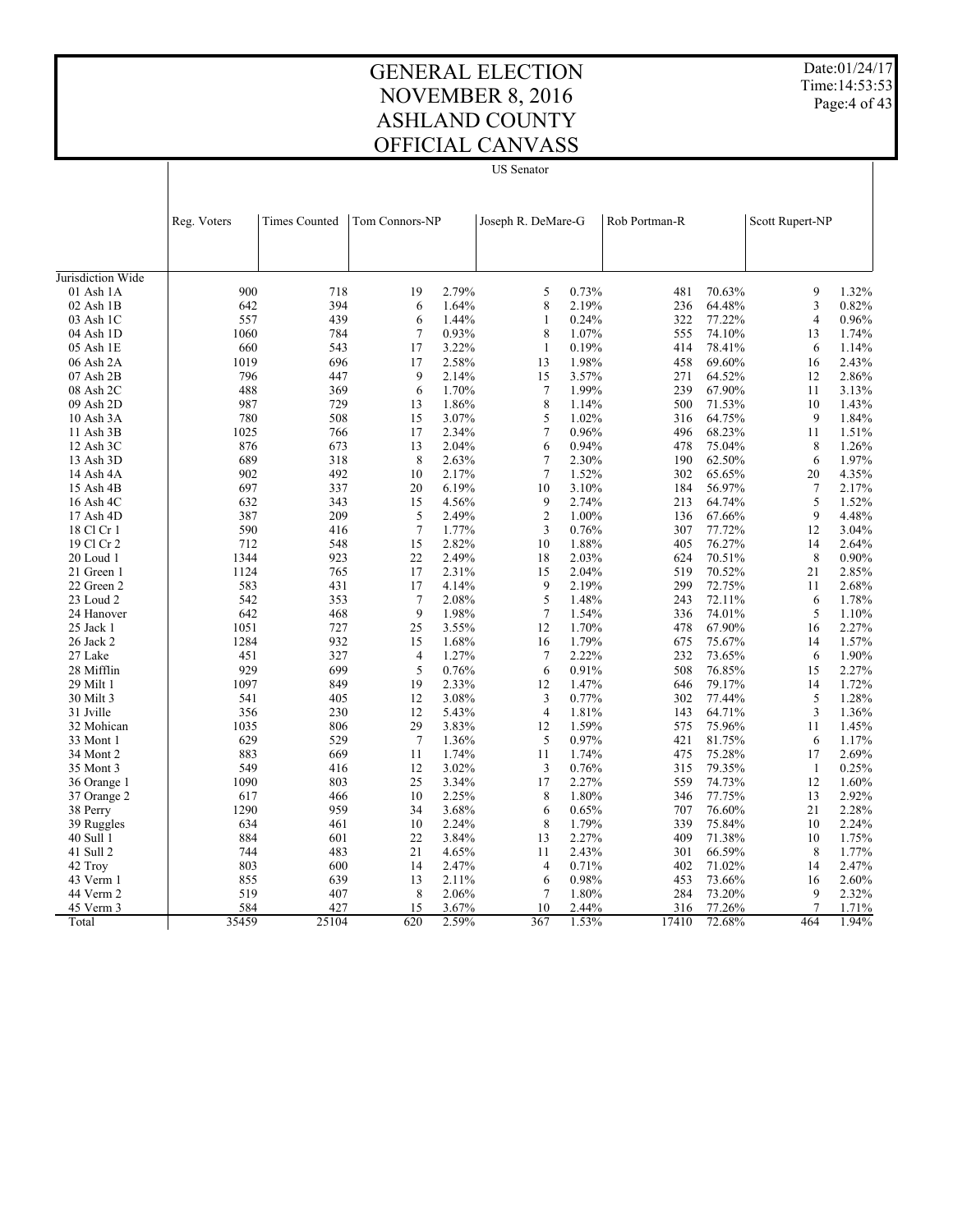Date:01/24/17 Time:14:53:53 Page: 5 of 43

# GENERAL ELECTION NOVEMBER 8, 2016 ASHLAND COUNTY OFFICIAL CANVASS

| Dan Phillip-NP<br>Ted Strickland-D<br><b>Times Counted</b><br><b>Bob Gibbs-R</b><br>Roy Rich-D<br>Reg. Voters<br>Jurisdiction Wide<br>24.52%<br>900<br>718<br>59.94%<br>22.64%<br>01 Ash 1A<br>167<br>413<br>156<br>120<br>394<br>02 Ash 1B<br>30.87%<br>642<br>187<br>50.82%<br>21.20%<br>113<br>78<br>103<br>84<br>20.14%<br>557<br>439<br>67.22%<br>16.51%<br>03 Ash 1C<br>281<br>69<br>68<br>165<br>22.03%<br>1060<br>784<br>04 Ash 1D<br>456<br>61.37%<br>172<br>23.15%<br>115<br>90<br>17.05%<br>660<br>543<br>66.16%<br>129<br>24.67%<br>48<br>05 Ash 1E<br>346<br>1019<br>27.05%<br>06 Ash 2A<br>23.40%<br>696<br>56.57%<br>175<br>106<br>154<br>366<br>796<br>113<br>26.90%<br>447<br>217<br>52.42%<br>104<br>25.12%<br>93<br>07 Ash 2B<br>89<br>488<br>189<br>08 Ash 2C<br>25.28%<br>369<br>55.75%<br>84<br>24.78%<br>66<br>24.03%<br>987<br>09 Ash 2D<br>168<br>729<br>422<br>60.72%<br>147<br>21.15%<br>126<br>29.30%<br>780<br>508<br>54.38%<br>23.96%<br>10 Ash 3A<br>143<br>261<br>115<br>104<br>11 Ash 3B<br>196<br>26.96%<br>1025<br>766<br>399<br>56.04%<br>22.75%<br>162<br>151<br>876<br>15.09%<br>132<br>20.72%<br>673<br>420<br>66.04%<br>96<br>120<br>$12$ Ash $3C$<br>92<br>689<br>13 Ash 3D<br>30.26%<br>318<br>156<br>52.17%<br>22.07%<br>77<br>66<br>26.30%<br>902<br>492<br>54.70%<br>23.93%<br>14 Ash 4A<br>121<br>256<br>100<br>112<br>697<br>15 Ash 4B<br>100<br>30.96%<br>337<br>170<br>52.80%<br>20.19%<br>87<br>65<br>26.14%<br>632<br>343<br>19.81%<br>16 Ash 4C<br>86<br>175<br>54.18%<br>84<br>64<br>24.38%<br>387<br>209<br>62.31%<br>17 Ash 4D<br>49<br>124<br>31<br>15.58%<br>44<br>22.11%<br>16.71%<br>590<br>416<br>68.03%<br>15.09%<br>18 Cl Cr 1<br>266<br>59<br>66<br>66<br>16.38%<br>548<br>19 Cl Cr 2<br>87<br>712<br>359<br>69.31%<br>91<br>17.57%<br>13.13%<br>68<br>213<br>24.07%<br>1344<br>923<br>621<br>71.22%<br>69<br>7.91%<br>20.87%<br>20 Loud 1<br>182<br>22.28%<br>1124<br>765<br>71.64%<br>8.36%<br>20.00%<br>21 Green 1<br>164<br>523<br>61<br>146<br>75<br>18.25%<br>583<br>431<br>319<br>76.68%<br>10.34%<br>12.98%<br>22 Green 2<br>43<br>54<br>22.55%<br>542<br>353<br>238<br>19<br>5.81%<br>23 Loud 2<br>76<br>72.78%<br>70<br>21.41%<br>97<br>642<br>21.37%<br>468<br>325<br>73.20%<br>37<br>8.33%<br>82<br>18.47%<br>24 Hanover<br>24.29%<br>171<br>1051<br>727<br>474<br>68.30%<br>70<br>10.09%<br>21.61%<br>25 Jack 1<br>150<br>19.28%<br>1284<br>932<br>172<br>648<br>73.30%<br>85<br>9.62%<br>17.08%<br>26 Jack 2<br>151<br>20.95%<br>327<br>232<br>74.12%<br>25<br>7.99%<br>27 Lake<br>66<br>451<br>56<br>17.89%<br>19.21%<br>929<br>699<br>28 Mifflin<br>127<br>448<br>69.35%<br>93<br>14.40%<br>105<br>16.25%<br>15.32%<br>1097<br>125<br>849<br>538<br>66.17%<br>188<br>23.12%<br>87<br>10.70%<br>29 Milt 1<br>30 Milt 3<br>68<br>17.44%<br>541<br>405<br>248<br>63.75%<br>98<br>25.19%<br>43<br>11.05%<br>26.70%<br>31 Jville<br>59<br>356<br>230<br>143<br>65.00%<br>32<br>14.55%<br>20.45%<br>45<br>1035<br>806<br>12.68%<br>32 Mohican<br>130<br>17.17%<br>559<br>73.84%<br>96<br>102<br>13.47%<br>14.76%<br>629<br>529<br>73.10%<br>76<br>375<br>73<br>14.23%<br>12.67%<br>33 Mont 1<br>65<br>18.38%<br>883<br>669<br>427<br>68.10%<br>115<br>18.34%<br>85<br>13.56%<br>34 Mont 2<br>116<br>549<br>16.62%<br>416<br>248<br>64.25%<br>92<br>23.83%<br>11.92%<br>35 Mont 3<br>66<br>46<br>18.05%<br>1090<br>803<br>67.82%<br>17.29%<br>14.89%<br>135<br>510<br>130<br>112<br>36 Orange 1<br>68<br>15.28%<br>617<br>298<br>20.18%<br>11.47%<br>466<br>68.35%<br>88<br>50<br>37 Orange 2<br>16.79%<br>1290<br>959<br>71.55%<br>38 Perry<br>155<br>659<br>144<br>15.64%<br>118<br>12.81%<br>17.90%<br>634<br>72.25%<br>80<br>461<br>315<br>45<br>10.32%<br>76<br>17.43%<br>39 Ruggles<br>119<br>20.77%<br>884<br>601<br>382<br>70.35%<br>11.23%<br>18.42%<br>40 Sull 1<br>61<br>100<br>24.56%<br>744<br>483<br>275<br>61.52%<br>12.98%<br>25.50%<br>41 Sull 2<br>111<br>58<br>114 | <b>US</b> Senator |  | US Rep to Congress- 7th Dist |  |  |  |  |  |        |
|---------------------------------------------------------------------------------------------------------------------------------------------------------------------------------------------------------------------------------------------------------------------------------------------------------------------------------------------------------------------------------------------------------------------------------------------------------------------------------------------------------------------------------------------------------------------------------------------------------------------------------------------------------------------------------------------------------------------------------------------------------------------------------------------------------------------------------------------------------------------------------------------------------------------------------------------------------------------------------------------------------------------------------------------------------------------------------------------------------------------------------------------------------------------------------------------------------------------------------------------------------------------------------------------------------------------------------------------------------------------------------------------------------------------------------------------------------------------------------------------------------------------------------------------------------------------------------------------------------------------------------------------------------------------------------------------------------------------------------------------------------------------------------------------------------------------------------------------------------------------------------------------------------------------------------------------------------------------------------------------------------------------------------------------------------------------------------------------------------------------------------------------------------------------------------------------------------------------------------------------------------------------------------------------------------------------------------------------------------------------------------------------------------------------------------------------------------------------------------------------------------------------------------------------------------------------------------------------------------------------------------------------------------------------------------------------------------------------------------------------------------------------------------------------------------------------------------------------------------------------------------------------------------------------------------------------------------------------------------------------------------------------------------------------------------------------------------------------------------------------------------------------------------------------------------------------------------------------------------------------------------------------------------------------------------------------------------------------------------------------------------------------------------------------------------------------------------------------------------------------------------------------------------------------------------------------------------------------------------------------------------------------------------------------------------------------------------------------------------------------------------------------------------------------------------------------------------------------------------------------------------------------------------------------------------------------------------------|-------------------|--|------------------------------|--|--|--|--|--|--------|
|                                                                                                                                                                                                                                                                                                                                                                                                                                                                                                                                                                                                                                                                                                                                                                                                                                                                                                                                                                                                                                                                                                                                                                                                                                                                                                                                                                                                                                                                                                                                                                                                                                                                                                                                                                                                                                                                                                                                                                                                                                                                                                                                                                                                                                                                                                                                                                                                                                                                                                                                                                                                                                                                                                                                                                                                                                                                                                                                                                                                                                                                                                                                                                                                                                                                                                                                                                                                                                                                                                                                                                                                                                                                                                                                                                                                                                                                                                                                                               |                   |  |                              |  |  |  |  |  |        |
|                                                                                                                                                                                                                                                                                                                                                                                                                                                                                                                                                                                                                                                                                                                                                                                                                                                                                                                                                                                                                                                                                                                                                                                                                                                                                                                                                                                                                                                                                                                                                                                                                                                                                                                                                                                                                                                                                                                                                                                                                                                                                                                                                                                                                                                                                                                                                                                                                                                                                                                                                                                                                                                                                                                                                                                                                                                                                                                                                                                                                                                                                                                                                                                                                                                                                                                                                                                                                                                                                                                                                                                                                                                                                                                                                                                                                                                                                                                                                               |                   |  |                              |  |  |  |  |  |        |
|                                                                                                                                                                                                                                                                                                                                                                                                                                                                                                                                                                                                                                                                                                                                                                                                                                                                                                                                                                                                                                                                                                                                                                                                                                                                                                                                                                                                                                                                                                                                                                                                                                                                                                                                                                                                                                                                                                                                                                                                                                                                                                                                                                                                                                                                                                                                                                                                                                                                                                                                                                                                                                                                                                                                                                                                                                                                                                                                                                                                                                                                                                                                                                                                                                                                                                                                                                                                                                                                                                                                                                                                                                                                                                                                                                                                                                                                                                                                                               |                   |  |                              |  |  |  |  |  |        |
|                                                                                                                                                                                                                                                                                                                                                                                                                                                                                                                                                                                                                                                                                                                                                                                                                                                                                                                                                                                                                                                                                                                                                                                                                                                                                                                                                                                                                                                                                                                                                                                                                                                                                                                                                                                                                                                                                                                                                                                                                                                                                                                                                                                                                                                                                                                                                                                                                                                                                                                                                                                                                                                                                                                                                                                                                                                                                                                                                                                                                                                                                                                                                                                                                                                                                                                                                                                                                                                                                                                                                                                                                                                                                                                                                                                                                                                                                                                                                               |                   |  |                              |  |  |  |  |  | 17.42% |
|                                                                                                                                                                                                                                                                                                                                                                                                                                                                                                                                                                                                                                                                                                                                                                                                                                                                                                                                                                                                                                                                                                                                                                                                                                                                                                                                                                                                                                                                                                                                                                                                                                                                                                                                                                                                                                                                                                                                                                                                                                                                                                                                                                                                                                                                                                                                                                                                                                                                                                                                                                                                                                                                                                                                                                                                                                                                                                                                                                                                                                                                                                                                                                                                                                                                                                                                                                                                                                                                                                                                                                                                                                                                                                                                                                                                                                                                                                                                                               |                   |  |                              |  |  |  |  |  | 27.99% |
|                                                                                                                                                                                                                                                                                                                                                                                                                                                                                                                                                                                                                                                                                                                                                                                                                                                                                                                                                                                                                                                                                                                                                                                                                                                                                                                                                                                                                                                                                                                                                                                                                                                                                                                                                                                                                                                                                                                                                                                                                                                                                                                                                                                                                                                                                                                                                                                                                                                                                                                                                                                                                                                                                                                                                                                                                                                                                                                                                                                                                                                                                                                                                                                                                                                                                                                                                                                                                                                                                                                                                                                                                                                                                                                                                                                                                                                                                                                                                               |                   |  |                              |  |  |  |  |  | 16.27% |
|                                                                                                                                                                                                                                                                                                                                                                                                                                                                                                                                                                                                                                                                                                                                                                                                                                                                                                                                                                                                                                                                                                                                                                                                                                                                                                                                                                                                                                                                                                                                                                                                                                                                                                                                                                                                                                                                                                                                                                                                                                                                                                                                                                                                                                                                                                                                                                                                                                                                                                                                                                                                                                                                                                                                                                                                                                                                                                                                                                                                                                                                                                                                                                                                                                                                                                                                                                                                                                                                                                                                                                                                                                                                                                                                                                                                                                                                                                                                                               |                   |  |                              |  |  |  |  |  | 15.48% |
|                                                                                                                                                                                                                                                                                                                                                                                                                                                                                                                                                                                                                                                                                                                                                                                                                                                                                                                                                                                                                                                                                                                                                                                                                                                                                                                                                                                                                                                                                                                                                                                                                                                                                                                                                                                                                                                                                                                                                                                                                                                                                                                                                                                                                                                                                                                                                                                                                                                                                                                                                                                                                                                                                                                                                                                                                                                                                                                                                                                                                                                                                                                                                                                                                                                                                                                                                                                                                                                                                                                                                                                                                                                                                                                                                                                                                                                                                                                                                               |                   |  |                              |  |  |  |  |  | 9.18%  |
|                                                                                                                                                                                                                                                                                                                                                                                                                                                                                                                                                                                                                                                                                                                                                                                                                                                                                                                                                                                                                                                                                                                                                                                                                                                                                                                                                                                                                                                                                                                                                                                                                                                                                                                                                                                                                                                                                                                                                                                                                                                                                                                                                                                                                                                                                                                                                                                                                                                                                                                                                                                                                                                                                                                                                                                                                                                                                                                                                                                                                                                                                                                                                                                                                                                                                                                                                                                                                                                                                                                                                                                                                                                                                                                                                                                                                                                                                                                                                               |                   |  |                              |  |  |  |  |  | 16.38% |
|                                                                                                                                                                                                                                                                                                                                                                                                                                                                                                                                                                                                                                                                                                                                                                                                                                                                                                                                                                                                                                                                                                                                                                                                                                                                                                                                                                                                                                                                                                                                                                                                                                                                                                                                                                                                                                                                                                                                                                                                                                                                                                                                                                                                                                                                                                                                                                                                                                                                                                                                                                                                                                                                                                                                                                                                                                                                                                                                                                                                                                                                                                                                                                                                                                                                                                                                                                                                                                                                                                                                                                                                                                                                                                                                                                                                                                                                                                                                                               |                   |  |                              |  |  |  |  |  | 22.46% |
|                                                                                                                                                                                                                                                                                                                                                                                                                                                                                                                                                                                                                                                                                                                                                                                                                                                                                                                                                                                                                                                                                                                                                                                                                                                                                                                                                                                                                                                                                                                                                                                                                                                                                                                                                                                                                                                                                                                                                                                                                                                                                                                                                                                                                                                                                                                                                                                                                                                                                                                                                                                                                                                                                                                                                                                                                                                                                                                                                                                                                                                                                                                                                                                                                                                                                                                                                                                                                                                                                                                                                                                                                                                                                                                                                                                                                                                                                                                                                               |                   |  |                              |  |  |  |  |  | 19.47% |
|                                                                                                                                                                                                                                                                                                                                                                                                                                                                                                                                                                                                                                                                                                                                                                                                                                                                                                                                                                                                                                                                                                                                                                                                                                                                                                                                                                                                                                                                                                                                                                                                                                                                                                                                                                                                                                                                                                                                                                                                                                                                                                                                                                                                                                                                                                                                                                                                                                                                                                                                                                                                                                                                                                                                                                                                                                                                                                                                                                                                                                                                                                                                                                                                                                                                                                                                                                                                                                                                                                                                                                                                                                                                                                                                                                                                                                                                                                                                                               |                   |  |                              |  |  |  |  |  | 18.13% |
|                                                                                                                                                                                                                                                                                                                                                                                                                                                                                                                                                                                                                                                                                                                                                                                                                                                                                                                                                                                                                                                                                                                                                                                                                                                                                                                                                                                                                                                                                                                                                                                                                                                                                                                                                                                                                                                                                                                                                                                                                                                                                                                                                                                                                                                                                                                                                                                                                                                                                                                                                                                                                                                                                                                                                                                                                                                                                                                                                                                                                                                                                                                                                                                                                                                                                                                                                                                                                                                                                                                                                                                                                                                                                                                                                                                                                                                                                                                                                               |                   |  |                              |  |  |  |  |  | 21.67% |
|                                                                                                                                                                                                                                                                                                                                                                                                                                                                                                                                                                                                                                                                                                                                                                                                                                                                                                                                                                                                                                                                                                                                                                                                                                                                                                                                                                                                                                                                                                                                                                                                                                                                                                                                                                                                                                                                                                                                                                                                                                                                                                                                                                                                                                                                                                                                                                                                                                                                                                                                                                                                                                                                                                                                                                                                                                                                                                                                                                                                                                                                                                                                                                                                                                                                                                                                                                                                                                                                                                                                                                                                                                                                                                                                                                                                                                                                                                                                                               |                   |  |                              |  |  |  |  |  | 21.21% |
|                                                                                                                                                                                                                                                                                                                                                                                                                                                                                                                                                                                                                                                                                                                                                                                                                                                                                                                                                                                                                                                                                                                                                                                                                                                                                                                                                                                                                                                                                                                                                                                                                                                                                                                                                                                                                                                                                                                                                                                                                                                                                                                                                                                                                                                                                                                                                                                                                                                                                                                                                                                                                                                                                                                                                                                                                                                                                                                                                                                                                                                                                                                                                                                                                                                                                                                                                                                                                                                                                                                                                                                                                                                                                                                                                                                                                                                                                                                                                               |                   |  |                              |  |  |  |  |  | 18.87% |
|                                                                                                                                                                                                                                                                                                                                                                                                                                                                                                                                                                                                                                                                                                                                                                                                                                                                                                                                                                                                                                                                                                                                                                                                                                                                                                                                                                                                                                                                                                                                                                                                                                                                                                                                                                                                                                                                                                                                                                                                                                                                                                                                                                                                                                                                                                                                                                                                                                                                                                                                                                                                                                                                                                                                                                                                                                                                                                                                                                                                                                                                                                                                                                                                                                                                                                                                                                                                                                                                                                                                                                                                                                                                                                                                                                                                                                                                                                                                                               |                   |  |                              |  |  |  |  |  | 25.75% |
|                                                                                                                                                                                                                                                                                                                                                                                                                                                                                                                                                                                                                                                                                                                                                                                                                                                                                                                                                                                                                                                                                                                                                                                                                                                                                                                                                                                                                                                                                                                                                                                                                                                                                                                                                                                                                                                                                                                                                                                                                                                                                                                                                                                                                                                                                                                                                                                                                                                                                                                                                                                                                                                                                                                                                                                                                                                                                                                                                                                                                                                                                                                                                                                                                                                                                                                                                                                                                                                                                                                                                                                                                                                                                                                                                                                                                                                                                                                                                               |                   |  |                              |  |  |  |  |  | 21.37% |
|                                                                                                                                                                                                                                                                                                                                                                                                                                                                                                                                                                                                                                                                                                                                                                                                                                                                                                                                                                                                                                                                                                                                                                                                                                                                                                                                                                                                                                                                                                                                                                                                                                                                                                                                                                                                                                                                                                                                                                                                                                                                                                                                                                                                                                                                                                                                                                                                                                                                                                                                                                                                                                                                                                                                                                                                                                                                                                                                                                                                                                                                                                                                                                                                                                                                                                                                                                                                                                                                                                                                                                                                                                                                                                                                                                                                                                                                                                                                                               |                   |  |                              |  |  |  |  |  | 27.02% |
|                                                                                                                                                                                                                                                                                                                                                                                                                                                                                                                                                                                                                                                                                                                                                                                                                                                                                                                                                                                                                                                                                                                                                                                                                                                                                                                                                                                                                                                                                                                                                                                                                                                                                                                                                                                                                                                                                                                                                                                                                                                                                                                                                                                                                                                                                                                                                                                                                                                                                                                                                                                                                                                                                                                                                                                                                                                                                                                                                                                                                                                                                                                                                                                                                                                                                                                                                                                                                                                                                                                                                                                                                                                                                                                                                                                                                                                                                                                                                               |                   |  |                              |  |  |  |  |  | 26.01% |
|                                                                                                                                                                                                                                                                                                                                                                                                                                                                                                                                                                                                                                                                                                                                                                                                                                                                                                                                                                                                                                                                                                                                                                                                                                                                                                                                                                                                                                                                                                                                                                                                                                                                                                                                                                                                                                                                                                                                                                                                                                                                                                                                                                                                                                                                                                                                                                                                                                                                                                                                                                                                                                                                                                                                                                                                                                                                                                                                                                                                                                                                                                                                                                                                                                                                                                                                                                                                                                                                                                                                                                                                                                                                                                                                                                                                                                                                                                                                                               |                   |  |                              |  |  |  |  |  |        |
|                                                                                                                                                                                                                                                                                                                                                                                                                                                                                                                                                                                                                                                                                                                                                                                                                                                                                                                                                                                                                                                                                                                                                                                                                                                                                                                                                                                                                                                                                                                                                                                                                                                                                                                                                                                                                                                                                                                                                                                                                                                                                                                                                                                                                                                                                                                                                                                                                                                                                                                                                                                                                                                                                                                                                                                                                                                                                                                                                                                                                                                                                                                                                                                                                                                                                                                                                                                                                                                                                                                                                                                                                                                                                                                                                                                                                                                                                                                                                               |                   |  |                              |  |  |  |  |  | 16.88% |
|                                                                                                                                                                                                                                                                                                                                                                                                                                                                                                                                                                                                                                                                                                                                                                                                                                                                                                                                                                                                                                                                                                                                                                                                                                                                                                                                                                                                                                                                                                                                                                                                                                                                                                                                                                                                                                                                                                                                                                                                                                                                                                                                                                                                                                                                                                                                                                                                                                                                                                                                                                                                                                                                                                                                                                                                                                                                                                                                                                                                                                                                                                                                                                                                                                                                                                                                                                                                                                                                                                                                                                                                                                                                                                                                                                                                                                                                                                                                                               |                   |  |                              |  |  |  |  |  |        |
|                                                                                                                                                                                                                                                                                                                                                                                                                                                                                                                                                                                                                                                                                                                                                                                                                                                                                                                                                                                                                                                                                                                                                                                                                                                                                                                                                                                                                                                                                                                                                                                                                                                                                                                                                                                                                                                                                                                                                                                                                                                                                                                                                                                                                                                                                                                                                                                                                                                                                                                                                                                                                                                                                                                                                                                                                                                                                                                                                                                                                                                                                                                                                                                                                                                                                                                                                                                                                                                                                                                                                                                                                                                                                                                                                                                                                                                                                                                                                               |                   |  |                              |  |  |  |  |  |        |
|                                                                                                                                                                                                                                                                                                                                                                                                                                                                                                                                                                                                                                                                                                                                                                                                                                                                                                                                                                                                                                                                                                                                                                                                                                                                                                                                                                                                                                                                                                                                                                                                                                                                                                                                                                                                                                                                                                                                                                                                                                                                                                                                                                                                                                                                                                                                                                                                                                                                                                                                                                                                                                                                                                                                                                                                                                                                                                                                                                                                                                                                                                                                                                                                                                                                                                                                                                                                                                                                                                                                                                                                                                                                                                                                                                                                                                                                                                                                                               |                   |  |                              |  |  |  |  |  |        |
|                                                                                                                                                                                                                                                                                                                                                                                                                                                                                                                                                                                                                                                                                                                                                                                                                                                                                                                                                                                                                                                                                                                                                                                                                                                                                                                                                                                                                                                                                                                                                                                                                                                                                                                                                                                                                                                                                                                                                                                                                                                                                                                                                                                                                                                                                                                                                                                                                                                                                                                                                                                                                                                                                                                                                                                                                                                                                                                                                                                                                                                                                                                                                                                                                                                                                                                                                                                                                                                                                                                                                                                                                                                                                                                                                                                                                                                                                                                                                               |                   |  |                              |  |  |  |  |  |        |
|                                                                                                                                                                                                                                                                                                                                                                                                                                                                                                                                                                                                                                                                                                                                                                                                                                                                                                                                                                                                                                                                                                                                                                                                                                                                                                                                                                                                                                                                                                                                                                                                                                                                                                                                                                                                                                                                                                                                                                                                                                                                                                                                                                                                                                                                                                                                                                                                                                                                                                                                                                                                                                                                                                                                                                                                                                                                                                                                                                                                                                                                                                                                                                                                                                                                                                                                                                                                                                                                                                                                                                                                                                                                                                                                                                                                                                                                                                                                                               |                   |  |                              |  |  |  |  |  |        |
|                                                                                                                                                                                                                                                                                                                                                                                                                                                                                                                                                                                                                                                                                                                                                                                                                                                                                                                                                                                                                                                                                                                                                                                                                                                                                                                                                                                                                                                                                                                                                                                                                                                                                                                                                                                                                                                                                                                                                                                                                                                                                                                                                                                                                                                                                                                                                                                                                                                                                                                                                                                                                                                                                                                                                                                                                                                                                                                                                                                                                                                                                                                                                                                                                                                                                                                                                                                                                                                                                                                                                                                                                                                                                                                                                                                                                                                                                                                                                               |                   |  |                              |  |  |  |  |  |        |
|                                                                                                                                                                                                                                                                                                                                                                                                                                                                                                                                                                                                                                                                                                                                                                                                                                                                                                                                                                                                                                                                                                                                                                                                                                                                                                                                                                                                                                                                                                                                                                                                                                                                                                                                                                                                                                                                                                                                                                                                                                                                                                                                                                                                                                                                                                                                                                                                                                                                                                                                                                                                                                                                                                                                                                                                                                                                                                                                                                                                                                                                                                                                                                                                                                                                                                                                                                                                                                                                                                                                                                                                                                                                                                                                                                                                                                                                                                                                                               |                   |  |                              |  |  |  |  |  |        |
|                                                                                                                                                                                                                                                                                                                                                                                                                                                                                                                                                                                                                                                                                                                                                                                                                                                                                                                                                                                                                                                                                                                                                                                                                                                                                                                                                                                                                                                                                                                                                                                                                                                                                                                                                                                                                                                                                                                                                                                                                                                                                                                                                                                                                                                                                                                                                                                                                                                                                                                                                                                                                                                                                                                                                                                                                                                                                                                                                                                                                                                                                                                                                                                                                                                                                                                                                                                                                                                                                                                                                                                                                                                                                                                                                                                                                                                                                                                                                               |                   |  |                              |  |  |  |  |  |        |
|                                                                                                                                                                                                                                                                                                                                                                                                                                                                                                                                                                                                                                                                                                                                                                                                                                                                                                                                                                                                                                                                                                                                                                                                                                                                                                                                                                                                                                                                                                                                                                                                                                                                                                                                                                                                                                                                                                                                                                                                                                                                                                                                                                                                                                                                                                                                                                                                                                                                                                                                                                                                                                                                                                                                                                                                                                                                                                                                                                                                                                                                                                                                                                                                                                                                                                                                                                                                                                                                                                                                                                                                                                                                                                                                                                                                                                                                                                                                                               |                   |  |                              |  |  |  |  |  |        |
|                                                                                                                                                                                                                                                                                                                                                                                                                                                                                                                                                                                                                                                                                                                                                                                                                                                                                                                                                                                                                                                                                                                                                                                                                                                                                                                                                                                                                                                                                                                                                                                                                                                                                                                                                                                                                                                                                                                                                                                                                                                                                                                                                                                                                                                                                                                                                                                                                                                                                                                                                                                                                                                                                                                                                                                                                                                                                                                                                                                                                                                                                                                                                                                                                                                                                                                                                                                                                                                                                                                                                                                                                                                                                                                                                                                                                                                                                                                                                               |                   |  |                              |  |  |  |  |  |        |
|                                                                                                                                                                                                                                                                                                                                                                                                                                                                                                                                                                                                                                                                                                                                                                                                                                                                                                                                                                                                                                                                                                                                                                                                                                                                                                                                                                                                                                                                                                                                                                                                                                                                                                                                                                                                                                                                                                                                                                                                                                                                                                                                                                                                                                                                                                                                                                                                                                                                                                                                                                                                                                                                                                                                                                                                                                                                                                                                                                                                                                                                                                                                                                                                                                                                                                                                                                                                                                                                                                                                                                                                                                                                                                                                                                                                                                                                                                                                                               |                   |  |                              |  |  |  |  |  |        |
|                                                                                                                                                                                                                                                                                                                                                                                                                                                                                                                                                                                                                                                                                                                                                                                                                                                                                                                                                                                                                                                                                                                                                                                                                                                                                                                                                                                                                                                                                                                                                                                                                                                                                                                                                                                                                                                                                                                                                                                                                                                                                                                                                                                                                                                                                                                                                                                                                                                                                                                                                                                                                                                                                                                                                                                                                                                                                                                                                                                                                                                                                                                                                                                                                                                                                                                                                                                                                                                                                                                                                                                                                                                                                                                                                                                                                                                                                                                                                               |                   |  |                              |  |  |  |  |  |        |
|                                                                                                                                                                                                                                                                                                                                                                                                                                                                                                                                                                                                                                                                                                                                                                                                                                                                                                                                                                                                                                                                                                                                                                                                                                                                                                                                                                                                                                                                                                                                                                                                                                                                                                                                                                                                                                                                                                                                                                                                                                                                                                                                                                                                                                                                                                                                                                                                                                                                                                                                                                                                                                                                                                                                                                                                                                                                                                                                                                                                                                                                                                                                                                                                                                                                                                                                                                                                                                                                                                                                                                                                                                                                                                                                                                                                                                                                                                                                                               |                   |  |                              |  |  |  |  |  |        |
|                                                                                                                                                                                                                                                                                                                                                                                                                                                                                                                                                                                                                                                                                                                                                                                                                                                                                                                                                                                                                                                                                                                                                                                                                                                                                                                                                                                                                                                                                                                                                                                                                                                                                                                                                                                                                                                                                                                                                                                                                                                                                                                                                                                                                                                                                                                                                                                                                                                                                                                                                                                                                                                                                                                                                                                                                                                                                                                                                                                                                                                                                                                                                                                                                                                                                                                                                                                                                                                                                                                                                                                                                                                                                                                                                                                                                                                                                                                                                               |                   |  |                              |  |  |  |  |  |        |
|                                                                                                                                                                                                                                                                                                                                                                                                                                                                                                                                                                                                                                                                                                                                                                                                                                                                                                                                                                                                                                                                                                                                                                                                                                                                                                                                                                                                                                                                                                                                                                                                                                                                                                                                                                                                                                                                                                                                                                                                                                                                                                                                                                                                                                                                                                                                                                                                                                                                                                                                                                                                                                                                                                                                                                                                                                                                                                                                                                                                                                                                                                                                                                                                                                                                                                                                                                                                                                                                                                                                                                                                                                                                                                                                                                                                                                                                                                                                                               |                   |  |                              |  |  |  |  |  |        |
|                                                                                                                                                                                                                                                                                                                                                                                                                                                                                                                                                                                                                                                                                                                                                                                                                                                                                                                                                                                                                                                                                                                                                                                                                                                                                                                                                                                                                                                                                                                                                                                                                                                                                                                                                                                                                                                                                                                                                                                                                                                                                                                                                                                                                                                                                                                                                                                                                                                                                                                                                                                                                                                                                                                                                                                                                                                                                                                                                                                                                                                                                                                                                                                                                                                                                                                                                                                                                                                                                                                                                                                                                                                                                                                                                                                                                                                                                                                                                               |                   |  |                              |  |  |  |  |  |        |
|                                                                                                                                                                                                                                                                                                                                                                                                                                                                                                                                                                                                                                                                                                                                                                                                                                                                                                                                                                                                                                                                                                                                                                                                                                                                                                                                                                                                                                                                                                                                                                                                                                                                                                                                                                                                                                                                                                                                                                                                                                                                                                                                                                                                                                                                                                                                                                                                                                                                                                                                                                                                                                                                                                                                                                                                                                                                                                                                                                                                                                                                                                                                                                                                                                                                                                                                                                                                                                                                                                                                                                                                                                                                                                                                                                                                                                                                                                                                                               |                   |  |                              |  |  |  |  |  |        |
|                                                                                                                                                                                                                                                                                                                                                                                                                                                                                                                                                                                                                                                                                                                                                                                                                                                                                                                                                                                                                                                                                                                                                                                                                                                                                                                                                                                                                                                                                                                                                                                                                                                                                                                                                                                                                                                                                                                                                                                                                                                                                                                                                                                                                                                                                                                                                                                                                                                                                                                                                                                                                                                                                                                                                                                                                                                                                                                                                                                                                                                                                                                                                                                                                                                                                                                                                                                                                                                                                                                                                                                                                                                                                                                                                                                                                                                                                                                                                               |                   |  |                              |  |  |  |  |  |        |
|                                                                                                                                                                                                                                                                                                                                                                                                                                                                                                                                                                                                                                                                                                                                                                                                                                                                                                                                                                                                                                                                                                                                                                                                                                                                                                                                                                                                                                                                                                                                                                                                                                                                                                                                                                                                                                                                                                                                                                                                                                                                                                                                                                                                                                                                                                                                                                                                                                                                                                                                                                                                                                                                                                                                                                                                                                                                                                                                                                                                                                                                                                                                                                                                                                                                                                                                                                                                                                                                                                                                                                                                                                                                                                                                                                                                                                                                                                                                                               |                   |  |                              |  |  |  |  |  |        |
|                                                                                                                                                                                                                                                                                                                                                                                                                                                                                                                                                                                                                                                                                                                                                                                                                                                                                                                                                                                                                                                                                                                                                                                                                                                                                                                                                                                                                                                                                                                                                                                                                                                                                                                                                                                                                                                                                                                                                                                                                                                                                                                                                                                                                                                                                                                                                                                                                                                                                                                                                                                                                                                                                                                                                                                                                                                                                                                                                                                                                                                                                                                                                                                                                                                                                                                                                                                                                                                                                                                                                                                                                                                                                                                                                                                                                                                                                                                                                               |                   |  |                              |  |  |  |  |  |        |
|                                                                                                                                                                                                                                                                                                                                                                                                                                                                                                                                                                                                                                                                                                                                                                                                                                                                                                                                                                                                                                                                                                                                                                                                                                                                                                                                                                                                                                                                                                                                                                                                                                                                                                                                                                                                                                                                                                                                                                                                                                                                                                                                                                                                                                                                                                                                                                                                                                                                                                                                                                                                                                                                                                                                                                                                                                                                                                                                                                                                                                                                                                                                                                                                                                                                                                                                                                                                                                                                                                                                                                                                                                                                                                                                                                                                                                                                                                                                                               |                   |  |                              |  |  |  |  |  |        |
|                                                                                                                                                                                                                                                                                                                                                                                                                                                                                                                                                                                                                                                                                                                                                                                                                                                                                                                                                                                                                                                                                                                                                                                                                                                                                                                                                                                                                                                                                                                                                                                                                                                                                                                                                                                                                                                                                                                                                                                                                                                                                                                                                                                                                                                                                                                                                                                                                                                                                                                                                                                                                                                                                                                                                                                                                                                                                                                                                                                                                                                                                                                                                                                                                                                                                                                                                                                                                                                                                                                                                                                                                                                                                                                                                                                                                                                                                                                                                               |                   |  |                              |  |  |  |  |  |        |
|                                                                                                                                                                                                                                                                                                                                                                                                                                                                                                                                                                                                                                                                                                                                                                                                                                                                                                                                                                                                                                                                                                                                                                                                                                                                                                                                                                                                                                                                                                                                                                                                                                                                                                                                                                                                                                                                                                                                                                                                                                                                                                                                                                                                                                                                                                                                                                                                                                                                                                                                                                                                                                                                                                                                                                                                                                                                                                                                                                                                                                                                                                                                                                                                                                                                                                                                                                                                                                                                                                                                                                                                                                                                                                                                                                                                                                                                                                                                                               |                   |  |                              |  |  |  |  |  |        |
| 23.14%<br>803<br>600<br>383<br>42 Troy<br>131<br>69.26%<br>57<br>10.31%<br>113                                                                                                                                                                                                                                                                                                                                                                                                                                                                                                                                                                                                                                                                                                                                                                                                                                                                                                                                                                                                                                                                                                                                                                                                                                                                                                                                                                                                                                                                                                                                                                                                                                                                                                                                                                                                                                                                                                                                                                                                                                                                                                                                                                                                                                                                                                                                                                                                                                                                                                                                                                                                                                                                                                                                                                                                                                                                                                                                                                                                                                                                                                                                                                                                                                                                                                                                                                                                                                                                                                                                                                                                                                                                                                                                                                                                                                                                                |                   |  |                              |  |  |  |  |  | 20.43% |
| 20.65%<br>855<br>639<br>88<br>14.38%<br>98<br>43 Verm 1<br>127<br>426<br>69.61%                                                                                                                                                                                                                                                                                                                                                                                                                                                                                                                                                                                                                                                                                                                                                                                                                                                                                                                                                                                                                                                                                                                                                                                                                                                                                                                                                                                                                                                                                                                                                                                                                                                                                                                                                                                                                                                                                                                                                                                                                                                                                                                                                                                                                                                                                                                                                                                                                                                                                                                                                                                                                                                                                                                                                                                                                                                                                                                                                                                                                                                                                                                                                                                                                                                                                                                                                                                                                                                                                                                                                                                                                                                                                                                                                                                                                                                                               |                   |  |                              |  |  |  |  |  | 16.01% |
| 80<br>20.62%<br>519<br>407<br>68.48%<br>17.83%<br>53<br>44 Verm 2<br>265<br>69                                                                                                                                                                                                                                                                                                                                                                                                                                                                                                                                                                                                                                                                                                                                                                                                                                                                                                                                                                                                                                                                                                                                                                                                                                                                                                                                                                                                                                                                                                                                                                                                                                                                                                                                                                                                                                                                                                                                                                                                                                                                                                                                                                                                                                                                                                                                                                                                                                                                                                                                                                                                                                                                                                                                                                                                                                                                                                                                                                                                                                                                                                                                                                                                                                                                                                                                                                                                                                                                                                                                                                                                                                                                                                                                                                                                                                                                                |                   |  |                              |  |  |  |  |  | 13.70% |
| 584<br>14.91%<br>427<br>275<br>68.24%<br>83<br>20.60%<br>45<br>45 Verm 3<br>61                                                                                                                                                                                                                                                                                                                                                                                                                                                                                                                                                                                                                                                                                                                                                                                                                                                                                                                                                                                                                                                                                                                                                                                                                                                                                                                                                                                                                                                                                                                                                                                                                                                                                                                                                                                                                                                                                                                                                                                                                                                                                                                                                                                                                                                                                                                                                                                                                                                                                                                                                                                                                                                                                                                                                                                                                                                                                                                                                                                                                                                                                                                                                                                                                                                                                                                                                                                                                                                                                                                                                                                                                                                                                                                                                                                                                                                                                |                   |  |                              |  |  |  |  |  | 11.17% |
| 5083<br>21.22%<br>35459<br>25104<br>15617<br>65.88%<br>3994<br>16.85%<br>4094<br>Total                                                                                                                                                                                                                                                                                                                                                                                                                                                                                                                                                                                                                                                                                                                                                                                                                                                                                                                                                                                                                                                                                                                                                                                                                                                                                                                                                                                                                                                                                                                                                                                                                                                                                                                                                                                                                                                                                                                                                                                                                                                                                                                                                                                                                                                                                                                                                                                                                                                                                                                                                                                                                                                                                                                                                                                                                                                                                                                                                                                                                                                                                                                                                                                                                                                                                                                                                                                                                                                                                                                                                                                                                                                                                                                                                                                                                                                                        |                   |  |                              |  |  |  |  |  | 17.27% |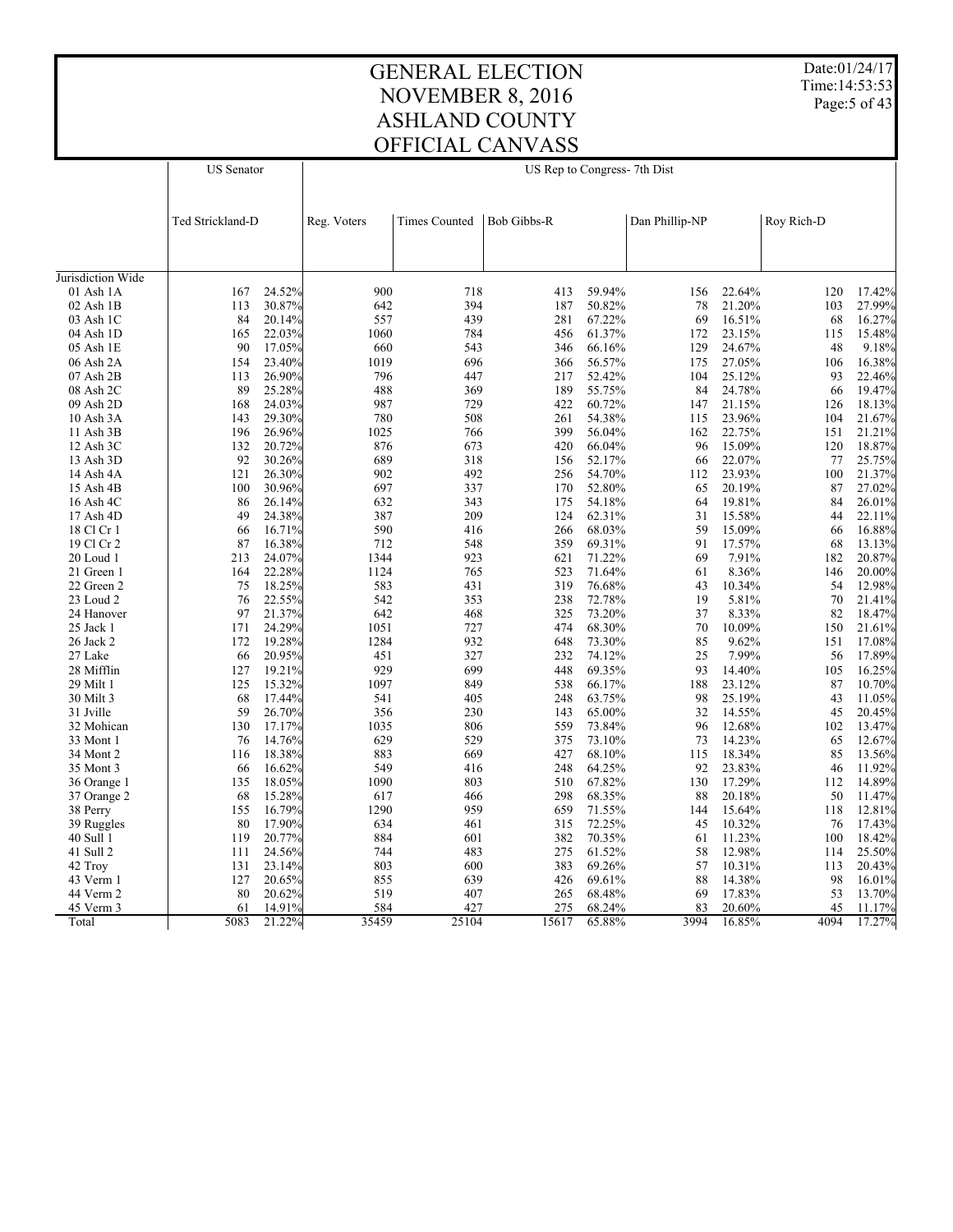Date:01/24/17 Time:14:53:53 Page:6 of 43

State Senator-22nd Dist

| Jurisdiction Wide<br>900<br>718<br>$01$ Ash $1A$<br>159<br>23.56%<br>516<br>76.44%<br>$\boldsymbol{0}$<br>642<br>394<br>02 Ash 1B<br>121<br>34.08%<br>233<br>65.63%<br>$\mathbf{1}$<br>439<br>557<br>80<br>$\boldsymbol{0}$<br>20.15%<br>316<br>79.60%<br>03 Ash 1C<br>1060<br>784<br>163<br>22.51%<br>559<br>77.21%<br>$\mathbf{0}$<br>04 Ash 1D<br>660<br>543<br>88<br>17.50%<br>414<br>82.31%<br>$\overline{0}$<br>05 Ash 1E<br>1019<br>696<br>149<br>23.50%<br>484<br>76.34%<br>$\mathbf{0}$<br>06 Ash 2A<br>796<br>447<br>283<br>07 Ash 2B<br>124<br>30.47%<br>69.53%<br>$\boldsymbol{0}$<br>488<br>369<br>101<br>29.97%<br>235<br>69.73%<br>$\boldsymbol{0}$<br>08 Ash 2C<br>729<br>987<br>174<br>26.17%<br>490<br>73.68%<br>$\boldsymbol{0}$<br>09 Ash 2D<br>780<br>508<br>143<br>30.17%<br>330<br>69.62%<br>$\boldsymbol{0}$<br>10 Ash 3A<br>1025<br>190<br>515<br>766<br>26.95%<br>73.05%<br>$\boldsymbol{0}$<br>11 Ash 3B<br>876<br>673<br>21.79%<br>486<br>77.88%<br>12 Ash 3C<br>136<br>$\boldsymbol{0}$<br>689<br>318<br>97<br>65.73%<br>13 Ash 3D<br>33.92%<br>188<br>$\mathbf{0}$<br>492<br>902<br>139<br>31.31%<br>305<br>68.69%<br>$\boldsymbol{0}$<br>14 Ash 4A<br>697<br>337<br>35.56%<br>202<br>64.13%<br>$\mathbf{0}$<br>15 Ash 4B<br>112<br>632<br>343<br>107<br>33.86%<br>209<br>66.14%<br>$\mathbf{0}$<br>16 Ash 4C<br>209<br>387<br>54<br>$\mathbf{0}$<br>17 Ash 4D<br>27.14%<br>145<br>72.86%<br>590<br>416<br>65<br>17.29%<br>311<br>82.71%<br>$\boldsymbol{0}$<br>18 Cl Cr 1<br>712<br>548<br>16.22%<br>433<br>83.59%<br>19 Cl Cr 2<br>84<br>$\boldsymbol{0}$<br>1344<br>923<br>74.09%<br>20 Loud 1<br>220<br>25.91%<br>629<br>$\boldsymbol{0}$<br>1124<br>765<br>23.70%<br>541<br>76.30%<br>21 Green 1<br>168<br>$\boldsymbol{0}$<br>583<br>431<br>70<br>17.72%<br>325<br>82.28%<br>22 Green 2<br>$\mathbf{0}$ |           | Reg. Voters | <b>Times Counted</b> | Christopher King-D |        | Larry J. Obhof-R |        | Ashley Kemp      |          |
|---------------------------------------------------------------------------------------------------------------------------------------------------------------------------------------------------------------------------------------------------------------------------------------------------------------------------------------------------------------------------------------------------------------------------------------------------------------------------------------------------------------------------------------------------------------------------------------------------------------------------------------------------------------------------------------------------------------------------------------------------------------------------------------------------------------------------------------------------------------------------------------------------------------------------------------------------------------------------------------------------------------------------------------------------------------------------------------------------------------------------------------------------------------------------------------------------------------------------------------------------------------------------------------------------------------------------------------------------------------------------------------------------------------------------------------------------------------------------------------------------------------------------------------------------------------------------------------------------------------------------------------------------------------------------------------------------------------------------------------------------------------------------------------------------------------------------------------------|-----------|-------------|----------------------|--------------------|--------|------------------|--------|------------------|----------|
|                                                                                                                                                                                                                                                                                                                                                                                                                                                                                                                                                                                                                                                                                                                                                                                                                                                                                                                                                                                                                                                                                                                                                                                                                                                                                                                                                                                                                                                                                                                                                                                                                                                                                                                                                                                                                                             |           |             |                      |                    |        |                  |        |                  |          |
|                                                                                                                                                                                                                                                                                                                                                                                                                                                                                                                                                                                                                                                                                                                                                                                                                                                                                                                                                                                                                                                                                                                                                                                                                                                                                                                                                                                                                                                                                                                                                                                                                                                                                                                                                                                                                                             |           |             |                      |                    |        |                  |        |                  |          |
|                                                                                                                                                                                                                                                                                                                                                                                                                                                                                                                                                                                                                                                                                                                                                                                                                                                                                                                                                                                                                                                                                                                                                                                                                                                                                                                                                                                                                                                                                                                                                                                                                                                                                                                                                                                                                                             |           |             |                      |                    |        |                  |        |                  | 0.00%    |
|                                                                                                                                                                                                                                                                                                                                                                                                                                                                                                                                                                                                                                                                                                                                                                                                                                                                                                                                                                                                                                                                                                                                                                                                                                                                                                                                                                                                                                                                                                                                                                                                                                                                                                                                                                                                                                             |           |             |                      |                    |        |                  |        |                  | 0.28%    |
|                                                                                                                                                                                                                                                                                                                                                                                                                                                                                                                                                                                                                                                                                                                                                                                                                                                                                                                                                                                                                                                                                                                                                                                                                                                                                                                                                                                                                                                                                                                                                                                                                                                                                                                                                                                                                                             |           |             |                      |                    |        |                  |        |                  | 0.00%    |
|                                                                                                                                                                                                                                                                                                                                                                                                                                                                                                                                                                                                                                                                                                                                                                                                                                                                                                                                                                                                                                                                                                                                                                                                                                                                                                                                                                                                                                                                                                                                                                                                                                                                                                                                                                                                                                             |           |             |                      |                    |        |                  |        |                  | 0.00%    |
|                                                                                                                                                                                                                                                                                                                                                                                                                                                                                                                                                                                                                                                                                                                                                                                                                                                                                                                                                                                                                                                                                                                                                                                                                                                                                                                                                                                                                                                                                                                                                                                                                                                                                                                                                                                                                                             |           |             |                      |                    |        |                  |        |                  | 0.00%    |
|                                                                                                                                                                                                                                                                                                                                                                                                                                                                                                                                                                                                                                                                                                                                                                                                                                                                                                                                                                                                                                                                                                                                                                                                                                                                                                                                                                                                                                                                                                                                                                                                                                                                                                                                                                                                                                             |           |             |                      |                    |        |                  |        |                  | $0.00\%$ |
|                                                                                                                                                                                                                                                                                                                                                                                                                                                                                                                                                                                                                                                                                                                                                                                                                                                                                                                                                                                                                                                                                                                                                                                                                                                                                                                                                                                                                                                                                                                                                                                                                                                                                                                                                                                                                                             |           |             |                      |                    |        |                  |        |                  | 0.00%    |
|                                                                                                                                                                                                                                                                                                                                                                                                                                                                                                                                                                                                                                                                                                                                                                                                                                                                                                                                                                                                                                                                                                                                                                                                                                                                                                                                                                                                                                                                                                                                                                                                                                                                                                                                                                                                                                             |           |             |                      |                    |        |                  |        |                  | $0.00\%$ |
|                                                                                                                                                                                                                                                                                                                                                                                                                                                                                                                                                                                                                                                                                                                                                                                                                                                                                                                                                                                                                                                                                                                                                                                                                                                                                                                                                                                                                                                                                                                                                                                                                                                                                                                                                                                                                                             |           |             |                      |                    |        |                  |        |                  | 0.00%    |
|                                                                                                                                                                                                                                                                                                                                                                                                                                                                                                                                                                                                                                                                                                                                                                                                                                                                                                                                                                                                                                                                                                                                                                                                                                                                                                                                                                                                                                                                                                                                                                                                                                                                                                                                                                                                                                             |           |             |                      |                    |        |                  |        |                  | $0.00\%$ |
|                                                                                                                                                                                                                                                                                                                                                                                                                                                                                                                                                                                                                                                                                                                                                                                                                                                                                                                                                                                                                                                                                                                                                                                                                                                                                                                                                                                                                                                                                                                                                                                                                                                                                                                                                                                                                                             |           |             |                      |                    |        |                  |        |                  | $0.00\%$ |
|                                                                                                                                                                                                                                                                                                                                                                                                                                                                                                                                                                                                                                                                                                                                                                                                                                                                                                                                                                                                                                                                                                                                                                                                                                                                                                                                                                                                                                                                                                                                                                                                                                                                                                                                                                                                                                             |           |             |                      |                    |        |                  |        |                  | 0.00%    |
|                                                                                                                                                                                                                                                                                                                                                                                                                                                                                                                                                                                                                                                                                                                                                                                                                                                                                                                                                                                                                                                                                                                                                                                                                                                                                                                                                                                                                                                                                                                                                                                                                                                                                                                                                                                                                                             |           |             |                      |                    |        |                  |        |                  | $0.00\%$ |
|                                                                                                                                                                                                                                                                                                                                                                                                                                                                                                                                                                                                                                                                                                                                                                                                                                                                                                                                                                                                                                                                                                                                                                                                                                                                                                                                                                                                                                                                                                                                                                                                                                                                                                                                                                                                                                             |           |             |                      |                    |        |                  |        |                  | 0.00%    |
|                                                                                                                                                                                                                                                                                                                                                                                                                                                                                                                                                                                                                                                                                                                                                                                                                                                                                                                                                                                                                                                                                                                                                                                                                                                                                                                                                                                                                                                                                                                                                                                                                                                                                                                                                                                                                                             |           |             |                      |                    |        |                  |        |                  | $0.00\%$ |
|                                                                                                                                                                                                                                                                                                                                                                                                                                                                                                                                                                                                                                                                                                                                                                                                                                                                                                                                                                                                                                                                                                                                                                                                                                                                                                                                                                                                                                                                                                                                                                                                                                                                                                                                                                                                                                             |           |             |                      |                    |        |                  |        |                  | $0.00\%$ |
|                                                                                                                                                                                                                                                                                                                                                                                                                                                                                                                                                                                                                                                                                                                                                                                                                                                                                                                                                                                                                                                                                                                                                                                                                                                                                                                                                                                                                                                                                                                                                                                                                                                                                                                                                                                                                                             |           |             |                      |                    |        |                  |        |                  | $0.00\%$ |
|                                                                                                                                                                                                                                                                                                                                                                                                                                                                                                                                                                                                                                                                                                                                                                                                                                                                                                                                                                                                                                                                                                                                                                                                                                                                                                                                                                                                                                                                                                                                                                                                                                                                                                                                                                                                                                             |           |             |                      |                    |        |                  |        |                  | 0.00%    |
|                                                                                                                                                                                                                                                                                                                                                                                                                                                                                                                                                                                                                                                                                                                                                                                                                                                                                                                                                                                                                                                                                                                                                                                                                                                                                                                                                                                                                                                                                                                                                                                                                                                                                                                                                                                                                                             |           |             |                      |                    |        |                  |        |                  | 0.00%    |
|                                                                                                                                                                                                                                                                                                                                                                                                                                                                                                                                                                                                                                                                                                                                                                                                                                                                                                                                                                                                                                                                                                                                                                                                                                                                                                                                                                                                                                                                                                                                                                                                                                                                                                                                                                                                                                             |           |             |                      |                    |        |                  |        |                  | 0.00%    |
|                                                                                                                                                                                                                                                                                                                                                                                                                                                                                                                                                                                                                                                                                                                                                                                                                                                                                                                                                                                                                                                                                                                                                                                                                                                                                                                                                                                                                                                                                                                                                                                                                                                                                                                                                                                                                                             |           |             |                      |                    |        |                  |        |                  | 0.00%    |
|                                                                                                                                                                                                                                                                                                                                                                                                                                                                                                                                                                                                                                                                                                                                                                                                                                                                                                                                                                                                                                                                                                                                                                                                                                                                                                                                                                                                                                                                                                                                                                                                                                                                                                                                                                                                                                             |           |             |                      |                    |        |                  |        |                  | $0.00\%$ |
|                                                                                                                                                                                                                                                                                                                                                                                                                                                                                                                                                                                                                                                                                                                                                                                                                                                                                                                                                                                                                                                                                                                                                                                                                                                                                                                                                                                                                                                                                                                                                                                                                                                                                                                                                                                                                                             | 23 Loud 2 | 542         | 353                  | 75                 | 23.51% | 243              | 76.18% | $\boldsymbol{0}$ | $0.00\%$ |
| 642<br>24 Hanover<br>468<br>104<br>23.64%<br>335<br>76.14%<br>$\boldsymbol{0}$                                                                                                                                                                                                                                                                                                                                                                                                                                                                                                                                                                                                                                                                                                                                                                                                                                                                                                                                                                                                                                                                                                                                                                                                                                                                                                                                                                                                                                                                                                                                                                                                                                                                                                                                                              |           |             |                      |                    |        |                  |        |                  | $0.00\%$ |
| 1051<br>727<br>497<br>$\boldsymbol{0}$<br>25 Jack 1<br>187<br>27.30%<br>72.55%                                                                                                                                                                                                                                                                                                                                                                                                                                                                                                                                                                                                                                                                                                                                                                                                                                                                                                                                                                                                                                                                                                                                                                                                                                                                                                                                                                                                                                                                                                                                                                                                                                                                                                                                                              |           |             |                      |                    |        |                  |        |                  | 0.00%    |
| 1284<br>932<br>204<br>23.50%<br>664<br>76.50%<br>$\mathbf{0}$<br>26 Jack 2                                                                                                                                                                                                                                                                                                                                                                                                                                                                                                                                                                                                                                                                                                                                                                                                                                                                                                                                                                                                                                                                                                                                                                                                                                                                                                                                                                                                                                                                                                                                                                                                                                                                                                                                                                  |           |             |                      |                    |        |                  |        |                  | 0.00%    |
| 451<br>327<br>71<br>23.28%<br>234<br>76.72%<br>27 Lake<br>$\mathbf{0}$                                                                                                                                                                                                                                                                                                                                                                                                                                                                                                                                                                                                                                                                                                                                                                                                                                                                                                                                                                                                                                                                                                                                                                                                                                                                                                                                                                                                                                                                                                                                                                                                                                                                                                                                                                      |           |             |                      |                    |        |                  |        |                  | $0.00\%$ |
| 929<br>699<br>132<br>20.72%<br>505<br>79.28%<br>$\mathbf{0}$<br>28 Mifflin                                                                                                                                                                                                                                                                                                                                                                                                                                                                                                                                                                                                                                                                                                                                                                                                                                                                                                                                                                                                                                                                                                                                                                                                                                                                                                                                                                                                                                                                                                                                                                                                                                                                                                                                                                  |           |             |                      |                    |        |                  |        |                  | $0.00\%$ |
| 1097<br>849<br>82.59%<br>29 Milt 1<br>140<br>17.41%<br>664<br>$\boldsymbol{0}$                                                                                                                                                                                                                                                                                                                                                                                                                                                                                                                                                                                                                                                                                                                                                                                                                                                                                                                                                                                                                                                                                                                                                                                                                                                                                                                                                                                                                                                                                                                                                                                                                                                                                                                                                              |           |             |                      |                    |        |                  |        |                  | $0.00\%$ |
| 541<br>30 Milt 3<br>405<br>61<br>16.14%<br>317<br>83.86%<br>$\boldsymbol{0}$                                                                                                                                                                                                                                                                                                                                                                                                                                                                                                                                                                                                                                                                                                                                                                                                                                                                                                                                                                                                                                                                                                                                                                                                                                                                                                                                                                                                                                                                                                                                                                                                                                                                                                                                                                |           |             |                      |                    |        |                  |        |                  | $0.00\%$ |
| 230<br>31 Jville<br>356<br>58<br>26.85%<br>158<br>73.15%<br>$\boldsymbol{0}$                                                                                                                                                                                                                                                                                                                                                                                                                                                                                                                                                                                                                                                                                                                                                                                                                                                                                                                                                                                                                                                                                                                                                                                                                                                                                                                                                                                                                                                                                                                                                                                                                                                                                                                                                                |           |             |                      |                    |        |                  |        |                  | $0.00\%$ |
| 1035<br>806<br>144<br>19.59%<br>586<br>79.73%<br>$\boldsymbol{0}$<br>32 Mohican                                                                                                                                                                                                                                                                                                                                                                                                                                                                                                                                                                                                                                                                                                                                                                                                                                                                                                                                                                                                                                                                                                                                                                                                                                                                                                                                                                                                                                                                                                                                                                                                                                                                                                                                                             |           |             |                      |                    |        |                  |        |                  | 0.00%    |
| 629<br>529<br>87<br>414<br>82.63%<br>17.37%<br>$\boldsymbol{0}$<br>33 Mont 1                                                                                                                                                                                                                                                                                                                                                                                                                                                                                                                                                                                                                                                                                                                                                                                                                                                                                                                                                                                                                                                                                                                                                                                                                                                                                                                                                                                                                                                                                                                                                                                                                                                                                                                                                                |           |             |                      |                    |        |                  |        |                  | 0.00%    |
| 883<br>669<br>118<br>19.60%<br>484<br>80.40%<br>34 Mont 2<br>$\boldsymbol{0}$                                                                                                                                                                                                                                                                                                                                                                                                                                                                                                                                                                                                                                                                                                                                                                                                                                                                                                                                                                                                                                                                                                                                                                                                                                                                                                                                                                                                                                                                                                                                                                                                                                                                                                                                                               |           |             |                      |                    |        |                  |        |                  | 0.00%    |
| 549<br>416<br>83.55%<br>35 Mont 3<br>62<br>16.45%<br>315<br>$\boldsymbol{0}$                                                                                                                                                                                                                                                                                                                                                                                                                                                                                                                                                                                                                                                                                                                                                                                                                                                                                                                                                                                                                                                                                                                                                                                                                                                                                                                                                                                                                                                                                                                                                                                                                                                                                                                                                                |           |             |                      |                    |        |                  |        |                  | 0.00%    |
| 1090<br>803<br>162<br>22.10%<br>569<br>77.63%<br>$\mathbf{0}$<br>36 Orange 1                                                                                                                                                                                                                                                                                                                                                                                                                                                                                                                                                                                                                                                                                                                                                                                                                                                                                                                                                                                                                                                                                                                                                                                                                                                                                                                                                                                                                                                                                                                                                                                                                                                                                                                                                                |           |             |                      |                    |        |                  |        |                  | $0.00\%$ |
| 617<br>466<br>88<br>20.66%<br>338<br>79.34%<br>$\mathbf{0}$<br>37 Orange 2                                                                                                                                                                                                                                                                                                                                                                                                                                                                                                                                                                                                                                                                                                                                                                                                                                                                                                                                                                                                                                                                                                                                                                                                                                                                                                                                                                                                                                                                                                                                                                                                                                                                                                                                                                  |           |             |                      |                    |        |                  |        |                  | $0.00\%$ |
| 1290<br>959<br>162<br>723<br>81.51%<br>38 Perry<br>18.26%<br>$\mathbf{0}$                                                                                                                                                                                                                                                                                                                                                                                                                                                                                                                                                                                                                                                                                                                                                                                                                                                                                                                                                                                                                                                                                                                                                                                                                                                                                                                                                                                                                                                                                                                                                                                                                                                                                                                                                                   |           |             |                      |                    |        |                  |        |                  | $0.00\%$ |
| 634<br>93<br>329<br>$\mathbf{0}$<br>39 Ruggles<br>461<br>22.04%<br>77.96%                                                                                                                                                                                                                                                                                                                                                                                                                                                                                                                                                                                                                                                                                                                                                                                                                                                                                                                                                                                                                                                                                                                                                                                                                                                                                                                                                                                                                                                                                                                                                                                                                                                                                                                                                                   |           |             |                      |                    |        |                  |        |                  | $0.00\%$ |
| 884<br>413<br>601<br>121<br>22.66%<br>77.34%<br>$\mathbf{0}$<br>40 Sull 1                                                                                                                                                                                                                                                                                                                                                                                                                                                                                                                                                                                                                                                                                                                                                                                                                                                                                                                                                                                                                                                                                                                                                                                                                                                                                                                                                                                                                                                                                                                                                                                                                                                                                                                                                                   |           |             |                      |                    |        |                  |        |                  | 0.00%    |
| 41 Sull 2<br>744<br>483<br>131<br>30.11%<br>302<br>69.43%<br>$\boldsymbol{0}$                                                                                                                                                                                                                                                                                                                                                                                                                                                                                                                                                                                                                                                                                                                                                                                                                                                                                                                                                                                                                                                                                                                                                                                                                                                                                                                                                                                                                                                                                                                                                                                                                                                                                                                                                               |           |             |                      |                    |        |                  |        |                  | 0.00%    |
| 803<br>600<br>134<br>24.81%<br>404<br>74.81%<br>$\boldsymbol{0}$<br>42 Troy                                                                                                                                                                                                                                                                                                                                                                                                                                                                                                                                                                                                                                                                                                                                                                                                                                                                                                                                                                                                                                                                                                                                                                                                                                                                                                                                                                                                                                                                                                                                                                                                                                                                                                                                                                 |           |             |                      |                    |        |                  |        |                  | 0.00%    |
| 43 Verm 1<br>855<br>639<br>137<br>22.64%<br>468<br>77.36%<br>$\boldsymbol{0}$                                                                                                                                                                                                                                                                                                                                                                                                                                                                                                                                                                                                                                                                                                                                                                                                                                                                                                                                                                                                                                                                                                                                                                                                                                                                                                                                                                                                                                                                                                                                                                                                                                                                                                                                                               |           |             |                      |                    |        |                  |        |                  | 0.00%    |
| 519<br>407<br>83<br>22.07%<br>292<br>77.66%<br>44 Verm 2<br>$\boldsymbol{0}$                                                                                                                                                                                                                                                                                                                                                                                                                                                                                                                                                                                                                                                                                                                                                                                                                                                                                                                                                                                                                                                                                                                                                                                                                                                                                                                                                                                                                                                                                                                                                                                                                                                                                                                                                                |           |             |                      |                    |        |                  |        |                  | 0.00%    |
| 584<br>427<br>45 Verm 3<br>63<br>16.28%<br>324<br>83.72%<br>$\mathbf{0}$                                                                                                                                                                                                                                                                                                                                                                                                                                                                                                                                                                                                                                                                                                                                                                                                                                                                                                                                                                                                                                                                                                                                                                                                                                                                                                                                                                                                                                                                                                                                                                                                                                                                                                                                                                    |           |             |                      |                    |        |                  |        |                  | $0.00\%$ |
| 35459<br>5361<br>17727<br>$\mathbf{1}$<br>25104<br>23.19%<br>76.68%<br>Total                                                                                                                                                                                                                                                                                                                                                                                                                                                                                                                                                                                                                                                                                                                                                                                                                                                                                                                                                                                                                                                                                                                                                                                                                                                                                                                                                                                                                                                                                                                                                                                                                                                                                                                                                                |           |             |                      |                    |        |                  |        |                  | $0.00\%$ |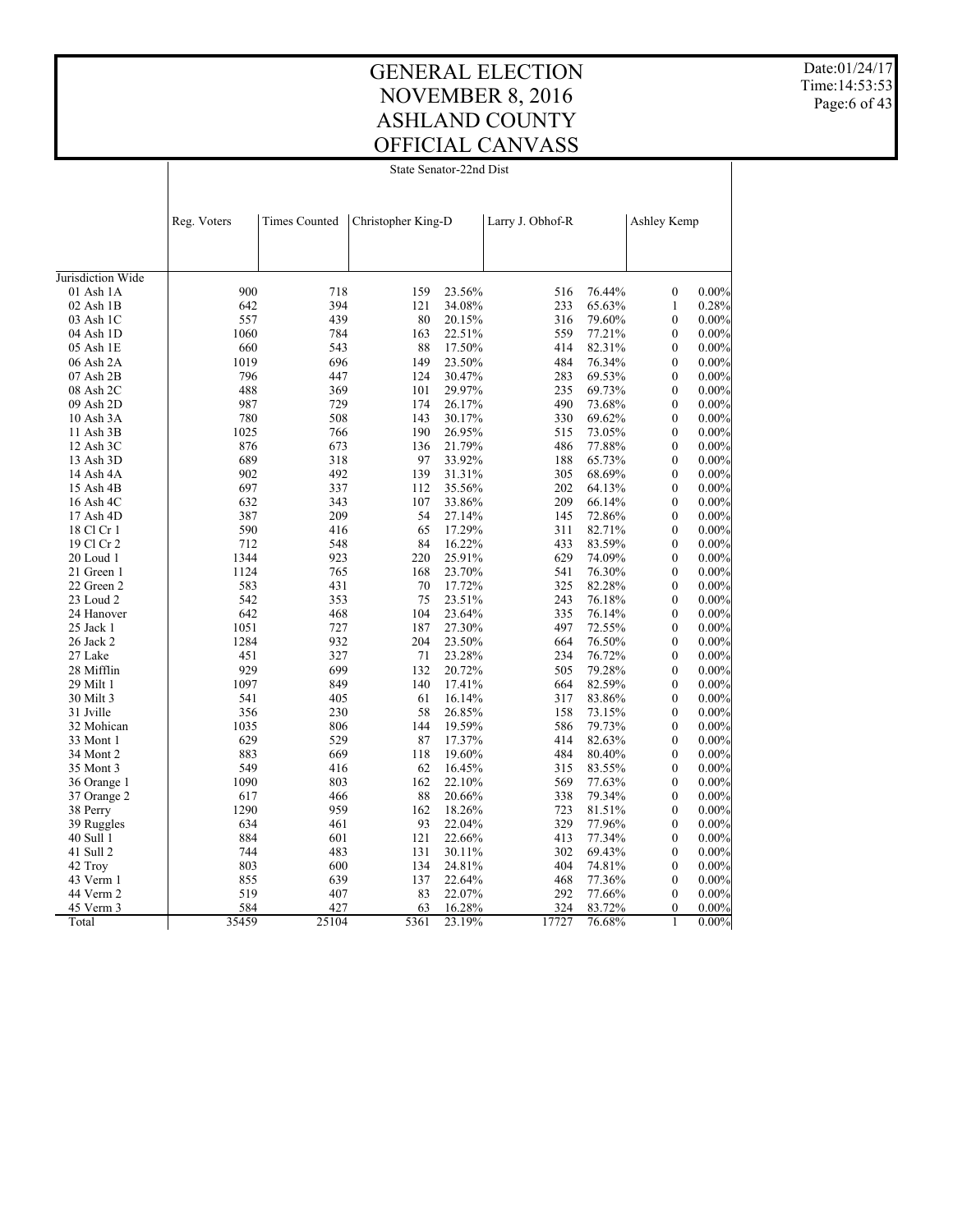#### GENERAL ELECTION NOVEMBER 8, 2016 ASHLAND COUNTY OFFICIAL CANVASS State Rep-70th Dist

Date:01/24/17 Time:14:53:53 Page: 7 of 43

| <b>Times Counted</b><br>Luke T. Brewer-NP<br>Reg. Voters<br>Darrell D. Kick-R<br>Jurisdiction Wide<br>900<br>20.50%<br>79.50%<br>01 Ash 1A<br>718<br>124<br>481<br>642<br>394<br>70.46%<br>$02$ Ash $1B$<br>96<br>29.54%<br>229<br>557<br>439<br>291<br>68<br>18.94%<br>81.06%<br>03 Ash 1C<br>1060<br>04 Ash 1D<br>784<br>135<br>20.52%<br>523<br>79.48%<br>660<br>05 Ash 1E<br>543<br>74<br>15.85%<br>393<br>84.15%<br>150<br>1019<br>696<br>432<br>74.23%<br>06 Ash 2A<br>25.77% |
|-------------------------------------------------------------------------------------------------------------------------------------------------------------------------------------------------------------------------------------------------------------------------------------------------------------------------------------------------------------------------------------------------------------------------------------------------------------------------------------|
|                                                                                                                                                                                                                                                                                                                                                                                                                                                                                     |
|                                                                                                                                                                                                                                                                                                                                                                                                                                                                                     |
|                                                                                                                                                                                                                                                                                                                                                                                                                                                                                     |
|                                                                                                                                                                                                                                                                                                                                                                                                                                                                                     |
|                                                                                                                                                                                                                                                                                                                                                                                                                                                                                     |
|                                                                                                                                                                                                                                                                                                                                                                                                                                                                                     |
|                                                                                                                                                                                                                                                                                                                                                                                                                                                                                     |
|                                                                                                                                                                                                                                                                                                                                                                                                                                                                                     |
|                                                                                                                                                                                                                                                                                                                                                                                                                                                                                     |
|                                                                                                                                                                                                                                                                                                                                                                                                                                                                                     |
|                                                                                                                                                                                                                                                                                                                                                                                                                                                                                     |
| 796<br>447<br>251<br>$07$ Ash $2B$<br>111<br>30.66%<br>69.34%                                                                                                                                                                                                                                                                                                                                                                                                                       |
| 488<br>369<br>83<br>72.24%<br>08 Ash 2C<br>27.76%<br>216                                                                                                                                                                                                                                                                                                                                                                                                                            |
| 987<br>142<br>464<br>09 Ash 2D<br>729<br>23.43%<br>76.57%                                                                                                                                                                                                                                                                                                                                                                                                                           |
| 780<br>307<br>70.90%<br>$10$ Ash $3A$<br>508<br>126<br>29.10%                                                                                                                                                                                                                                                                                                                                                                                                                       |
| 1025<br>11 Ash 3B<br>766<br>166<br>26.39%<br>463<br>73.61%                                                                                                                                                                                                                                                                                                                                                                                                                          |
| 876<br>94<br>673<br>16.97%<br>460<br>83.03%<br>12 Ash 3C                                                                                                                                                                                                                                                                                                                                                                                                                            |
| 689<br>318<br>77<br>177<br>69.69%<br>13 Ash 3D<br>30.31%                                                                                                                                                                                                                                                                                                                                                                                                                            |
| 902<br>492<br>126<br>274<br>68.50%<br>14 Ash 4A<br>31.50%                                                                                                                                                                                                                                                                                                                                                                                                                           |
| 697<br>192<br>15 Ash 4B<br>337<br>103<br>34.92%<br>65.08%                                                                                                                                                                                                                                                                                                                                                                                                                           |
| 632<br>343<br>196<br>16 Ash 4C<br>106<br>35.10%<br>64.90%                                                                                                                                                                                                                                                                                                                                                                                                                           |
| 387<br>209<br>55<br>125<br>17 Ash 4D<br>30.56%<br>69.44%                                                                                                                                                                                                                                                                                                                                                                                                                            |
| 590<br>77<br>78.79%<br>18 Cl Cr 1<br>416<br>21.21%<br>286                                                                                                                                                                                                                                                                                                                                                                                                                           |
| 712<br>548<br>98<br>21.12%<br>366<br>78.88%<br>19 Cl Cr 2                                                                                                                                                                                                                                                                                                                                                                                                                           |
| 82.99%<br>20 Loud 1<br>1344<br>923<br>142<br>17.01%<br>693                                                                                                                                                                                                                                                                                                                                                                                                                          |
| 1124<br>765<br>128<br>559<br>21 Green 1<br>18.63%<br>81.37%                                                                                                                                                                                                                                                                                                                                                                                                                         |
| 583<br>431<br>22 Green 2<br>73<br>18.16%<br>329<br>81.84%                                                                                                                                                                                                                                                                                                                                                                                                                           |
| 23 Loud 2<br>542<br>58<br>262<br>81.88%<br>353<br>18.13%                                                                                                                                                                                                                                                                                                                                                                                                                            |
| 642<br>468<br>82<br>19.07%<br>348<br>24 Hanover<br>80.93%                                                                                                                                                                                                                                                                                                                                                                                                                           |
| 25 Jack 1<br>1051<br>727<br>179<br>29.01%<br>438<br>70.99%                                                                                                                                                                                                                                                                                                                                                                                                                          |
| 1284<br>932<br>26 Jack 2<br>183<br>22.68%<br>624<br>77.32%                                                                                                                                                                                                                                                                                                                                                                                                                          |
| 27 Lake<br>451<br>327<br>64<br>21.55%<br>233<br>78.45%                                                                                                                                                                                                                                                                                                                                                                                                                              |
| 929<br>28 Mifflin<br>699<br>20.03%<br>467<br>79.97%<br>117                                                                                                                                                                                                                                                                                                                                                                                                                          |
| 1097<br>29 Milt 1<br>849<br>145<br>19.44%<br>601<br>80.56%                                                                                                                                                                                                                                                                                                                                                                                                                          |
| 541<br>405<br>67<br>294<br>81.44%<br>30 Milt 3<br>18.56%                                                                                                                                                                                                                                                                                                                                                                                                                            |
| 31 Jville<br>356<br>230<br>65<br>32.83%<br>133<br>67.17%                                                                                                                                                                                                                                                                                                                                                                                                                            |
| 552<br>32 Mohican<br>1035<br>806<br>145<br>20.80%<br>79.20%                                                                                                                                                                                                                                                                                                                                                                                                                         |
| 629<br>529<br>67<br>393<br>85.43%<br>33 Mont 1<br>14.57%                                                                                                                                                                                                                                                                                                                                                                                                                            |
| 34 Mont 2<br>883<br>669<br>115<br>20.76%<br>439<br>79.24%                                                                                                                                                                                                                                                                                                                                                                                                                           |
| 549<br>35 Mont 3<br>416<br>52<br>305<br>85.43%<br>14.57%                                                                                                                                                                                                                                                                                                                                                                                                                            |
| 1090<br>803<br>149<br>22.44%<br>515<br>77.56%<br>36 Orange 1                                                                                                                                                                                                                                                                                                                                                                                                                        |
| 617<br>466<br>94<br>23.98%<br>298<br>76.02%<br>37 Orange 2                                                                                                                                                                                                                                                                                                                                                                                                                          |
| 1290<br>959<br>170<br>670<br>20.24%<br>79.76%<br>38 Perry                                                                                                                                                                                                                                                                                                                                                                                                                           |
| 634<br>461<br>97<br>24.87%<br>293<br>75.13%<br>39 Ruggles                                                                                                                                                                                                                                                                                                                                                                                                                           |
| 40 Sull 1<br>884<br>601<br>131<br>25.99%<br>373<br>74.01%                                                                                                                                                                                                                                                                                                                                                                                                                           |
| 744<br>124<br>41 Sull 2<br>483<br>265<br>68.12%                                                                                                                                                                                                                                                                                                                                                                                                                                     |
| 31.88%<br>803<br>42 Troy<br>600<br>116<br>376<br>76.42%<br>23.58%                                                                                                                                                                                                                                                                                                                                                                                                                   |
| 855<br>43 Verm 1<br>639<br>131<br>23.06%<br>437<br>76.94%                                                                                                                                                                                                                                                                                                                                                                                                                           |
| 44 Verm 2<br>519<br>407<br>18.54%<br>290<br>81.46%<br>66                                                                                                                                                                                                                                                                                                                                                                                                                            |
| 584<br>45 Verm 3<br>427<br>58<br>15.59%<br>314<br>84.41%                                                                                                                                                                                                                                                                                                                                                                                                                            |
| 35459<br>4829<br>77.49%<br>Total<br>25104<br>22.51%<br>16627                                                                                                                                                                                                                                                                                                                                                                                                                        |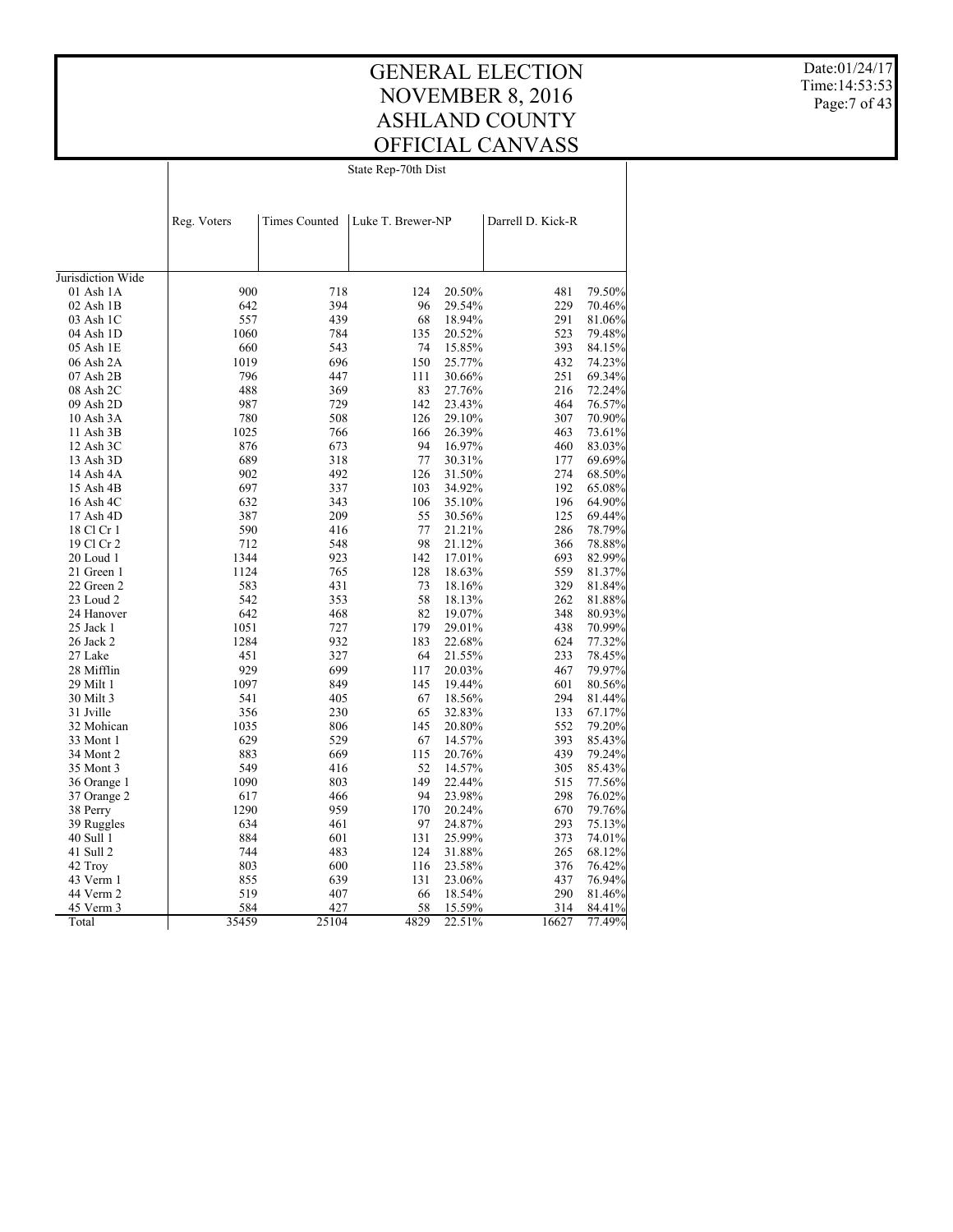#### GENERAL ELECTION NOVEMBER 8, 2016 ASHLAND COUNTY OFFICIAL CANVASS County Commissioner 1-2-2017

Date:01/24/17 Time:14:53:54 Page:8 of 43

| <b>Times Counted</b><br>Reg. Voters<br>Dorothy Balkin-D<br>James E. Justice-R<br>Jurisdiction Wide<br>900<br>718<br>166<br>24.56%<br>510<br>75.44%<br>$01$ Ash $1A$<br>642<br>394<br>121<br>34.18%<br>233<br>65.82%<br>$02$ Ash $1B$<br>557<br>439<br>78<br>315<br>03 Ash 1C<br>19.85%<br>80.15%<br>1060<br>784<br>174<br>24.17%<br>546<br>75.83%<br>04 Ash 1D<br>05 Ash 1E<br>660<br>543<br>86<br>17.10%<br>417<br>82.90%<br>1019<br>160<br>469<br>06 Ash 2A<br>696<br>25.44%<br>74.56%<br>796<br>$07$ Ash $2B$<br>447<br>127<br>31.83%<br>272<br>68.17%<br>488<br>222<br>08 Ash 2C<br>369<br>107<br>32.52%<br>67.48%<br>987<br>187<br>489<br>09 Ash 2D<br>729<br>27.66%<br>72.34%<br>780<br>149<br>10 Ash 3A<br>508<br>31.91%<br>318<br>68.09%<br>1025<br>218<br>473<br>11 Ash 3B<br>766<br>31.55%<br>68.45%<br>876<br>673<br>143<br>23.40%<br>468<br>76.60%<br>12 Ash 3C<br>689<br>39.01%<br>172<br>60.99%<br>13 Ash 3D<br>318<br>110<br>902<br>492<br>141<br>31.76%<br>303<br>14 Ash 4A<br>68.24%<br>697<br>337<br>105<br>210<br>15 Ash 4B<br>33.33%<br>66.67%<br>632<br>101<br>216<br>16 Ash 4C<br>343<br>31.86%<br>68.14%<br>387<br>209<br>60<br>30.61%<br>136<br>17 Ash 4D<br>69.39%<br>590<br>79<br>294<br>18 Cl Cr 1<br>416<br>21.18%<br>78.82%<br>19 Cl Cr 2<br>712<br>548<br>110<br>22.40%<br>381<br>77.60%<br>1344<br>232<br>28.05%<br>595<br>20 Loud 1<br>923<br>71.95%<br>21 Green 1<br>1124<br>765<br>194<br>28.28%<br>492<br>71.72%<br>79<br>22 Green 2<br>583<br>431<br>20.10%<br>314<br>79.90%<br>542<br>85<br>223<br>23 Loud 2<br>353<br>27.60%<br>72.40%<br>642<br>468<br>106<br>25.00%<br>318<br>75.00%<br>24 Hanover<br>1051<br>223<br>25 Jack 1<br>727<br>33.63%<br>440<br>66.37%<br>1284<br>218<br>26 Jack 2<br>932<br>25.98%<br>621<br>74.02%<br>222<br>27 Lake<br>451<br>327<br>75<br>25.25%<br>74.75%<br>929<br>28 Mifflin<br>699<br>119<br>18.77%<br>515<br>81.23%<br>1097<br>147<br>849<br>18.56%<br>645<br>29 Milt 1<br>81.44%<br>541<br>71<br>18.49%<br>313<br>30 Milt 3<br>405<br>81.51%<br>356<br>59<br>31 Jville<br>230<br>27.19%<br>158<br>72.81%<br>1035<br>132<br>590<br>32 Mohican<br>806<br>18.28%<br>81.72%<br>629<br>529<br>89<br>410<br>33 Mont 1<br>17.84%<br>82.16%<br>34 Mont 2<br>883<br>669<br>124<br>486<br>20.33%<br>79.67%<br>549<br>57<br>35 Mont 3<br>416<br>15.32%<br>315<br>84.68%<br>1090<br>803<br>182<br>24.86%<br>550<br>75.14%<br>36 Orange 1<br>104<br>37 Orange 2<br>617<br>466<br>24.76%<br>316<br>75.24%<br>1290<br>959<br>171<br>19.61%<br>701<br>80.39%<br>38 Perry<br>39 Ruggles<br>634<br>461<br>118<br>28.10%<br>302<br>71.90%<br>884<br>40 Sull 1<br>601<br>146<br>27.76%<br>380<br>72.24%<br>744<br>41 Sull 2<br>483<br>153<br>36.00%<br>272<br>64.00%<br>803<br>197<br>42 Troy<br>600<br>35.18%<br>363<br>64.82%<br>855<br>43 Verm 1<br>639<br>104<br>16.97%<br>509<br>83.03%<br>44 Verm 2<br>519<br>407<br>55<br>14.32%<br>329<br>85.68%<br>584<br>45 Verm 3<br>427<br>58<br>14.50%<br>342<br>85.50% |       |       |       |      |        |       |        |
|------------------------------------------------------------------------------------------------------------------------------------------------------------------------------------------------------------------------------------------------------------------------------------------------------------------------------------------------------------------------------------------------------------------------------------------------------------------------------------------------------------------------------------------------------------------------------------------------------------------------------------------------------------------------------------------------------------------------------------------------------------------------------------------------------------------------------------------------------------------------------------------------------------------------------------------------------------------------------------------------------------------------------------------------------------------------------------------------------------------------------------------------------------------------------------------------------------------------------------------------------------------------------------------------------------------------------------------------------------------------------------------------------------------------------------------------------------------------------------------------------------------------------------------------------------------------------------------------------------------------------------------------------------------------------------------------------------------------------------------------------------------------------------------------------------------------------------------------------------------------------------------------------------------------------------------------------------------------------------------------------------------------------------------------------------------------------------------------------------------------------------------------------------------------------------------------------------------------------------------------------------------------------------------------------------------------------------------------------------------------------------------------------------------------------------------------------------------------------------------------------------------------------------------------------------------------------------------------------------------------------------------------------------------------------------------------------------------------------------------------------------------------------------------------------------------------------------------------------------------------------------------------------------------------------------------------------------------------------|-------|-------|-------|------|--------|-------|--------|
|                                                                                                                                                                                                                                                                                                                                                                                                                                                                                                                                                                                                                                                                                                                                                                                                                                                                                                                                                                                                                                                                                                                                                                                                                                                                                                                                                                                                                                                                                                                                                                                                                                                                                                                                                                                                                                                                                                                                                                                                                                                                                                                                                                                                                                                                                                                                                                                                                                                                                                                                                                                                                                                                                                                                                                                                                                                                                                                                                                              |       |       |       |      |        |       |        |
|                                                                                                                                                                                                                                                                                                                                                                                                                                                                                                                                                                                                                                                                                                                                                                                                                                                                                                                                                                                                                                                                                                                                                                                                                                                                                                                                                                                                                                                                                                                                                                                                                                                                                                                                                                                                                                                                                                                                                                                                                                                                                                                                                                                                                                                                                                                                                                                                                                                                                                                                                                                                                                                                                                                                                                                                                                                                                                                                                                              |       |       |       |      |        |       |        |
|                                                                                                                                                                                                                                                                                                                                                                                                                                                                                                                                                                                                                                                                                                                                                                                                                                                                                                                                                                                                                                                                                                                                                                                                                                                                                                                                                                                                                                                                                                                                                                                                                                                                                                                                                                                                                                                                                                                                                                                                                                                                                                                                                                                                                                                                                                                                                                                                                                                                                                                                                                                                                                                                                                                                                                                                                                                                                                                                                                              |       |       |       |      |        |       |        |
|                                                                                                                                                                                                                                                                                                                                                                                                                                                                                                                                                                                                                                                                                                                                                                                                                                                                                                                                                                                                                                                                                                                                                                                                                                                                                                                                                                                                                                                                                                                                                                                                                                                                                                                                                                                                                                                                                                                                                                                                                                                                                                                                                                                                                                                                                                                                                                                                                                                                                                                                                                                                                                                                                                                                                                                                                                                                                                                                                                              |       |       |       |      |        |       |        |
|                                                                                                                                                                                                                                                                                                                                                                                                                                                                                                                                                                                                                                                                                                                                                                                                                                                                                                                                                                                                                                                                                                                                                                                                                                                                                                                                                                                                                                                                                                                                                                                                                                                                                                                                                                                                                                                                                                                                                                                                                                                                                                                                                                                                                                                                                                                                                                                                                                                                                                                                                                                                                                                                                                                                                                                                                                                                                                                                                                              |       |       |       |      |        |       |        |
|                                                                                                                                                                                                                                                                                                                                                                                                                                                                                                                                                                                                                                                                                                                                                                                                                                                                                                                                                                                                                                                                                                                                                                                                                                                                                                                                                                                                                                                                                                                                                                                                                                                                                                                                                                                                                                                                                                                                                                                                                                                                                                                                                                                                                                                                                                                                                                                                                                                                                                                                                                                                                                                                                                                                                                                                                                                                                                                                                                              |       |       |       |      |        |       |        |
|                                                                                                                                                                                                                                                                                                                                                                                                                                                                                                                                                                                                                                                                                                                                                                                                                                                                                                                                                                                                                                                                                                                                                                                                                                                                                                                                                                                                                                                                                                                                                                                                                                                                                                                                                                                                                                                                                                                                                                                                                                                                                                                                                                                                                                                                                                                                                                                                                                                                                                                                                                                                                                                                                                                                                                                                                                                                                                                                                                              |       |       |       |      |        |       |        |
|                                                                                                                                                                                                                                                                                                                                                                                                                                                                                                                                                                                                                                                                                                                                                                                                                                                                                                                                                                                                                                                                                                                                                                                                                                                                                                                                                                                                                                                                                                                                                                                                                                                                                                                                                                                                                                                                                                                                                                                                                                                                                                                                                                                                                                                                                                                                                                                                                                                                                                                                                                                                                                                                                                                                                                                                                                                                                                                                                                              |       |       |       |      |        |       |        |
|                                                                                                                                                                                                                                                                                                                                                                                                                                                                                                                                                                                                                                                                                                                                                                                                                                                                                                                                                                                                                                                                                                                                                                                                                                                                                                                                                                                                                                                                                                                                                                                                                                                                                                                                                                                                                                                                                                                                                                                                                                                                                                                                                                                                                                                                                                                                                                                                                                                                                                                                                                                                                                                                                                                                                                                                                                                                                                                                                                              |       |       |       |      |        |       |        |
|                                                                                                                                                                                                                                                                                                                                                                                                                                                                                                                                                                                                                                                                                                                                                                                                                                                                                                                                                                                                                                                                                                                                                                                                                                                                                                                                                                                                                                                                                                                                                                                                                                                                                                                                                                                                                                                                                                                                                                                                                                                                                                                                                                                                                                                                                                                                                                                                                                                                                                                                                                                                                                                                                                                                                                                                                                                                                                                                                                              |       |       |       |      |        |       |        |
|                                                                                                                                                                                                                                                                                                                                                                                                                                                                                                                                                                                                                                                                                                                                                                                                                                                                                                                                                                                                                                                                                                                                                                                                                                                                                                                                                                                                                                                                                                                                                                                                                                                                                                                                                                                                                                                                                                                                                                                                                                                                                                                                                                                                                                                                                                                                                                                                                                                                                                                                                                                                                                                                                                                                                                                                                                                                                                                                                                              |       |       |       |      |        |       |        |
|                                                                                                                                                                                                                                                                                                                                                                                                                                                                                                                                                                                                                                                                                                                                                                                                                                                                                                                                                                                                                                                                                                                                                                                                                                                                                                                                                                                                                                                                                                                                                                                                                                                                                                                                                                                                                                                                                                                                                                                                                                                                                                                                                                                                                                                                                                                                                                                                                                                                                                                                                                                                                                                                                                                                                                                                                                                                                                                                                                              |       |       |       |      |        |       |        |
|                                                                                                                                                                                                                                                                                                                                                                                                                                                                                                                                                                                                                                                                                                                                                                                                                                                                                                                                                                                                                                                                                                                                                                                                                                                                                                                                                                                                                                                                                                                                                                                                                                                                                                                                                                                                                                                                                                                                                                                                                                                                                                                                                                                                                                                                                                                                                                                                                                                                                                                                                                                                                                                                                                                                                                                                                                                                                                                                                                              |       |       |       |      |        |       |        |
|                                                                                                                                                                                                                                                                                                                                                                                                                                                                                                                                                                                                                                                                                                                                                                                                                                                                                                                                                                                                                                                                                                                                                                                                                                                                                                                                                                                                                                                                                                                                                                                                                                                                                                                                                                                                                                                                                                                                                                                                                                                                                                                                                                                                                                                                                                                                                                                                                                                                                                                                                                                                                                                                                                                                                                                                                                                                                                                                                                              |       |       |       |      |        |       |        |
|                                                                                                                                                                                                                                                                                                                                                                                                                                                                                                                                                                                                                                                                                                                                                                                                                                                                                                                                                                                                                                                                                                                                                                                                                                                                                                                                                                                                                                                                                                                                                                                                                                                                                                                                                                                                                                                                                                                                                                                                                                                                                                                                                                                                                                                                                                                                                                                                                                                                                                                                                                                                                                                                                                                                                                                                                                                                                                                                                                              |       |       |       |      |        |       |        |
|                                                                                                                                                                                                                                                                                                                                                                                                                                                                                                                                                                                                                                                                                                                                                                                                                                                                                                                                                                                                                                                                                                                                                                                                                                                                                                                                                                                                                                                                                                                                                                                                                                                                                                                                                                                                                                                                                                                                                                                                                                                                                                                                                                                                                                                                                                                                                                                                                                                                                                                                                                                                                                                                                                                                                                                                                                                                                                                                                                              |       |       |       |      |        |       |        |
|                                                                                                                                                                                                                                                                                                                                                                                                                                                                                                                                                                                                                                                                                                                                                                                                                                                                                                                                                                                                                                                                                                                                                                                                                                                                                                                                                                                                                                                                                                                                                                                                                                                                                                                                                                                                                                                                                                                                                                                                                                                                                                                                                                                                                                                                                                                                                                                                                                                                                                                                                                                                                                                                                                                                                                                                                                                                                                                                                                              |       |       |       |      |        |       |        |
|                                                                                                                                                                                                                                                                                                                                                                                                                                                                                                                                                                                                                                                                                                                                                                                                                                                                                                                                                                                                                                                                                                                                                                                                                                                                                                                                                                                                                                                                                                                                                                                                                                                                                                                                                                                                                                                                                                                                                                                                                                                                                                                                                                                                                                                                                                                                                                                                                                                                                                                                                                                                                                                                                                                                                                                                                                                                                                                                                                              |       |       |       |      |        |       |        |
|                                                                                                                                                                                                                                                                                                                                                                                                                                                                                                                                                                                                                                                                                                                                                                                                                                                                                                                                                                                                                                                                                                                                                                                                                                                                                                                                                                                                                                                                                                                                                                                                                                                                                                                                                                                                                                                                                                                                                                                                                                                                                                                                                                                                                                                                                                                                                                                                                                                                                                                                                                                                                                                                                                                                                                                                                                                                                                                                                                              |       |       |       |      |        |       |        |
|                                                                                                                                                                                                                                                                                                                                                                                                                                                                                                                                                                                                                                                                                                                                                                                                                                                                                                                                                                                                                                                                                                                                                                                                                                                                                                                                                                                                                                                                                                                                                                                                                                                                                                                                                                                                                                                                                                                                                                                                                                                                                                                                                                                                                                                                                                                                                                                                                                                                                                                                                                                                                                                                                                                                                                                                                                                                                                                                                                              |       |       |       |      |        |       |        |
|                                                                                                                                                                                                                                                                                                                                                                                                                                                                                                                                                                                                                                                                                                                                                                                                                                                                                                                                                                                                                                                                                                                                                                                                                                                                                                                                                                                                                                                                                                                                                                                                                                                                                                                                                                                                                                                                                                                                                                                                                                                                                                                                                                                                                                                                                                                                                                                                                                                                                                                                                                                                                                                                                                                                                                                                                                                                                                                                                                              |       |       |       |      |        |       |        |
|                                                                                                                                                                                                                                                                                                                                                                                                                                                                                                                                                                                                                                                                                                                                                                                                                                                                                                                                                                                                                                                                                                                                                                                                                                                                                                                                                                                                                                                                                                                                                                                                                                                                                                                                                                                                                                                                                                                                                                                                                                                                                                                                                                                                                                                                                                                                                                                                                                                                                                                                                                                                                                                                                                                                                                                                                                                                                                                                                                              |       |       |       |      |        |       |        |
|                                                                                                                                                                                                                                                                                                                                                                                                                                                                                                                                                                                                                                                                                                                                                                                                                                                                                                                                                                                                                                                                                                                                                                                                                                                                                                                                                                                                                                                                                                                                                                                                                                                                                                                                                                                                                                                                                                                                                                                                                                                                                                                                                                                                                                                                                                                                                                                                                                                                                                                                                                                                                                                                                                                                                                                                                                                                                                                                                                              |       |       |       |      |        |       |        |
|                                                                                                                                                                                                                                                                                                                                                                                                                                                                                                                                                                                                                                                                                                                                                                                                                                                                                                                                                                                                                                                                                                                                                                                                                                                                                                                                                                                                                                                                                                                                                                                                                                                                                                                                                                                                                                                                                                                                                                                                                                                                                                                                                                                                                                                                                                                                                                                                                                                                                                                                                                                                                                                                                                                                                                                                                                                                                                                                                                              |       |       |       |      |        |       |        |
|                                                                                                                                                                                                                                                                                                                                                                                                                                                                                                                                                                                                                                                                                                                                                                                                                                                                                                                                                                                                                                                                                                                                                                                                                                                                                                                                                                                                                                                                                                                                                                                                                                                                                                                                                                                                                                                                                                                                                                                                                                                                                                                                                                                                                                                                                                                                                                                                                                                                                                                                                                                                                                                                                                                                                                                                                                                                                                                                                                              |       |       |       |      |        |       |        |
|                                                                                                                                                                                                                                                                                                                                                                                                                                                                                                                                                                                                                                                                                                                                                                                                                                                                                                                                                                                                                                                                                                                                                                                                                                                                                                                                                                                                                                                                                                                                                                                                                                                                                                                                                                                                                                                                                                                                                                                                                                                                                                                                                                                                                                                                                                                                                                                                                                                                                                                                                                                                                                                                                                                                                                                                                                                                                                                                                                              |       |       |       |      |        |       |        |
|                                                                                                                                                                                                                                                                                                                                                                                                                                                                                                                                                                                                                                                                                                                                                                                                                                                                                                                                                                                                                                                                                                                                                                                                                                                                                                                                                                                                                                                                                                                                                                                                                                                                                                                                                                                                                                                                                                                                                                                                                                                                                                                                                                                                                                                                                                                                                                                                                                                                                                                                                                                                                                                                                                                                                                                                                                                                                                                                                                              |       |       |       |      |        |       |        |
|                                                                                                                                                                                                                                                                                                                                                                                                                                                                                                                                                                                                                                                                                                                                                                                                                                                                                                                                                                                                                                                                                                                                                                                                                                                                                                                                                                                                                                                                                                                                                                                                                                                                                                                                                                                                                                                                                                                                                                                                                                                                                                                                                                                                                                                                                                                                                                                                                                                                                                                                                                                                                                                                                                                                                                                                                                                                                                                                                                              |       |       |       |      |        |       |        |
|                                                                                                                                                                                                                                                                                                                                                                                                                                                                                                                                                                                                                                                                                                                                                                                                                                                                                                                                                                                                                                                                                                                                                                                                                                                                                                                                                                                                                                                                                                                                                                                                                                                                                                                                                                                                                                                                                                                                                                                                                                                                                                                                                                                                                                                                                                                                                                                                                                                                                                                                                                                                                                                                                                                                                                                                                                                                                                                                                                              |       |       |       |      |        |       |        |
|                                                                                                                                                                                                                                                                                                                                                                                                                                                                                                                                                                                                                                                                                                                                                                                                                                                                                                                                                                                                                                                                                                                                                                                                                                                                                                                                                                                                                                                                                                                                                                                                                                                                                                                                                                                                                                                                                                                                                                                                                                                                                                                                                                                                                                                                                                                                                                                                                                                                                                                                                                                                                                                                                                                                                                                                                                                                                                                                                                              |       |       |       |      |        |       |        |
|                                                                                                                                                                                                                                                                                                                                                                                                                                                                                                                                                                                                                                                                                                                                                                                                                                                                                                                                                                                                                                                                                                                                                                                                                                                                                                                                                                                                                                                                                                                                                                                                                                                                                                                                                                                                                                                                                                                                                                                                                                                                                                                                                                                                                                                                                                                                                                                                                                                                                                                                                                                                                                                                                                                                                                                                                                                                                                                                                                              |       |       |       |      |        |       |        |
|                                                                                                                                                                                                                                                                                                                                                                                                                                                                                                                                                                                                                                                                                                                                                                                                                                                                                                                                                                                                                                                                                                                                                                                                                                                                                                                                                                                                                                                                                                                                                                                                                                                                                                                                                                                                                                                                                                                                                                                                                                                                                                                                                                                                                                                                                                                                                                                                                                                                                                                                                                                                                                                                                                                                                                                                                                                                                                                                                                              |       |       |       |      |        |       |        |
|                                                                                                                                                                                                                                                                                                                                                                                                                                                                                                                                                                                                                                                                                                                                                                                                                                                                                                                                                                                                                                                                                                                                                                                                                                                                                                                                                                                                                                                                                                                                                                                                                                                                                                                                                                                                                                                                                                                                                                                                                                                                                                                                                                                                                                                                                                                                                                                                                                                                                                                                                                                                                                                                                                                                                                                                                                                                                                                                                                              |       |       |       |      |        |       |        |
|                                                                                                                                                                                                                                                                                                                                                                                                                                                                                                                                                                                                                                                                                                                                                                                                                                                                                                                                                                                                                                                                                                                                                                                                                                                                                                                                                                                                                                                                                                                                                                                                                                                                                                                                                                                                                                                                                                                                                                                                                                                                                                                                                                                                                                                                                                                                                                                                                                                                                                                                                                                                                                                                                                                                                                                                                                                                                                                                                                              |       |       |       |      |        |       |        |
|                                                                                                                                                                                                                                                                                                                                                                                                                                                                                                                                                                                                                                                                                                                                                                                                                                                                                                                                                                                                                                                                                                                                                                                                                                                                                                                                                                                                                                                                                                                                                                                                                                                                                                                                                                                                                                                                                                                                                                                                                                                                                                                                                                                                                                                                                                                                                                                                                                                                                                                                                                                                                                                                                                                                                                                                                                                                                                                                                                              |       |       |       |      |        |       |        |
|                                                                                                                                                                                                                                                                                                                                                                                                                                                                                                                                                                                                                                                                                                                                                                                                                                                                                                                                                                                                                                                                                                                                                                                                                                                                                                                                                                                                                                                                                                                                                                                                                                                                                                                                                                                                                                                                                                                                                                                                                                                                                                                                                                                                                                                                                                                                                                                                                                                                                                                                                                                                                                                                                                                                                                                                                                                                                                                                                                              |       |       |       |      |        |       |        |
|                                                                                                                                                                                                                                                                                                                                                                                                                                                                                                                                                                                                                                                                                                                                                                                                                                                                                                                                                                                                                                                                                                                                                                                                                                                                                                                                                                                                                                                                                                                                                                                                                                                                                                                                                                                                                                                                                                                                                                                                                                                                                                                                                                                                                                                                                                                                                                                                                                                                                                                                                                                                                                                                                                                                                                                                                                                                                                                                                                              |       |       |       |      |        |       |        |
|                                                                                                                                                                                                                                                                                                                                                                                                                                                                                                                                                                                                                                                                                                                                                                                                                                                                                                                                                                                                                                                                                                                                                                                                                                                                                                                                                                                                                                                                                                                                                                                                                                                                                                                                                                                                                                                                                                                                                                                                                                                                                                                                                                                                                                                                                                                                                                                                                                                                                                                                                                                                                                                                                                                                                                                                                                                                                                                                                                              |       |       |       |      |        |       |        |
|                                                                                                                                                                                                                                                                                                                                                                                                                                                                                                                                                                                                                                                                                                                                                                                                                                                                                                                                                                                                                                                                                                                                                                                                                                                                                                                                                                                                                                                                                                                                                                                                                                                                                                                                                                                                                                                                                                                                                                                                                                                                                                                                                                                                                                                                                                                                                                                                                                                                                                                                                                                                                                                                                                                                                                                                                                                                                                                                                                              |       |       |       |      |        |       |        |
|                                                                                                                                                                                                                                                                                                                                                                                                                                                                                                                                                                                                                                                                                                                                                                                                                                                                                                                                                                                                                                                                                                                                                                                                                                                                                                                                                                                                                                                                                                                                                                                                                                                                                                                                                                                                                                                                                                                                                                                                                                                                                                                                                                                                                                                                                                                                                                                                                                                                                                                                                                                                                                                                                                                                                                                                                                                                                                                                                                              |       |       |       |      |        |       |        |
|                                                                                                                                                                                                                                                                                                                                                                                                                                                                                                                                                                                                                                                                                                                                                                                                                                                                                                                                                                                                                                                                                                                                                                                                                                                                                                                                                                                                                                                                                                                                                                                                                                                                                                                                                                                                                                                                                                                                                                                                                                                                                                                                                                                                                                                                                                                                                                                                                                                                                                                                                                                                                                                                                                                                                                                                                                                                                                                                                                              |       |       |       |      |        |       |        |
|                                                                                                                                                                                                                                                                                                                                                                                                                                                                                                                                                                                                                                                                                                                                                                                                                                                                                                                                                                                                                                                                                                                                                                                                                                                                                                                                                                                                                                                                                                                                                                                                                                                                                                                                                                                                                                                                                                                                                                                                                                                                                                                                                                                                                                                                                                                                                                                                                                                                                                                                                                                                                                                                                                                                                                                                                                                                                                                                                                              |       |       |       |      |        |       |        |
|                                                                                                                                                                                                                                                                                                                                                                                                                                                                                                                                                                                                                                                                                                                                                                                                                                                                                                                                                                                                                                                                                                                                                                                                                                                                                                                                                                                                                                                                                                                                                                                                                                                                                                                                                                                                                                                                                                                                                                                                                                                                                                                                                                                                                                                                                                                                                                                                                                                                                                                                                                                                                                                                                                                                                                                                                                                                                                                                                                              |       |       |       |      |        |       |        |
|                                                                                                                                                                                                                                                                                                                                                                                                                                                                                                                                                                                                                                                                                                                                                                                                                                                                                                                                                                                                                                                                                                                                                                                                                                                                                                                                                                                                                                                                                                                                                                                                                                                                                                                                                                                                                                                                                                                                                                                                                                                                                                                                                                                                                                                                                                                                                                                                                                                                                                                                                                                                                                                                                                                                                                                                                                                                                                                                                                              |       |       |       |      |        |       |        |
|                                                                                                                                                                                                                                                                                                                                                                                                                                                                                                                                                                                                                                                                                                                                                                                                                                                                                                                                                                                                                                                                                                                                                                                                                                                                                                                                                                                                                                                                                                                                                                                                                                                                                                                                                                                                                                                                                                                                                                                                                                                                                                                                                                                                                                                                                                                                                                                                                                                                                                                                                                                                                                                                                                                                                                                                                                                                                                                                                                              |       |       |       |      |        |       |        |
|                                                                                                                                                                                                                                                                                                                                                                                                                                                                                                                                                                                                                                                                                                                                                                                                                                                                                                                                                                                                                                                                                                                                                                                                                                                                                                                                                                                                                                                                                                                                                                                                                                                                                                                                                                                                                                                                                                                                                                                                                                                                                                                                                                                                                                                                                                                                                                                                                                                                                                                                                                                                                                                                                                                                                                                                                                                                                                                                                                              |       |       |       |      |        |       |        |
|                                                                                                                                                                                                                                                                                                                                                                                                                                                                                                                                                                                                                                                                                                                                                                                                                                                                                                                                                                                                                                                                                                                                                                                                                                                                                                                                                                                                                                                                                                                                                                                                                                                                                                                                                                                                                                                                                                                                                                                                                                                                                                                                                                                                                                                                                                                                                                                                                                                                                                                                                                                                                                                                                                                                                                                                                                                                                                                                                                              |       |       |       |      |        |       |        |
|                                                                                                                                                                                                                                                                                                                                                                                                                                                                                                                                                                                                                                                                                                                                                                                                                                                                                                                                                                                                                                                                                                                                                                                                                                                                                                                                                                                                                                                                                                                                                                                                                                                                                                                                                                                                                                                                                                                                                                                                                                                                                                                                                                                                                                                                                                                                                                                                                                                                                                                                                                                                                                                                                                                                                                                                                                                                                                                                                                              |       |       |       |      |        |       |        |
|                                                                                                                                                                                                                                                                                                                                                                                                                                                                                                                                                                                                                                                                                                                                                                                                                                                                                                                                                                                                                                                                                                                                                                                                                                                                                                                                                                                                                                                                                                                                                                                                                                                                                                                                                                                                                                                                                                                                                                                                                                                                                                                                                                                                                                                                                                                                                                                                                                                                                                                                                                                                                                                                                                                                                                                                                                                                                                                                                                              |       |       |       |      |        |       |        |
|                                                                                                                                                                                                                                                                                                                                                                                                                                                                                                                                                                                                                                                                                                                                                                                                                                                                                                                                                                                                                                                                                                                                                                                                                                                                                                                                                                                                                                                                                                                                                                                                                                                                                                                                                                                                                                                                                                                                                                                                                                                                                                                                                                                                                                                                                                                                                                                                                                                                                                                                                                                                                                                                                                                                                                                                                                                                                                                                                                              |       |       |       |      |        |       |        |
|                                                                                                                                                                                                                                                                                                                                                                                                                                                                                                                                                                                                                                                                                                                                                                                                                                                                                                                                                                                                                                                                                                                                                                                                                                                                                                                                                                                                                                                                                                                                                                                                                                                                                                                                                                                                                                                                                                                                                                                                                                                                                                                                                                                                                                                                                                                                                                                                                                                                                                                                                                                                                                                                                                                                                                                                                                                                                                                                                                              | Total | 35459 | 25104 | 5720 | 24.99% | 17165 | 75.01% |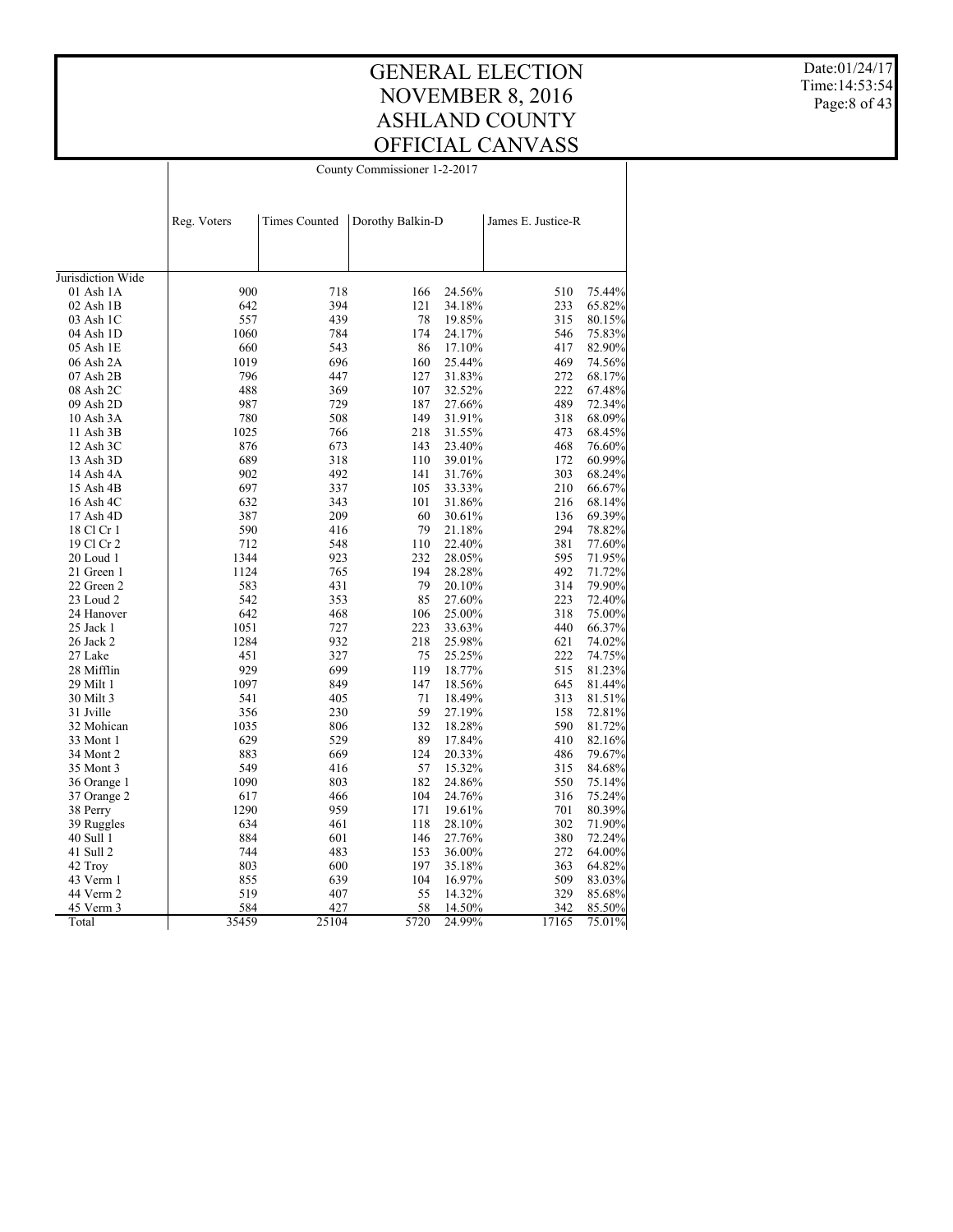Date:01/24/17 Time:14:53:54 Page:9 of 43

|                   |             | County Commissioner 1-3-2017 |                    |               | Prosecuting Attorney |                      |                 |               |  |
|-------------------|-------------|------------------------------|--------------------|---------------|----------------------|----------------------|-----------------|---------------|--|
|                   |             |                              |                    |               |                      |                      |                 |               |  |
|                   | Reg. Voters | <b>Times Counted</b>         | Michael E. Welch-R |               | Reg. Voters          | <b>Times Counted</b> | Chris Tunnell-R |               |  |
|                   |             |                              |                    |               |                      |                      |                 |               |  |
| Jurisdiction Wide |             |                              |                    |               |                      |                      |                 |               |  |
| $01$ Ash $1A$     | 900         | 718                          |                    | 579 100.00%   | 900                  | 718                  |                 | 575 100.00%   |  |
| 02 Ash 1B         | 642         | 394                          |                    | 282 100.00%   | 642                  | 394                  |                 | 292 100.00%   |  |
| 03 Ash 1C         | 557         | 439                          |                    | 353 100.00%   | 557                  | 439                  |                 | 334 100.00%   |  |
| 04 Ash 1D         | 1060        | 784                          |                    | 590 100.00%   | 1060                 | 784                  |                 | 583 100.00%   |  |
| 05 Ash 1E         | 660         | 543                          |                    | 423 100.00%   | 660                  | 543                  |                 | 421 100.00%   |  |
| 06 Ash 2A         | 1019        | 696                          |                    | 517 100.00%   | 1019                 | 696                  |                 | 523 100.00%   |  |
| 07 Ash 2B         | 796         | 447                          |                    | 322 100.00%   | 796                  | 447                  |                 | 329 100.00%   |  |
| 08 Ash 2C         | 488         | 369                          |                    | 274 100.00%   | 488                  | 369                  |                 | 276 100.00%   |  |
| 09 Ash 2D         | 987         | 729                          |                    | 553 100.00%   | 987                  | 729                  |                 | 561 100.00%   |  |
| 10 Ash 3A         | 780         | 508                          |                    | 376 100.00%   | 780                  | 508                  |                 | 369 100.00%   |  |
| 11 Ash 3B         | 1025        | 766                          |                    | 551 100.00%   | 1025                 | 766                  |                 | 550 100.00%   |  |
| 12 Ash 3C         | 876         | 673                          |                    | 524 100.00%   | 876                  | 673                  |                 | 510 100.00%   |  |
| 13 Ash 3D         | 689         | 318                          |                    | 233 100.00%   | 689                  | 318                  |                 | 231 100.00%   |  |
| 14 Ash 4A         | 902         | 492                          |                    | 357 100.00%   | 902                  | 492                  |                 | 358 100.00%   |  |
| 15 Ash 4B         | 697         | 337                          |                    | 248 100.00%   | 697                  | 337                  |                 | 257 100.00%   |  |
| 16 Ash 4C         | 632         | 343                          |                    | 249 100.00%   | 632                  | 343                  |                 | 248 100.00%   |  |
| 17 Ash 4D         | 387         | 209                          |                    | 158 100.00%   | 387                  | 209                  |                 | 162 100.00%   |  |
| 18 Cl Cr 1        | 590         | 416                          |                    | 329 100.00%   | 590                  | 416                  |                 | 334 100.00%   |  |
| 19 Cl Cr 2        | 712         | 548                          |                    | 432 100.00%   | 712                  | 548                  |                 | 424 100.00%   |  |
| 20 Loud 1         | 1344        | 923                          |                    | 688 100.00%   | 1344                 | 923                  |                 | 692 100.00%   |  |
| 21 Green 1        | 1124        | 765                          |                    | 562 100.00%   | 1124                 | 765                  |                 | 571 100.00%   |  |
| 22 Green 2        | 583         | 431                          |                    | 318 100.00%   | 583                  | 431                  |                 | 320 100.00%   |  |
| 23 Loud 2         | 542         | 353                          |                    | 261 100.00%   | 542                  | 353                  |                 | 256 100.00%   |  |
| 24 Hanover        | 642         | 468                          |                    | 340 100.00%   | 642                  | 468                  |                 | 332 100.00%   |  |
| 25 Jack 1         | 1051        | 727                          |                    | 533 100.00%   | 1051                 | 727                  |                 | 529 100.00%   |  |
| 26 Jack 2         | 1284        | 932                          |                    | 727 100.00%   | 1284                 | 932                  |                 | 703 100.00%   |  |
| 27 Lake           | 451         | 327                          |                    | 249 100.00%   | 451                  | 327                  |                 | 247 100.00%   |  |
| 28 Mifflin        | 929         | 699                          |                    | 526 100.00%   | 929                  | 699                  |                 | 520 100.00%   |  |
| 29 Milt 1         | 1097        | 849                          |                    | 661 100.00%   | 1097                 | 849                  |                 | 659 100.00%   |  |
| 30 Milt 3         | 541         | 405                          |                    | 327 100.00%   | 541                  | 405                  |                 | 332 100.00%   |  |
| 31 Jville         | 356         | 230                          |                    | 174 100.00%   | 356                  | 230                  |                 | 176 100.00%   |  |
| 32 Mohican        | 1035        | 806                          |                    | 610 100.00%   | 1035                 | 806                  |                 | 604 100.00%   |  |
| 33 Mont 1         | 629         | 529                          |                    | 446 100.00%   | 629                  | 529                  |                 | 434 100.00%   |  |
| 34 Mont 2         | 883         | 669                          |                    | 528 100.00%   | 883                  | 669                  |                 | 504 100.00%   |  |
| 35 Mont 3         | 549         | 416                          |                    | 329 100.00%   | 549                  | 416                  |                 | 325 100.00%   |  |
| 36 Orange 1       | 1090        | 803                          |                    | 633 100.00%   | 1090                 | 803                  |                 | 619 100.00%   |  |
| 37 Orange 2       | 617         | 466                          |                    | 344 100.00%   | 617                  | 466                  |                 | 337 100.00%   |  |
| 38 Perry          | 1290        | 959                          |                    | 767 100.00%   | 1290                 | 959                  |                 | 737 100.00%   |  |
| 39 Ruggles        | 634         | 461                          |                    | 356 100.00%   | 634                  | 461                  |                 | 339 100.00%   |  |
| 40 Sull 1         | 884         | 601                          |                    | 437 100.00%   | 884                  | 601                  |                 | 433 100.00%   |  |
| 41 Sull 2         | 744         | 483                          |                    | 322 100.00%   | 744                  | 483                  |                 | 315 100.00%   |  |
| 42 Troy           | 803         | 600                          |                    | 467 100.00%   | 803                  | 600                  |                 | 448 100.00%   |  |
| 43 Verm 1         | 855         | 639                          |                    | 485 100.00%   | 855                  | 639                  |                 | 491 100.00%   |  |
| 44 Verm 2         | 519         | 407                          |                    | 318 100.00%   | 519                  | 407                  |                 | 302 100.00%   |  |
| 45 Verm 3         | 584         | 427                          | 338                | $100.00\%$    | 584                  | 427                  |                 | 339 100.00%   |  |
| Total             | 35459       | 25104                        |                    | 19096 100.00% | 35459                | 25104                |                 | 18901 100.00% |  |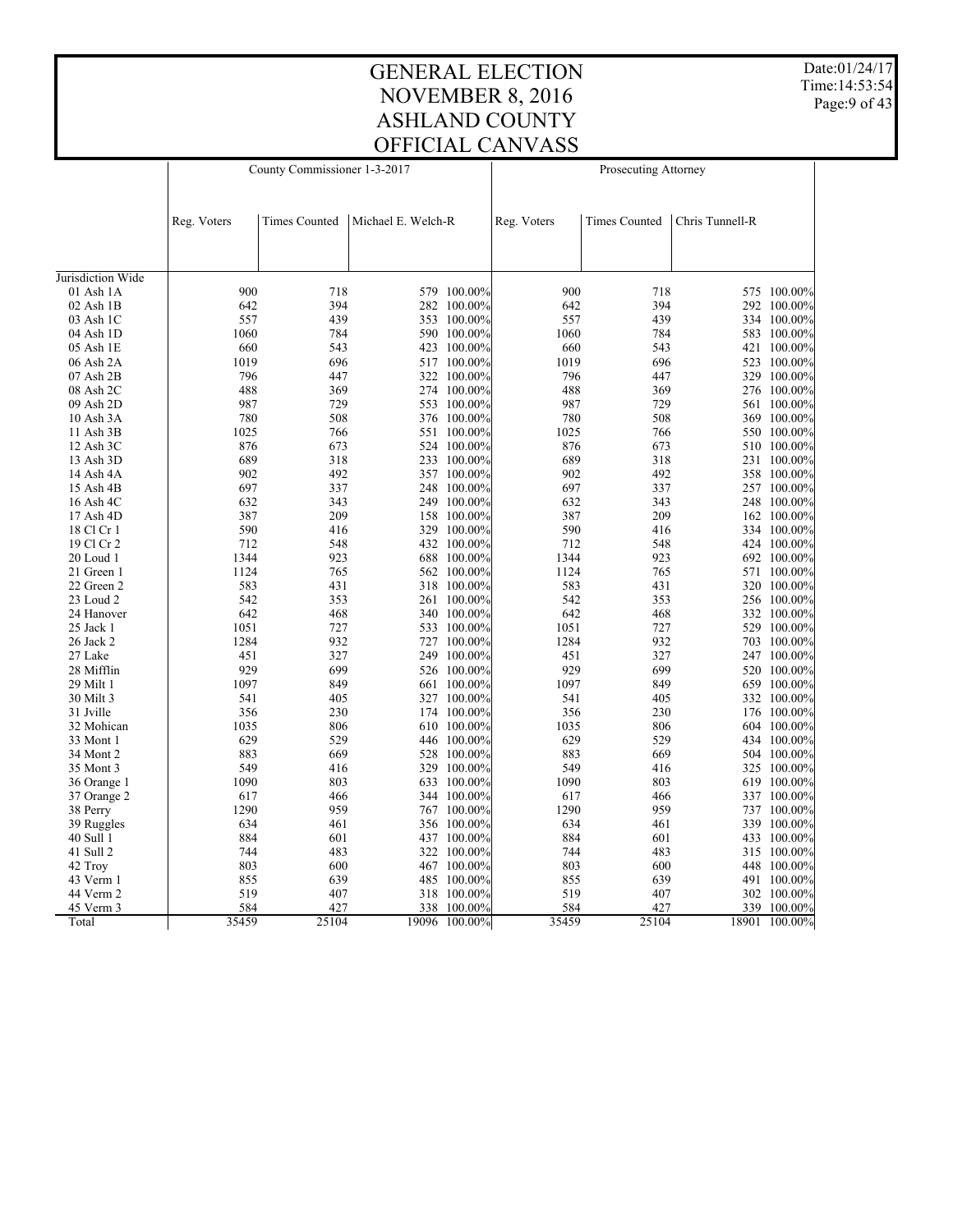Date:01/24/17 Time:14:53:54 Page:10 of 43

|                                    |             | Clerk of Courts      |                |             | Sheriff     |               |                   |               |  |  |
|------------------------------------|-------------|----------------------|----------------|-------------|-------------|---------------|-------------------|---------------|--|--|
|                                    |             |                      |                |             |             |               |                   |               |  |  |
|                                    |             |                      |                |             |             |               |                   |               |  |  |
|                                    | Reg. Voters | <b>Times Counted</b> | Annette Shaw-R |             | Reg. Voters | Times Counted | E. Wayne Risner-R |               |  |  |
|                                    |             |                      |                |             |             |               |                   |               |  |  |
|                                    |             |                      |                |             |             |               |                   |               |  |  |
|                                    |             |                      |                |             |             |               |                   |               |  |  |
| Jurisdiction Wide<br>$01$ Ash $1A$ | 900         | 718                  |                | 605 100.00% | 900         | 718           |                   | 597 100.00%   |  |  |
| 02 Ash 1B                          | 642         | 394                  |                | 287 100.00% | 642         | 394           |                   | 291 100.00%   |  |  |
| 03 Ash 1C                          | 557         | 439                  |                | 355 100.00% | 557         | 439           |                   | 346 100.00%   |  |  |
| 04 Ash 1D                          | 1060        | 784                  |                | 604 100.00% | 1060        | 784           |                   | 598 100.00%   |  |  |
| 05 Ash 1E                          | 660         | 543                  |                | 436 100.00% | 660         | 543           |                   | 429 100.00%   |  |  |
| 06 Ash 2A                          | 1019        | 696                  |                | 547 100.00% | 1019        | 696           |                   | 546 100.00%   |  |  |
| $07$ Ash $2B$                      | 796         | 447                  |                | 336 100.00% | 796         | 447           |                   | 340 100.00%   |  |  |
| 08 Ash 2C                          | 488         | 369                  |                | 279 100.00% | 488         | 369           |                   | 279 100.00%   |  |  |
| 09 Ash 2D                          | 987         | 729                  |                | 579 100.00% | 987         | 729           |                   | 582 100.00%   |  |  |
| 10 Ash 3A                          | 780         | 508                  |                | 386 100.00% | 780         | 508           |                   | 395 100.00%   |  |  |
| 11 Ash 3B                          | 1025        | 766                  |                | 575 100.00% | 1025        | 766           |                   | 571 100.00%   |  |  |
| 12 Ash 3C                          | 876         | 673                  |                | 527 100.00% | 876         | 673           |                   | 530 100.00%   |  |  |
| 13 Ash 3D                          | 689         | 318                  |                | 238 100.00% | 689         | 318           |                   | 244 100.00%   |  |  |
| 14 Ash 4A                          | 902         | 492                  |                | 364 100.00% | 902         | 492           |                   | 369 100.00%   |  |  |
| 15 Ash 4B                          | 697         | 337                  |                | 264 100.00% | 697         | 337           |                   | 267 100.00%   |  |  |
| 16 Ash 4C                          | 632         | 343                  |                | 263 100.00% | 632         | 343           |                   | 257 100.00%   |  |  |
| 17 Ash 4D                          | 387         | 209                  |                | 169 100.00% | 387         | 209           |                   | 172 100.00%   |  |  |
| 18 Cl Cr 1                         | 590         | 416                  |                | 343 100.00% | 590         | 416           |                   | 350 100.00%   |  |  |
| 19 Cl Cr 2                         | 712         | 548                  |                | 445 100.00% | 712         | 548           |                   | 451 100.00%   |  |  |
| 20 Loud 1                          | 1344        | 923                  |                | 711 100.00% | 1344        | 923           |                   | 712 100.00%   |  |  |
| 21 Green 1                         | 1124        | 765                  |                | 583 100.00% | 1124        | 765           |                   | 593 100.00%   |  |  |
| 22 Green 2                         | 583         | 431                  |                | 331 100.00% | 583         | 431           |                   | 337 100.00%   |  |  |
| 23 Loud 2                          | 542         | 353                  |                | 271 100.00% | 542         | 353           |                   | 271 100.00%   |  |  |
| 24 Hanover                         | 642         | 468                  |                | 340 100.00% | 642         | 468           |                   | 350 100.00%   |  |  |
| 25 Jack 1                          | 1051        | 727                  |                | 551 100.00% | 1051        | 727           |                   | 556 100.00%   |  |  |
| 26 Jack 2                          | 1284        | 932                  |                | 713 100.00% | 1284        | 932           |                   | 749 100.00%   |  |  |
| 27 Lake                            | 451         | 327                  |                | 254 100.00% | 451         | 327           |                   | 251 100.00%   |  |  |
| 28 Mifflin                         | 929         | 699                  |                | 537 100.00% | 929         | 699           |                   | 548 100.00%   |  |  |
| 29 Milt 1                          | 1097        | 849                  |                | 682 100.00% | 1097        | 849           |                   | 684 100.00%   |  |  |
| 30 Milt 3                          | 541         | 405                  |                | 338 100.00% | 541         | 405           |                   | 338 100.00%   |  |  |
| 31 Jville                          | 356         | 230                  |                | 177 100.00% | 356         | 230           |                   | 175 100.00%   |  |  |
| 32 Mohican                         | 1035        | 806                  |                | 627 100.00% | 1035        | 806           |                   | 626 100.00%   |  |  |
| 33 Mont 1                          | 629         | 529                  |                | 448 100.00% | 629         | 529           |                   | 448 100.00%   |  |  |
| 34 Mont 2                          | 883         | 669                  |                | 522 100.00% | 883         | 669           |                   | 516 100.00%   |  |  |
| 35 Mont 3                          | 549         | 416                  |                | 330 100.00% | 549         | 416           |                   | 336 100.00%   |  |  |
| 36 Orange 1                        | 1090        | 803                  |                | 631 100.00% | 1090        | 803           |                   | 648 100.00%   |  |  |
| 37 Orange 2                        | 617         | 466                  |                | 332 100.00% | 617         | 466           |                   | 358 100.00%   |  |  |
| 38 Perry                           | 1290        | 959                  |                | 775 100.00% | 1290        | 959           |                   | 769 100.00%   |  |  |
| 39 Ruggles                         | 634         | 461                  |                | 351 100.00% | 634         | 461           |                   | 356 100.00%   |  |  |
| 40 Sull 1                          | 884         | 601                  |                | 449 100.00% | 884         | 601           |                   | 451 100.00%   |  |  |
| 41 Sull 2                          | 744         | 483                  |                | 335 100.00% | 744         | 483           |                   | 338 100.00%   |  |  |
| 42 Troy                            | 803         | 600                  |                | 461 100.00% | 803         | 600           |                   | 468 100.00%   |  |  |
| 43 Verm 1                          | 855         | 639                  |                | 503 100.00% | 855         | 639           |                   | 517 100.00%   |  |  |
| 44 Verm 2                          | 519         | 407                  |                | 321 100.00% | 519         | 407           |                   | 329 100.00%   |  |  |
| 45 Verm 3                          | 584         | 427                  | 352            | 100.00%     | 584         | 427           |                   | 350 100.00%   |  |  |
| Total                              | 35459       | 25104                | 19527          | 100.00%     | 35459       | 25104         |                   | 19688 100.00% |  |  |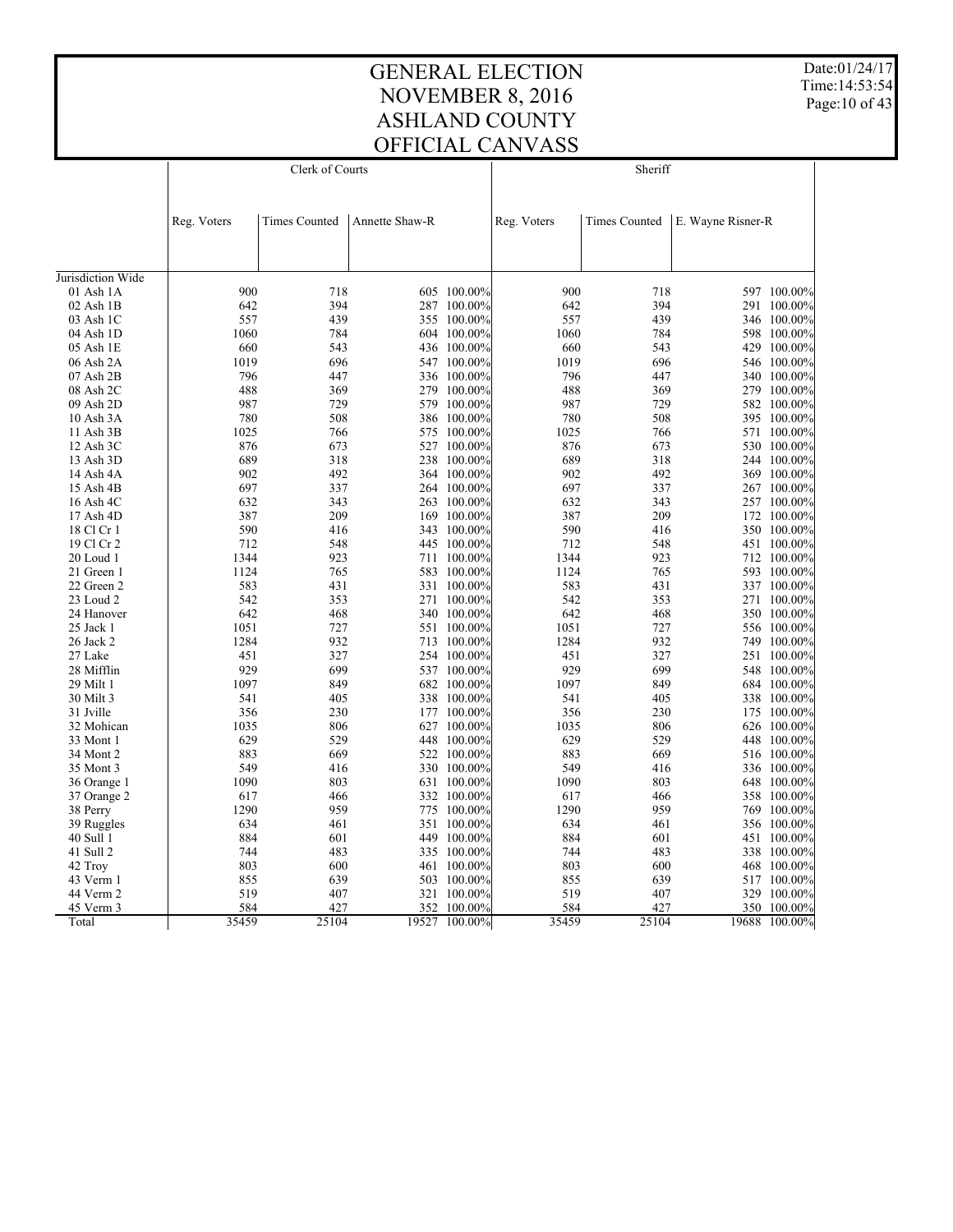Date:01/24/17 Time:14:53:54 Page:11 of 43

|                   |             | County Recorder      |                  |               | County Treasurer |                      |                    |               |  |
|-------------------|-------------|----------------------|------------------|---------------|------------------|----------------------|--------------------|---------------|--|
|                   |             |                      |                  |               |                  |                      |                    |               |  |
|                   | Reg. Voters | <b>Times Counted</b> | Michal E. Crow-R |               | Reg. Voters      | <b>Times Counted</b> | Angela McQuillen-R |               |  |
|                   |             |                      |                  |               |                  |                      |                    |               |  |
| Jurisdiction Wide |             |                      |                  |               |                  |                      |                    |               |  |
| $01$ Ash $1A$     | 900         | 718                  |                  | 558 100.00%   | 900              | 718                  |                    | 576 100.00%   |  |
| 02 Ash 1B         | 642         | 394                  |                  | 271 100.00%   | 642              | 394                  |                    | 278 100.00%   |  |
| 03 Ash 1C         | 557         | 439                  |                  | 331 100.00%   | 557              | 439                  |                    | 342 100.00%   |  |
| 04 Ash 1D         | 1060        | 784                  |                  | 552 100.00%   | 1060             | 784                  |                    | 570 100.00%   |  |
| 05 Ash 1E         | 660         | 543                  |                  | 410 100.00%   | 660              | 543                  |                    | 418 100.00%   |  |
| 06 Ash 2A         | 1019        | 696                  |                  | 514 100.00%   | 1019             | 696                  |                    | 517 100.00%   |  |
| $07$ Ash $2B$     | 796         | 447                  |                  | 321 100.00%   | 796              | 447                  |                    | 326 100.00%   |  |
| 08 Ash 2C         | 488         | 369                  |                  | 268 100.00%   | 488              | 369                  |                    | 272 100.00%   |  |
| 09 Ash 2D         | 987         | 729                  |                  | 546 100.00%   | 987              | 729                  |                    | 557 100.00%   |  |
| 10 Ash 3A         | 780         | 508                  |                  | 369 100.00%   | 780              | 508                  |                    | 378 100.00%   |  |
| 11 Ash 3B         | 1025        | 766                  |                  | 519 100.00%   | 1025             | 766                  |                    | 548 100.00%   |  |
| 12 Ash 3C         | 876         | 673                  |                  | 491 100.00%   | 876              | 673                  |                    | 512 100.00%   |  |
| 13 Ash 3D         | 689         | 318                  |                  | 226 100.00%   | 689              | 318                  |                    | 230 100.00%   |  |
| 14 Ash 4A         | 902         | 492                  |                  | 352 100.00%   | 902              | 492                  |                    | 364 100.00%   |  |
|                   | 697         | 337                  |                  | 253 100.00%   | 697              | 337                  |                    |               |  |
| 15 Ash 4B         |             | 343                  |                  | 238 100.00%   |                  |                      |                    | 258 100.00%   |  |
| 16 Ash 4C         | 632         |                      |                  |               | 632              | 343                  |                    | 247 100.00%   |  |
| 17 Ash 4D         | 387<br>590  | 209                  |                  | 147 100.00%   | 387<br>590       | 209<br>416           |                    | 155 100.00%   |  |
| 18 Cl Cr 1        |             | 416                  |                  | 333 100.00%   |                  |                      |                    | 331 100.00%   |  |
| 19 Cl Cr 2        | 712         | 548                  |                  | 410 100.00%   | 712              | 548                  |                    | 427 100.00%   |  |
| 20 Loud 1         | 1344        | 923                  |                  | 684 100.00%   | 1344             | 923                  |                    | 693 100.00%   |  |
| 21 Green 1        | 1124        | 765                  |                  | 547 100.00%   | 1124             | 765                  |                    | 567 100.00%   |  |
| 22 Green 2        | 583         | 431                  |                  | 315 100.00%   | 583              | 431                  |                    | 326 100.00%   |  |
| 23 Loud 2         | 542         | 353                  |                  | 247 100.00%   | 542              | 353                  |                    | 259 100.00%   |  |
| 24 Hanover        | 642         | 468                  |                  | 325 100.00%   | 642              | 468                  |                    | 340 100.00%   |  |
| 25 Jack 1         | 1051        | 727                  |                  | 529 100.00%   | 1051             | 727                  |                    | 539 100.00%   |  |
| 26 Jack 2         | 1284        | 932                  |                  | 680 100.00%   | 1284             | 932                  |                    | 698 100.00%   |  |
| 27 Lake           | 451         | 327                  |                  | 242 100.00%   | 451              | 327                  |                    | 238 100.00%   |  |
| 28 Mifflin        | 929         | 699                  |                  | 505 100.00%   | 929              | 699                  |                    | 529 100.00%   |  |
| 29 Milt 1         | 1097        | 849                  |                  | 643 100.00%   | 1097             | 849                  |                    | 662 100.00%   |  |
| 30 Milt 3         | 541         | 405                  |                  | 307 100.00%   | 541              | 405                  |                    | 318 100.00%   |  |
| 31 Jville         | 356         | 230                  |                  | 168 100.00%   | 356              | 230                  |                    | 178 100.00%   |  |
| 32 Mohican        | 1035        | 806                  |                  | 594 100.00%   | 1035             | 806                  |                    | 611 100.00%   |  |
| 33 Mont 1         | 629         | 529                  |                  | 420 100.00%   | 629              | 529                  |                    | 430 100.00%   |  |
| 34 Mont 2         | 883         | 669                  |                  | 492 100.00%   | 883              | 669                  |                    | 498 100.00%   |  |
| 35 Mont 3         | 549         | 416                  |                  | 312 100.00%   | 549              | 416                  |                    | 317 100.00%   |  |
| 36 Orange 1       | 1090        | 803                  |                  | 599 100.00%   | 1090             | 803                  |                    | 603 100.00%   |  |
| 37 Orange 2       | 617         | 466                  |                  | 333 100.00%   | 617              | 466                  |                    | 331 100.00%   |  |
| 38 Perry          | 1290        | 959                  |                  | 719 100.00%   | 1290             | 959                  |                    | 755 100.00%   |  |
| 39 Ruggles        | 634         | 461                  |                  | 346 100.00%   | 634              | 461                  |                    | 347 100.00%   |  |
| 40 Sull 1         | 884         | 601                  |                  | 425 100.00%   | 884              | 601                  |                    | 437 100.00%   |  |
| 41 Sull 2         | 744         | 483                  |                  | 300 100.00%   | 744              | 483                  |                    | 321 100.00%   |  |
| 42 Troy           | 803         | 600                  |                  | 449 100.00%   | 803              | 600                  |                    | 444 100.00%   |  |
| 43 Verm 1         | 855         | 639                  |                  | 475 100.00%   | 855              | 639                  |                    | 506 100.00%   |  |
| 44 Verm 2         | 519         | 407                  |                  | 300 100.00%   | 519              | 407                  |                    | 324 100.00%   |  |
| 45 Verm 3         | 584         | 427                  |                  | 330 100.00%   | 584              | 427                  | 341                | 100.00%       |  |
| Total             | 35459       | 25104                |                  | 18395 100.00% | 35459            | 25104                |                    | 18918 100.00% |  |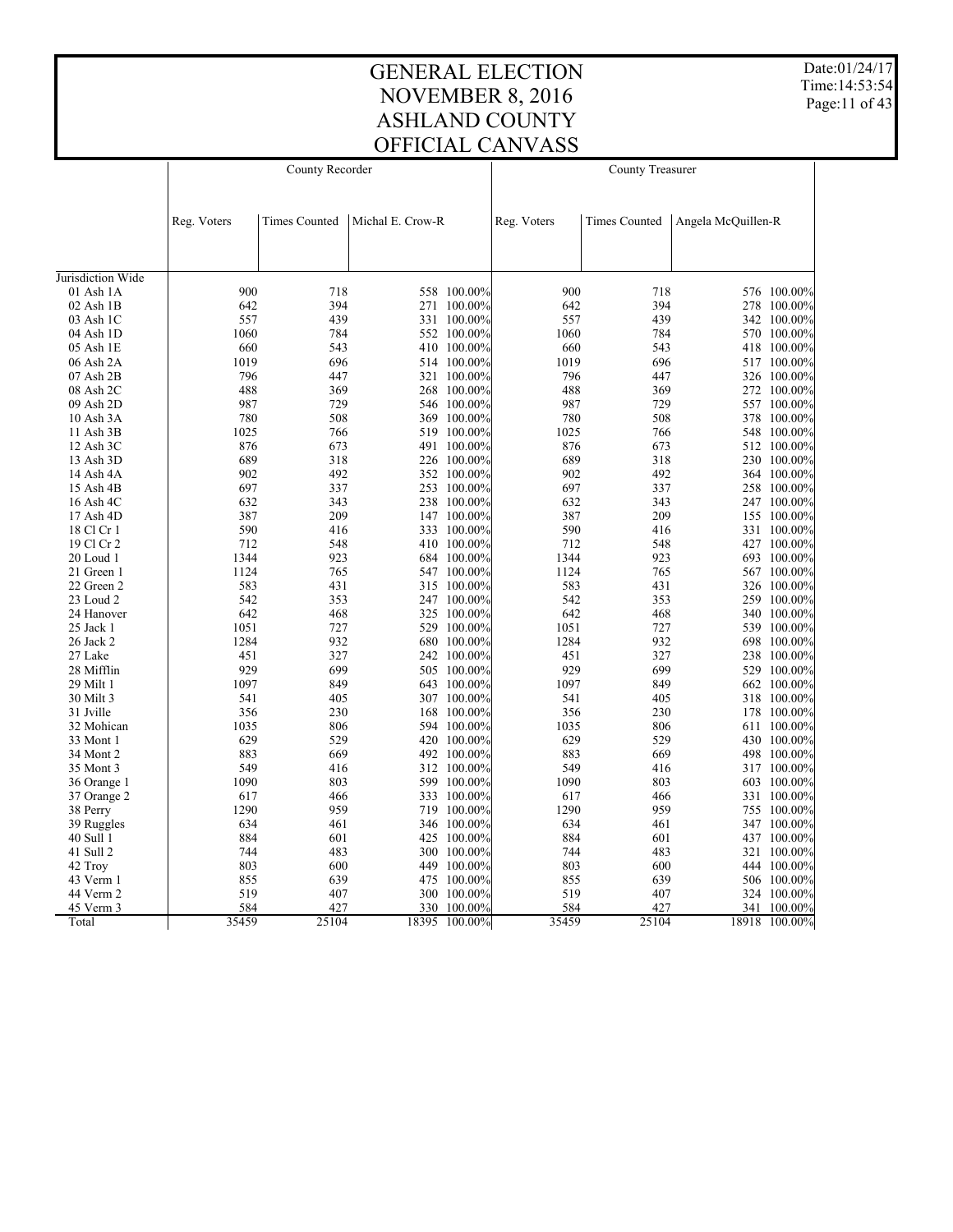Date:01/24/17 Time:14:53:54 Page:12 of 43

|                   |             | County Engineer |                     |             | Coroner     |                      |                  |             |  |  |
|-------------------|-------------|-----------------|---------------------|-------------|-------------|----------------------|------------------|-------------|--|--|
|                   |             |                 |                     |             |             |                      |                  |             |  |  |
|                   |             |                 |                     |             |             |                      |                  |             |  |  |
|                   | Reg. Voters | Times Counted   | Edward J. Meixner-R |             | Reg. Voters | <b>Times Counted</b> | Dale R. Thomae-R |             |  |  |
|                   |             |                 |                     |             |             |                      |                  |             |  |  |
|                   |             |                 |                     |             |             |                      |                  |             |  |  |
| Jurisdiction Wide |             |                 |                     |             |             |                      |                  |             |  |  |
| 01 Ash 1A         | 900         | 718             |                     | 569 100.00% | 900         | 718                  |                  | 601 100.00% |  |  |
| 02 Ash 1B         | 642         | 394             |                     | 277 100.00% | 642         | 394                  |                  | 288 100.00% |  |  |
| 03 Ash 1C         | 557         | 439             |                     | 339 100.00% | 557         | 439                  |                  | 365 100.00% |  |  |
| 04 Ash 1D         | 1060        | 784             |                     | 565 100.00% | 1060        | 784                  |                  | 594 100.00% |  |  |
| 05 Ash 1E         | 660         | 543             |                     | 416 100.00% | 660         | 543                  |                  | 435 100.00% |  |  |
| 06 Ash 2A         | 1019        | 696             |                     | 515 100.00% | 1019        | 696                  |                  | 539 100.00% |  |  |
| 07 Ash 2B         | 796         | 447             |                     | 326 100.00% | 796         | 447                  |                  | 340 100.00% |  |  |
| 08 Ash 2C         | 488         | 369             |                     | 268 100.00% | 488         | 369                  |                  | 290 100.00% |  |  |
| 09 Ash 2D         | 987         | 729             |                     | 556 100.00% | 987         | 729                  |                  | 577 100.00% |  |  |
| 10 Ash 3A         | 780         | 508             |                     | 362 100.00% | 780         | 508                  |                  | 393 100.00% |  |  |
| 11 Ash 3B         | 1025        | 766             |                     | 529 100.00% | 1025        | 766                  |                  | 564 100.00% |  |  |
| 12 Ash 3C         | 876         | 673             |                     | 504 100.00% | 876         | 673                  |                  | 532 100.00% |  |  |
| 13 Ash 3D         | 689         | 318             |                     | 224 100.00% | 689         | 318                  |                  | 233 100.00% |  |  |
| 14 Ash 4A         | 902         | 492             |                     | 349 100.00% | 902         | 492                  |                  | 366 100.00% |  |  |
| 15 Ash 4B         | 697         | 337             |                     | 250 100.00% | 697         | 337                  |                  | 263 100.00% |  |  |
| 16 Ash 4C         | 632         | 343             |                     | 236 100.00% | 632         | 343                  |                  | 261 100.00% |  |  |
| 17 Ash 4D         | 387         | 209             |                     | 154 100.00% | 387         | 209                  |                  | 163 100.00% |  |  |
| 18 Cl Cr 1        | 590         | 416             |                     | 324 100.00% | 590         | 416                  |                  | 334 100.00% |  |  |
| 19 Cl Cr 2        | 712         | 548             |                     | 414 100.00% | 712         | 548                  |                  | 441 100.00% |  |  |
| $20$ Loud 1       | 1344        | 923             |                     | 676 100.00% | 1344        | 923                  |                  | 697 100.00% |  |  |
| 21 Green 1        | 1124        | 765             |                     | 549 100.00% | 1124        | 765                  |                  | 580 100.00% |  |  |
| 22 Green 2        | 583         | 431             |                     | 318 100.00% | 583         | 431                  |                  | 319 100.00% |  |  |
| 23 Loud 2         | 542         | 353             |                     | 246 100.00% | 542         | 353                  |                  | 263 100.00% |  |  |
| 24 Hanover        | 642         | 468             |                     | 325 100.00% | 642         | 468                  |                  | 338 100.00% |  |  |
| 25 Jack 1         | 1051        | 727             |                     | 520 100.00% | 1051        | 727                  |                  | 538 100.00% |  |  |
| 26 Jack 2         | 1284        | 932             |                     | 672 100.00% | 1284        | 932                  |                  | 702 100.00% |  |  |
| 27 Lake           | 451         | 327             |                     | 238 100.00% | 451         | 327                  |                  | 242 100.00% |  |  |
| 28 Mifflin        | 929         | 699             |                     | 505 100.00% | 929         | 699                  |                  | 530 100.00% |  |  |
| 29 Milt 1         | 1097        | 849             |                     | 644 100.00% | 1097        | 849                  |                  | 682 100.00% |  |  |
| 30 Milt 3         | 541         | 405             |                     | 315 100.00% | 541         | 405                  |                  | 325 100.00% |  |  |
| 31 Jville         | 356         | 230             |                     | 169 100.00% | 356         | 230                  |                  | 177 100.00% |  |  |
| 32 Mohican        | 1035        | 806             |                     | 596 100.00% | 1035        | 806                  |                  | 605 100.00% |  |  |
| 33 Mont 1         | 629         | 529             |                     | 424 100.00% | 629         | 529                  |                  | 439 100.00% |  |  |
| 34 Mont 2         | 883         | 669             |                     | 500 100.00% | 883         | 669                  |                  | 518 100.00% |  |  |
| 35 Mont 3         | 549         | 416             |                     | 320 100.00% | 549         | 416                  |                  | 333 100.00% |  |  |
| 36 Orange 1       | 1090        | 803             |                     | 583 100.00% | 1090        | 803                  |                  | 614 100.00% |  |  |
| 37 Orange 2       | 617         | 466             |                     | 328 100.00% | 617         | 466                  |                  | 353 100.00% |  |  |
| 38 Perry          | 1290        | 959             |                     | 725 100.00% | 1290        | 959                  |                  | 756 100.00% |  |  |
| 39 Ruggles        | 634         | 461             |                     | 334 100.00% | 634         | 461                  |                  | 348 100.00% |  |  |
| 40 Sull 1         | 884         | 601             |                     | 422 100.00% | 884         | 601                  |                  | 437 100.00% |  |  |
| 41 Sull 2         | 744         | 483             |                     | 299 100.00% | 744         | 483                  |                  | 311 100.00% |  |  |
| 42 Troy           | 803         | 600             |                     | 433 100.00% | 803         | 600                  |                  | 451 100.00% |  |  |
| 43 Verm 1         | 855         | 639             |                     | 476 100.00% | 855         | 639                  |                  | 500 100.00% |  |  |
| 44 Verm 2         | 519         | 407             |                     | 303 100.00% | 519         | 407                  |                  | 312 100.00% |  |  |
| 45 Verm 3         | 584         | 427             | 332                 | 100.00%     | 584         | 427                  | 339              | 100.00%     |  |  |
| Total             | 35459       | 25104           | 18429               | 100.00%     | 35459       | 25104                | 19288            | 100.00%     |  |  |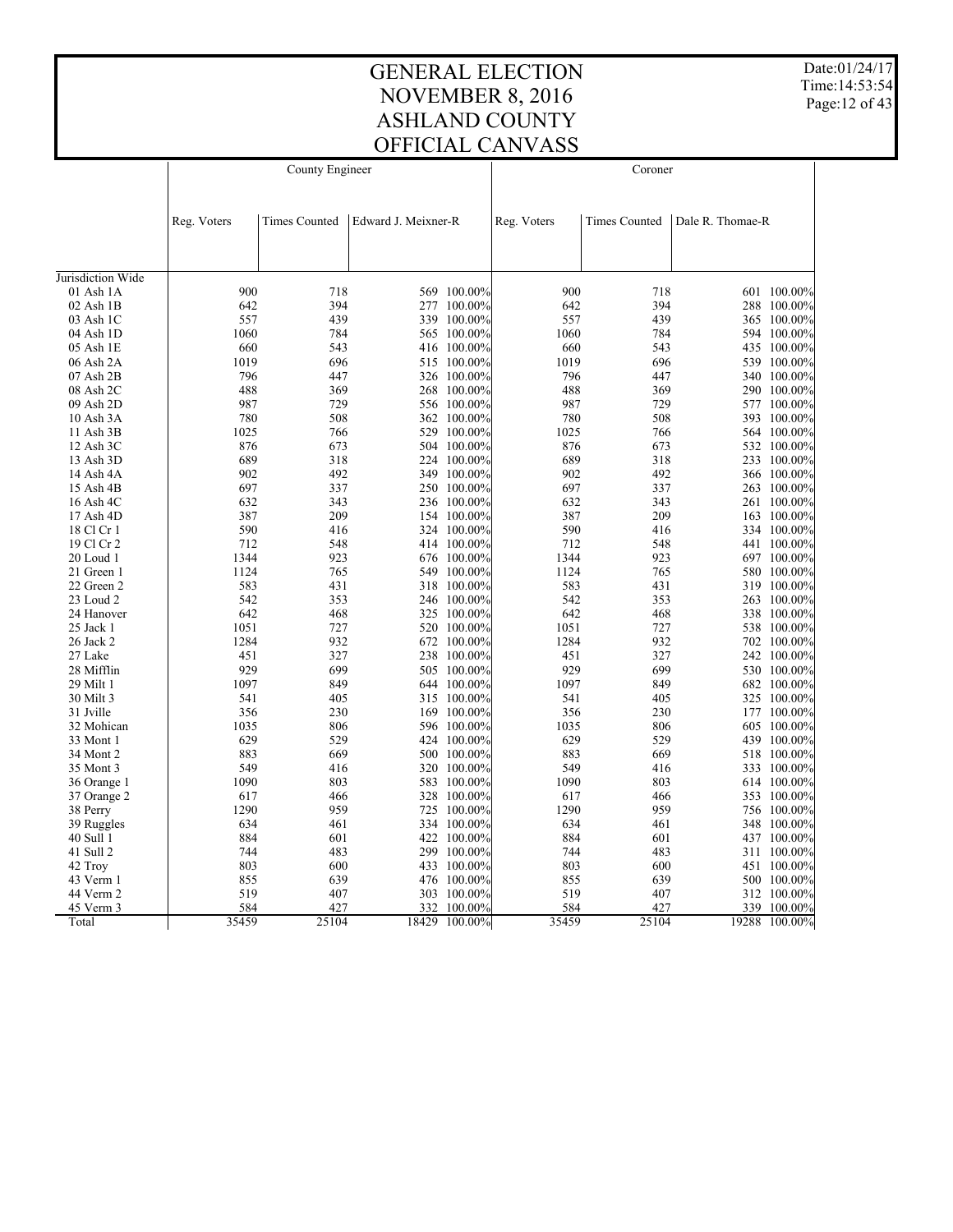State Board of Education-5th Dist

Date:01/24/17 Time:14:53:54 Page:13 of 43

|                   | Reg. Voters | <b>Times Counted</b> | Roslyn Painter-Goffi |        | Lisa Woods |        |
|-------------------|-------------|----------------------|----------------------|--------|------------|--------|
|                   |             |                      |                      |        |            |        |
|                   |             |                      |                      |        |            |        |
| Jurisdiction Wide |             |                      |                      |        |            |        |
| 01 Ash 1A         | 900         | 718                  | 135                  | 28.54% | 338        | 71.46% |
| $02$ Ash $1B$     | 642         | 394                  | 49                   | 19.68% | 200        | 80.32% |
| 03 Ash 1C         | 557         | 439                  | 82                   | 30.60% | 186        | 69.40% |
| 04 Ash 1D         | 1060        | 784                  | 116                  | 22.39% | 402        | 77.61% |
| 05 Ash 1E         | 660         | 543                  | 89                   | 25.57% | 259        | 74.43% |
| 06 Ash 2A         | 1019        | 696                  | 90                   | 18.99% | 384        | 81.01% |
| 07 Ash 2B         | 796         | 447                  | 70                   | 25.27% | 207        | 74.73% |
| 08 Ash 2C         | 488         | 369                  | 68                   | 27.64% | 178        | 72.36% |
| 09 Ash 2D         | 987         | 729                  | 134                  | 27.80% | 348        | 72.20% |
| 10 Ash 3A         | 780         | 508                  | 98                   | 28.49% | 246        | 71.51% |
| 11 Ash 3B         | 1025        | 766                  | 141                  | 28.37% | 356        | 71.63% |
| 12 Ash 3C         | 876         | 673                  | 90                   | 21.43% | 330        | 78.57% |
| 13 Ash 3D         | 689         | 318                  | 74                   | 32.46% | 154        | 67.54% |
| 14 Ash 4A         | 902         | 492                  | 71                   | 20.46% | 276        | 79.54% |
| 15 Ash 4B         | 697         | 337                  | 71                   | 27.52% | 187        | 72.48% |
| 16 Ash 4C         | 632         | 343                  | 40                   | 16.00% | 210        | 84.00% |
| 17 Ash 4D         | 387         | 209                  | 43                   | 27.92% | 111        | 72.08% |
| 18 Cl Cr 1        | 590         | 416                  | 62                   | 21.31% | 229        | 78.69% |
| 19 Cl Cr 2        | 712         | 548                  | 103                  | 29.94% | 241        | 70.06% |
| 20 Loud 1         | 1344        | 923                  | 175                  | 26.92% | 475        | 73.08% |
| 21 Green 1        | 1124        | 765                  | 150                  | 29.01% | 367        | 70.99% |
| 22 Green 2        | 583         | 431                  | 68                   | 22.90% | 229        | 77.10% |
| 23 Loud 2         | 542         | 353                  | 79                   | 33.19% | 159        | 66.81% |
| 24 Hanover        | 642         | 468                  | 82                   | 26.54% | 227        | 73.46% |
| 25 Jack 1         | 1051        | 727                  | 137                  | 28.07% | 351        | 71.93% |
| 26 Jack 2         | 1284        | 932                  | 127                  | 20.29% | 499        | 79.71% |
| 27 Lake           | 451         | 327                  | 65                   | 29.55% | 155        | 70.45% |
| 28 Mifflin        | 929         | 699                  | 94                   | 21.36% | 346        | 78.64% |
| 29 Milt 1         | 1097        | 849                  | 156                  | 28.47% | 392        | 71.53% |
| 30 Milt 3         | 541         | 405                  | 48                   | 18.75% | 208        | 81.25% |
| 31 Jville         | 356         | 230                  | 45                   | 28.85% | 111        | 71.15% |
| 32 Mohican        | 1035        | 806                  | 119                  | 22.54% | 409        | 77.46% |
| 33 Mont 1         | 629         | 529                  | 100                  | 29.07% | 244        | 70.93% |
| 34 Mont 2         | 883         | 669                  | 88                   | 20.23% | 347        | 79.77% |
| 35 Mont 3         | 549         | 416                  | 57                   | 24.05% | 180        | 75.95% |
| 36 Orange 1       | 1090        | 803                  | 107                  | 20.00% | 428        | 80.00% |
| 37 Orange 2       | 617         | 466                  | 69                   | 23.79% | 221        | 76.21% |
| 38 Perry          | 1290        | 959                  | 134                  | 20.68% | 514        | 79.32% |
| 39 Ruggles        | 634         | 461                  | 62                   | 20.88% | 235        | 79.12% |
| 40 Sull 1         | 884         | 601                  | 79                   | 20.00% | 316        | 80.00% |
| 41 Sull 2         | 744         | 483                  | 76                   | 25.59% | 221        | 74.41% |
| 42 Troy           | 803         | 600                  | 66                   | 17.41% | 313        | 82.59% |
| 43 Verm 1         | 855         | 639                  | 101                  | 24.94% | 304        | 75.06% |
| 44 Verm 2         | 519         | 407                  | 70                   | 25.93% | 200        | 74.07% |
| 45 Verm 3         | 584         | 427                  | 61                   | 20.89% | 231        | 79.11% |
| Total             | 35459       | 25104                | 4041                 | 24.39% | 12524      | 75.61% |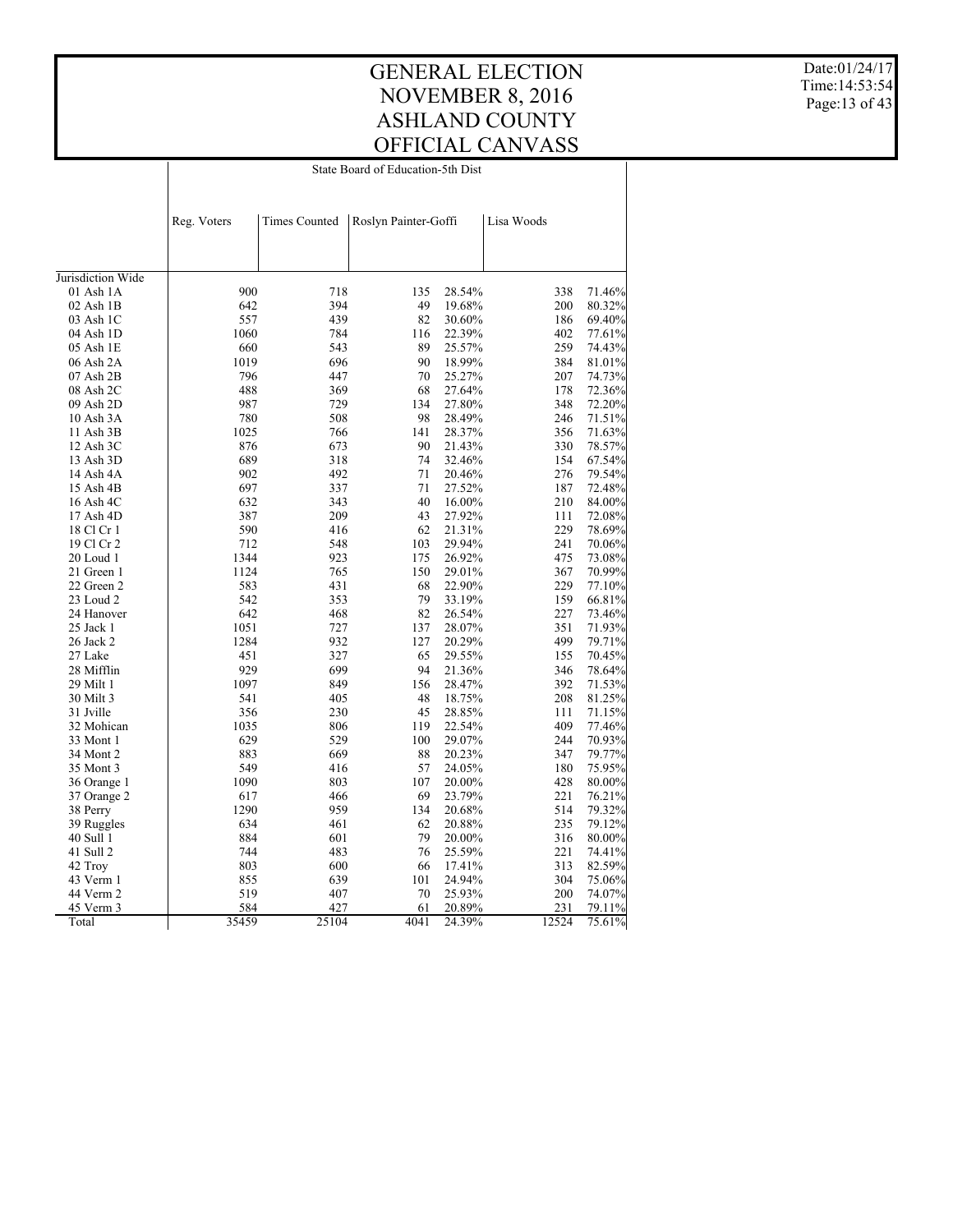Date:01/24/17 Time:14:53:54 Page:14 of 43

|                        | Supreme Court Chief Justice 1-1-2017 |                      |                  |         |  |  |  |  |
|------------------------|--------------------------------------|----------------------|------------------|---------|--|--|--|--|
|                        | Reg. Voters                          | <b>Times Counted</b> | Maureen O'Connor |         |  |  |  |  |
|                        |                                      |                      |                  |         |  |  |  |  |
| Jurisdiction Wide      |                                      |                      |                  |         |  |  |  |  |
| 01 Ash 1A              | 900                                  | 718                  | 526              | 100.00% |  |  |  |  |
| 02 Ash 1B              | 642                                  | 394                  | 253              | 100.00% |  |  |  |  |
| 03 Ash 1C              | 557                                  | 439                  | 322              | 100.00% |  |  |  |  |
| 04 Ash 1D              | 1060                                 | 784                  | 522              | 100.00% |  |  |  |  |
| 05 Ash 1E              | 660                                  | 543                  | 392              | 100.00% |  |  |  |  |
| 06 Ash 2A              | 1019                                 | 696                  | 471              | 100.00% |  |  |  |  |
| 07 Ash 2B              | 796                                  | 447                  | 296              | 100.00% |  |  |  |  |
| 08 Ash 2C              | 488                                  | 369                  | 250              | 100.00% |  |  |  |  |
| 09 Ash 2D              | 987                                  | 729                  | 505              | 100.00% |  |  |  |  |
| 10 Ash 3A              | 780                                  | 508                  | 343              | 100.00% |  |  |  |  |
| 11 Ash 3B              | 1025                                 | 766                  | 509              | 100.00% |  |  |  |  |
| 12 Ash 3C              | 876                                  | 673                  | 449              | 100.00% |  |  |  |  |
| 13 Ash 3D              | 689                                  | 318                  | 220              | 100.00% |  |  |  |  |
| 14 Ash 4A              | 902                                  | 492                  | 333              | 100.00% |  |  |  |  |
| 15 Ash 4B              | 697                                  | 337                  | 252              | 100.00% |  |  |  |  |
| 16 Ash 4C              | 632                                  | 343                  | 237              | 100.00% |  |  |  |  |
| 17 Ash 4D              | 387                                  | 209                  | 137              | 100.00% |  |  |  |  |
| 18 Cl Cr 1             | 590                                  | 416                  | 306              | 100.00% |  |  |  |  |
| 19 Cl Cr 2             | 712                                  | 548                  | 367              | 100.00% |  |  |  |  |
| 20 Loud 1              | 1344                                 | 923                  | 630              | 100.00% |  |  |  |  |
| 21 Green 1             | 1124                                 | 765                  | 529              | 100.00% |  |  |  |  |
| 22 Green 2             | 583                                  | 431                  | 286              | 100.00% |  |  |  |  |
| 23 Loud 2              | 542                                  | 353                  | 237              | 100.00% |  |  |  |  |
| 24 Hanover             | 642                                  | 468                  | 304              | 100.00% |  |  |  |  |
| 25 Jack 1              | 1051                                 | 727                  | 490              | 100.00% |  |  |  |  |
| 26 Jack 2              | 1284                                 | 932                  | 609              | 100.00% |  |  |  |  |
| 27 Lake                | 451                                  | 327                  | 225              | 100.00% |  |  |  |  |
| 28 Mifflin             | 929                                  | 699                  | 467              | 100.00% |  |  |  |  |
| 29 Milt 1              | 1097                                 | 849                  | 570              | 100.00% |  |  |  |  |
| 30 Milt 3              | 541                                  | 405                  | 272              | 100.00% |  |  |  |  |
| 31 Jville              | 356                                  | 230                  | 163              | 100.00% |  |  |  |  |
| 32 Mohican             | 1035                                 | 806                  | 537              | 100.00% |  |  |  |  |
| 33 Mont 1              | 629                                  | 529                  | 378              | 100.00% |  |  |  |  |
| 34 Mont 2              | 883                                  | 669                  | 436              | 100.00% |  |  |  |  |
| 35 Mont 3              | 549                                  | 416                  | 259              | 100.00% |  |  |  |  |
| 36 Orange 1            | 1090                                 | 803                  | 527              | 100.00% |  |  |  |  |
| 37 Orange 2            | 617                                  | 466                  | 299              | 100.00% |  |  |  |  |
| 38 Perry               | 1290                                 | 959                  | 662              | 100.00% |  |  |  |  |
| 39 Ruggles             | 634                                  | 461                  | 311              | 100.00% |  |  |  |  |
| 40 Sull 1              | 884                                  | 601                  | 386              | 100.00% |  |  |  |  |
|                        | 744                                  | 483                  | 285              |         |  |  |  |  |
| 41 Sull 2              | 803                                  | 600                  | 398              | 100.00% |  |  |  |  |
| 42 Troy                |                                      |                      | 431              | 100.00% |  |  |  |  |
| 43 Verm 1<br>44 Verm 2 | 855<br>519                           | 639<br>407           | 277              | 100.00% |  |  |  |  |
|                        |                                      |                      |                  | 100.00% |  |  |  |  |
| 45 Verm 3              | 584                                  | 427                  | 291              | 100.00% |  |  |  |  |
| Total                  | 35459                                | 25104                | 16949            | 100.00% |  |  |  |  |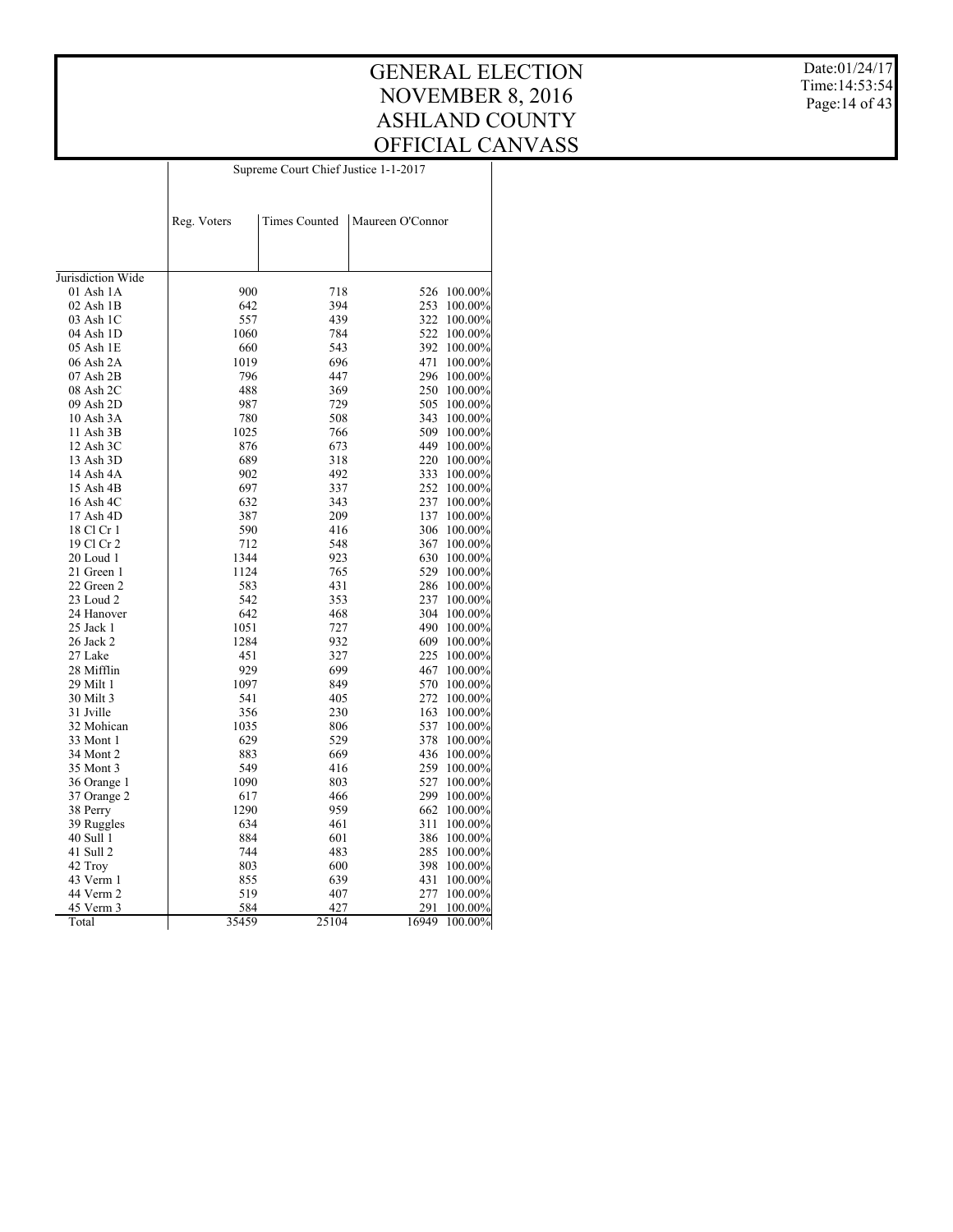Date:01/24/17 Time:14:53:54 Page:15 of 43

Supreme Court Justice 1-1-2017

|                   | Reg. Voters | <b>Times Counted</b> | Pat Fischer |        | John P. O'Donnell |        |
|-------------------|-------------|----------------------|-------------|--------|-------------------|--------|
|                   |             |                      |             |        |                   |        |
| Jurisdiction Wide |             |                      |             |        |                   |        |
| 01 Ash 1A         | 900         | 718                  | 296         | 55.53% | 237               | 44.47% |
| $02$ Ash $1B$     | 642         | 394                  | 117         | 43.33% | 153               | 56.67% |
| 03 Ash 1C         | 557         | 439                  | 170         | 56.11% | 133               | 43.89% |
| 04 Ash 1D         | 1060        | 784                  | 266         | 46.67% | 304               | 53.33% |
| 05 Ash 1E         | 660         | 543                  | 222         | 54.15% | 188               | 45.85% |
| 06 Ash 2A         | 1019        | 696                  | 190         | 37.92% | 311               | 62.08% |
| $07$ Ash $2B$     | 796         | 447                  | 164         | 52.90% | 146               | 47.10% |
| 08 Ash 2C         | 488         | 369                  | 111         | 41.42% | 157               | 58.58% |
| 09 Ash 2D         | 987         | 729                  | 257         | 50.10% | 256               | 49.90% |
| $10$ Ash $3A$     | 780         | 508                  | 172         | 44.79% | 212               | 55.21% |
| 11 Ash 3B         | 1025        | 766                  | 272         | 49.73% | 275               | 50.27% |
| 12 Ash 3C         | 876         | 673                  | 210         | 44.21% | 265               | 55.79% |
| 13 Ash 3D         | 689         | 318                  | 121         | 52.61% | 109               | 47.39% |
| 14 Ash 4A         | 902         | 492                  | 166         | 44.99% | 203               | 55.01% |
| 15 Ash 4B         | 697         | 337                  | 136         | 51.32% | 129               | 48.68% |
| 16 Ash 4C         | 632         | 343                  | 94          | 34.69% | 177               | 65.31% |
| 17 Ash 4D         | 387         | 209                  | 63          | 39.13% | 98                | 60.87% |
| 18 Cl Cr 1        | 590         | 416                  | 141         | 44.62% | 175               | 55.38% |
| 19 Cl Cr 2        | 712         | 548                  | 182         | 49.32% | 187               | 50.68% |
| 20 Loud 1         | 1344        | 923                  | 305         | 44.14% | 386               | 55.86% |
| 21 Green 1        | 1124        | 765                  | 253         | 45.26% | 306               | 54.74% |
| 22 Green 2        | 583         | 431                  | 151         | 47.78% | 165               | 52.22% |
| 23 Loud 2         | 542         | 353                  | 130         | 51.18% | 124               | 48.82% |
| 24 Hanover        | 642         | 468                  | 151         | 43.52% | 196               | 56.48% |
| 25 Jack 1         | 1051        | 727                  | 260         | 48.42% | 277               | 51.58% |
| 26 Jack 2         | 1284        | 932                  | 299         | 43.71% | 385               | 56.29% |
| 27 Lake           | 451         | 327                  | 117         | 47.95% | 127               | 52.05% |
| 28 Mifflin        | 929         | 699                  | 215         | 44.15% | 272               | 55.85% |
| 29 Milt 1         | 1097        | 849                  | 302         | 48.17% | 325               | 51.83% |
| 30 Milt 3         | 541         | 405                  | 138         | 47.75% | 151               | 52.25% |
| 31 Jville         | 356         | 230                  | 94          | 55.29% | 76                | 44.71% |
| 32 Mohican        | 1035        | 806                  | 280         | 48.95% | 292               | 51.05% |
| 33 Mont 1         | 629         | 529                  | 185         | 49.73% | 187               | 50.27% |
| 34 Mont 2         | 883         | 669                  | 220         | 47.83% | 240               | 52.17% |
| 35 Mont 3         | 549         | 416                  | 145         | 52.54% | 131               | 47.46% |
| 36 Orange 1       | 1090        | 803                  | 253         | 43.03% | 335               | 56.97% |
| 37 Orange 2       | 617         | 466                  | 158         | 47.59% | 174               | 52.41% |
| 38 Perry          | 1290        | 959                  | 322         | 45.93% | 379               | 54.07% |
| 39 Ruggles        | 634         | 461                  | 170         | 48.85% | 178               | 51.15% |
| 40 Sull 1         | 884         | 601                  | 200         | 47.28% | 223               | 52.72% |
| 41 Sull 2         | 744         | 483                  | 166         | 51.23% | 158               | 48.77% |
| 42 Troy           | 803         | 600                  | 197         | 46.35% | 228               | 53.65% |
| 43 Verm 1         | 855         | 639                  | 243         | 52.03% | 224               | 47.97% |
| 44 Verm 2         | 519         | 407                  | 113         | 38.31% | 182               | 61.69% |
| 45 Verm 3         | 584         | 427                  | 161         | 52.10% | 148               | 47.90% |
| Total             | 35459       | 25104                | 8578        | 47.23% | 9584              | 52.77% |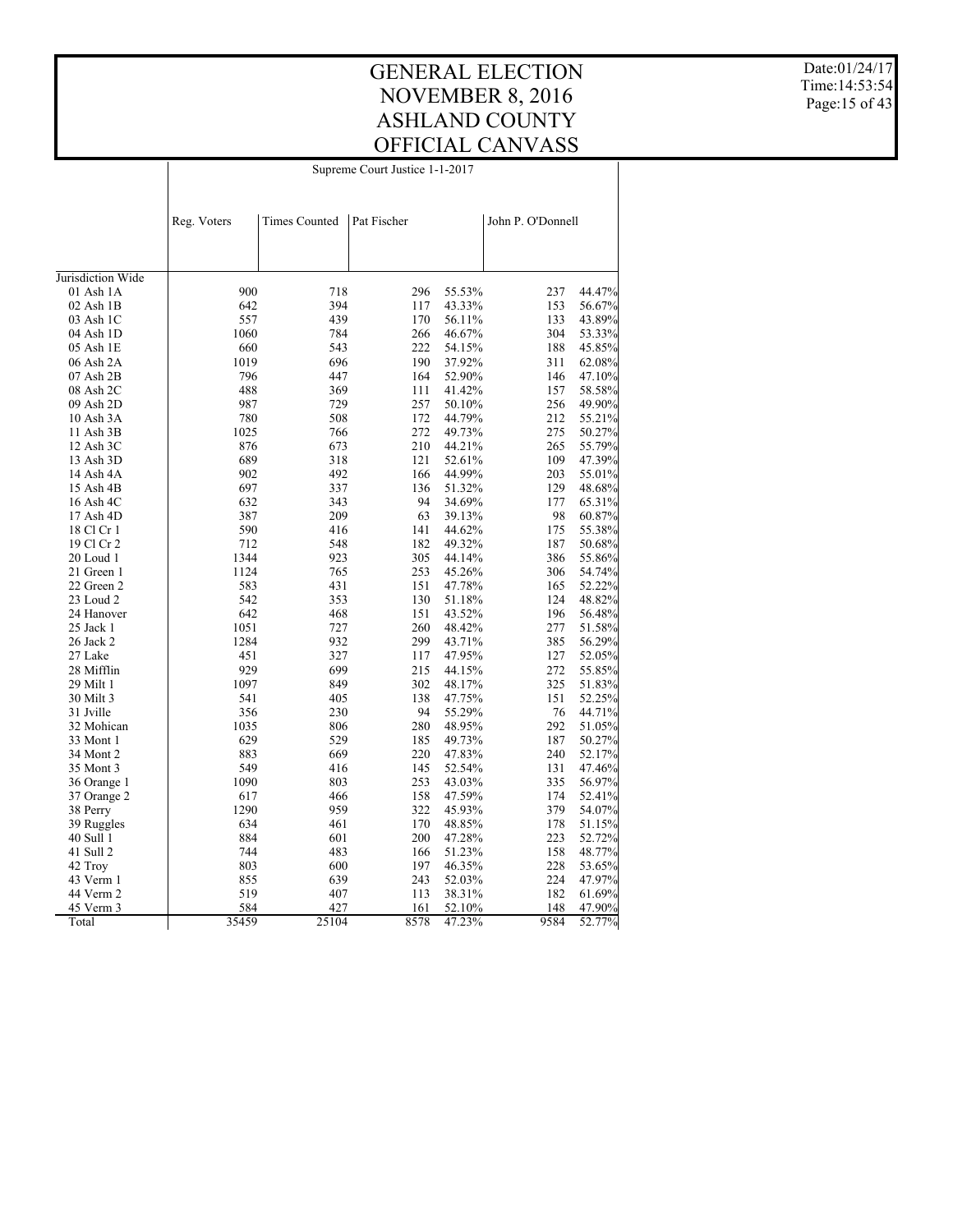GENERAL ELECTION NOVEMBER 8, 2016 ASHLAND COUNTY OFFICIAL CANVASS Supreme Court Justice 1-2-2017

Date:01/24/17 Time:14:53:54 Page:16 of 43

|                        | Reg. Voters | <b>Times Counted</b> | Pat DeWine |                  | Cynthia Rice |                  |
|------------------------|-------------|----------------------|------------|------------------|--------------|------------------|
|                        |             |                      |            |                  |              |                  |
|                        |             |                      |            |                  |              |                  |
|                        |             |                      |            |                  |              |                  |
| Jurisdiction Wide      |             |                      |            |                  |              |                  |
| 01 Ash 1A              | 900         | 718                  | 412        | 71.90%           | 161          | 28.10%           |
| $02$ Ash $1B$          | 642<br>557  | 394<br>439           | 151        | 54.71%           | 125<br>91    | 45.29%           |
| 03 Ash 1C              |             |                      | 235        | 72.09%           |              | 27.91%           |
| 04 Ash 1D              | 1060<br>660 | 784<br>543           | 391        | 66.50%           | 197          | 33.50%           |
| 05 Ash 1E<br>06 Ash 2A | 1019        | 696                  | 316<br>329 | 74.18%<br>64.01% | 110          | 25.82%<br>35.99% |
|                        |             |                      |            |                  | 185          |                  |
| 07 Ash 2B              | 796         | 447                  | 200        | 59.88%           | 134          | 40.12%           |
| 08 Ash 2C              | 488         | 369                  | 169        | 59.72%           | 114          | 40.28%           |
| 09 Ash 2D              | 987         | 729                  | 362        | 66.67%           | 181          | 33.33%           |
| 10 Ash 3A              | 780         | 508                  | 199        | 51.03%           | 191          | 48.97%           |
| 11 Ash 3B              | 1025        | 766                  | 361        | 61.50%           | 226          | 38.50%           |
| 12 Ash 3C              | 876         | 673                  | 308        | 62.35%           | 186          | 37.65%           |
| 13 Ash 3D              | 689         | 318                  | 153        | 62.70%           | 91           | 37.30%           |
| 14 Ash 4A              | 902         | 492                  | 225        | 58.44%           | 160          | 41.56%           |
| 15 Ash 4B              | 697         | 337                  | 171        | 60.00%           | 114          | 40.00%           |
| 16 Ash 4C              | 632         | 343                  | 146        | 54.48%           | 122          | 45.52%           |
| 17 Ash 4D              | 387         | 209                  | 111        | 65.68%           | 58           | 34.32%           |
| 18 Cl Cr 1             | 590         | 416                  | 206        | 63.00%           | 121          | 37.00%           |
| 19 Cl Cr 2             | 712         | 548                  | 270        | 67.33%           | 131          | 32.67%           |
| 20 Loud 1              | 1344        | 923                  | 421        | 57.59%           | 310          | 42.41%           |
| 21 Green 1             | 1124        | 765                  | 374        | 62.23%           | 227          | 37.77%           |
| 22 Green 2             | 583         | 431                  | 201        | 61.47%           | 126          | 38.53%           |
| 23 Loud 2              | 542         | 353                  | 185        | 66.79%           | 92           | 33.21%           |
| 24 Hanover             | 642         | 468                  | 229        | 61.89%           | 141          | 38.11%           |
| 25 Jack 1              | 1051        | 727                  | 378        | 65.74%           | 197          | 34.26%           |
| 26 Jack 2              | 1284        | 932                  | 430        | 60.39%           | 282          | 39.61%           |
| 27 Lake                | 451         | 327                  | 180        | 70.04%           | 77           | 29.96%           |
| 28 Mifflin             | 929         | 699                  | 318        | 61.39%           | 200          | 38.61%           |
| 29 Milt 1              | 1097        | 849                  | 476        | 71.58%           | 189          | 28.42%           |
| 30 Milt 3              | 541         | 405                  | 213        | 68.93%           | 96           | 31.07%           |
| 31 Jville              | 356         | 230                  | 114        | 60.32%           | 75           | 39.68%           |
| 32 Mohican             | 1035        | 806                  | 388        | 63.92%           | 219          | 36.08%           |
| 33 Mont 1              | 629         | 529                  | 283        | 70.40%           | 119          | 29.60%           |
| 34 Mont 2              | 883         | 669                  | 328        | 65.47%           | 173          | 34.53%           |
| 35 Mont 3              | 549         | 416                  | 219        | 73.99%           | 77           | 26.01%           |
| 36 Orange 1            | 1090        | 803                  | 388        | 64.03%           | 218          | 35.97%           |
| 37 Orange 2            | 617         | 466                  | 230        | 67.25%           | 112          | 32.75%           |
| 38 Perry               | 1290        | 959                  | 499        | 67.71%           | 238          | 32.29%           |
| 39 Ruggles             | 634         | 461                  | 244        | 66.85%           | 121          | 33.15%           |
| 40 Sull 1              | 884         | 601                  | 266        | 59.24%           | 183          | 40.76%           |
| 41 Sull 2              | 744         | 483                  | 224        | 64.00%           | 126          | 36.00%           |
| 42 Troy                | 803         | 600                  | 272        | 59.52%           | 185          | 40.48%           |
| 43 Verm 1              | 855         | 639                  | 346        | 68.65%           | 158          | 31.35%           |
| 44 Verm 2              | 519         | 407                  | 203        | 65.27%           | 108          | 34.73%           |
| 45 Verm 3              | 584         | 427                  | 203        | 63.64%           | 116          | 36.36%           |
| Total                  | 35459       | 25104                | 12327      | 64.24%           | 6863         | 35.76%           |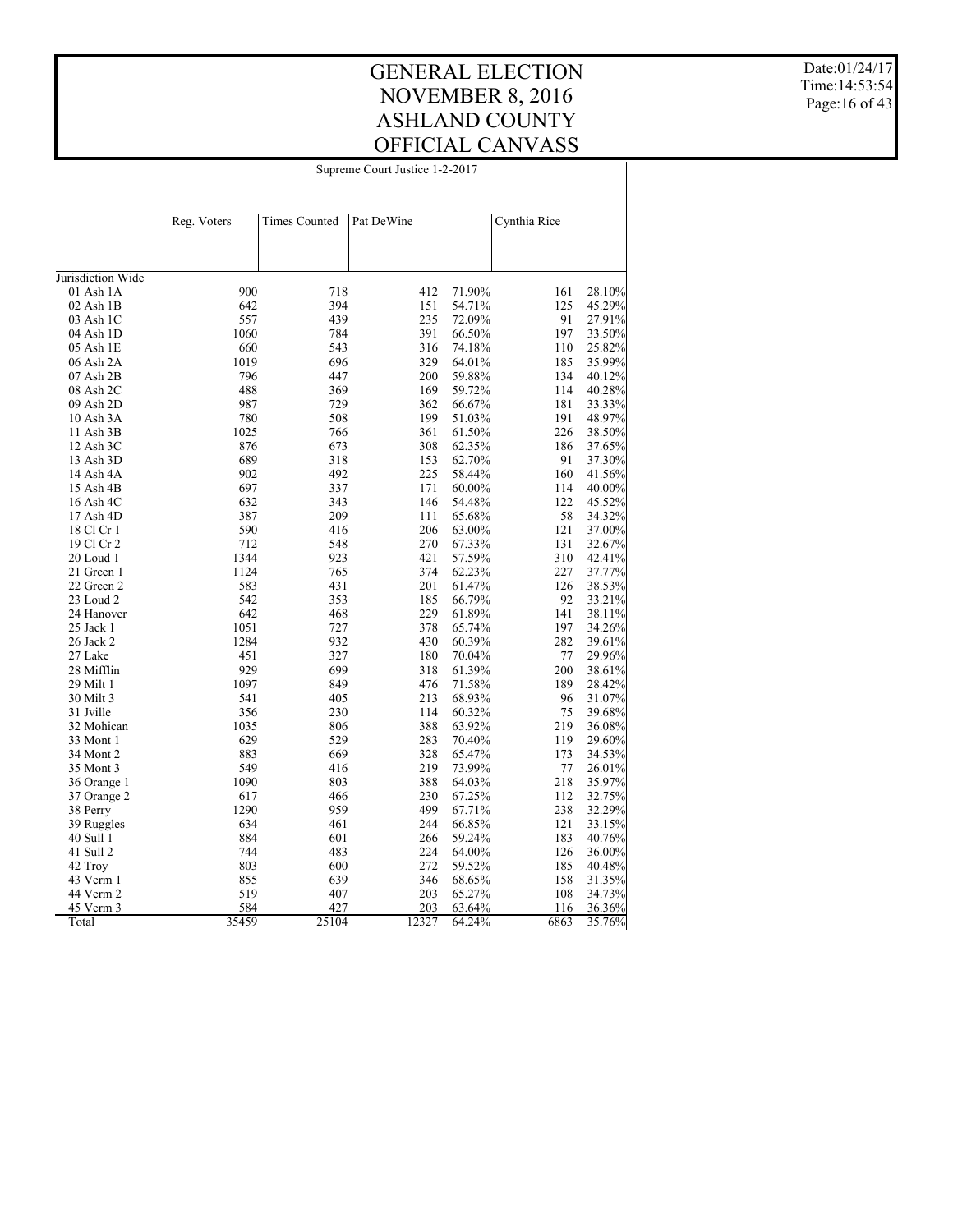Date:01/24/17 Time:14:53:54 Page:17 of 43

| 5th Appeals Ct 2-9-2017 |
|-------------------------|
|-------------------------|

|                   | Reg. Voters | <b>Times Counted</b> | David Gormley |        | Earle E. Wise |        |
|-------------------|-------------|----------------------|---------------|--------|---------------|--------|
|                   |             |                      |               |        |               |        |
| Jurisdiction Wide |             |                      |               |        |               |        |
| 01 Ash 1A         | 900         | 718                  | 254           | 53.47% | 221           | 46.53% |
| 02 Ash 1B         | 642         | 394                  | 103           | 42.21% | 141           | 57.79% |
| 03 Ash 1C         | 557         | 439                  | 163           | 59.49% | 111           | 40.51% |
| 04 Ash 1D         | 1060        | 784                  | 230           | 46.37% | 266           | 53.63% |
| 05 Ash 1E         | 660         | 543                  | 213           | 60.86% | 137           | 39.14% |
| 06 Ash 2A         | 1019        | 696                  | 196           | 42.06% | 270           | 57.94% |
| 07 Ash 2B         | 796         | 447                  | 151           | 53.17% | 133           | 46.83% |
| 08 Ash 2C         | 488         | 369                  | 99            | 39.44% | 152           | 60.56% |
| 09 Ash 2D         | 987         | 729                  | 265           | 56.99% | 200           | 43.01% |
| 10 Ash 3A         | 780         | 508                  | 125           | 36.23% | 220           | 63.77% |
| 11 Ash 3B         | 1025        | 766                  | 250           | 49.41% | 256           | 50.59% |
| 12 Ash 3C         | 876         | 673                  | 193           | 45.84% | 228           | 54.16% |
| 13 Ash 3D         | 689         | 318                  | 120           | 55.05% | 98            | 44.95% |
| 14 Ash 4A         | 902         | 492                  | 135           | 38.03% | 220           | 61.97% |
| 15 Ash 4B         | 697         | 337                  | 134           | 51.94% | 124           | 48.06% |
| 16 Ash 4C         | 632         | 343                  | 87            | 33.59% | 172           | 66.41% |
| 17 Ash 4D         | 387         | 209                  | 72            | 47.37% | 80            | 52.63% |
| 18 Cl Cr 1        | 590         | 416                  | 103           | 36.65% | 178           | 63.35% |
| 19 Cl Cr 2        | 712         | 548                  | 178           | 53.61% | 154           | 46.39% |
| 20 Loud 1         | 1344        | 923                  | 242           | 38.97% | 379           | 61.03% |
| 21 Green 1        | 1124        | 765                  | 236           | 45.65% | 281           | 54.35% |
| 22 Green 2        | 583         | 431                  | 131           | 45.64% | 156           | 54.36% |
| 23 Loud 2         | 542         | 353                  | 98            | 44.55% | 122           | 55.45% |
| 24 Hanover        | 642         | 468                  | 112           | 35.11% | 207           | 64.89% |
| 25 Jack 1         | 1051        | 727                  | 293           | 60.16% | 194           | 39.84% |
| 26 Jack 2         | 1284        | 932                  | 277           | 44.39% | 347           | 55.61% |
| 27 Lake           | 451         | 327                  | 106           | 49.07% | 110           | 50.93% |
| 28 Mifflin        | 929         | 699                  | 170           | 37.86% | 279           | 62.14% |
| 29 Milt 1         | 1097        | 849                  | 297           | 53.90% | 254           | 46.10% |
| 30 Milt 3         | 541         | 405                  | 100           | 40.16% | 149           | 59.84% |
| 31 Jville         | 356         | 230                  | 69            | 43.40% | 90            | 56.60% |
| 32 Mohican        | 1035        | 806                  | 200           | 39.45% | 307           | 60.55% |
| 33 Mont 1         | 629         | 529                  | 196           | 58.33% | 140           | 41.67% |
| 34 Mont 2         | 883         | 669                  | 156           | 38.05% | 254           | 61.95% |
| 35 Mont 3         | 549         | 416                  | 126           | 53.16% | 111           | 46.84% |
| 36 Orange 1       | 1090        | 803                  | 222           | 41.89% | 308           | 58.11% |
| 37 Orange 2       | 617         | 466                  | 179           | 60.07% | 119           | 39.93% |
| 38 Perry          | 1290        | 959                  | 282           | 44.13% | 357           | 55.87% |
| 39 Ruggles        | 634         | 461                  | 154           | 52.03% | 142           | 47.97% |
| 40 Sull 1         | 884         | 601                  | 169           | 43.67% | 218           | 56.33% |
| 41 Sull 2         | 744         | 483                  | 158           | 55.24% | 128           | 44.76% |
| 42 Troy           | 803         | 600                  | 158           | 42.93% | 210           | 57.07% |
| 43 Verm 1         | 855         | 639                  | 219           | 52.27% | 200           | 47.73% |
| 44 Verm 2         | 519         | 407                  | 105           | 38.89% | 165           | 61.11% |
| 45 Verm 3         | 584         | 427                  | 128           | 45.71% | 152           | 54.29% |
| Total             | 35459       | 25104                | 7654          | 46.69% | 8740          | 53.31% |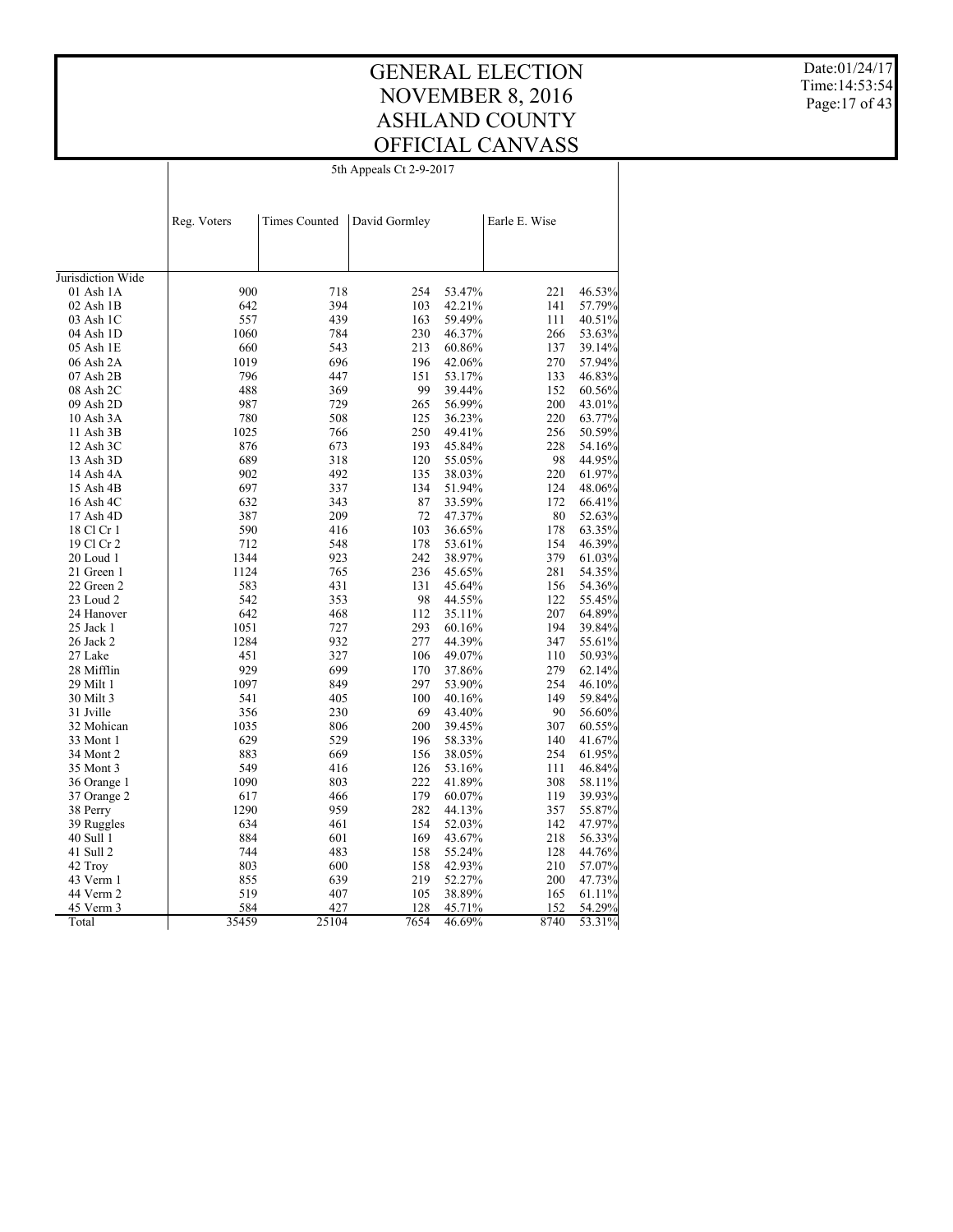Date:01/24/17 Time:14:53:54 Page:18 of 43

| Reg. Voters<br><b>Times Counted</b><br><b>Times Counted</b><br>Ronald Forsthoefel<br>Craig Baldwin<br>Reg. Voters<br>900<br>718<br>900<br>718<br>445 100.00%<br>543 100.00%<br>$01$ Ash $1A$<br>642<br>394<br>394<br>02 Ash 1B<br>222 100.00%<br>642<br>241 100.00%<br>439<br>557<br>439<br>100.00%<br>557<br>03 Ash 1C<br>269<br>309 100.00%<br>784<br>1060<br>784<br>455 100.00%<br>1060<br>04 Ash 1D<br>538 100.00%<br>660<br>543<br>543<br>05 Ash 1E<br>336 100.00%<br>660<br>384 100.00%<br>1019<br>1019<br>696<br>696<br>435 100.00%<br>478 100.00%<br>06 Ash 2A<br>796<br>07 Ash 2B<br>447<br>282 100.00%<br>796<br>447<br>310 100.00%<br>488<br>369<br>488<br>369<br>08 Ash 2C<br>220 100.00%<br>258 100.00%<br>987<br>729<br>729<br>447 100.00%<br>987<br>09 Ash 2D<br>508 100.00%<br>780<br>508<br>780<br>508<br>10 Ash 3A<br>309 100.00%<br>338 100.00%<br>1025<br>443 100.00%<br>1025<br>766<br>766<br>513 100.00%<br>11 Ash 3B<br>876<br>12 Ash 3C<br>673<br>390 100.00%<br>876<br>673<br>458 100.00%<br>689<br>318<br>689<br>318<br>13 Ash 3D<br>203 100.00%<br>213 100.00%<br>902<br>492<br>902<br>492<br>14 Ash 4A<br>317 100.00%<br>350 100.00%<br>697<br>697<br>337<br>337<br>224 100.00%<br>243 100.00%<br>15 Ash 4B<br>632<br>343<br>343<br>16 Ash 4C<br>221<br>$100.00\%$<br>632<br>244 100.00%<br>387<br>209<br>137 100.00%<br>387<br>209<br>149 100.00%<br>17 Ash 4D<br>590<br>590<br>416<br>416<br>278 100.00%<br>309 100.00%<br>18 Cl Cr 1<br>548<br>19 Cl Cr 2<br>712<br>548<br>317 100.00%<br>712<br>366 100.00%<br>923<br>1344<br>923<br>588<br>$100.00\%$<br>1344<br>700 100.00%<br>20 Loud 1<br>765<br>1124<br>765<br>473 100.00%<br>1124<br>535 100.00%<br>21 Green 1<br>583<br>431<br>583<br>431<br>22 Green 2<br>261<br>$100.00\%$<br>320 100.00%<br>542<br>353<br>23 Loud 2<br>353<br>210 100.00%<br>542<br>273 100.00%<br>642<br>468<br>24 Hanover<br>468<br>275 100.00%<br>642<br>326 100.00%<br>1051<br>727<br>448<br>100.00%<br>1051<br>727<br>25 Jack 1<br>461 100.00%<br>1284<br>932<br>1284<br>932<br>564 100.00%<br>602 100.00%<br>26 Jack 2<br>451<br>327<br>327<br>27 Lake<br>202 100.00%<br>451<br>234 100.00%<br>929<br>699<br>699<br>929<br>28 Mifflin<br>413<br>$100.00\%$<br>434 100.00%<br>1097<br>849<br>29 Milt 1<br>849<br>496 100.00%<br>1097<br>574 100.00%<br>30 Milt 3<br>541<br>405<br>244 100.00%<br>541<br>405<br>272 100.00%<br>356<br>230<br>356<br>230<br>31 Jville<br>146 100.00%<br>158 100.00%<br>1035<br>806<br>1035<br>806<br>32 Mohican<br>464 100.00%<br>515 100.00%<br>529<br>629<br>529<br>629<br>33 Mont 1<br>334 100.00%<br>392 100.00%<br>883<br>669<br>386 100.00%<br>883<br>669<br>443 100.00%<br>34 Mont 2<br>549<br>549<br>416<br>35 Mont 3<br>416<br>237 100.00%<br>280 100.00%<br>803<br>1090<br>1090<br>36 Orange 1<br>803<br>475 100.00%<br>539 100.00%<br>617<br>466<br>269<br>$100.00\%$<br>617<br>466<br>290 100.00%<br>37 Orange 2<br>1290<br>959<br>1290<br>959<br>589 100.00%<br>38 Perry<br>641 100.00%<br>634<br>461<br>276 100.00%<br>634<br>461<br>39 Ruggles<br>298 100.00%<br>884<br>884<br>40 Sull 1<br>601<br>356 100.00%<br>601<br>361 100.00%<br>483<br>41 Sull 2<br>744<br>483<br>255 100.00%<br>744<br>271 100.00%<br>803<br>600<br>335<br>100.00%<br>803<br>600<br>379 100.00%<br>42 Troy<br>855<br>639<br>43 Verm 1<br>639<br>376 100.00%<br>855<br>422 100.00%<br>519<br>519<br>407<br>44 Verm 2<br>407<br>246 100.00%<br>287 100.00%<br>584<br>427<br>584<br>427<br>299<br>45 Verm 3<br>267 100.00%<br>100.00%<br>15135 100.00%<br>17058 100.00% |                   | Common Pleas Judge<br>5th Appeals Ct 2-10-2017 |       |  |  |       |       |  |  |
|-----------------------------------------------------------------------------------------------------------------------------------------------------------------------------------------------------------------------------------------------------------------------------------------------------------------------------------------------------------------------------------------------------------------------------------------------------------------------------------------------------------------------------------------------------------------------------------------------------------------------------------------------------------------------------------------------------------------------------------------------------------------------------------------------------------------------------------------------------------------------------------------------------------------------------------------------------------------------------------------------------------------------------------------------------------------------------------------------------------------------------------------------------------------------------------------------------------------------------------------------------------------------------------------------------------------------------------------------------------------------------------------------------------------------------------------------------------------------------------------------------------------------------------------------------------------------------------------------------------------------------------------------------------------------------------------------------------------------------------------------------------------------------------------------------------------------------------------------------------------------------------------------------------------------------------------------------------------------------------------------------------------------------------------------------------------------------------------------------------------------------------------------------------------------------------------------------------------------------------------------------------------------------------------------------------------------------------------------------------------------------------------------------------------------------------------------------------------------------------------------------------------------------------------------------------------------------------------------------------------------------------------------------------------------------------------------------------------------------------------------------------------------------------------------------------------------------------------------------------------------------------------------------------------------------------------------------------------------------------------------------------------------------------------------------------------------------------------------------------------------------------------------------------------------------------------------------------------------------------------------------------------------------------------------------------------------------------------------------------------------------------------------------------------------------------------------------------------------------------------------------------------------------------------------------------|-------------------|------------------------------------------------|-------|--|--|-------|-------|--|--|
|                                                                                                                                                                                                                                                                                                                                                                                                                                                                                                                                                                                                                                                                                                                                                                                                                                                                                                                                                                                                                                                                                                                                                                                                                                                                                                                                                                                                                                                                                                                                                                                                                                                                                                                                                                                                                                                                                                                                                                                                                                                                                                                                                                                                                                                                                                                                                                                                                                                                                                                                                                                                                                                                                                                                                                                                                                                                                                                                                                                                                                                                                                                                                                                                                                                                                                                                                                                                                                                                                                                                                           |                   |                                                |       |  |  |       |       |  |  |
|                                                                                                                                                                                                                                                                                                                                                                                                                                                                                                                                                                                                                                                                                                                                                                                                                                                                                                                                                                                                                                                                                                                                                                                                                                                                                                                                                                                                                                                                                                                                                                                                                                                                                                                                                                                                                                                                                                                                                                                                                                                                                                                                                                                                                                                                                                                                                                                                                                                                                                                                                                                                                                                                                                                                                                                                                                                                                                                                                                                                                                                                                                                                                                                                                                                                                                                                                                                                                                                                                                                                                           |                   |                                                |       |  |  |       |       |  |  |
|                                                                                                                                                                                                                                                                                                                                                                                                                                                                                                                                                                                                                                                                                                                                                                                                                                                                                                                                                                                                                                                                                                                                                                                                                                                                                                                                                                                                                                                                                                                                                                                                                                                                                                                                                                                                                                                                                                                                                                                                                                                                                                                                                                                                                                                                                                                                                                                                                                                                                                                                                                                                                                                                                                                                                                                                                                                                                                                                                                                                                                                                                                                                                                                                                                                                                                                                                                                                                                                                                                                                                           |                   |                                                |       |  |  |       |       |  |  |
|                                                                                                                                                                                                                                                                                                                                                                                                                                                                                                                                                                                                                                                                                                                                                                                                                                                                                                                                                                                                                                                                                                                                                                                                                                                                                                                                                                                                                                                                                                                                                                                                                                                                                                                                                                                                                                                                                                                                                                                                                                                                                                                                                                                                                                                                                                                                                                                                                                                                                                                                                                                                                                                                                                                                                                                                                                                                                                                                                                                                                                                                                                                                                                                                                                                                                                                                                                                                                                                                                                                                                           | Jurisdiction Wide |                                                |       |  |  |       |       |  |  |
|                                                                                                                                                                                                                                                                                                                                                                                                                                                                                                                                                                                                                                                                                                                                                                                                                                                                                                                                                                                                                                                                                                                                                                                                                                                                                                                                                                                                                                                                                                                                                                                                                                                                                                                                                                                                                                                                                                                                                                                                                                                                                                                                                                                                                                                                                                                                                                                                                                                                                                                                                                                                                                                                                                                                                                                                                                                                                                                                                                                                                                                                                                                                                                                                                                                                                                                                                                                                                                                                                                                                                           |                   |                                                |       |  |  |       |       |  |  |
|                                                                                                                                                                                                                                                                                                                                                                                                                                                                                                                                                                                                                                                                                                                                                                                                                                                                                                                                                                                                                                                                                                                                                                                                                                                                                                                                                                                                                                                                                                                                                                                                                                                                                                                                                                                                                                                                                                                                                                                                                                                                                                                                                                                                                                                                                                                                                                                                                                                                                                                                                                                                                                                                                                                                                                                                                                                                                                                                                                                                                                                                                                                                                                                                                                                                                                                                                                                                                                                                                                                                                           |                   |                                                |       |  |  |       |       |  |  |
|                                                                                                                                                                                                                                                                                                                                                                                                                                                                                                                                                                                                                                                                                                                                                                                                                                                                                                                                                                                                                                                                                                                                                                                                                                                                                                                                                                                                                                                                                                                                                                                                                                                                                                                                                                                                                                                                                                                                                                                                                                                                                                                                                                                                                                                                                                                                                                                                                                                                                                                                                                                                                                                                                                                                                                                                                                                                                                                                                                                                                                                                                                                                                                                                                                                                                                                                                                                                                                                                                                                                                           |                   |                                                |       |  |  |       |       |  |  |
|                                                                                                                                                                                                                                                                                                                                                                                                                                                                                                                                                                                                                                                                                                                                                                                                                                                                                                                                                                                                                                                                                                                                                                                                                                                                                                                                                                                                                                                                                                                                                                                                                                                                                                                                                                                                                                                                                                                                                                                                                                                                                                                                                                                                                                                                                                                                                                                                                                                                                                                                                                                                                                                                                                                                                                                                                                                                                                                                                                                                                                                                                                                                                                                                                                                                                                                                                                                                                                                                                                                                                           |                   |                                                |       |  |  |       |       |  |  |
|                                                                                                                                                                                                                                                                                                                                                                                                                                                                                                                                                                                                                                                                                                                                                                                                                                                                                                                                                                                                                                                                                                                                                                                                                                                                                                                                                                                                                                                                                                                                                                                                                                                                                                                                                                                                                                                                                                                                                                                                                                                                                                                                                                                                                                                                                                                                                                                                                                                                                                                                                                                                                                                                                                                                                                                                                                                                                                                                                                                                                                                                                                                                                                                                                                                                                                                                                                                                                                                                                                                                                           |                   |                                                |       |  |  |       |       |  |  |
|                                                                                                                                                                                                                                                                                                                                                                                                                                                                                                                                                                                                                                                                                                                                                                                                                                                                                                                                                                                                                                                                                                                                                                                                                                                                                                                                                                                                                                                                                                                                                                                                                                                                                                                                                                                                                                                                                                                                                                                                                                                                                                                                                                                                                                                                                                                                                                                                                                                                                                                                                                                                                                                                                                                                                                                                                                                                                                                                                                                                                                                                                                                                                                                                                                                                                                                                                                                                                                                                                                                                                           |                   |                                                |       |  |  |       |       |  |  |
|                                                                                                                                                                                                                                                                                                                                                                                                                                                                                                                                                                                                                                                                                                                                                                                                                                                                                                                                                                                                                                                                                                                                                                                                                                                                                                                                                                                                                                                                                                                                                                                                                                                                                                                                                                                                                                                                                                                                                                                                                                                                                                                                                                                                                                                                                                                                                                                                                                                                                                                                                                                                                                                                                                                                                                                                                                                                                                                                                                                                                                                                                                                                                                                                                                                                                                                                                                                                                                                                                                                                                           |                   |                                                |       |  |  |       |       |  |  |
|                                                                                                                                                                                                                                                                                                                                                                                                                                                                                                                                                                                                                                                                                                                                                                                                                                                                                                                                                                                                                                                                                                                                                                                                                                                                                                                                                                                                                                                                                                                                                                                                                                                                                                                                                                                                                                                                                                                                                                                                                                                                                                                                                                                                                                                                                                                                                                                                                                                                                                                                                                                                                                                                                                                                                                                                                                                                                                                                                                                                                                                                                                                                                                                                                                                                                                                                                                                                                                                                                                                                                           |                   |                                                |       |  |  |       |       |  |  |
|                                                                                                                                                                                                                                                                                                                                                                                                                                                                                                                                                                                                                                                                                                                                                                                                                                                                                                                                                                                                                                                                                                                                                                                                                                                                                                                                                                                                                                                                                                                                                                                                                                                                                                                                                                                                                                                                                                                                                                                                                                                                                                                                                                                                                                                                                                                                                                                                                                                                                                                                                                                                                                                                                                                                                                                                                                                                                                                                                                                                                                                                                                                                                                                                                                                                                                                                                                                                                                                                                                                                                           |                   |                                                |       |  |  |       |       |  |  |
|                                                                                                                                                                                                                                                                                                                                                                                                                                                                                                                                                                                                                                                                                                                                                                                                                                                                                                                                                                                                                                                                                                                                                                                                                                                                                                                                                                                                                                                                                                                                                                                                                                                                                                                                                                                                                                                                                                                                                                                                                                                                                                                                                                                                                                                                                                                                                                                                                                                                                                                                                                                                                                                                                                                                                                                                                                                                                                                                                                                                                                                                                                                                                                                                                                                                                                                                                                                                                                                                                                                                                           |                   |                                                |       |  |  |       |       |  |  |
|                                                                                                                                                                                                                                                                                                                                                                                                                                                                                                                                                                                                                                                                                                                                                                                                                                                                                                                                                                                                                                                                                                                                                                                                                                                                                                                                                                                                                                                                                                                                                                                                                                                                                                                                                                                                                                                                                                                                                                                                                                                                                                                                                                                                                                                                                                                                                                                                                                                                                                                                                                                                                                                                                                                                                                                                                                                                                                                                                                                                                                                                                                                                                                                                                                                                                                                                                                                                                                                                                                                                                           |                   |                                                |       |  |  |       |       |  |  |
|                                                                                                                                                                                                                                                                                                                                                                                                                                                                                                                                                                                                                                                                                                                                                                                                                                                                                                                                                                                                                                                                                                                                                                                                                                                                                                                                                                                                                                                                                                                                                                                                                                                                                                                                                                                                                                                                                                                                                                                                                                                                                                                                                                                                                                                                                                                                                                                                                                                                                                                                                                                                                                                                                                                                                                                                                                                                                                                                                                                                                                                                                                                                                                                                                                                                                                                                                                                                                                                                                                                                                           |                   |                                                |       |  |  |       |       |  |  |
|                                                                                                                                                                                                                                                                                                                                                                                                                                                                                                                                                                                                                                                                                                                                                                                                                                                                                                                                                                                                                                                                                                                                                                                                                                                                                                                                                                                                                                                                                                                                                                                                                                                                                                                                                                                                                                                                                                                                                                                                                                                                                                                                                                                                                                                                                                                                                                                                                                                                                                                                                                                                                                                                                                                                                                                                                                                                                                                                                                                                                                                                                                                                                                                                                                                                                                                                                                                                                                                                                                                                                           |                   |                                                |       |  |  |       |       |  |  |
|                                                                                                                                                                                                                                                                                                                                                                                                                                                                                                                                                                                                                                                                                                                                                                                                                                                                                                                                                                                                                                                                                                                                                                                                                                                                                                                                                                                                                                                                                                                                                                                                                                                                                                                                                                                                                                                                                                                                                                                                                                                                                                                                                                                                                                                                                                                                                                                                                                                                                                                                                                                                                                                                                                                                                                                                                                                                                                                                                                                                                                                                                                                                                                                                                                                                                                                                                                                                                                                                                                                                                           |                   |                                                |       |  |  |       |       |  |  |
|                                                                                                                                                                                                                                                                                                                                                                                                                                                                                                                                                                                                                                                                                                                                                                                                                                                                                                                                                                                                                                                                                                                                                                                                                                                                                                                                                                                                                                                                                                                                                                                                                                                                                                                                                                                                                                                                                                                                                                                                                                                                                                                                                                                                                                                                                                                                                                                                                                                                                                                                                                                                                                                                                                                                                                                                                                                                                                                                                                                                                                                                                                                                                                                                                                                                                                                                                                                                                                                                                                                                                           |                   |                                                |       |  |  |       |       |  |  |
|                                                                                                                                                                                                                                                                                                                                                                                                                                                                                                                                                                                                                                                                                                                                                                                                                                                                                                                                                                                                                                                                                                                                                                                                                                                                                                                                                                                                                                                                                                                                                                                                                                                                                                                                                                                                                                                                                                                                                                                                                                                                                                                                                                                                                                                                                                                                                                                                                                                                                                                                                                                                                                                                                                                                                                                                                                                                                                                                                                                                                                                                                                                                                                                                                                                                                                                                                                                                                                                                                                                                                           |                   |                                                |       |  |  |       |       |  |  |
|                                                                                                                                                                                                                                                                                                                                                                                                                                                                                                                                                                                                                                                                                                                                                                                                                                                                                                                                                                                                                                                                                                                                                                                                                                                                                                                                                                                                                                                                                                                                                                                                                                                                                                                                                                                                                                                                                                                                                                                                                                                                                                                                                                                                                                                                                                                                                                                                                                                                                                                                                                                                                                                                                                                                                                                                                                                                                                                                                                                                                                                                                                                                                                                                                                                                                                                                                                                                                                                                                                                                                           |                   |                                                |       |  |  |       |       |  |  |
|                                                                                                                                                                                                                                                                                                                                                                                                                                                                                                                                                                                                                                                                                                                                                                                                                                                                                                                                                                                                                                                                                                                                                                                                                                                                                                                                                                                                                                                                                                                                                                                                                                                                                                                                                                                                                                                                                                                                                                                                                                                                                                                                                                                                                                                                                                                                                                                                                                                                                                                                                                                                                                                                                                                                                                                                                                                                                                                                                                                                                                                                                                                                                                                                                                                                                                                                                                                                                                                                                                                                                           |                   |                                                |       |  |  |       |       |  |  |
|                                                                                                                                                                                                                                                                                                                                                                                                                                                                                                                                                                                                                                                                                                                                                                                                                                                                                                                                                                                                                                                                                                                                                                                                                                                                                                                                                                                                                                                                                                                                                                                                                                                                                                                                                                                                                                                                                                                                                                                                                                                                                                                                                                                                                                                                                                                                                                                                                                                                                                                                                                                                                                                                                                                                                                                                                                                                                                                                                                                                                                                                                                                                                                                                                                                                                                                                                                                                                                                                                                                                                           |                   |                                                |       |  |  |       |       |  |  |
|                                                                                                                                                                                                                                                                                                                                                                                                                                                                                                                                                                                                                                                                                                                                                                                                                                                                                                                                                                                                                                                                                                                                                                                                                                                                                                                                                                                                                                                                                                                                                                                                                                                                                                                                                                                                                                                                                                                                                                                                                                                                                                                                                                                                                                                                                                                                                                                                                                                                                                                                                                                                                                                                                                                                                                                                                                                                                                                                                                                                                                                                                                                                                                                                                                                                                                                                                                                                                                                                                                                                                           |                   |                                                |       |  |  |       |       |  |  |
|                                                                                                                                                                                                                                                                                                                                                                                                                                                                                                                                                                                                                                                                                                                                                                                                                                                                                                                                                                                                                                                                                                                                                                                                                                                                                                                                                                                                                                                                                                                                                                                                                                                                                                                                                                                                                                                                                                                                                                                                                                                                                                                                                                                                                                                                                                                                                                                                                                                                                                                                                                                                                                                                                                                                                                                                                                                                                                                                                                                                                                                                                                                                                                                                                                                                                                                                                                                                                                                                                                                                                           |                   |                                                |       |  |  |       |       |  |  |
|                                                                                                                                                                                                                                                                                                                                                                                                                                                                                                                                                                                                                                                                                                                                                                                                                                                                                                                                                                                                                                                                                                                                                                                                                                                                                                                                                                                                                                                                                                                                                                                                                                                                                                                                                                                                                                                                                                                                                                                                                                                                                                                                                                                                                                                                                                                                                                                                                                                                                                                                                                                                                                                                                                                                                                                                                                                                                                                                                                                                                                                                                                                                                                                                                                                                                                                                                                                                                                                                                                                                                           |                   |                                                |       |  |  |       |       |  |  |
|                                                                                                                                                                                                                                                                                                                                                                                                                                                                                                                                                                                                                                                                                                                                                                                                                                                                                                                                                                                                                                                                                                                                                                                                                                                                                                                                                                                                                                                                                                                                                                                                                                                                                                                                                                                                                                                                                                                                                                                                                                                                                                                                                                                                                                                                                                                                                                                                                                                                                                                                                                                                                                                                                                                                                                                                                                                                                                                                                                                                                                                                                                                                                                                                                                                                                                                                                                                                                                                                                                                                                           |                   |                                                |       |  |  |       |       |  |  |
|                                                                                                                                                                                                                                                                                                                                                                                                                                                                                                                                                                                                                                                                                                                                                                                                                                                                                                                                                                                                                                                                                                                                                                                                                                                                                                                                                                                                                                                                                                                                                                                                                                                                                                                                                                                                                                                                                                                                                                                                                                                                                                                                                                                                                                                                                                                                                                                                                                                                                                                                                                                                                                                                                                                                                                                                                                                                                                                                                                                                                                                                                                                                                                                                                                                                                                                                                                                                                                                                                                                                                           |                   |                                                |       |  |  |       |       |  |  |
|                                                                                                                                                                                                                                                                                                                                                                                                                                                                                                                                                                                                                                                                                                                                                                                                                                                                                                                                                                                                                                                                                                                                                                                                                                                                                                                                                                                                                                                                                                                                                                                                                                                                                                                                                                                                                                                                                                                                                                                                                                                                                                                                                                                                                                                                                                                                                                                                                                                                                                                                                                                                                                                                                                                                                                                                                                                                                                                                                                                                                                                                                                                                                                                                                                                                                                                                                                                                                                                                                                                                                           |                   |                                                |       |  |  |       |       |  |  |
|                                                                                                                                                                                                                                                                                                                                                                                                                                                                                                                                                                                                                                                                                                                                                                                                                                                                                                                                                                                                                                                                                                                                                                                                                                                                                                                                                                                                                                                                                                                                                                                                                                                                                                                                                                                                                                                                                                                                                                                                                                                                                                                                                                                                                                                                                                                                                                                                                                                                                                                                                                                                                                                                                                                                                                                                                                                                                                                                                                                                                                                                                                                                                                                                                                                                                                                                                                                                                                                                                                                                                           |                   |                                                |       |  |  |       |       |  |  |
|                                                                                                                                                                                                                                                                                                                                                                                                                                                                                                                                                                                                                                                                                                                                                                                                                                                                                                                                                                                                                                                                                                                                                                                                                                                                                                                                                                                                                                                                                                                                                                                                                                                                                                                                                                                                                                                                                                                                                                                                                                                                                                                                                                                                                                                                                                                                                                                                                                                                                                                                                                                                                                                                                                                                                                                                                                                                                                                                                                                                                                                                                                                                                                                                                                                                                                                                                                                                                                                                                                                                                           |                   |                                                |       |  |  |       |       |  |  |
|                                                                                                                                                                                                                                                                                                                                                                                                                                                                                                                                                                                                                                                                                                                                                                                                                                                                                                                                                                                                                                                                                                                                                                                                                                                                                                                                                                                                                                                                                                                                                                                                                                                                                                                                                                                                                                                                                                                                                                                                                                                                                                                                                                                                                                                                                                                                                                                                                                                                                                                                                                                                                                                                                                                                                                                                                                                                                                                                                                                                                                                                                                                                                                                                                                                                                                                                                                                                                                                                                                                                                           |                   |                                                |       |  |  |       |       |  |  |
|                                                                                                                                                                                                                                                                                                                                                                                                                                                                                                                                                                                                                                                                                                                                                                                                                                                                                                                                                                                                                                                                                                                                                                                                                                                                                                                                                                                                                                                                                                                                                                                                                                                                                                                                                                                                                                                                                                                                                                                                                                                                                                                                                                                                                                                                                                                                                                                                                                                                                                                                                                                                                                                                                                                                                                                                                                                                                                                                                                                                                                                                                                                                                                                                                                                                                                                                                                                                                                                                                                                                                           |                   |                                                |       |  |  |       |       |  |  |
|                                                                                                                                                                                                                                                                                                                                                                                                                                                                                                                                                                                                                                                                                                                                                                                                                                                                                                                                                                                                                                                                                                                                                                                                                                                                                                                                                                                                                                                                                                                                                                                                                                                                                                                                                                                                                                                                                                                                                                                                                                                                                                                                                                                                                                                                                                                                                                                                                                                                                                                                                                                                                                                                                                                                                                                                                                                                                                                                                                                                                                                                                                                                                                                                                                                                                                                                                                                                                                                                                                                                                           |                   |                                                |       |  |  |       |       |  |  |
|                                                                                                                                                                                                                                                                                                                                                                                                                                                                                                                                                                                                                                                                                                                                                                                                                                                                                                                                                                                                                                                                                                                                                                                                                                                                                                                                                                                                                                                                                                                                                                                                                                                                                                                                                                                                                                                                                                                                                                                                                                                                                                                                                                                                                                                                                                                                                                                                                                                                                                                                                                                                                                                                                                                                                                                                                                                                                                                                                                                                                                                                                                                                                                                                                                                                                                                                                                                                                                                                                                                                                           |                   |                                                |       |  |  |       |       |  |  |
|                                                                                                                                                                                                                                                                                                                                                                                                                                                                                                                                                                                                                                                                                                                                                                                                                                                                                                                                                                                                                                                                                                                                                                                                                                                                                                                                                                                                                                                                                                                                                                                                                                                                                                                                                                                                                                                                                                                                                                                                                                                                                                                                                                                                                                                                                                                                                                                                                                                                                                                                                                                                                                                                                                                                                                                                                                                                                                                                                                                                                                                                                                                                                                                                                                                                                                                                                                                                                                                                                                                                                           |                   |                                                |       |  |  |       |       |  |  |
|                                                                                                                                                                                                                                                                                                                                                                                                                                                                                                                                                                                                                                                                                                                                                                                                                                                                                                                                                                                                                                                                                                                                                                                                                                                                                                                                                                                                                                                                                                                                                                                                                                                                                                                                                                                                                                                                                                                                                                                                                                                                                                                                                                                                                                                                                                                                                                                                                                                                                                                                                                                                                                                                                                                                                                                                                                                                                                                                                                                                                                                                                                                                                                                                                                                                                                                                                                                                                                                                                                                                                           |                   |                                                |       |  |  |       |       |  |  |
|                                                                                                                                                                                                                                                                                                                                                                                                                                                                                                                                                                                                                                                                                                                                                                                                                                                                                                                                                                                                                                                                                                                                                                                                                                                                                                                                                                                                                                                                                                                                                                                                                                                                                                                                                                                                                                                                                                                                                                                                                                                                                                                                                                                                                                                                                                                                                                                                                                                                                                                                                                                                                                                                                                                                                                                                                                                                                                                                                                                                                                                                                                                                                                                                                                                                                                                                                                                                                                                                                                                                                           |                   |                                                |       |  |  |       |       |  |  |
|                                                                                                                                                                                                                                                                                                                                                                                                                                                                                                                                                                                                                                                                                                                                                                                                                                                                                                                                                                                                                                                                                                                                                                                                                                                                                                                                                                                                                                                                                                                                                                                                                                                                                                                                                                                                                                                                                                                                                                                                                                                                                                                                                                                                                                                                                                                                                                                                                                                                                                                                                                                                                                                                                                                                                                                                                                                                                                                                                                                                                                                                                                                                                                                                                                                                                                                                                                                                                                                                                                                                                           |                   |                                                |       |  |  |       |       |  |  |
|                                                                                                                                                                                                                                                                                                                                                                                                                                                                                                                                                                                                                                                                                                                                                                                                                                                                                                                                                                                                                                                                                                                                                                                                                                                                                                                                                                                                                                                                                                                                                                                                                                                                                                                                                                                                                                                                                                                                                                                                                                                                                                                                                                                                                                                                                                                                                                                                                                                                                                                                                                                                                                                                                                                                                                                                                                                                                                                                                                                                                                                                                                                                                                                                                                                                                                                                                                                                                                                                                                                                                           |                   |                                                |       |  |  |       |       |  |  |
|                                                                                                                                                                                                                                                                                                                                                                                                                                                                                                                                                                                                                                                                                                                                                                                                                                                                                                                                                                                                                                                                                                                                                                                                                                                                                                                                                                                                                                                                                                                                                                                                                                                                                                                                                                                                                                                                                                                                                                                                                                                                                                                                                                                                                                                                                                                                                                                                                                                                                                                                                                                                                                                                                                                                                                                                                                                                                                                                                                                                                                                                                                                                                                                                                                                                                                                                                                                                                                                                                                                                                           |                   |                                                |       |  |  |       |       |  |  |
|                                                                                                                                                                                                                                                                                                                                                                                                                                                                                                                                                                                                                                                                                                                                                                                                                                                                                                                                                                                                                                                                                                                                                                                                                                                                                                                                                                                                                                                                                                                                                                                                                                                                                                                                                                                                                                                                                                                                                                                                                                                                                                                                                                                                                                                                                                                                                                                                                                                                                                                                                                                                                                                                                                                                                                                                                                                                                                                                                                                                                                                                                                                                                                                                                                                                                                                                                                                                                                                                                                                                                           |                   |                                                |       |  |  |       |       |  |  |
|                                                                                                                                                                                                                                                                                                                                                                                                                                                                                                                                                                                                                                                                                                                                                                                                                                                                                                                                                                                                                                                                                                                                                                                                                                                                                                                                                                                                                                                                                                                                                                                                                                                                                                                                                                                                                                                                                                                                                                                                                                                                                                                                                                                                                                                                                                                                                                                                                                                                                                                                                                                                                                                                                                                                                                                                                                                                                                                                                                                                                                                                                                                                                                                                                                                                                                                                                                                                                                                                                                                                                           |                   |                                                |       |  |  |       |       |  |  |
|                                                                                                                                                                                                                                                                                                                                                                                                                                                                                                                                                                                                                                                                                                                                                                                                                                                                                                                                                                                                                                                                                                                                                                                                                                                                                                                                                                                                                                                                                                                                                                                                                                                                                                                                                                                                                                                                                                                                                                                                                                                                                                                                                                                                                                                                                                                                                                                                                                                                                                                                                                                                                                                                                                                                                                                                                                                                                                                                                                                                                                                                                                                                                                                                                                                                                                                                                                                                                                                                                                                                                           |                   |                                                |       |  |  |       |       |  |  |
|                                                                                                                                                                                                                                                                                                                                                                                                                                                                                                                                                                                                                                                                                                                                                                                                                                                                                                                                                                                                                                                                                                                                                                                                                                                                                                                                                                                                                                                                                                                                                                                                                                                                                                                                                                                                                                                                                                                                                                                                                                                                                                                                                                                                                                                                                                                                                                                                                                                                                                                                                                                                                                                                                                                                                                                                                                                                                                                                                                                                                                                                                                                                                                                                                                                                                                                                                                                                                                                                                                                                                           |                   |                                                |       |  |  |       |       |  |  |
|                                                                                                                                                                                                                                                                                                                                                                                                                                                                                                                                                                                                                                                                                                                                                                                                                                                                                                                                                                                                                                                                                                                                                                                                                                                                                                                                                                                                                                                                                                                                                                                                                                                                                                                                                                                                                                                                                                                                                                                                                                                                                                                                                                                                                                                                                                                                                                                                                                                                                                                                                                                                                                                                                                                                                                                                                                                                                                                                                                                                                                                                                                                                                                                                                                                                                                                                                                                                                                                                                                                                                           |                   |                                                |       |  |  |       |       |  |  |
|                                                                                                                                                                                                                                                                                                                                                                                                                                                                                                                                                                                                                                                                                                                                                                                                                                                                                                                                                                                                                                                                                                                                                                                                                                                                                                                                                                                                                                                                                                                                                                                                                                                                                                                                                                                                                                                                                                                                                                                                                                                                                                                                                                                                                                                                                                                                                                                                                                                                                                                                                                                                                                                                                                                                                                                                                                                                                                                                                                                                                                                                                                                                                                                                                                                                                                                                                                                                                                                                                                                                                           |                   |                                                |       |  |  |       |       |  |  |
|                                                                                                                                                                                                                                                                                                                                                                                                                                                                                                                                                                                                                                                                                                                                                                                                                                                                                                                                                                                                                                                                                                                                                                                                                                                                                                                                                                                                                                                                                                                                                                                                                                                                                                                                                                                                                                                                                                                                                                                                                                                                                                                                                                                                                                                                                                                                                                                                                                                                                                                                                                                                                                                                                                                                                                                                                                                                                                                                                                                                                                                                                                                                                                                                                                                                                                                                                                                                                                                                                                                                                           |                   |                                                |       |  |  |       |       |  |  |
|                                                                                                                                                                                                                                                                                                                                                                                                                                                                                                                                                                                                                                                                                                                                                                                                                                                                                                                                                                                                                                                                                                                                                                                                                                                                                                                                                                                                                                                                                                                                                                                                                                                                                                                                                                                                                                                                                                                                                                                                                                                                                                                                                                                                                                                                                                                                                                                                                                                                                                                                                                                                                                                                                                                                                                                                                                                                                                                                                                                                                                                                                                                                                                                                                                                                                                                                                                                                                                                                                                                                                           | Total             | 35459                                          | 25104 |  |  | 35459 | 25104 |  |  |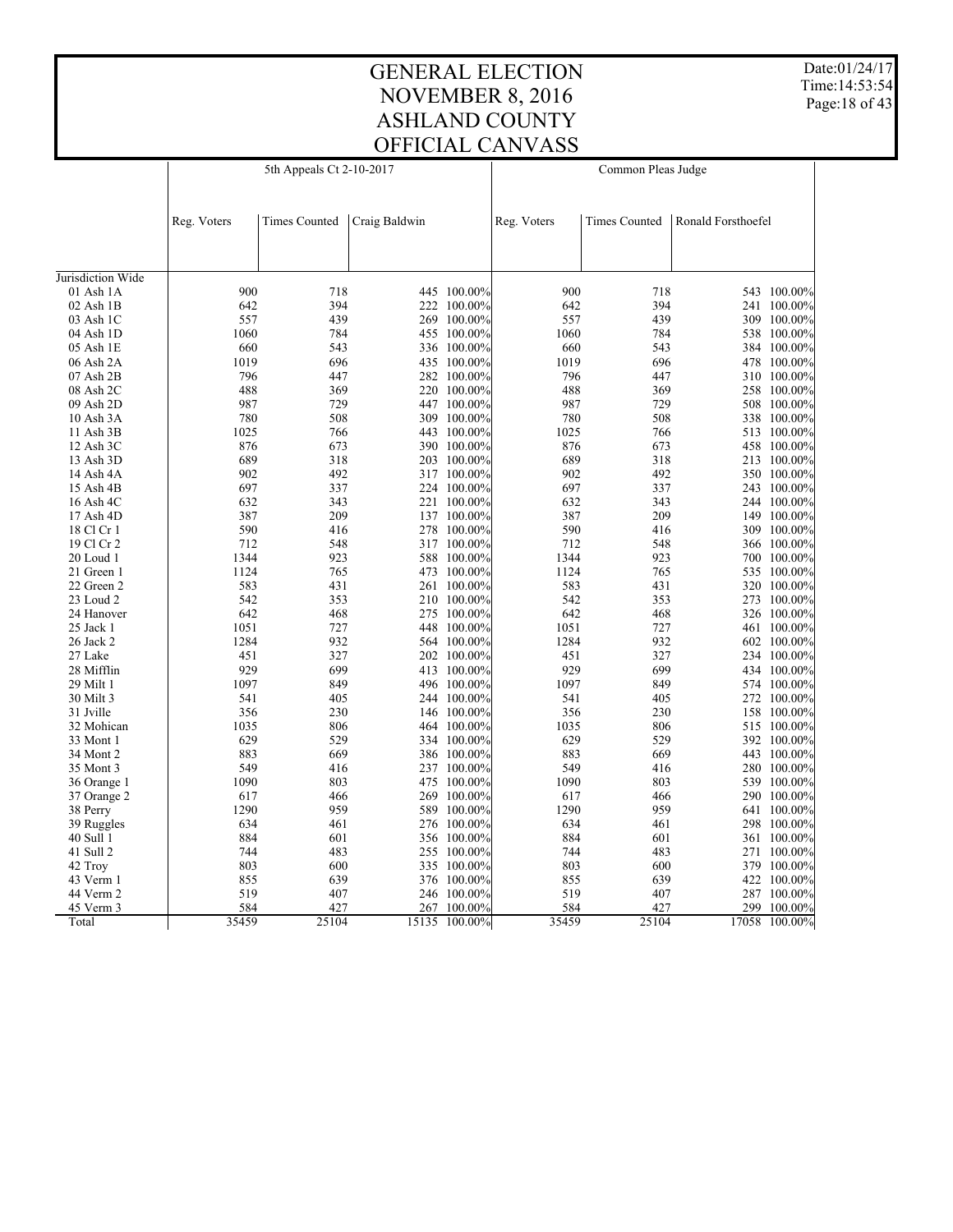#### GENERAL ELECTION NOVEMBER 8, 2016 ASHLAND COUNTY OFFICIAL CANVASS Ash City 0.25% IT Streets

Date:01/24/17 Time:14:53:54 Page:19 of 43

|                                    | Ash City 0.25% IT Streets |                  |                    |        |                 |        |  |  |
|------------------------------------|---------------------------|------------------|--------------------|--------|-----------------|--------|--|--|
|                                    |                           |                  |                    |        |                 |        |  |  |
|                                    |                           |                  |                    |        |                 |        |  |  |
|                                    | Reg. Voters               | Times<br>Counted | For the Income Tax |        | Against the Tax |        |  |  |
|                                    |                           |                  |                    |        |                 |        |  |  |
|                                    |                           |                  |                    |        |                 |        |  |  |
| Jurisdiction Wide<br>$01$ Ash $1A$ | 900                       | 718              | 468                | 66.86% | 232             | 33.14% |  |  |
| 02 Ash 1B                          | 642                       | 394              | 215                | 60.91% | 138             | 39.09% |  |  |
| 03 Ash 1C                          | 557                       | 439              | 287                | 69.83% | 124             | 30.17% |  |  |
| 04 Ash 1D                          | 1060                      | 784              | 421                | 55.47% | 338             | 44.53% |  |  |
| 05 Ash 1E                          | 660                       | 543              | 347                | 65.23% | 185             | 34.77% |  |  |
| 06 Ash 2A                          | 1019                      | 696              | 373                | 55.51% | 299             | 44.49% |  |  |
| 07 Ash 2B                          | 796                       | 447              | 228                | 54.68% | 189             | 45.32% |  |  |
| 08 Ash 2C                          | 488                       | 369              | 189                | 52.50% | 171             | 47.50% |  |  |
| 09 Ash 2D                          | 987                       | 729              | 386                | 54.37% | 324             | 45.63% |  |  |
| 10 Ash 3A                          | 780                       | 508              | 267                | 55.28% | 216             | 44.72% |  |  |
| 11 Ash 3B                          | 1025                      | 766              | 393                | 53.69% | 339             | 46.31% |  |  |
| 12 Ash 3C                          | 876                       | 673              | 405                | 63.58% | 232             | 36.42% |  |  |
| 13 Ash 3D                          | 689                       | 318              | 140                | 46.05% | 164             | 53.95% |  |  |
| 14 Ash 4A                          | 902                       | 492              | 208                | 43.61% | 269             | 56.39% |  |  |
| 15 Ash 4B                          | 697                       | 337              | 177                | 54.46% | 148             | 45.54% |  |  |
| 16 Ash 4C                          | 632                       | 343              | 157                | 47.01% | 177             | 52.99% |  |  |
| $17$ Ash $4D$                      | 387                       | 209              | 69                 | 33.82% | 135             | 66.18% |  |  |
| 18 Cl Cr 1                         |                           |                  | $\overline{a}$     |        |                 |        |  |  |
| 19 Cl Cr 2                         |                           |                  | $\overline{a}$     |        | $\overline{a}$  |        |  |  |
| 20 Loud 1                          |                           |                  |                    |        |                 |        |  |  |
| 21 Green 1                         |                           |                  |                    |        |                 |        |  |  |
| 22 Green 2                         |                           |                  |                    |        |                 |        |  |  |
| 23 Loud 2                          |                           |                  |                    |        |                 |        |  |  |
| 24 Hanover                         |                           |                  |                    |        |                 |        |  |  |
| 25 Jack 1                          |                           |                  |                    | ÷      |                 |        |  |  |
| 26 Jack 2                          |                           |                  |                    |        |                 |        |  |  |
| 27 Lake                            |                           |                  |                    |        |                 |        |  |  |
| 28 Mifflin                         |                           |                  |                    |        |                 |        |  |  |
|                                    |                           |                  |                    |        |                 |        |  |  |
| 29 Milt 1<br>30 Milt 3             |                           |                  |                    |        |                 |        |  |  |
| 31 Jville                          |                           |                  |                    |        |                 |        |  |  |
| 32 Mohican                         |                           |                  |                    |        |                 |        |  |  |
| 33 Mont 1                          |                           |                  |                    |        |                 |        |  |  |
| 34 Mont 2                          |                           |                  |                    | L.     |                 |        |  |  |
| 35 Mont 3                          |                           |                  |                    |        |                 |        |  |  |
|                                    | ۷                         |                  |                    |        |                 |        |  |  |
| 36 Orange 1                        |                           |                  |                    |        |                 |        |  |  |
| 37 Orange 2                        |                           |                  |                    |        |                 |        |  |  |
| 38 Perry                           |                           |                  |                    |        |                 |        |  |  |
| 39 Ruggles                         |                           |                  |                    |        |                 |        |  |  |
| 40 Sull 1                          |                           |                  |                    |        |                 |        |  |  |
| 41 Sull 2                          |                           |                  |                    |        |                 |        |  |  |
| 42 Troy                            |                           |                  |                    |        |                 |        |  |  |
| 43 Verm 1                          |                           |                  |                    |        |                 |        |  |  |
| 44 Verm 2                          |                           |                  |                    |        |                 |        |  |  |
| 45 Verm 3                          |                           |                  |                    |        |                 |        |  |  |
| Total                              | 13097                     | 8765             | 4730               | 56.24% | 3680            | 43.76% |  |  |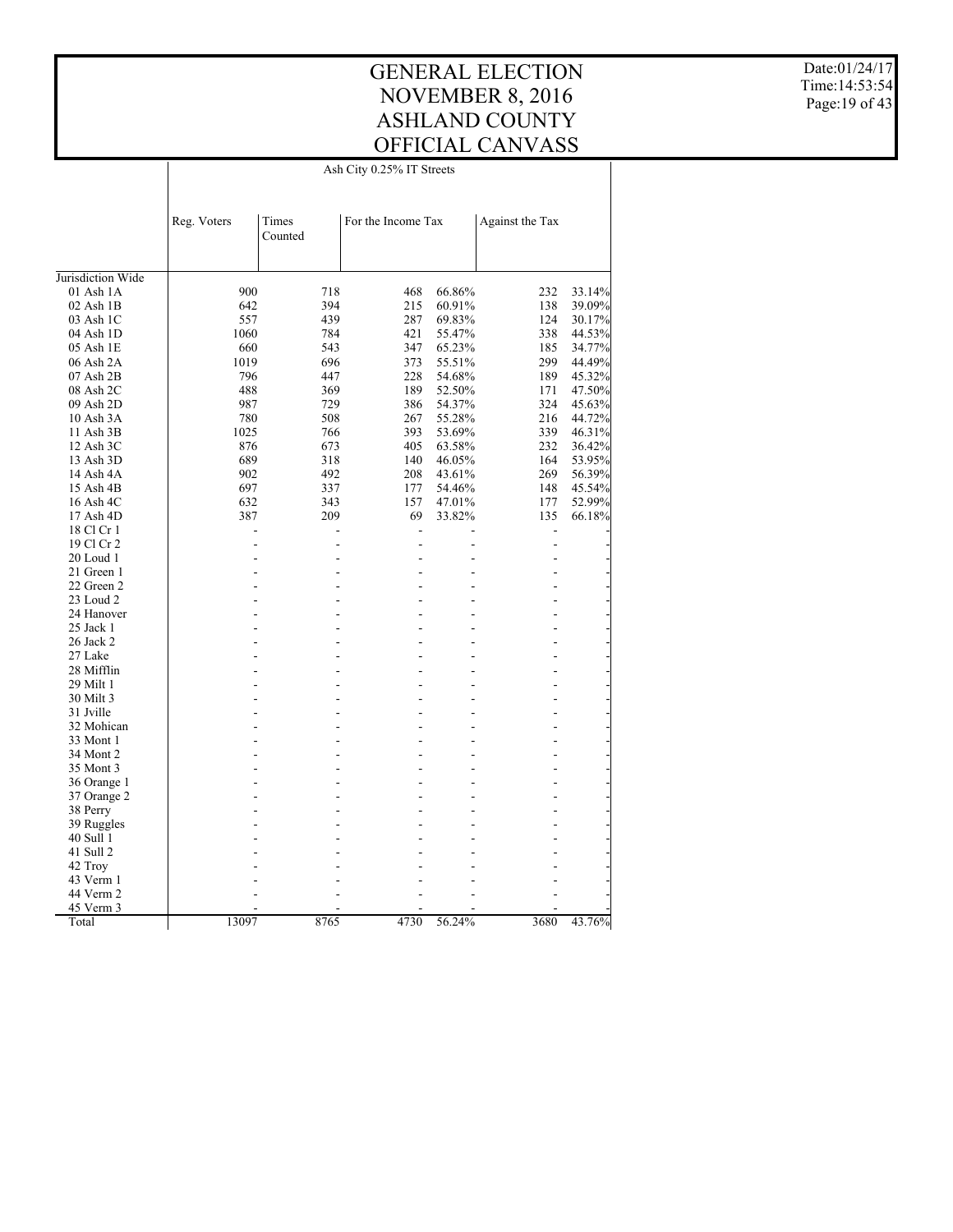#### GENERAL ELECTION NOVEMBER 8, 2016 ASHLAND COUNTY OFFICIAL CANVASS Ash City 0.25% IT Safety

Date:01/24/17 Time:14:53:54 Page:20 of 43

|                                    | Ash City 0.25% IT Safety |                  |                    |        |                 |        |  |  |  |
|------------------------------------|--------------------------|------------------|--------------------|--------|-----------------|--------|--|--|--|
|                                    |                          |                  |                    |        |                 |        |  |  |  |
|                                    |                          |                  |                    |        |                 |        |  |  |  |
|                                    | Reg. Voters              | Times<br>Counted | For the Income Tax |        | Against the Tax |        |  |  |  |
|                                    |                          |                  |                    |        |                 |        |  |  |  |
|                                    |                          |                  |                    |        |                 |        |  |  |  |
| Jurisdiction Wide<br>$01$ Ash $1A$ | 900                      | 718              | 505                | 72.35% | 193             | 27.65% |  |  |  |
| 02 Ash 1B                          | 642                      | 394              | 258                | 71.67% | 102             | 28.33% |  |  |  |
| 03 Ash 1C                          | 557                      | 439              | 319                | 76.50% | 98              | 23.50% |  |  |  |
| 04 Ash 1D                          | 1060                     | 784              | 508                | 66.32% | 258             | 33.68% |  |  |  |
| 05 Ash 1E                          | 660                      | 543              | 372                | 69.40% | 164             |        |  |  |  |
| 06 Ash 2A                          | 1019                     | 696              | 438                | 64.99% | 236             | 30.60% |  |  |  |
| 07 Ash 2B                          | 796                      | 447              | 265                | 63.40% | 153             | 35.01% |  |  |  |
|                                    | 488                      |                  | 231                |        |                 | 36.60% |  |  |  |
| 08 Ash 2C                          | 987                      | 369<br>729       | 473                | 64.17% | 129<br>233      | 35.83% |  |  |  |
| 09 Ash 2D                          |                          |                  |                    | 67.00% |                 | 33.00% |  |  |  |
| 10 Ash 3A                          | 780                      | 508              | 304                | 62.68% | 181             | 37.32% |  |  |  |
| 11 Ash 3B                          | 1025                     | 766              | 479<br>449         | 64.99% | 258             | 35.01% |  |  |  |
| 12 Ash 3C                          | 876                      | 673              |                    | 70.38% | 189             | 29.62% |  |  |  |
| 13 Ash 3D                          | 689                      | 318              | 191                | 62.21% | 116             | 37.79% |  |  |  |
| 14 Ash 4A                          | 902                      | 492              | 268                | 56.54% | 206             | 43.46% |  |  |  |
| 15 Ash 4B                          | 697                      | 337              | 198                | 61.49% | 124             | 38.51% |  |  |  |
| 16 Ash 4C                          | 632                      | 343              | 209                | 62.39% | 126             | 37.61% |  |  |  |
| $17$ Ash $4D$                      | 387                      | 209              | 105                | 50.72% | 102             | 49.28% |  |  |  |
| 18 Cl Cr 1                         |                          |                  |                    |        | $\overline{a}$  |        |  |  |  |
| 19 Cl Cr 2                         |                          |                  | L,                 |        | $\overline{a}$  |        |  |  |  |
| 20 Loud 1                          |                          |                  |                    |        |                 |        |  |  |  |
| 21 Green 1                         |                          |                  |                    |        |                 |        |  |  |  |
| 22 Green 2                         |                          |                  |                    |        |                 |        |  |  |  |
| 23 Loud 2                          |                          |                  |                    | L,     |                 |        |  |  |  |
| 24 Hanover                         |                          |                  |                    |        |                 |        |  |  |  |
| 25 Jack 1                          |                          |                  |                    | ÷      |                 |        |  |  |  |
| 26 Jack 2                          |                          |                  |                    |        |                 |        |  |  |  |
| 27 Lake                            |                          |                  |                    |        |                 |        |  |  |  |
| 28 Mifflin                         |                          |                  |                    |        |                 |        |  |  |  |
| 29 Milt 1                          |                          |                  |                    |        |                 |        |  |  |  |
| 30 Milt 3                          |                          |                  |                    |        |                 |        |  |  |  |
| 31 Jville                          |                          |                  |                    |        |                 |        |  |  |  |
| 32 Mohican                         |                          |                  |                    |        |                 |        |  |  |  |
| 33 Mont 1                          |                          |                  |                    |        |                 |        |  |  |  |
| 34 Mont 2                          |                          |                  |                    | ÷.     |                 |        |  |  |  |
| 35 Mont 3                          |                          |                  |                    |        |                 |        |  |  |  |
| 36 Orange 1                        | ٠                        |                  |                    |        |                 |        |  |  |  |
| 37 Orange 2                        |                          |                  |                    |        |                 |        |  |  |  |
| 38 Perry                           |                          |                  |                    |        |                 |        |  |  |  |
| 39 Ruggles                         |                          |                  |                    |        |                 |        |  |  |  |
| 40 Sull 1                          |                          |                  |                    |        |                 |        |  |  |  |
| 41 Sull 2                          |                          |                  |                    |        |                 |        |  |  |  |
| 42 Troy                            |                          |                  |                    |        |                 |        |  |  |  |
| 43 Verm 1                          |                          |                  |                    |        |                 |        |  |  |  |
| 44 Verm 2                          |                          |                  |                    |        |                 |        |  |  |  |
| 45 Verm 3                          |                          |                  |                    |        |                 |        |  |  |  |
| Total                              | 13097                    | 8765             | 5572               | 66.02% | 2868            | 33.98% |  |  |  |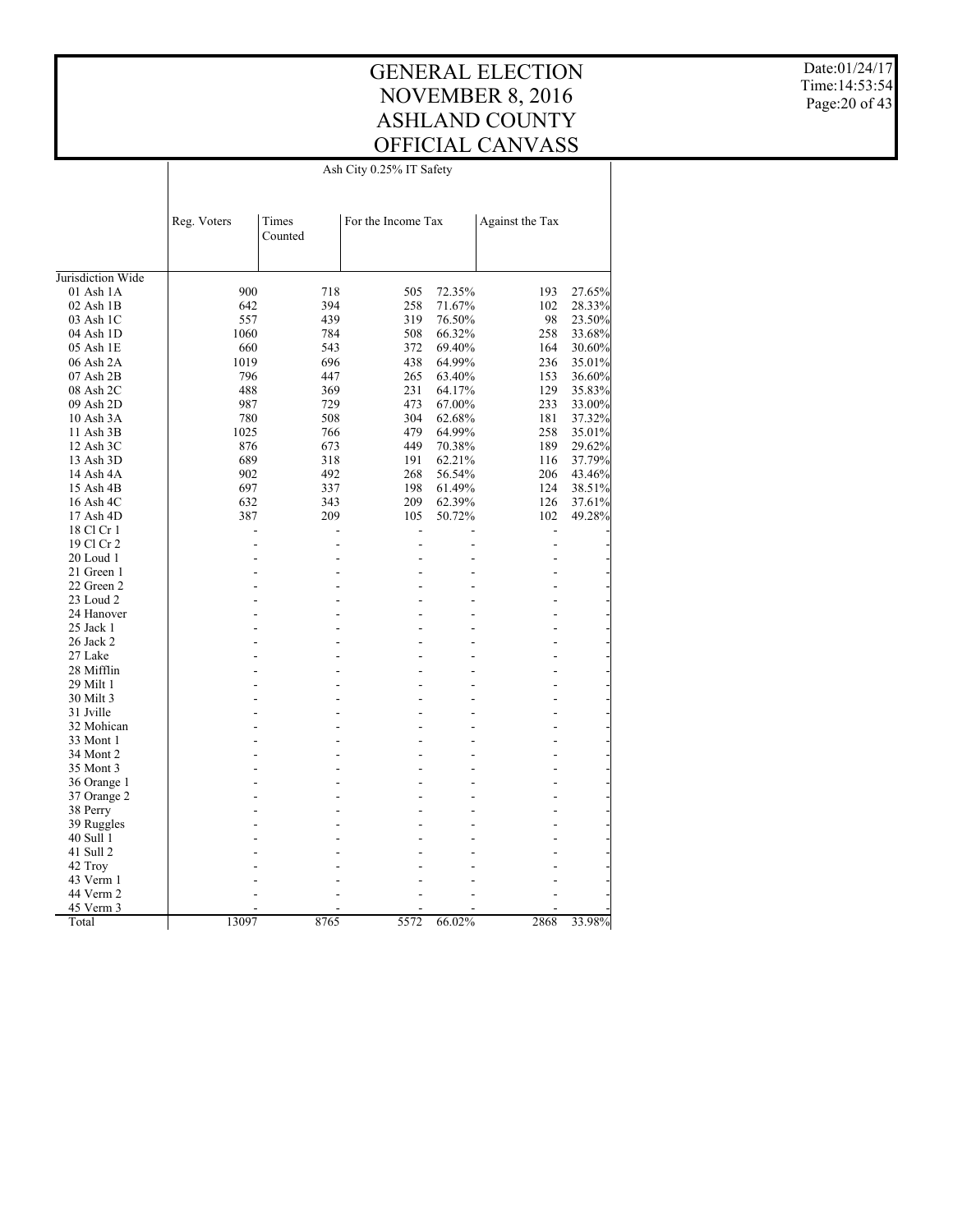Date:01/24/17 Time:14:53:54 Page:21 of 43

|                          |             |         | Ashland 4C Liq Opt |        |     |        |
|--------------------------|-------------|---------|--------------------|--------|-----|--------|
|                          |             |         |                    |        |     |        |
|                          |             |         |                    |        |     |        |
|                          | Reg. Voters | Times   | Yes                |        | No  |        |
|                          |             | Counted |                    |        |     |        |
|                          |             |         |                    |        |     |        |
| Jurisdiction Wide        |             |         |                    |        |     |        |
| 01 Ash 1A                | L.          |         |                    |        |     |        |
| $02$ Ash $1B$            |             |         |                    |        |     |        |
| 03 Ash 1C                |             |         |                    |        |     |        |
| 04 Ash 1D                |             |         |                    |        |     |        |
| 05 Ash 1E                |             |         |                    |        |     |        |
| 06 Ash 2A                |             |         |                    |        |     |        |
| 07 Ash 2B                |             |         |                    |        |     |        |
| 08 Ash 2C                |             |         |                    |        |     |        |
| 09 Ash 2D                |             |         |                    |        |     |        |
| 10 Ash 3A                |             |         |                    |        |     |        |
| 11 Ash 3B                |             |         |                    |        |     |        |
| 12 Ash 3C                |             |         |                    |        |     |        |
| 13 Ash 3D                |             |         |                    |        |     |        |
| 14 Ash 4A                |             |         |                    |        |     |        |
| 15 Ash 4B                |             |         |                    |        |     |        |
| 16 Ash 4C                | 632         | 343     | 203                | 60.78% | 131 | 39.22% |
| 17 Ash 4D                |             |         |                    |        |     |        |
|                          |             |         |                    |        |     |        |
| 18 Cl Cr 1<br>19 Cl Cr 2 |             |         |                    |        |     |        |
|                          |             |         |                    |        |     |        |
| 20 Loud 1                |             |         |                    |        |     |        |
| 21 Green 1               |             |         |                    |        |     |        |
| 22 Green 2               |             |         |                    |        |     |        |
| 23 Loud 2                |             |         |                    |        |     |        |
| 24 Hanover               |             |         |                    |        |     |        |
| 25 Jack 1                |             |         |                    |        |     |        |
| 26 Jack 2                |             |         |                    |        |     |        |
| 27 Lake                  |             |         |                    |        |     |        |
| 28 Mifflin               |             |         |                    |        |     |        |
| 29 Milt 1                |             |         |                    |        |     |        |
| 30 Milt 3                |             |         |                    |        |     |        |
| 31 Jville                |             |         |                    |        |     |        |
| 32 Mohican               |             |         |                    |        |     |        |
| 33 Mont 1                |             |         |                    |        |     |        |
| 34 Mont 2                |             |         |                    |        |     |        |
| 35 Mont 3                |             |         |                    |        |     |        |
| 36 Orange 1              |             |         |                    |        |     |        |
| 37 Orange 2              |             |         |                    |        |     |        |
| 38 Perry                 |             |         |                    |        |     |        |
| 39 Ruggles               |             |         |                    |        |     |        |
| 40 Sull 1                |             |         |                    |        |     |        |
| 41 Sull 2                |             |         |                    |        |     |        |
| 42 Troy                  |             |         |                    |        |     |        |
| 43 Verm 1                |             |         |                    |        |     |        |
| 44 Verm 2                |             |         |                    |        |     |        |
| 45 Verm 3                |             |         |                    |        |     |        |
| Total                    | 632         | 343     | 203                | 60.78% | 131 | 39.22% |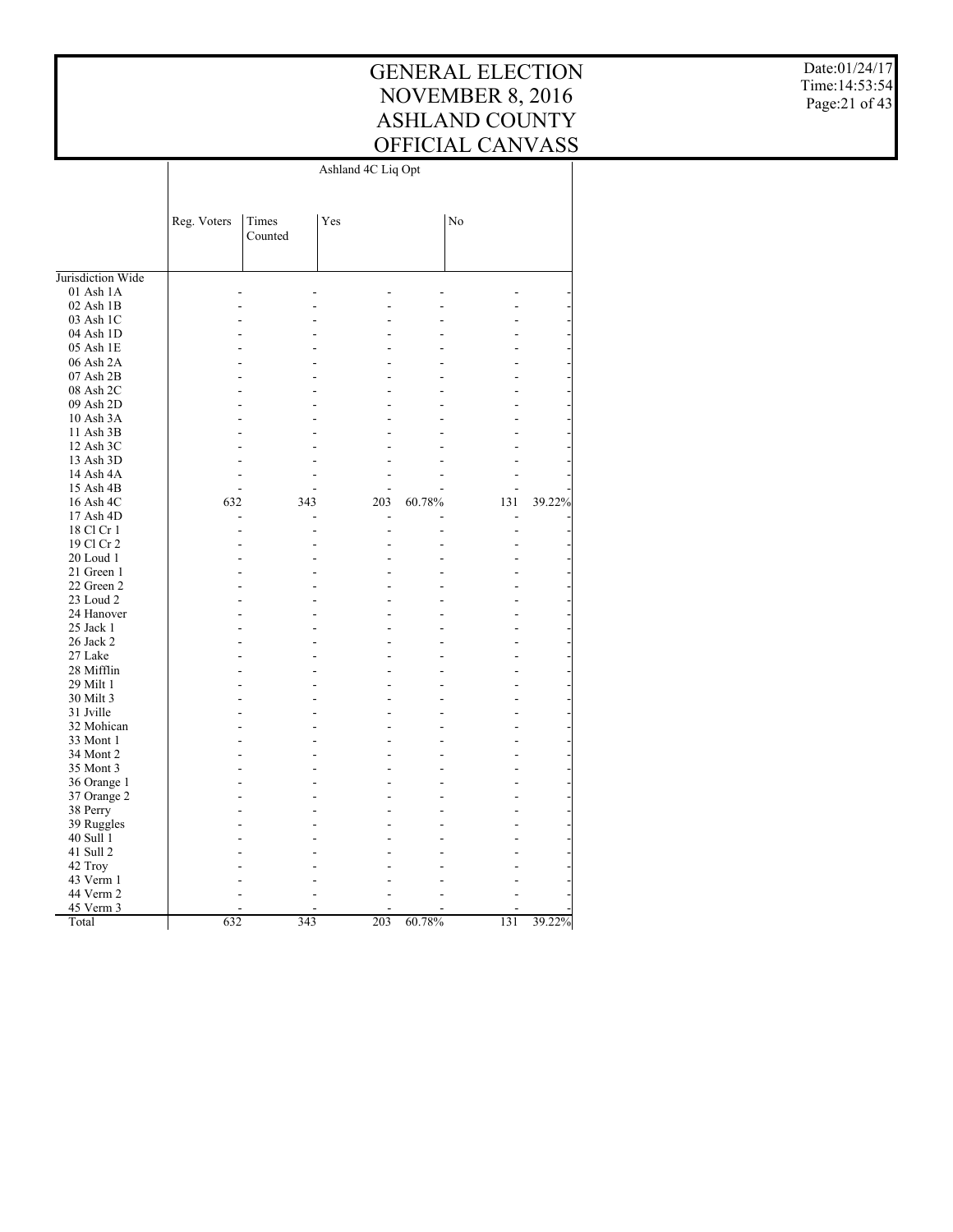Date:01/24/17 Time:14:53:54 Page:22 of 43

|                   |             | Jeromesville Village 1m Ren CE |                  |        |                      |        |  |  |
|-------------------|-------------|--------------------------------|------------------|--------|----------------------|--------|--|--|
|                   |             |                                |                  |        |                      |        |  |  |
|                   | Reg. Voters | Times<br>Counted               | For the Tax Levy |        | Against the Tax Levy |        |  |  |
| Jurisdiction Wide |             |                                |                  |        |                      |        |  |  |
| 01 Ash 1A         |             |                                |                  |        |                      |        |  |  |
| 02 Ash 1B         |             |                                |                  |        |                      |        |  |  |
| 03 Ash 1C         |             |                                |                  |        |                      |        |  |  |
| 04 Ash 1D         |             |                                |                  |        |                      |        |  |  |
| 05 Ash 1E         |             |                                |                  |        |                      |        |  |  |
| 06 Ash 2A         |             |                                |                  |        |                      |        |  |  |
| 07 Ash 2B         |             |                                |                  |        |                      |        |  |  |
| 08 Ash 2C         |             |                                | ÷                |        |                      |        |  |  |
| 09 Ash 2D         |             |                                |                  |        |                      |        |  |  |
| 10 Ash 3A         |             |                                |                  |        |                      |        |  |  |
| 11 Ash 3B         |             |                                |                  |        |                      |        |  |  |
| 12 Ash 3C         |             |                                |                  |        |                      |        |  |  |
| 13 Ash 3D         |             |                                |                  |        |                      |        |  |  |
| 14 Ash 4A         |             |                                |                  |        |                      |        |  |  |
| 15 Ash 4B         |             |                                |                  |        |                      |        |  |  |
|                   |             |                                |                  |        |                      |        |  |  |
| 16 Ash 4C         |             |                                | ÷                |        |                      |        |  |  |
| 17 Ash 4D         |             |                                |                  |        |                      |        |  |  |
| 18 Cl Cr 1        |             |                                |                  |        |                      |        |  |  |
| 19 Cl Cr 2        |             |                                |                  |        |                      |        |  |  |
| 20 Loud 1         |             |                                |                  |        |                      |        |  |  |
| 21 Green 1        | L.          |                                | ٠                |        |                      |        |  |  |
| 22 Green 2        |             |                                |                  |        |                      |        |  |  |
| 23 Loud 2         |             |                                |                  |        |                      |        |  |  |
| 24 Hanover        |             |                                |                  |        |                      |        |  |  |
| 25 Jack 1         |             |                                |                  |        |                      |        |  |  |
| 26 Jack 2         |             |                                |                  |        |                      |        |  |  |
| 27 Lake           |             |                                |                  |        |                      |        |  |  |
| 28 Mifflin        |             |                                |                  |        |                      |        |  |  |
| 29 Milt 1         |             |                                |                  |        |                      |        |  |  |
| 30 Milt 3         |             |                                |                  |        |                      |        |  |  |
| 31 Jville         | 356         | 230                            | 144              | 63.44% | 83                   | 36.56% |  |  |
| 32 Mohican        |             |                                |                  |        |                      |        |  |  |
| 33 Mont 1         |             |                                |                  |        |                      |        |  |  |
| 34 Mont 2         |             |                                |                  |        |                      |        |  |  |
| 35 Mont 3         |             |                                |                  |        |                      |        |  |  |
| 36 Orange 1       |             |                                |                  |        |                      |        |  |  |
| 37 Orange 2       |             |                                |                  |        |                      |        |  |  |
| 38 Perry          |             |                                |                  |        |                      |        |  |  |
| 39 Ruggles        |             |                                |                  |        |                      |        |  |  |
| 40 Sull 1         |             |                                |                  |        |                      |        |  |  |
| 41 Sull 2         |             |                                |                  |        |                      |        |  |  |
| 42 Troy           |             |                                |                  |        |                      |        |  |  |
| 43 Verm 1         |             |                                |                  |        |                      |        |  |  |
| 44 Verm 2         |             |                                |                  |        |                      |        |  |  |
| 45 Verm 3         |             |                                |                  |        |                      |        |  |  |
| Total             | 356         | 230                            | 144              | 63.44% | 83                   | 36.56% |  |  |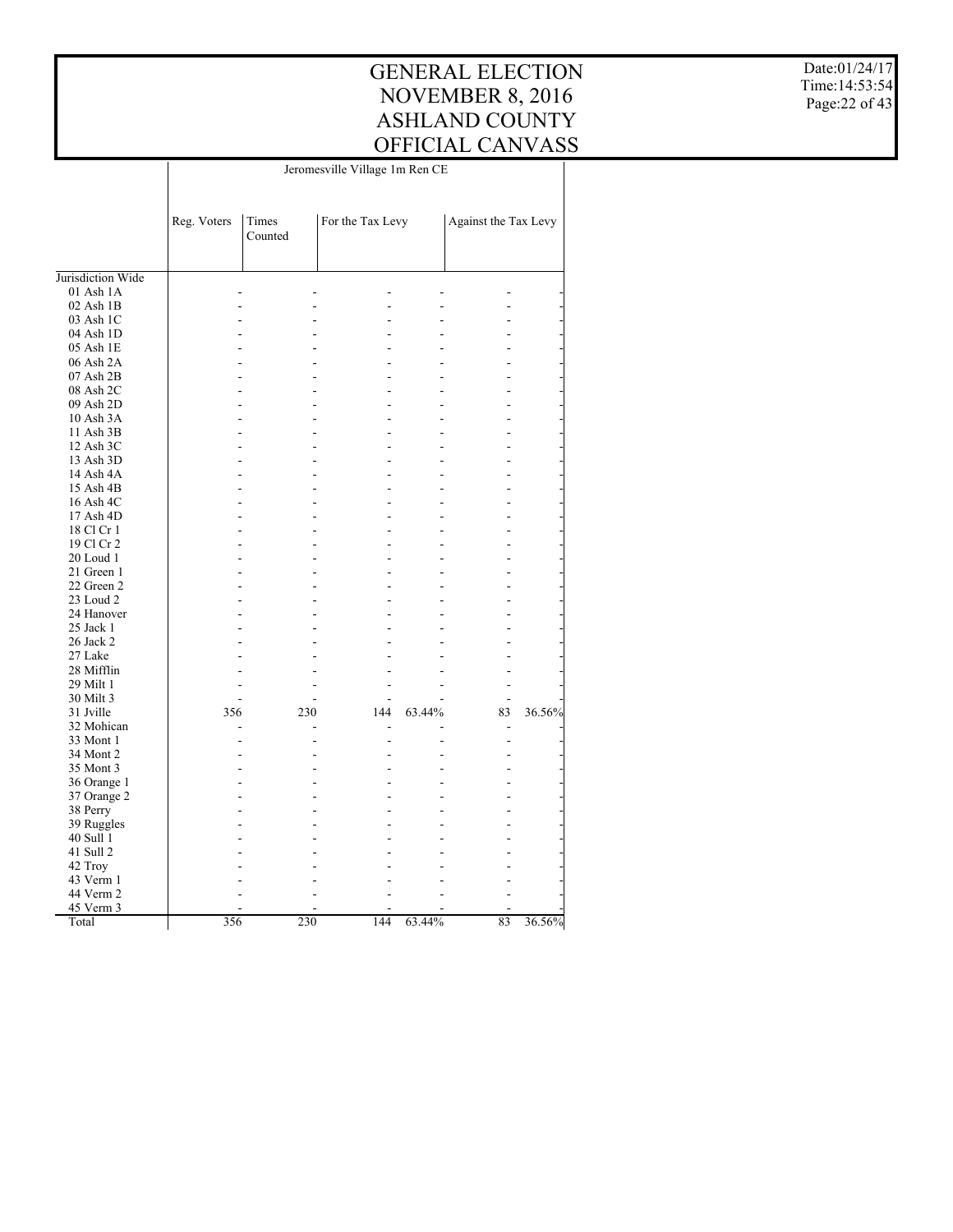Date:01/24/17 Time:14:53:54 Page:23 of 43

|                            | Cl Creek Twp 1m Add RBs |                  |                          |        |                      |        |  |
|----------------------------|-------------------------|------------------|--------------------------|--------|----------------------|--------|--|
|                            |                         |                  |                          |        |                      |        |  |
|                            | Reg. Voters             | Times<br>Counted | For the Tax Levy         |        | Against the Tax Levy |        |  |
| Jurisdiction Wide          |                         |                  |                          |        |                      |        |  |
| $01$ Ash $1A$              |                         |                  |                          |        |                      |        |  |
|                            |                         |                  |                          |        |                      |        |  |
| $02$ Ash $1B$<br>03 Ash 1C |                         |                  |                          |        |                      |        |  |
| 04 Ash 1D                  |                         |                  |                          |        |                      |        |  |
|                            |                         |                  |                          |        |                      |        |  |
| 05 Ash 1E                  |                         |                  |                          |        |                      |        |  |
| 06 Ash 2A                  |                         |                  |                          |        |                      |        |  |
| 07 Ash 2B                  |                         |                  |                          |        |                      |        |  |
| 08 Ash 2C                  |                         |                  |                          |        |                      |        |  |
| 09 Ash 2D                  |                         |                  |                          |        |                      |        |  |
| 10 Ash 3A                  |                         |                  |                          |        |                      |        |  |
| 11 Ash 3B                  |                         |                  |                          |        |                      |        |  |
| 12 Ash 3C                  |                         |                  |                          |        |                      |        |  |
| 13 Ash 3D                  |                         |                  |                          |        |                      |        |  |
| 14 Ash 4A                  |                         |                  |                          |        |                      |        |  |
| 15 Ash 4B                  |                         |                  |                          |        |                      |        |  |
| 16 Ash 4C                  |                         |                  |                          |        |                      |        |  |
| 17 Ash 4D                  |                         |                  |                          |        |                      |        |  |
| 18 Cl Cr 1                 | 348                     | 266              | 139                      | 54.72% | 115                  | 45.28% |  |
| 19 Cl Cr 2                 | 443                     | 347              | 179                      | 54.08% | 152                  | 45.92% |  |
| 20 Loud 1                  |                         |                  | $\overline{\phantom{a}}$ |        |                      |        |  |
| 21 Green 1                 |                         |                  | ÷                        |        | ÷                    |        |  |
| 22 Green 2                 |                         |                  |                          |        |                      |        |  |
| 23 Loud 2                  |                         |                  |                          |        |                      |        |  |
| 24 Hanover                 |                         |                  |                          |        |                      |        |  |
| 25 Jack 1                  |                         |                  |                          |        |                      |        |  |
| 26 Jack 2                  |                         |                  |                          |        |                      |        |  |
| 27 Lake                    |                         |                  |                          |        |                      |        |  |
| 28 Mifflin                 |                         |                  |                          |        |                      |        |  |
| 29 Milt 1                  |                         |                  |                          |        |                      |        |  |
| 30 Milt 3                  |                         |                  |                          |        |                      |        |  |
| 31 Jville                  |                         |                  |                          |        |                      |        |  |
| 32 Mohican                 |                         |                  |                          |        |                      |        |  |
| 33 Mont 1                  |                         |                  |                          |        |                      |        |  |
| 34 Mont 2                  |                         |                  |                          |        |                      |        |  |
| 35 Mont 3                  |                         |                  |                          |        |                      |        |  |
|                            |                         |                  |                          |        |                      |        |  |
| 36 Orange 1                |                         |                  |                          |        |                      |        |  |
| 37 Orange 2                |                         |                  |                          |        |                      |        |  |
| 38 Perry                   |                         |                  |                          |        |                      |        |  |
| 39 Ruggles                 |                         |                  |                          |        |                      |        |  |
| 40 Sull 1                  |                         |                  |                          |        |                      |        |  |
| 41 Sull 2                  |                         |                  |                          |        |                      |        |  |
| 42 Troy                    |                         |                  |                          |        |                      |        |  |
| 43 Verm 1                  |                         |                  |                          |        |                      |        |  |
| 44 Verm 2                  |                         |                  |                          |        |                      |        |  |
| 45 Verm 3                  |                         |                  |                          |        |                      |        |  |
| Total                      | 791                     | 613              | 318                      | 54.36% | 267                  | 45.64% |  |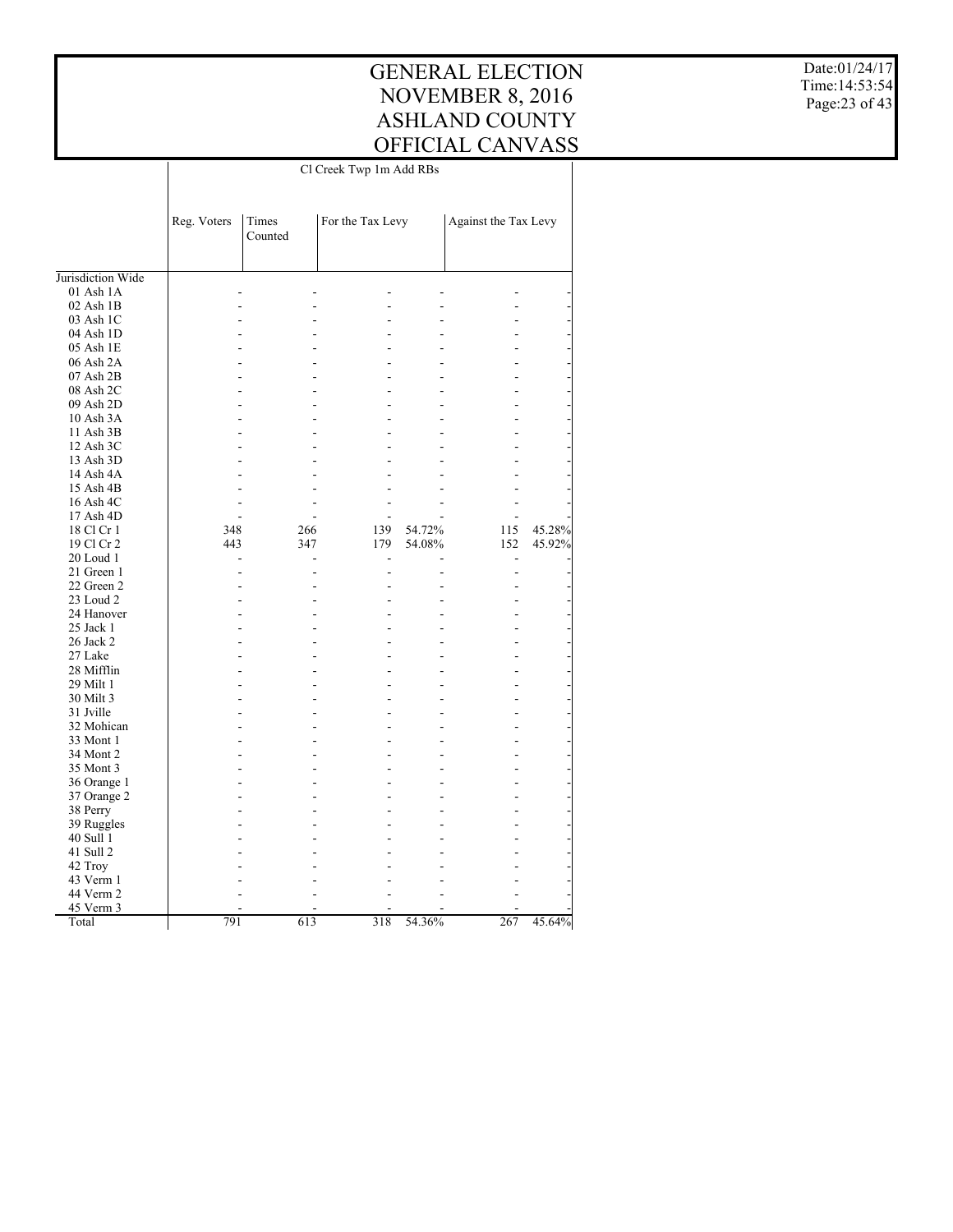Date:01/24/17 Time:14:53:54 Page:24 of 43

|                        | Lake Twp 1.5m Ren RBs |                  |                  |        |                      |        |
|------------------------|-----------------------|------------------|------------------|--------|----------------------|--------|
|                        | Reg. Voters           | Times<br>Counted | For the Tax Levy |        | Against the Tax Levy |        |
|                        |                       |                  |                  |        |                      |        |
| Jurisdiction Wide      |                       |                  |                  |        |                      |        |
| $01$ Ash $1A$          |                       |                  |                  |        |                      |        |
| $02$ Ash $1B$          |                       |                  |                  |        |                      |        |
| 03 Ash 1C              |                       |                  |                  |        |                      |        |
| 04 Ash 1D              |                       |                  |                  |        |                      |        |
| 05 Ash 1E              |                       |                  |                  |        |                      |        |
| 06 Ash 2A              |                       |                  |                  |        |                      |        |
| 07 Ash 2B              |                       |                  |                  |        |                      |        |
| 08 Ash 2C              |                       |                  |                  |        |                      |        |
| 09 Ash 2D              |                       |                  |                  |        |                      |        |
| 10 Ash 3A              |                       |                  |                  |        |                      |        |
| 11 Ash 3B              |                       |                  |                  |        |                      |        |
| 12 Ash 3C              |                       |                  | L.               |        |                      |        |
| 13 Ash 3D              |                       |                  |                  |        |                      |        |
| 14 Ash 4A              |                       |                  |                  |        |                      |        |
| 15 Ash 4B              |                       |                  |                  |        |                      |        |
| 16 Ash 4C              |                       |                  |                  |        |                      |        |
| 17 Ash 4D              |                       |                  |                  |        |                      |        |
| 18 Cl Cr 1             | ÷                     |                  |                  |        |                      |        |
| 19 Cl Cr 2             |                       |                  |                  |        |                      |        |
| 20 Loud 1              |                       |                  |                  |        |                      |        |
| 21 Green 1             | ÷                     |                  |                  |        |                      |        |
| 22 Green 2             |                       |                  |                  |        |                      |        |
| 23 Loud 2              |                       |                  |                  |        |                      |        |
| 24 Hanover             |                       |                  |                  |        |                      |        |
| 25 Jack 1              |                       |                  |                  |        |                      |        |
| 26 Jack 2              | ä,                    |                  |                  |        |                      |        |
| 27 Lake                | 451                   | 327              | 227              | 71.16% | 92                   | 28.84% |
| 28 Mifflin             |                       |                  |                  |        |                      |        |
| 29 Milt 1              |                       |                  |                  |        |                      |        |
| 30 Milt 3              |                       |                  |                  |        |                      |        |
| 31 Jville              |                       |                  |                  |        |                      |        |
| 32 Mohican             | ۳                     |                  |                  |        |                      |        |
| 33 Mont 1              |                       |                  |                  |        |                      |        |
| 34 Mont 2              |                       |                  |                  |        |                      |        |
| 35 Mont 3              |                       |                  |                  |        |                      |        |
| 36 Orange 1            |                       |                  |                  |        |                      |        |
| 37 Orange 2            | ÷                     |                  | L,               |        |                      |        |
|                        |                       |                  |                  |        |                      |        |
| 38 Perry<br>39 Ruggles |                       |                  |                  |        |                      |        |
| 40 Sull 1              |                       |                  |                  |        |                      |        |
|                        |                       |                  |                  |        |                      |        |
| 41 Sull 2              |                       |                  |                  |        |                      |        |
| 42 Troy                |                       |                  |                  |        |                      |        |
| 43 Verm 1              |                       |                  |                  |        |                      |        |
| 44 Verm 2              |                       |                  |                  |        |                      |        |
| 45 Verm 3<br>Total     | 451                   | 327              | 227              |        | 92                   |        |
|                        |                       |                  |                  | 71.16% |                      | 28.84% |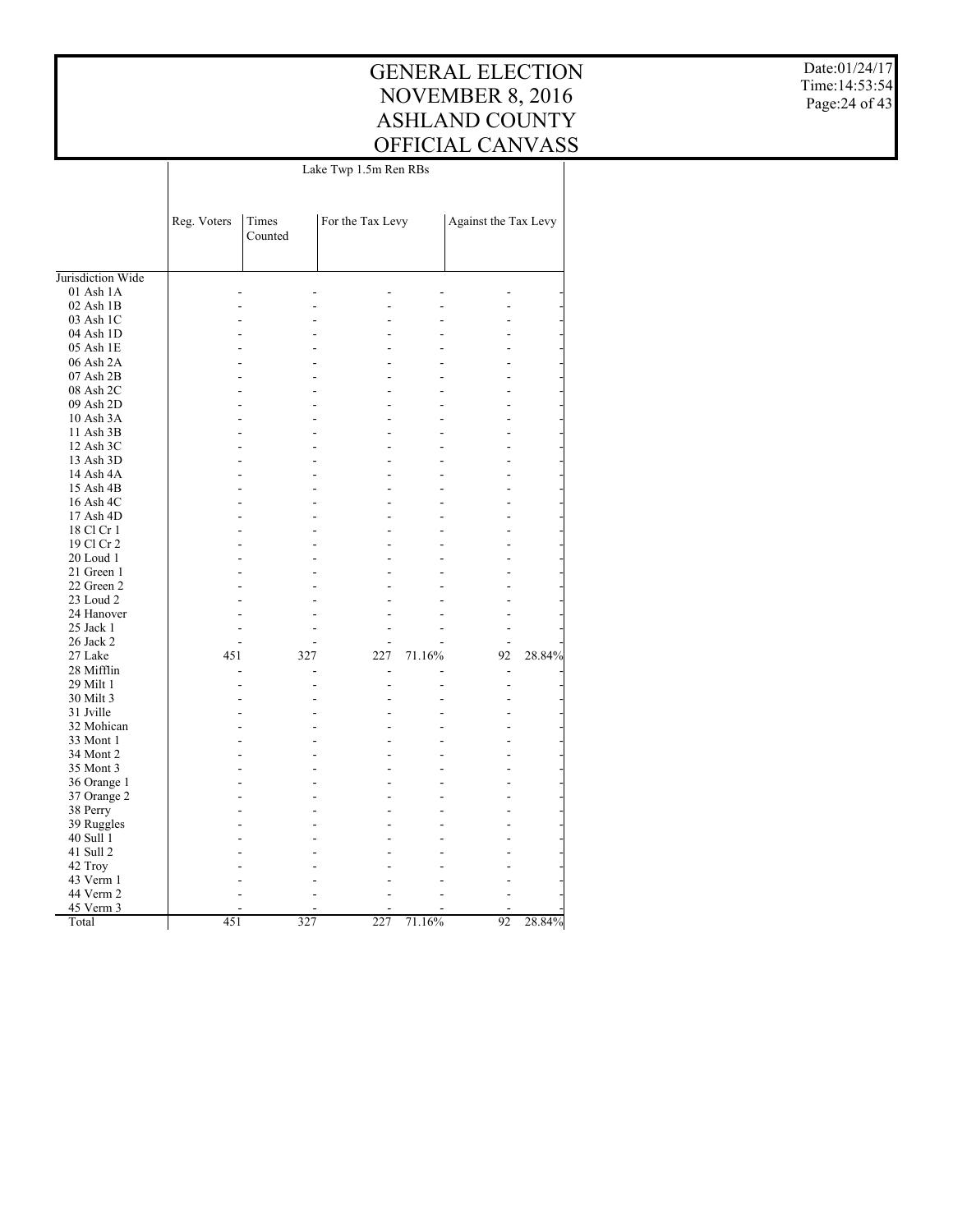Date:01/24/17 Time:14:53:54 Page:25 of 43

|                        | Green Twp 0.2m Ren Cemet |                  |                  |        |                      |        |
|------------------------|--------------------------|------------------|------------------|--------|----------------------|--------|
|                        | Reg. Voters              | Times<br>Counted | For the Tax Levy |        | Against the Tax Levy |        |
| Jurisdiction Wide      |                          |                  |                  |        |                      |        |
| 01 Ash 1A              |                          |                  |                  |        |                      |        |
| $02$ Ash $1B$          |                          |                  |                  |        |                      |        |
| 03 Ash 1C              |                          |                  |                  |        |                      |        |
| 04 Ash 1D              |                          |                  |                  |        |                      |        |
| 05 Ash 1E              | L.                       |                  |                  |        |                      |        |
| 06 Ash 2A              |                          |                  |                  |        |                      |        |
| 07 Ash 2B              | L.                       |                  | ٠                |        |                      |        |
| 08 Ash 2C              |                          |                  |                  |        |                      |        |
| 09 Ash 2D              | L,                       |                  |                  |        |                      |        |
| 10 Ash 3A              |                          |                  |                  |        |                      |        |
|                        |                          |                  |                  |        |                      |        |
| 11 Ash 3B<br>12 Ash 3C | L,                       |                  |                  |        |                      |        |
|                        |                          |                  |                  |        |                      |        |
| 13 Ash 3D              | Ĭ.                       |                  |                  |        |                      |        |
| 14 Ash 4A              | L.                       |                  |                  |        |                      |        |
| 15 Ash 4B              |                          |                  |                  |        |                      |        |
| 16 Ash 4C              | ÷                        |                  |                  |        |                      |        |
| 17 Ash 4D              |                          |                  |                  |        |                      |        |
| 18 Cl Cr 1             |                          |                  |                  |        |                      |        |
| 19 Cl Cr 2             |                          |                  |                  |        |                      |        |
| 20 Loud 1              |                          |                  |                  |        |                      |        |
| 21 Green 1             | 1124                     | 765              | 504              | 68.20% | 235                  | 31.80% |
| 22 Green 2             | 583                      | 431              | 280              | 67.31% | 136                  | 32.69% |
| 23 Loud 2              | L,                       |                  | L                |        | $\overline{a}$       |        |
| 24 Hanover             | -                        |                  |                  |        | L                    |        |
| 25 Jack 1              |                          |                  |                  |        |                      |        |
| 26 Jack 2              |                          |                  |                  |        |                      |        |
| 27 Lake                | L,                       |                  |                  |        |                      |        |
| 28 Mifflin             | L,                       |                  |                  |        |                      |        |
| 29 Milt 1              |                          |                  |                  |        |                      |        |
| 30 Milt 3              |                          |                  |                  |        |                      |        |
| 31 Jville              |                          |                  |                  |        |                      |        |
| 32 Mohican             | ÷.                       |                  | L.               |        |                      |        |
| 33 Mont 1              |                          |                  |                  |        |                      |        |
| 34 Mont 2              |                          |                  |                  |        |                      |        |
| 35 Mont 3              |                          |                  |                  |        |                      |        |
| 36 Orange 1            |                          |                  |                  |        |                      |        |
| 37 Orange 2            | ÷                        |                  | ٠                |        |                      |        |
| 38 Perry               |                          |                  |                  |        |                      |        |
| 39 Ruggles             |                          |                  |                  |        |                      |        |
| 40 Sull 1              |                          |                  |                  |        |                      |        |
| 41 Sull 2              |                          |                  |                  |        |                      |        |
| 42 Troy                |                          |                  |                  |        |                      |        |
| 43 Verm 1              |                          |                  |                  |        |                      |        |
| 44 Verm 2              |                          |                  |                  |        |                      |        |
| 45 Verm 3              |                          |                  |                  |        |                      |        |
| Total                  | 1707                     | 1196             | 784              | 67.88% | 371                  | 32.12% |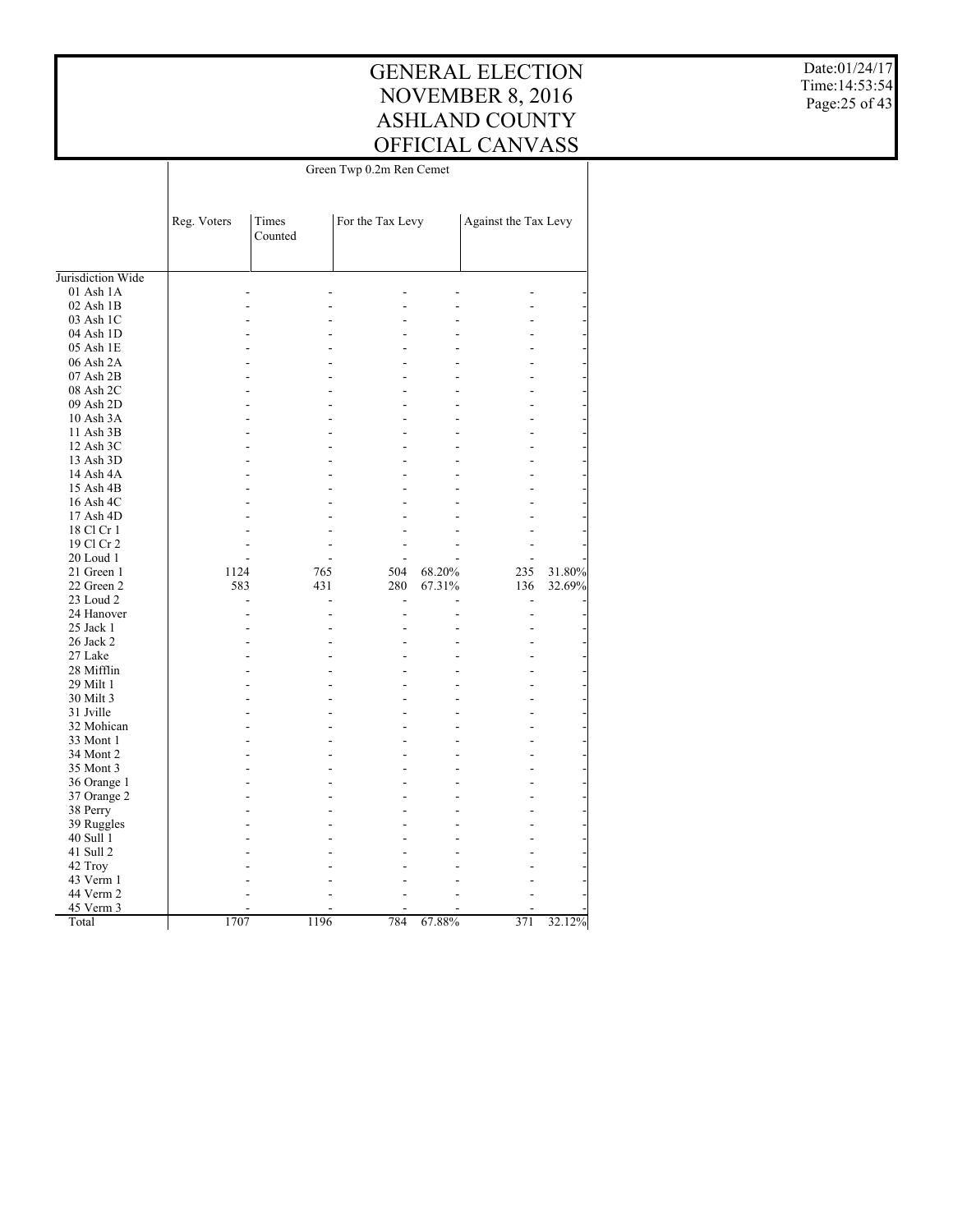Date:01/24/17 Time:14:53:54 Page:26 of 43

|                   | Milton Twp 1.4m Ren RBs |                  |                  |        |                      |        |  |
|-------------------|-------------------------|------------------|------------------|--------|----------------------|--------|--|
|                   |                         |                  |                  |        |                      |        |  |
|                   | Reg. Voters             | Times<br>Counted | For the Tax Levy |        | Against the Tax Levy |        |  |
| Jurisdiction Wide |                         |                  |                  |        |                      |        |  |
| $01$ Ash $1A$     |                         |                  |                  |        |                      |        |  |
| 02 Ash 1B         |                         |                  |                  |        |                      |        |  |
| 03 Ash 1C         |                         |                  |                  |        |                      |        |  |
| 04 Ash 1D         |                         |                  |                  |        |                      |        |  |
| 05 Ash 1E         |                         |                  |                  |        |                      |        |  |
| 06 Ash 2A         |                         |                  |                  |        |                      |        |  |
| 07 Ash 2B         |                         |                  | L,               |        |                      |        |  |
| 08 Ash 2C         |                         |                  |                  |        |                      |        |  |
| 09 Ash 2D         |                         |                  |                  |        |                      |        |  |
| 10 Ash 3A         |                         |                  | ٠                |        |                      |        |  |
|                   |                         |                  |                  |        |                      |        |  |
| 11 Ash 3B         |                         |                  |                  |        |                      |        |  |
| 12 Ash 3C         |                         |                  | L.               |        |                      |        |  |
| 13 Ash 3D         |                         |                  |                  |        |                      |        |  |
| 14 Ash 4A         |                         |                  | ÷                |        |                      |        |  |
| 15 Ash 4B         |                         |                  |                  |        |                      |        |  |
| 16 Ash 4C         |                         |                  | ٠                |        |                      |        |  |
| 17 Ash 4D         |                         |                  | ۳                |        |                      |        |  |
| 18 Cl Cr 1        |                         |                  |                  |        |                      |        |  |
| 19 Cl Cr 2        |                         |                  | L.               |        |                      |        |  |
| 20 Loud 1         |                         |                  |                  |        |                      |        |  |
| 21 Green 1        |                         |                  | L,               |        |                      |        |  |
| 22 Green 2        |                         |                  |                  |        |                      |        |  |
| 23 Loud 2         |                         |                  |                  |        |                      |        |  |
| 24 Hanover        |                         |                  | ۳                |        |                      |        |  |
| 25 Jack 1         |                         |                  |                  |        |                      |        |  |
| 26 Jack 2         |                         |                  |                  |        |                      |        |  |
| 27 Lake           |                         |                  |                  |        |                      |        |  |
| 28 Mifflin        |                         |                  | ٠                |        |                      |        |  |
| 29 Milt 1         | 1097                    | 849              | 529              | 64.43% | 292                  | 35.57% |  |
| 30 Milt 3         | 541                     | 405              | 250              | 63.94% | 141                  | 36.06% |  |
| 31 Jville         |                         |                  |                  |        |                      |        |  |
| 32 Mohican        |                         |                  |                  |        |                      |        |  |
| 33 Mont 1         |                         |                  | L.               |        |                      |        |  |
| 34 Mont 2         |                         |                  |                  |        |                      |        |  |
| 35 Mont 3         |                         |                  | L,               |        |                      |        |  |
| 36 Orange 1       |                         |                  |                  |        |                      |        |  |
| 37 Orange 2       |                         |                  |                  |        |                      |        |  |
| 38 Perry          |                         |                  | ۳                |        |                      |        |  |
| 39 Ruggles        |                         |                  |                  |        |                      |        |  |
| 40 Sull 1         |                         |                  |                  |        |                      |        |  |
| 41 Sull 2         |                         |                  |                  |        |                      |        |  |
| 42 Troy           |                         |                  |                  |        |                      |        |  |
| 43 Verm 1         |                         |                  |                  |        |                      |        |  |
| 44 Verm 2         |                         |                  |                  |        |                      |        |  |
| 45 Verm 3         |                         |                  |                  |        |                      |        |  |
| Total             | 1638                    | 1254             | 779              | 64.27% | 433                  | 35.73% |  |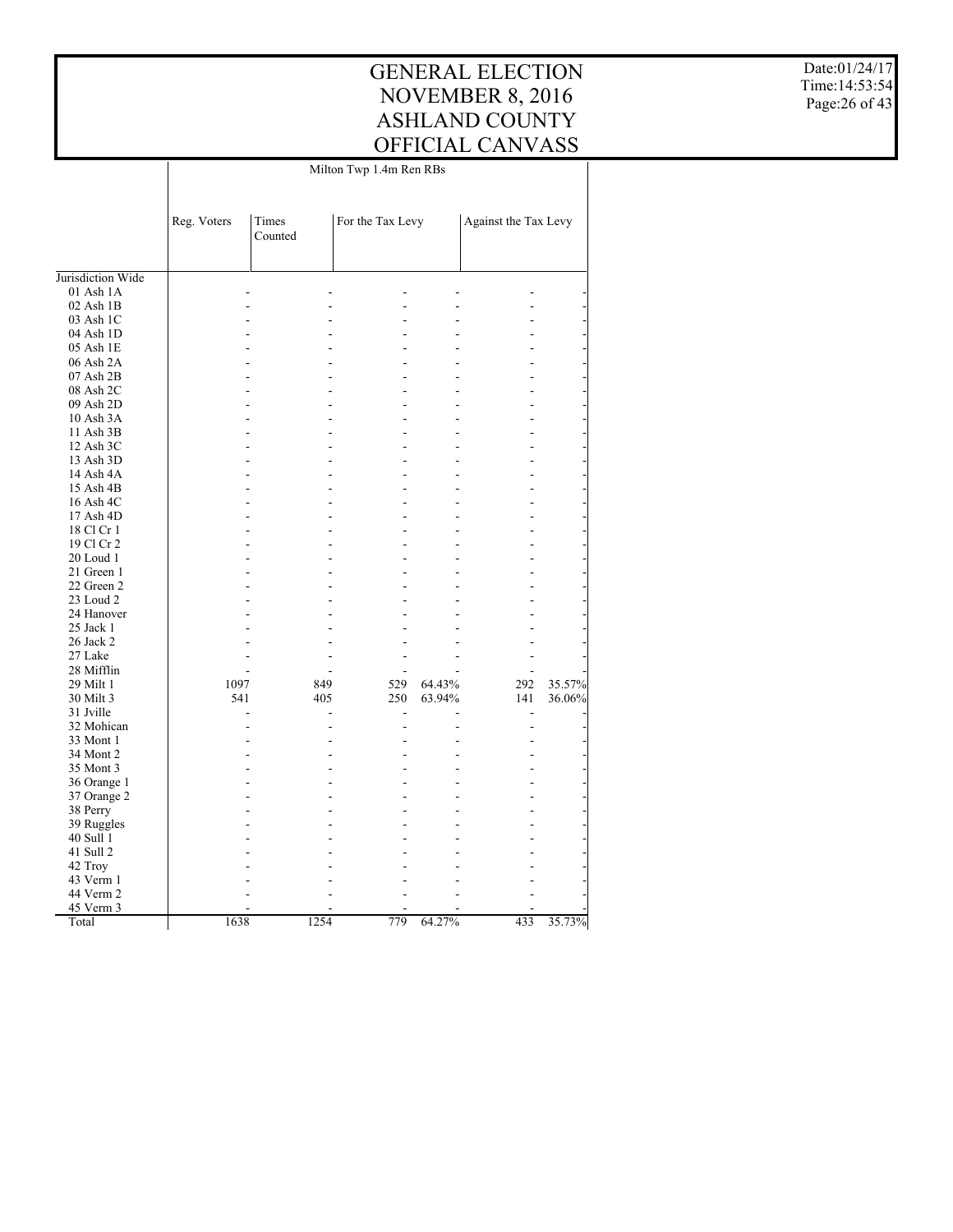Date:01/24/17 Time:14:53:54 Page:27 of 43

|                   | Milton Twp 2.5m Ren RBs |                  |                  |        |                      |        |  |
|-------------------|-------------------------|------------------|------------------|--------|----------------------|--------|--|
|                   | Reg. Voters             | Times<br>Counted | For the Tax Levy |        | Against the Tax Levy |        |  |
| Jurisdiction Wide |                         |                  |                  |        |                      |        |  |
| 01 Ash 1A         |                         |                  |                  |        |                      |        |  |
| $02$ Ash $1B$     |                         |                  |                  |        |                      |        |  |
| 03 Ash 1C         |                         |                  |                  |        |                      |        |  |
| 04 Ash 1D         |                         |                  |                  |        |                      |        |  |
| 05 Ash 1E         |                         |                  |                  |        |                      |        |  |
| 06 Ash 2A         |                         |                  |                  |        |                      |        |  |
| 07 Ash 2B         |                         |                  |                  |        |                      |        |  |
| 08 Ash 2C         |                         |                  |                  |        |                      |        |  |
| 09 Ash 2D         |                         |                  |                  |        |                      |        |  |
| 10 Ash 3A         |                         |                  |                  |        |                      |        |  |
| 11 Ash 3B         |                         |                  |                  |        |                      |        |  |
| 12 Ash 3C         |                         |                  |                  |        |                      |        |  |
| 13 Ash 3D         |                         |                  |                  |        |                      |        |  |
| 14 Ash 4A         |                         |                  |                  |        |                      |        |  |
| 15 Ash 4B         |                         |                  |                  |        |                      |        |  |
| 16 Ash 4C         |                         |                  |                  |        |                      |        |  |
| 17 Ash 4D         |                         |                  |                  |        |                      |        |  |
| 18 Cl Cr 1        | L.                      |                  | L,               |        |                      |        |  |
|                   |                         |                  |                  |        |                      |        |  |
| 19 Cl Cr 2        |                         |                  |                  |        |                      |        |  |
| 20 Loud 1         | L.                      |                  | ٠                |        |                      |        |  |
| 21 Green 1        |                         |                  |                  |        |                      |        |  |
| 22 Green 2        |                         |                  |                  |        |                      |        |  |
| 23 Loud 2         |                         |                  |                  |        |                      |        |  |
| 24 Hanover        |                         |                  |                  |        |                      |        |  |
| 25 Jack 1         |                         |                  |                  |        |                      |        |  |
| 26 Jack 2         |                         |                  |                  |        |                      |        |  |
| 27 Lake           |                         |                  |                  |        |                      |        |  |
| 28 Mifflin        | ÷                       |                  | ٠                |        |                      |        |  |
| 29 Milt 1         | 1097                    | 849              | 502              | 61.67% | 312                  | 38.33% |  |
| 30 Milt 3         | 541                     | 405              | 231              | 60.31% | 152                  | 39.69% |  |
| 31 Jville         |                         |                  |                  |        |                      |        |  |
| 32 Mohican        |                         |                  |                  |        |                      |        |  |
| 33 Mont 1         |                         |                  |                  |        |                      |        |  |
| 34 Mont 2         |                         |                  |                  |        |                      |        |  |
| 35 Mont 3         | ÷                       |                  |                  |        |                      |        |  |
| 36 Orange 1       |                         |                  |                  |        |                      |        |  |
| 37 Orange 2       |                         |                  |                  |        |                      |        |  |
| 38 Perry          |                         |                  |                  |        |                      |        |  |
| 39 Ruggles        |                         |                  |                  |        |                      |        |  |
| 40 Sull 1         |                         |                  |                  |        |                      |        |  |
| 41 Sull 2         |                         |                  |                  |        |                      |        |  |
| 42 Troy           |                         |                  |                  |        |                      |        |  |
| 43 Verm 1         |                         |                  |                  |        |                      |        |  |
| 44 Verm 2         |                         |                  |                  |        |                      |        |  |
| 45 Verm 3         |                         |                  |                  |        |                      |        |  |
| Total             | 1638                    | 1254             | 733              | 61.24% | 464                  | 38.76% |  |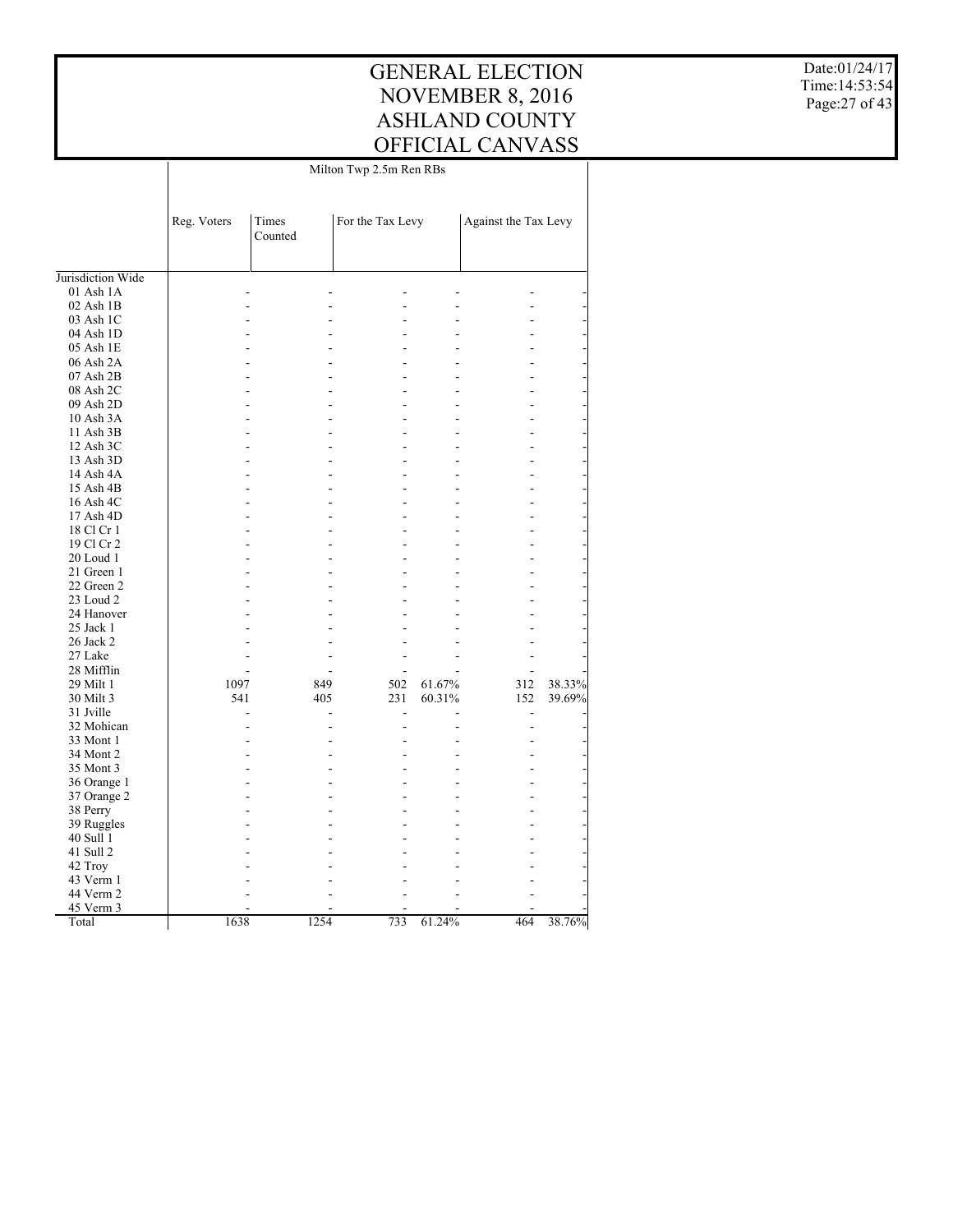Date:01/24/17 Time:14:53:54 Page:28 of 43

|                   | Mont Twp 2.6m Ren In Fire |                  |                  |        |                      |        |  |
|-------------------|---------------------------|------------------|------------------|--------|----------------------|--------|--|
|                   | Reg. Voters               | Times<br>Counted | For the Tax Levy |        | Against the Tax Levy |        |  |
| Jurisdiction Wide |                           |                  |                  |        |                      |        |  |
| $01$ Ash $1A$     |                           |                  |                  |        |                      |        |  |
| $02$ Ash $1B$     |                           |                  |                  |        |                      |        |  |
| 03 Ash 1C         |                           |                  |                  |        |                      |        |  |
| 04 Ash 1D         |                           |                  |                  |        |                      |        |  |
| 05 Ash 1E         |                           | L.               |                  |        |                      |        |  |
| 06 Ash 2A         |                           |                  |                  |        |                      |        |  |
| 07 Ash 2B         |                           | L.               |                  | ٠      |                      |        |  |
| 08 Ash 2C         |                           |                  |                  |        |                      |        |  |
| 09 Ash 2D         |                           | L,               |                  |        |                      |        |  |
| 10 Ash 3A         |                           |                  |                  |        |                      |        |  |
|                   |                           |                  |                  |        |                      |        |  |
| 11 Ash 3B         |                           |                  |                  |        |                      |        |  |
| 12 Ash 3C         |                           | L.               |                  | L      |                      |        |  |
| 13 Ash 3D         |                           | L,               |                  |        |                      |        |  |
| 14 Ash 4A         |                           | L.               |                  | ٠      |                      |        |  |
| 15 Ash 4B         |                           |                  |                  |        |                      |        |  |
| 16 Ash 4C         |                           | L.               |                  |        |                      |        |  |
| 17 Ash 4D         |                           |                  |                  |        |                      |        |  |
| 18 Cl Cr 1        |                           | Ĭ.               |                  | L,     |                      |        |  |
| 19 Cl Cr 2        |                           |                  |                  |        |                      |        |  |
| 20 Loud 1         |                           |                  |                  |        |                      |        |  |
| 21 Green 1        |                           | L.               |                  | ٠      |                      |        |  |
| 22 Green 2        |                           |                  |                  |        |                      |        |  |
| 23 Loud 2         |                           |                  |                  |        |                      |        |  |
| 24 Hanover        |                           |                  |                  |        |                      |        |  |
| $25$ Jack 1       |                           |                  |                  |        |                      |        |  |
| 26 Jack 2         |                           |                  |                  |        |                      |        |  |
| 27 Lake           |                           |                  |                  |        |                      |        |  |
| 28 Mifflin        |                           |                  |                  |        |                      |        |  |
| 29 Milt 1         |                           |                  |                  |        |                      |        |  |
| 30 Milt 3         |                           |                  |                  |        |                      |        |  |
| 31 Jville         |                           |                  |                  |        |                      |        |  |
| 32 Mohican        |                           |                  |                  | ÷      |                      |        |  |
| 33 Mont 1         | 629                       |                  | 529<br>340       | 66.54% | 171                  | 33.46% |  |
| 34 Mont 2         | 883                       |                  | 669<br>385       | 59.41% | 263                  | 40.59% |  |
| 35 Mont 3         | 549                       |                  | 416<br>259       | 64.75% | 141                  | 35.25% |  |
| 36 Orange 1       |                           |                  |                  |        |                      |        |  |
| 37 Orange 2       |                           |                  |                  | L.     | ÷                    |        |  |
| 38 Perry          |                           | L,               |                  |        |                      |        |  |
| 39 Ruggles        |                           |                  |                  |        |                      |        |  |
|                   |                           |                  |                  |        |                      |        |  |
| 40 Sull 1         |                           |                  |                  |        |                      |        |  |
| 41 Sull 2         |                           |                  |                  |        |                      |        |  |
| 42 Troy           |                           |                  |                  |        |                      |        |  |
| 43 Verm 1         |                           |                  |                  |        |                      |        |  |
| 44 Verm 2         |                           |                  |                  |        |                      |        |  |
| 45 Verm 3         |                           |                  |                  |        |                      |        |  |
| Total             | 2061                      | 1614             | 984              | 63.12% | 575                  | 36.88% |  |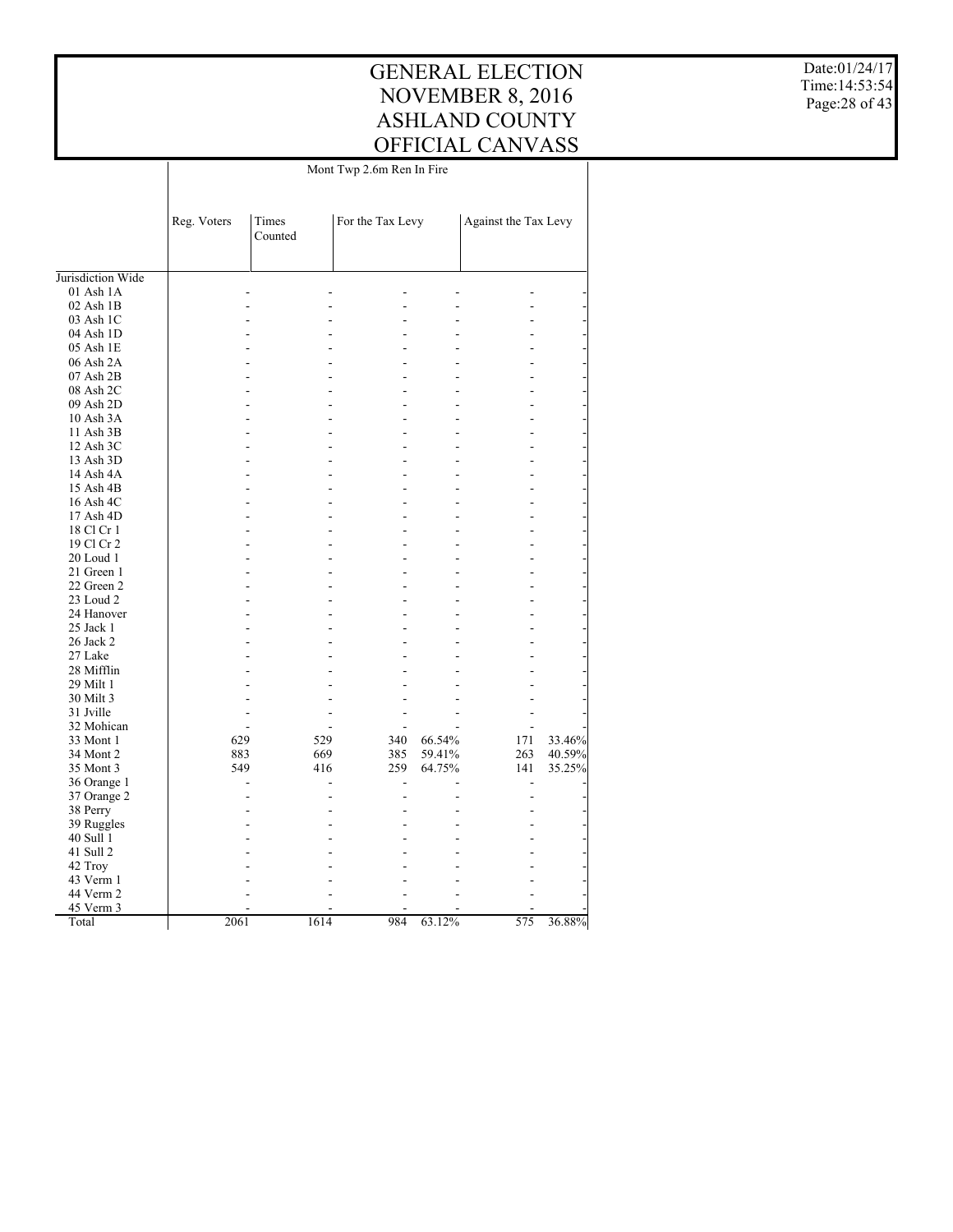Date:01/24/17 Time:14:53:54 Page:29 of 43

|                   |             | Mont Twp 1 Liq Opt |            |        |     |        |  |  |
|-------------------|-------------|--------------------|------------|--------|-----|--------|--|--|
|                   | Reg. Voters | Times<br>Counted   | Yes        |        | No  |        |  |  |
| Jurisdiction Wide |             |                    |            |        |     |        |  |  |
| 01 Ash 1A         |             | ٠                  |            |        |     |        |  |  |
| 02 Ash 1B         |             |                    |            |        |     |        |  |  |
| 03 Ash 1C         |             |                    |            |        |     |        |  |  |
| 04 Ash 1D         |             |                    |            |        |     |        |  |  |
| 05 Ash 1E         |             |                    |            |        |     |        |  |  |
| 06 Ash 2A         |             |                    |            |        |     |        |  |  |
| 07 Ash 2B         |             |                    |            |        |     |        |  |  |
| 08 Ash 2C         |             |                    |            |        |     |        |  |  |
| 09 Ash 2D         |             |                    |            |        |     |        |  |  |
| 10 Ash 3A         |             |                    |            |        |     |        |  |  |
| 11 Ash 3B         |             |                    |            |        |     |        |  |  |
| 12 Ash 3C         |             |                    |            |        |     |        |  |  |
| 13 Ash 3D         |             |                    |            |        |     |        |  |  |
| 14 Ash 4A         |             |                    |            |        |     |        |  |  |
| 15 Ash 4B         |             | L.                 |            |        |     |        |  |  |
| 16 Ash 4C         |             |                    |            |        |     |        |  |  |
| 17 Ash 4D         |             | L,                 |            |        |     |        |  |  |
| 18 Cl Cr 1        |             |                    |            |        |     |        |  |  |
| 19 Cl Cr 2        |             |                    |            |        |     |        |  |  |
| 20 Loud 1         |             |                    |            |        |     |        |  |  |
| 21 Green 1        |             |                    |            |        |     |        |  |  |
| 22 Green 2        |             |                    |            |        |     |        |  |  |
| 23 Loud 2         |             |                    |            |        |     |        |  |  |
| 24 Hanover        |             |                    |            |        |     |        |  |  |
| 25 Jack 1         |             |                    |            |        |     |        |  |  |
| 26 Jack 2         |             |                    |            |        |     |        |  |  |
| 27 Lake           |             |                    |            |        |     |        |  |  |
| 28 Mifflin        |             |                    |            |        |     |        |  |  |
| 29 Milt 1         |             |                    |            |        |     |        |  |  |
| 30 Milt 3         |             |                    |            |        |     |        |  |  |
| 31 Jville         |             |                    |            |        |     |        |  |  |
| 32 Mohican        |             | L,                 |            |        |     |        |  |  |
| 33 Mont 1         | 629         |                    | 529<br>341 | 67.79% | 162 | 32.21% |  |  |
| 34 Mont 2         |             |                    | ٠          |        |     |        |  |  |
| 35 Mont 3         |             |                    |            |        |     |        |  |  |
| 36 Orange 1       |             |                    |            |        |     |        |  |  |
| 37 Orange 2       |             |                    |            |        |     |        |  |  |
| 38 Perry          |             |                    |            |        |     |        |  |  |
| 39 Ruggles        |             |                    |            |        |     |        |  |  |
| 40 Sull 1         |             |                    |            |        |     |        |  |  |
| 41 Sull 2         |             |                    |            |        |     |        |  |  |
| 42 Troy           |             |                    |            |        |     |        |  |  |
| 43 Verm 1         |             |                    |            |        |     |        |  |  |
| 44 Verm 2         |             |                    |            |        |     |        |  |  |
| 45 Verm 3         |             |                    |            |        |     |        |  |  |
| Total             | 629         |                    | 529<br>341 | 67.79% | 162 | 32.21% |  |  |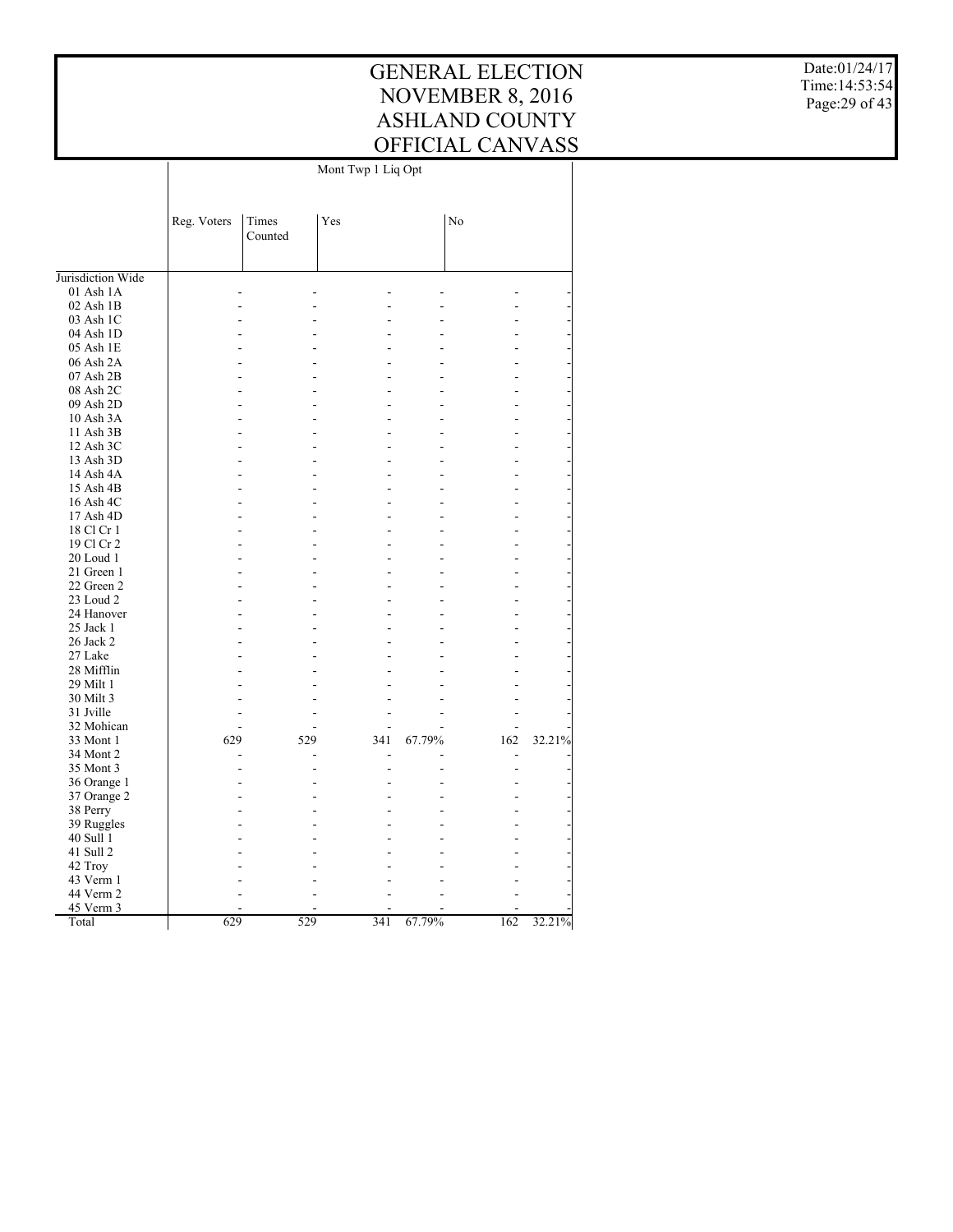Date:01/24/17 Time:14:53:54 Page:30 of 43

|                   |             | Mont Twp 1 Liq Opt Sunday |     |        |     |        |  |  |
|-------------------|-------------|---------------------------|-----|--------|-----|--------|--|--|
|                   | Reg. Voters | Times<br>Counted          | Yes |        | No  |        |  |  |
| Jurisdiction Wide |             |                           |     |        |     |        |  |  |
| 01 Ash 1A         |             | ٠                         |     |        |     |        |  |  |
| $02$ Ash $1B$     |             |                           |     |        |     |        |  |  |
| 03 Ash 1C         |             |                           |     |        |     |        |  |  |
| 04 Ash 1D         |             |                           |     |        |     |        |  |  |
| 05 Ash 1E         |             |                           |     |        |     |        |  |  |
| 06 Ash 2A         |             |                           |     |        |     |        |  |  |
| 07 Ash 2B         |             |                           |     |        |     |        |  |  |
| 08 Ash 2C         |             |                           |     |        |     |        |  |  |
| 09 Ash 2D         |             |                           |     |        |     |        |  |  |
| 10 Ash 3A         |             |                           |     |        |     |        |  |  |
| 11 Ash 3B         |             |                           |     |        |     |        |  |  |
| 12 Ash 3C         |             | Ĭ.                        |     |        |     |        |  |  |
| 13 Ash 3D         |             |                           |     |        |     |        |  |  |
| 14 Ash 4A         |             | L,                        |     |        |     |        |  |  |
| 15 Ash 4B         |             |                           |     |        |     |        |  |  |
| 16 Ash 4C         |             |                           |     |        |     |        |  |  |
| 17 Ash 4D         |             | L.                        |     |        |     |        |  |  |
| 18 Cl Cr 1        |             |                           |     |        |     |        |  |  |
| 19 Cl Cr 2        |             |                           |     |        |     |        |  |  |
| 20 Loud 1         |             |                           |     |        |     |        |  |  |
| 21 Green 1        |             |                           |     |        |     |        |  |  |
| 22 Green 2        |             |                           |     |        |     |        |  |  |
| 23 Loud 2         |             |                           |     |        |     |        |  |  |
| 24 Hanover        |             |                           |     |        |     |        |  |  |
| 25 Jack 1         |             |                           |     |        |     |        |  |  |
| 26 Jack 2         |             |                           |     |        |     |        |  |  |
| 27 Lake           |             |                           |     |        |     |        |  |  |
| 28 Mifflin        |             |                           |     |        |     |        |  |  |
| 29 Milt 1         |             |                           |     |        |     |        |  |  |
| 30 Milt 3         |             | L,                        |     |        |     |        |  |  |
| 31 Jville         |             | ٠                         |     |        |     |        |  |  |
| 32 Mohican        |             | L.                        |     |        |     |        |  |  |
| 33 Mont 1         | 629         | 529                       | 320 | 63.87% | 181 | 36.13% |  |  |
| 34 Mont 2         |             | Ĭ.                        |     |        | ٠   |        |  |  |
| 35 Mont 3         |             |                           |     |        |     |        |  |  |
| 36 Orange 1       |             |                           |     |        |     |        |  |  |
| 37 Orange 2       |             |                           |     |        |     |        |  |  |
| 38 Perry          |             |                           |     |        |     |        |  |  |
| 39 Ruggles        |             |                           |     |        |     |        |  |  |
| 40 Sull 1         |             |                           |     |        |     |        |  |  |
| 41 Sull 2         |             |                           |     |        |     |        |  |  |
| 42 Troy           |             |                           |     |        |     |        |  |  |
| 43 Verm 1         |             |                           |     |        |     |        |  |  |
| 44 Verm 2         |             |                           |     |        |     |        |  |  |
| 45 Verm 3         |             |                           |     |        |     |        |  |  |
| Total             | 629         | 529                       | 320 | 63.87% | 181 | 36.13% |  |  |
|                   |             |                           |     |        |     |        |  |  |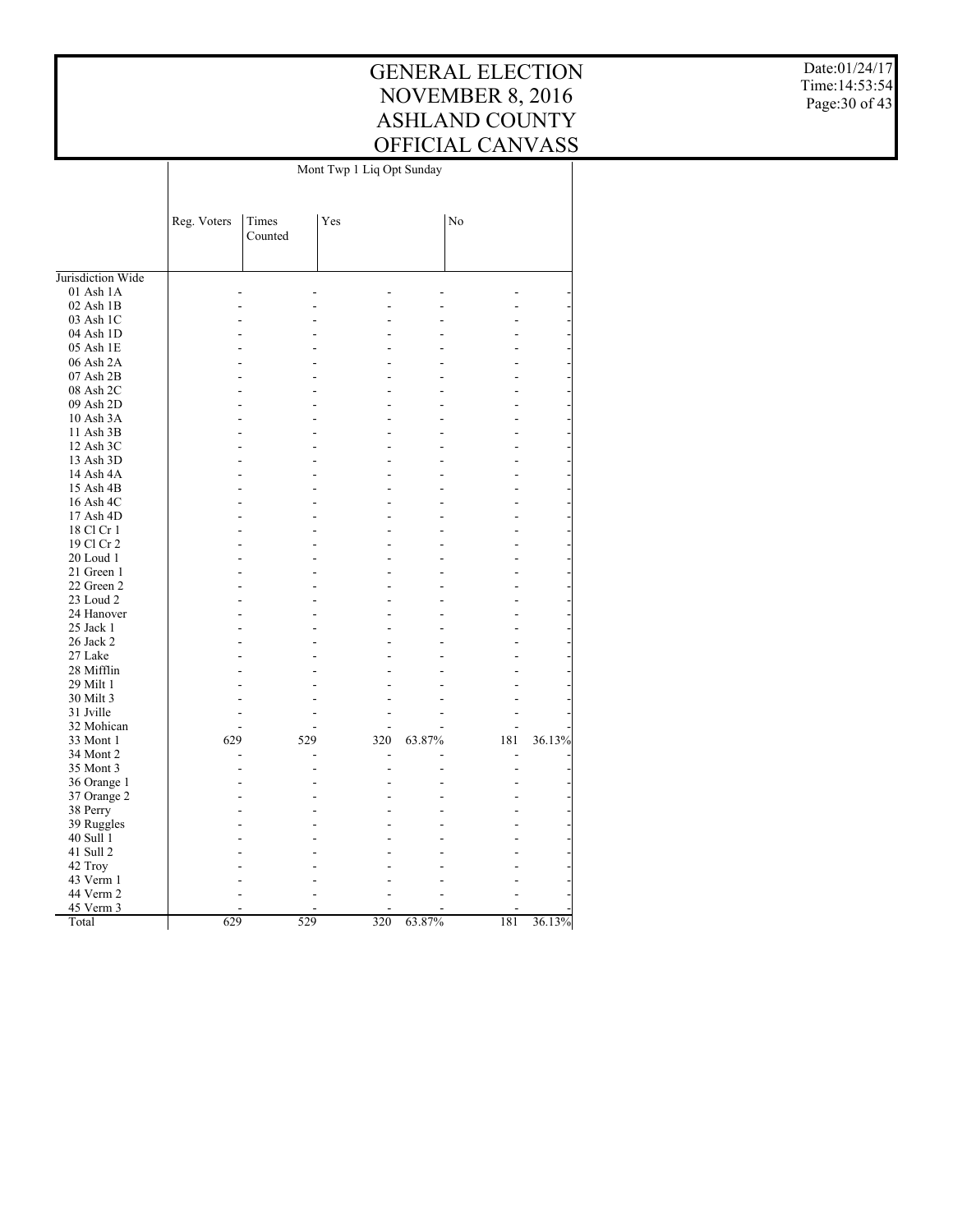Date:01/24/17 Time:14:53:54 Page:31 of 43

|                   | Orange Twp 0.7m Ren Fire |                  |                  |        |                      |        |  |
|-------------------|--------------------------|------------------|------------------|--------|----------------------|--------|--|
|                   | Reg. Voters              | Times<br>Counted | For the Tax Levy |        | Against the Tax Levy |        |  |
|                   |                          |                  |                  |        |                      |        |  |
| Jurisdiction Wide |                          |                  |                  |        |                      |        |  |
| 01 Ash 1A         |                          |                  |                  |        |                      |        |  |
| $02$ Ash $1B$     |                          |                  |                  |        |                      |        |  |
| 03 Ash 1C         |                          |                  |                  |        |                      |        |  |
| 04 Ash 1D         |                          |                  |                  |        |                      |        |  |
| 05 Ash 1E         |                          |                  |                  |        |                      |        |  |
| 06 Ash 2A         |                          |                  |                  |        |                      |        |  |
| 07 Ash 2B         |                          |                  |                  |        |                      |        |  |
| 08 Ash 2C         |                          |                  |                  |        |                      |        |  |
| 09 Ash 2D         |                          |                  |                  |        |                      |        |  |
| 10 Ash 3A         |                          |                  | ۷                |        |                      |        |  |
| 11 Ash 3B         |                          |                  |                  |        |                      |        |  |
| 12 Ash 3C         |                          |                  |                  |        |                      |        |  |
| 13 Ash 3D         |                          |                  |                  |        |                      |        |  |
| 14 Ash 4A         |                          |                  |                  |        |                      |        |  |
| 15 Ash 4B         |                          |                  |                  |        |                      |        |  |
| 16 Ash 4C         |                          |                  |                  |        |                      |        |  |
| 17 Ash 4D         |                          |                  |                  |        |                      |        |  |
| 18 Cl Cr 1        |                          |                  |                  |        |                      |        |  |
| 19 Cl Cr 2        |                          |                  |                  |        |                      |        |  |
| 20 Loud 1         |                          |                  |                  |        |                      |        |  |
| 21 Green 1        |                          |                  |                  |        |                      |        |  |
| 22 Green 2        |                          |                  |                  |        |                      |        |  |
| 23 Loud 2         |                          |                  |                  |        |                      |        |  |
| 24 Hanover        |                          | L.               | L                |        |                      |        |  |
| 25 Jack 1         |                          |                  |                  |        |                      |        |  |
| 26 Jack 2         |                          |                  |                  |        |                      |        |  |
| 27 Lake           |                          |                  | L                |        |                      |        |  |
| 28 Mifflin        |                          |                  |                  |        |                      |        |  |
| 29 Milt 1         |                          |                  |                  |        |                      |        |  |
| 30 Milt 3         |                          |                  |                  |        |                      |        |  |
| 31 Jville         |                          |                  |                  |        |                      |        |  |
| 32 Mohican        |                          |                  |                  |        |                      |        |  |
| 33 Mont 1         |                          |                  |                  |        |                      |        |  |
| 34 Mont 2         |                          |                  |                  |        |                      |        |  |
| 35 Mont 3         |                          |                  |                  |        |                      |        |  |
| 36 Orange 1       | 1090                     | 803              | 617              | 79.31% | 161                  | 20.69% |  |
| 37 Orange 2       | 617                      | 466              | 334              | 74.72% | 113                  | 25.28% |  |
|                   |                          |                  |                  |        | L,                   |        |  |
| 38 Perry          |                          |                  |                  |        |                      |        |  |
| 39 Ruggles        |                          |                  |                  |        |                      |        |  |
| 40 Sull 1         |                          |                  |                  |        |                      |        |  |
| 41 Sull 2         |                          |                  |                  |        |                      |        |  |
| 42 Troy           |                          |                  |                  |        |                      |        |  |
| 43 Verm 1         |                          |                  |                  |        |                      |        |  |
| 44 Verm 2         |                          |                  |                  |        |                      |        |  |
| 45 Verm 3         |                          |                  |                  |        |                      |        |  |
| Total             | 1707                     | 1269             | 951              | 77.63% | 274                  | 22.37% |  |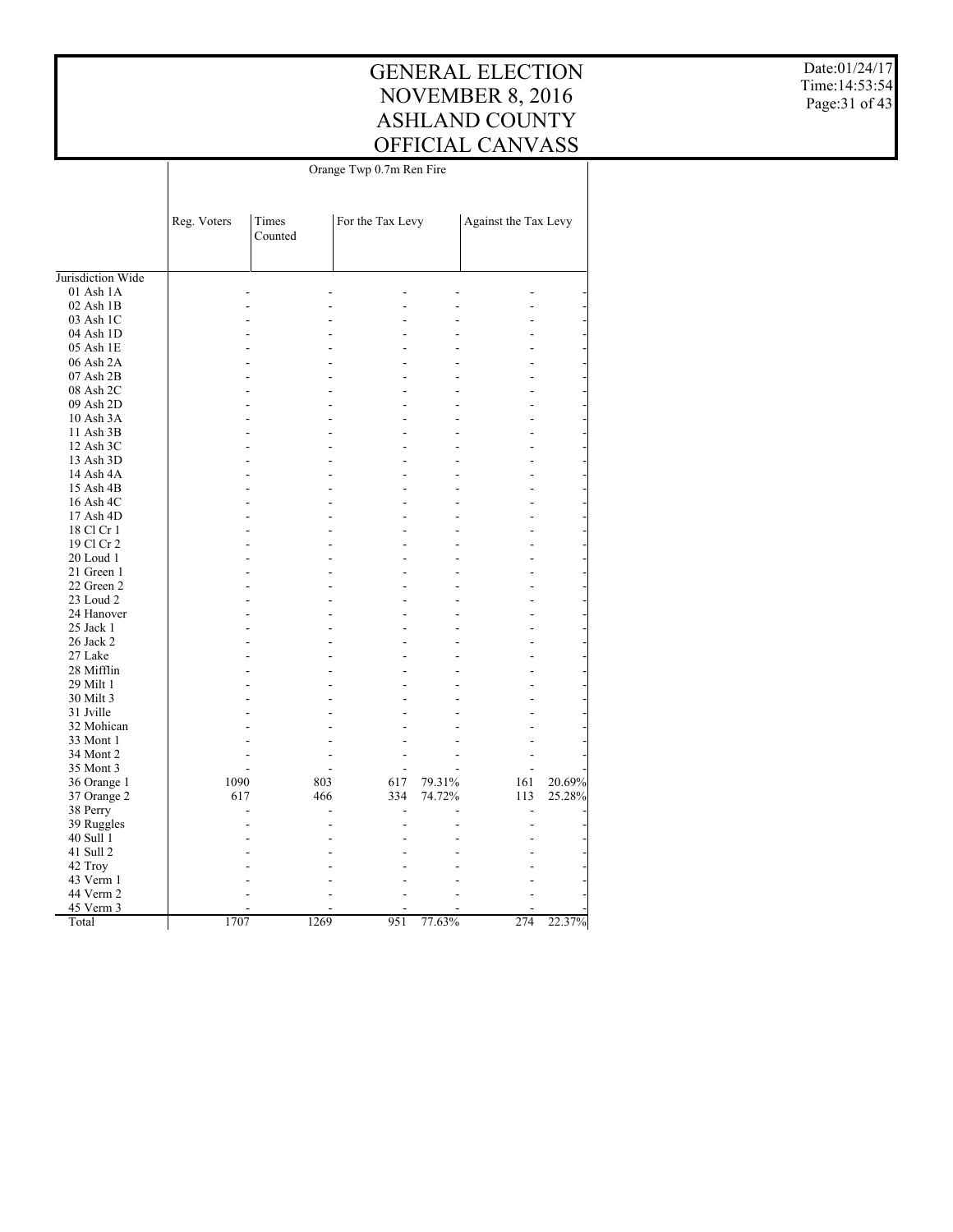Date:01/24/17 Time:14:53:54 Page:32 of 43

|                   | Orange Twp 0.92m Add Fire |                  |      |                  |        |                      |        |
|-------------------|---------------------------|------------------|------|------------------|--------|----------------------|--------|
|                   | Reg. Voters               | Times<br>Counted |      | For the Tax Levy |        | Against the Tax Levy |        |
| Jurisdiction Wide |                           |                  |      |                  |        |                      |        |
| 01 Ash 1A         |                           |                  |      |                  |        |                      |        |
| $02$ Ash $1B$     |                           |                  |      |                  |        |                      |        |
| 03 Ash 1C         |                           |                  |      |                  |        |                      |        |
| 04 Ash 1D         |                           |                  |      |                  |        |                      |        |
| 05 Ash 1E         |                           |                  |      |                  |        |                      |        |
| 06 Ash 2A         |                           |                  |      |                  |        |                      |        |
| 07 Ash 2B         |                           |                  |      |                  |        |                      |        |
| 08 Ash 2C         |                           |                  |      |                  |        |                      |        |
| 09 Ash 2D         |                           |                  |      |                  |        |                      |        |
| 10 Ash 3A         |                           |                  |      |                  |        |                      |        |
| 11 Ash 3B         |                           |                  |      |                  |        |                      |        |
| 12 Ash 3C         |                           |                  |      |                  |        |                      |        |
|                   |                           |                  |      |                  |        |                      |        |
| 13 Ash 3D         |                           |                  |      |                  |        |                      |        |
| 14 Ash 4A         |                           |                  |      |                  |        |                      |        |
| 15 Ash 4B         |                           |                  |      |                  |        |                      |        |
| 16 Ash 4C         |                           |                  |      |                  |        |                      |        |
| 17 Ash 4D         |                           |                  |      |                  |        |                      |        |
| 18 Cl Cr 1        |                           | L,               |      | L                |        |                      |        |
| 19 Cl Cr 2        |                           |                  |      |                  |        |                      |        |
| 20 Loud 1         |                           |                  |      |                  |        |                      |        |
| 21 Green 1        |                           | L.               |      | L.               |        |                      |        |
| 22 Green 2        |                           |                  |      |                  |        |                      |        |
| 23 Loud 2         |                           |                  |      |                  |        |                      |        |
| 24 Hanover        |                           |                  |      |                  |        |                      |        |
| 25 Jack 1         |                           |                  |      |                  |        |                      |        |
| 26 Jack 2         |                           |                  |      |                  |        |                      |        |
| 27 Lake           |                           |                  |      |                  |        |                      |        |
| 28 Mifflin        |                           |                  |      |                  |        |                      |        |
| 29 Milt 1         |                           |                  |      |                  |        |                      |        |
| 30 Milt 3         |                           |                  |      |                  |        |                      |        |
| 31 Jville         |                           |                  |      |                  |        |                      |        |
| 32 Mohican        |                           |                  |      |                  |        |                      |        |
| 33 Mont 1         |                           |                  |      |                  |        |                      |        |
| 34 Mont 2         |                           |                  |      |                  |        |                      |        |
| 35 Mont 3         |                           |                  |      |                  |        |                      |        |
| 36 Orange 1       | 1090                      |                  | 803  | 480              | 62.42% | 289                  | 37.58% |
| 37 Orange 2       | 617                       |                  | 466  | 224              | 49.89% | 225                  | 50.11% |
| 38 Perry          |                           |                  |      |                  |        |                      |        |
| 39 Ruggles        |                           |                  |      |                  |        |                      |        |
| 40 Sull 1         |                           |                  |      |                  |        |                      |        |
| 41 Sull 2         |                           |                  |      |                  |        |                      |        |
| 42 Troy           |                           |                  |      |                  |        |                      |        |
| 43 Verm 1         |                           |                  |      |                  |        |                      |        |
| 44 Verm 2         |                           |                  |      |                  |        |                      |        |
| 45 Verm 3         |                           |                  |      |                  |        |                      |        |
| Total             | 1707                      |                  | 1269 | 704              | 57.80% | 514                  | 42.20% |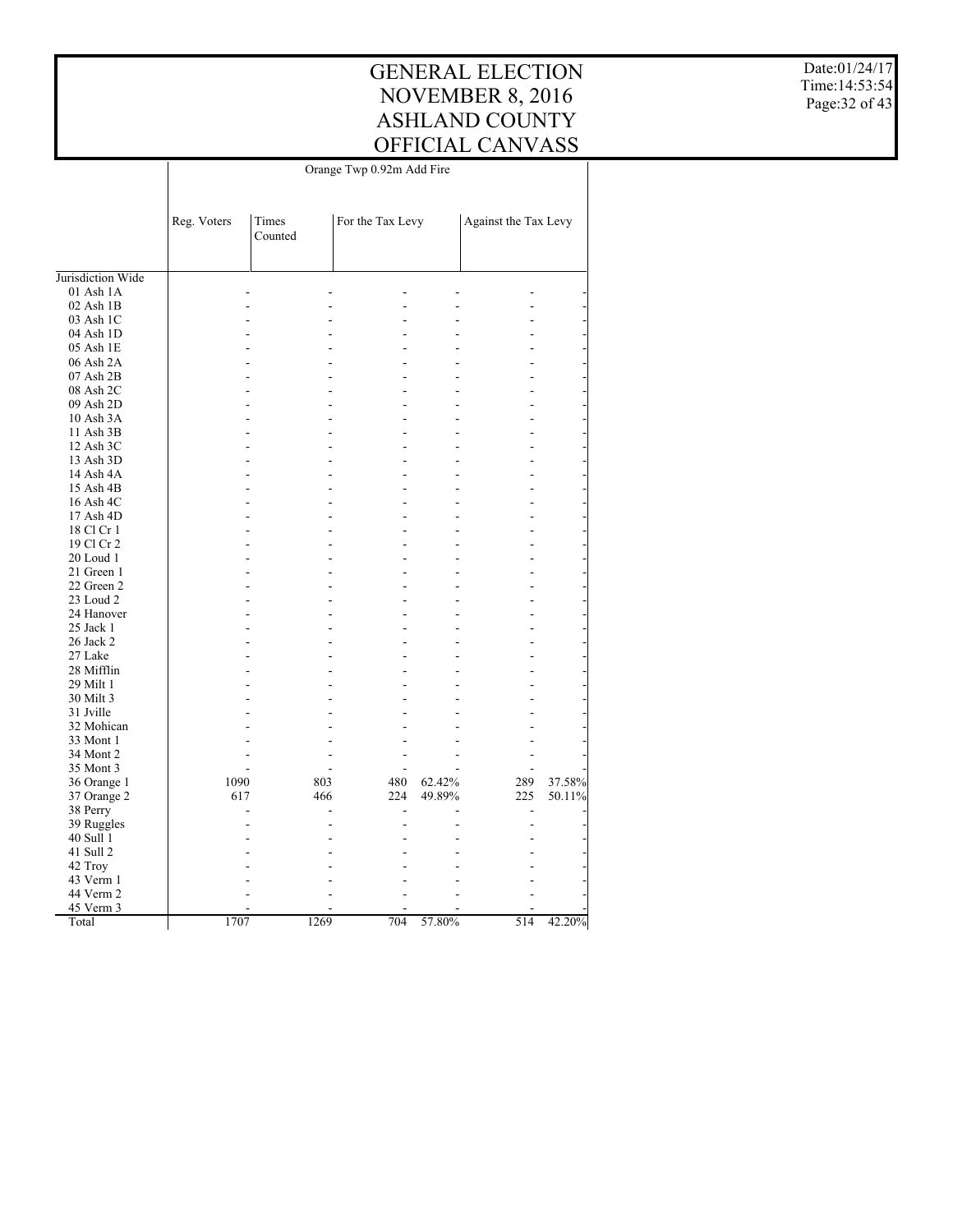Date:01/24/17 Time:14:53:54 Page:33 of 43

|                   | Sullivan Twp 1.5m Add RBs |                  |                  |        |                      |        |  |
|-------------------|---------------------------|------------------|------------------|--------|----------------------|--------|--|
|                   | Reg. Voters               | Times<br>Counted | For the Tax Levy |        | Against the Tax Levy |        |  |
| Jurisdiction Wide |                           |                  |                  |        |                      |        |  |
| 01 Ash 1A         |                           |                  |                  |        |                      |        |  |
| 02 Ash 1B         |                           |                  |                  |        |                      |        |  |
| 03 Ash 1C         |                           |                  |                  |        |                      |        |  |
| 04 Ash 1D         |                           |                  |                  |        |                      |        |  |
| 05 Ash 1E         |                           |                  |                  |        |                      |        |  |
| 06 Ash 2A         |                           |                  |                  |        |                      |        |  |
| 07 Ash 2B         |                           | L.               | ٠                |        |                      |        |  |
| 08 Ash 2C         |                           |                  |                  |        |                      |        |  |
| 09 Ash 2D         |                           | ÷                |                  |        |                      |        |  |
| 10 Ash 3A         |                           |                  |                  |        |                      |        |  |
| 11 Ash 3B         |                           |                  |                  |        |                      |        |  |
| 12 Ash 3C         |                           | L                | ۷                |        |                      |        |  |
| 13 Ash 3D         |                           | L,               |                  |        |                      |        |  |
|                   |                           | L.               | ٠                |        |                      |        |  |
| 14 Ash 4A         |                           |                  |                  |        |                      |        |  |
| 15 Ash 4B         |                           |                  |                  |        |                      |        |  |
| 16 Ash 4C         |                           | L,               |                  |        |                      |        |  |
| 17 Ash 4D         |                           |                  |                  |        |                      |        |  |
| 18 Cl Cr 1        |                           | L                |                  |        |                      |        |  |
| 19 Cl Cr 2        |                           | L.               | ٠                |        |                      |        |  |
| 20 Loud 1         |                           |                  |                  |        |                      |        |  |
| 21 Green 1        |                           | L.               | ۰                |        |                      |        |  |
| 22 Green 2        |                           |                  |                  |        |                      |        |  |
| 23 Loud 2         |                           |                  |                  |        |                      |        |  |
| 24 Hanover        |                           | L                | $\overline{a}$   |        |                      |        |  |
| 25 Jack 1         |                           |                  |                  |        |                      |        |  |
| 26 Jack 2         |                           |                  | ۷                |        |                      |        |  |
| 27 Lake           |                           |                  |                  |        |                      |        |  |
| 28 Mifflin        |                           |                  |                  |        |                      |        |  |
| 29 Milt 1         |                           |                  |                  |        |                      |        |  |
| 30 Milt 3         |                           |                  |                  |        |                      |        |  |
| 31 Jville         |                           |                  |                  |        |                      |        |  |
| 32 Mohican        |                           |                  |                  |        |                      |        |  |
| 33 Mont 1         |                           | ÷                |                  |        |                      |        |  |
| 34 Mont 2         |                           |                  |                  |        |                      |        |  |
| 35 Mont 3         |                           |                  |                  |        |                      |        |  |
| 36 Orange 1       |                           |                  |                  |        |                      |        |  |
| 37 Orange 2       |                           |                  |                  |        |                      |        |  |
| 38 Perry          |                           |                  | ٠                |        |                      |        |  |
| 39 Ruggles        |                           |                  |                  |        |                      |        |  |
| 40 Sull 1         | 884                       | 601              | 253              | 43.85% | 324                  | 56.15% |  |
| 41 Sull 2         | 744                       | 483              | 211              | 45.57% | 252                  | 54.43% |  |
| 42 Troy           |                           |                  |                  |        |                      |        |  |
| 43 Verm 1         |                           |                  |                  |        | ۳                    |        |  |
| 44 Verm 2         |                           |                  |                  |        |                      |        |  |
| 45 Verm 3         |                           |                  |                  |        |                      |        |  |
| Total             | 1628                      | 1084             | 464              | 44.62% | 576                  | 55.38% |  |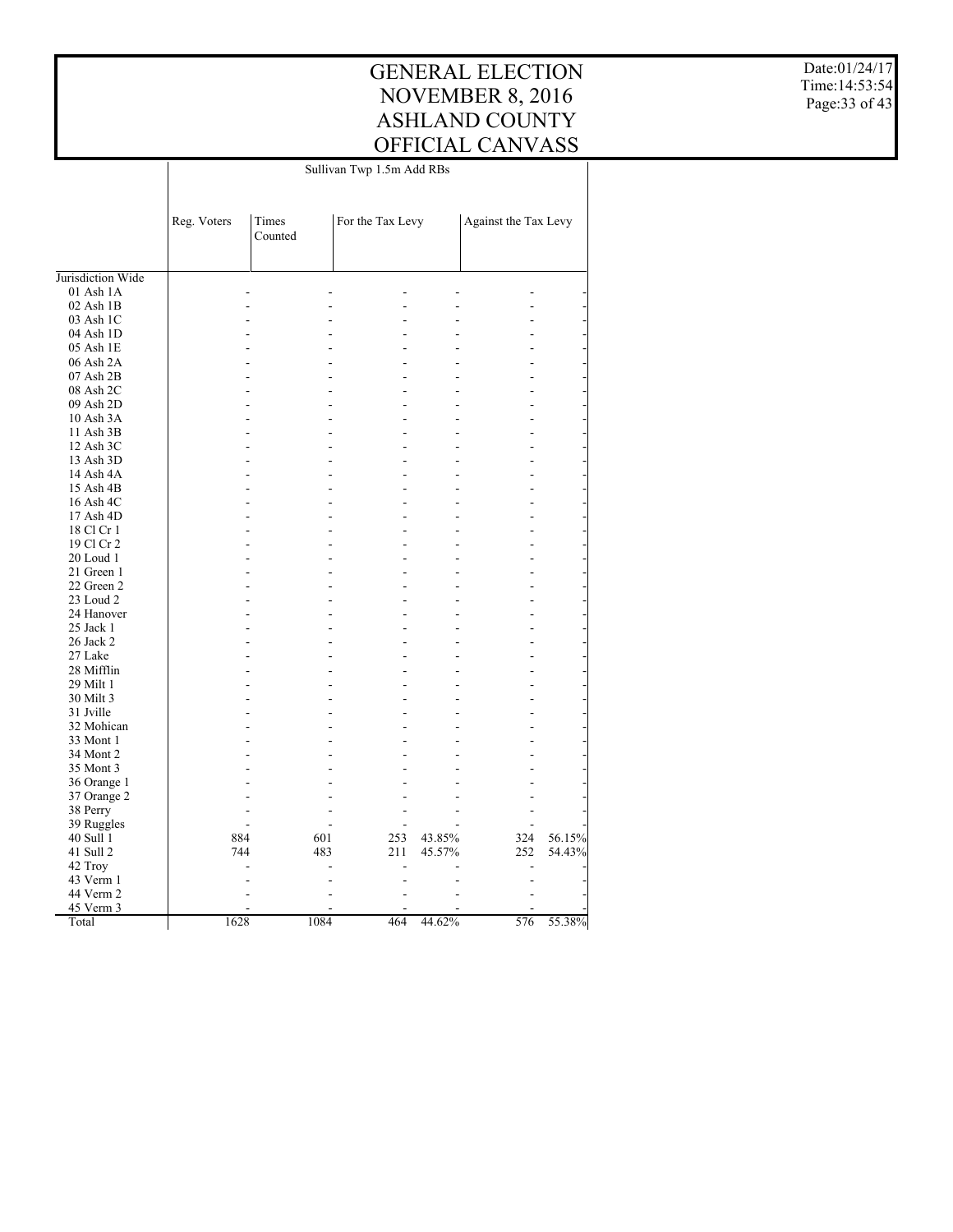#### GENERAL ELECTION NOVEMBER 8, 2016 ASHLAND COUNTY OFFICIAL CANVASS Sullivan Twp 1m Add Fire

 $\mathbf{I}$ 

Date:01/24/17 Time:14:53:54 Page:34 of 43

| Against the Tax Levy<br>Reg. Voters<br>Times<br>For the Tax Levy<br>Counted<br>Jurisdiction Wide<br>$01$ Ash $1A$<br>02 Ash 1B<br>03 Ash 1C<br>$\overline{a}$<br>04 Ash 1D<br>05 Ash 1E<br>٠<br>06 Ash 2A<br>L,<br>07 Ash 2B<br>L.<br>08 Ash 2C<br>L,<br>09 Ash 2D<br>÷<br>10 Ash 3A<br>11 Ash 3B<br>L,<br>L,<br>12 Ash 3C<br>$\overline{a}$<br>13 Ash 3D<br>L,<br>14 Ash 4A<br>$\overline{a}$<br>15 Ash 4B<br>L<br>16 Ash 4C<br>L.<br>17 Ash 4D<br>L,<br>18 Cl Cr 1<br>L.<br>19 Cl Cr 2<br>L,<br>20 Loud 1<br>L,<br>21 Green 1<br>22 Green 2<br>÷<br>23 Loud 2<br>$\overline{a}$<br>24 Hanover<br>L,<br>25 Jack 1<br>$\overline{a}$<br>26 Jack 2<br>L,<br>27 Lake<br>L,<br>28 Mifflin<br>L. |
|----------------------------------------------------------------------------------------------------------------------------------------------------------------------------------------------------------------------------------------------------------------------------------------------------------------------------------------------------------------------------------------------------------------------------------------------------------------------------------------------------------------------------------------------------------------------------------------------------------------------------------------------------------------------------------------------|
|                                                                                                                                                                                                                                                                                                                                                                                                                                                                                                                                                                                                                                                                                              |
|                                                                                                                                                                                                                                                                                                                                                                                                                                                                                                                                                                                                                                                                                              |
|                                                                                                                                                                                                                                                                                                                                                                                                                                                                                                                                                                                                                                                                                              |
|                                                                                                                                                                                                                                                                                                                                                                                                                                                                                                                                                                                                                                                                                              |
|                                                                                                                                                                                                                                                                                                                                                                                                                                                                                                                                                                                                                                                                                              |
|                                                                                                                                                                                                                                                                                                                                                                                                                                                                                                                                                                                                                                                                                              |
|                                                                                                                                                                                                                                                                                                                                                                                                                                                                                                                                                                                                                                                                                              |
|                                                                                                                                                                                                                                                                                                                                                                                                                                                                                                                                                                                                                                                                                              |
|                                                                                                                                                                                                                                                                                                                                                                                                                                                                                                                                                                                                                                                                                              |
|                                                                                                                                                                                                                                                                                                                                                                                                                                                                                                                                                                                                                                                                                              |
|                                                                                                                                                                                                                                                                                                                                                                                                                                                                                                                                                                                                                                                                                              |
|                                                                                                                                                                                                                                                                                                                                                                                                                                                                                                                                                                                                                                                                                              |
|                                                                                                                                                                                                                                                                                                                                                                                                                                                                                                                                                                                                                                                                                              |
|                                                                                                                                                                                                                                                                                                                                                                                                                                                                                                                                                                                                                                                                                              |
|                                                                                                                                                                                                                                                                                                                                                                                                                                                                                                                                                                                                                                                                                              |
|                                                                                                                                                                                                                                                                                                                                                                                                                                                                                                                                                                                                                                                                                              |
|                                                                                                                                                                                                                                                                                                                                                                                                                                                                                                                                                                                                                                                                                              |
|                                                                                                                                                                                                                                                                                                                                                                                                                                                                                                                                                                                                                                                                                              |
|                                                                                                                                                                                                                                                                                                                                                                                                                                                                                                                                                                                                                                                                                              |
|                                                                                                                                                                                                                                                                                                                                                                                                                                                                                                                                                                                                                                                                                              |
|                                                                                                                                                                                                                                                                                                                                                                                                                                                                                                                                                                                                                                                                                              |
|                                                                                                                                                                                                                                                                                                                                                                                                                                                                                                                                                                                                                                                                                              |
|                                                                                                                                                                                                                                                                                                                                                                                                                                                                                                                                                                                                                                                                                              |
|                                                                                                                                                                                                                                                                                                                                                                                                                                                                                                                                                                                                                                                                                              |
|                                                                                                                                                                                                                                                                                                                                                                                                                                                                                                                                                                                                                                                                                              |
|                                                                                                                                                                                                                                                                                                                                                                                                                                                                                                                                                                                                                                                                                              |
|                                                                                                                                                                                                                                                                                                                                                                                                                                                                                                                                                                                                                                                                                              |
|                                                                                                                                                                                                                                                                                                                                                                                                                                                                                                                                                                                                                                                                                              |
|                                                                                                                                                                                                                                                                                                                                                                                                                                                                                                                                                                                                                                                                                              |
|                                                                                                                                                                                                                                                                                                                                                                                                                                                                                                                                                                                                                                                                                              |
|                                                                                                                                                                                                                                                                                                                                                                                                                                                                                                                                                                                                                                                                                              |
| 29 Milt 1<br>L.                                                                                                                                                                                                                                                                                                                                                                                                                                                                                                                                                                                                                                                                              |
| 30 Milt 3<br>L,                                                                                                                                                                                                                                                                                                                                                                                                                                                                                                                                                                                                                                                                              |
| 31 Jville<br>L,                                                                                                                                                                                                                                                                                                                                                                                                                                                                                                                                                                                                                                                                              |
| 32 Mohican                                                                                                                                                                                                                                                                                                                                                                                                                                                                                                                                                                                                                                                                                   |
| 33 Mont 1<br>۰                                                                                                                                                                                                                                                                                                                                                                                                                                                                                                                                                                                                                                                                               |
| 34 Mont 2                                                                                                                                                                                                                                                                                                                                                                                                                                                                                                                                                                                                                                                                                    |
| 35 Mont 3<br>L,                                                                                                                                                                                                                                                                                                                                                                                                                                                                                                                                                                                                                                                                              |
| 36 Orange 1                                                                                                                                                                                                                                                                                                                                                                                                                                                                                                                                                                                                                                                                                  |
| 37 Orange 2<br>L.                                                                                                                                                                                                                                                                                                                                                                                                                                                                                                                                                                                                                                                                            |
| 38 Perry<br>$\overline{a}$                                                                                                                                                                                                                                                                                                                                                                                                                                                                                                                                                                                                                                                                   |
| 39 Ruggles                                                                                                                                                                                                                                                                                                                                                                                                                                                                                                                                                                                                                                                                                   |
| 884<br>41.80%<br>40 Sull 1<br>601<br>337<br>58.20%<br>242                                                                                                                                                                                                                                                                                                                                                                                                                                                                                                                                                                                                                                    |
| 41 Sull 2<br>744<br>483<br>293<br>62.88%<br>173<br>37.12%                                                                                                                                                                                                                                                                                                                                                                                                                                                                                                                                                                                                                                    |
| 42 Troy<br>$\overline{a}$<br>$\blacksquare$                                                                                                                                                                                                                                                                                                                                                                                                                                                                                                                                                                                                                                                  |
| 43 Verm 1                                                                                                                                                                                                                                                                                                                                                                                                                                                                                                                                                                                                                                                                                    |
| 44 Verm 2                                                                                                                                                                                                                                                                                                                                                                                                                                                                                                                                                                                                                                                                                    |
| 45 Verm 3                                                                                                                                                                                                                                                                                                                                                                                                                                                                                                                                                                                                                                                                                    |
| 1628<br>1084<br>630<br>60.29%<br>415<br>39.71%<br>Total                                                                                                                                                                                                                                                                                                                                                                                                                                                                                                                                                                                                                                      |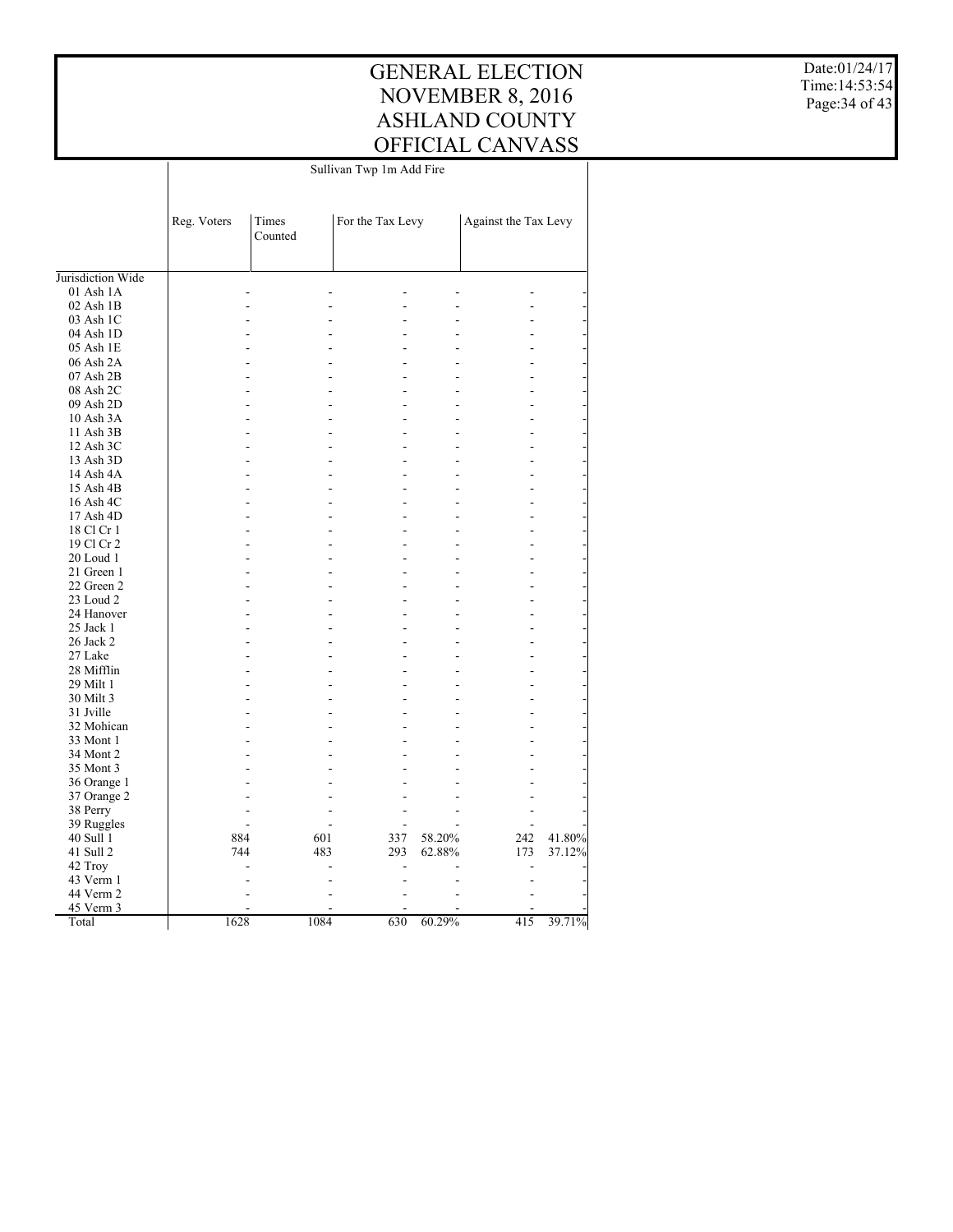$\top$ 

Date:01/24/17 Time:14:53:54 Page:35 of 43

|                   |             | Troy Twp 0.5m Rep Cemet |                  |        |                      |        |  |  |
|-------------------|-------------|-------------------------|------------------|--------|----------------------|--------|--|--|
|                   |             |                         |                  |        |                      |        |  |  |
|                   | Reg. Voters | Times<br>Counted        | For the Tax Levy |        | Against the Tax Levy |        |  |  |
|                   |             |                         |                  |        |                      |        |  |  |
| Jurisdiction Wide |             |                         |                  |        |                      |        |  |  |
| 01 Ash 1A         |             |                         |                  |        |                      |        |  |  |
| $02$ Ash $1B$     |             |                         |                  |        |                      |        |  |  |
| 03 Ash 1C         |             |                         |                  |        |                      |        |  |  |
| 04 Ash 1D         |             |                         |                  |        |                      |        |  |  |
| 05 Ash 1E         |             |                         |                  |        |                      |        |  |  |
| 06 Ash 2A         |             |                         |                  |        |                      |        |  |  |
| 07 Ash 2B         |             |                         |                  |        |                      |        |  |  |
| 08 Ash 2C         |             |                         |                  |        |                      |        |  |  |
| 09 Ash 2D         |             |                         |                  |        |                      |        |  |  |
| 10 Ash 3A         |             |                         |                  |        |                      |        |  |  |
| 11 Ash 3B         |             |                         |                  |        |                      |        |  |  |
| 12 Ash 3C         |             |                         |                  |        |                      |        |  |  |
| 13 Ash 3D         |             |                         |                  |        |                      |        |  |  |
|                   |             |                         |                  |        |                      |        |  |  |
| 14 Ash 4A         |             |                         |                  |        |                      |        |  |  |
| 15 Ash 4B         |             |                         |                  |        |                      |        |  |  |
| 16 Ash 4C         |             |                         |                  |        |                      |        |  |  |
| 17 Ash 4D         |             |                         |                  |        |                      |        |  |  |
| 18 Cl Cr 1        |             |                         |                  |        |                      |        |  |  |
| 19 Cl Cr 2        |             |                         |                  |        |                      |        |  |  |
| 20 Loud 1         |             |                         |                  |        |                      |        |  |  |
| 21 Green 1        |             |                         |                  |        |                      |        |  |  |
| 22 Green 2        |             |                         |                  |        |                      |        |  |  |
| 23 Loud 2         |             |                         |                  |        |                      |        |  |  |
| 24 Hanover        |             |                         |                  |        |                      |        |  |  |
| 25 Jack 1         |             |                         |                  |        |                      |        |  |  |
| 26 Jack 2         |             |                         |                  |        |                      |        |  |  |
| 27 Lake           |             |                         |                  |        |                      |        |  |  |
| 28 Mifflin        |             |                         |                  |        |                      |        |  |  |
| 29 Milt 1         |             |                         |                  |        |                      |        |  |  |
| 30 Milt 3         |             |                         |                  |        |                      |        |  |  |
| 31 Jville         |             |                         |                  |        |                      |        |  |  |
| 32 Mohican        |             |                         |                  |        |                      |        |  |  |
| 33 Mont 1         |             |                         |                  |        |                      |        |  |  |
| 34 Mont 2         |             |                         |                  |        |                      |        |  |  |
| 35 Mont 3         |             |                         |                  |        |                      |        |  |  |
| 36 Orange 1       |             |                         |                  |        |                      |        |  |  |
| 37 Orange 2       |             |                         |                  |        |                      |        |  |  |
| 38 Perry          |             |                         |                  |        |                      |        |  |  |
| 39 Ruggles        |             |                         |                  |        |                      |        |  |  |
| 40 Sull 1         |             |                         |                  |        |                      |        |  |  |
| 41 Sull 2         |             |                         |                  |        |                      |        |  |  |
|                   | 803         | 600                     |                  |        | 246                  | 42.63% |  |  |
| 42 Troy           |             |                         | 331              | 57.37% |                      |        |  |  |
| 43 Verm 1         |             |                         |                  |        |                      |        |  |  |
| 44 Verm 2         |             |                         |                  |        |                      |        |  |  |
| 45 Verm 3         |             |                         |                  |        |                      |        |  |  |
| Total             | 803         | 600                     | 331              | 57.37% | 246                  | 42.63% |  |  |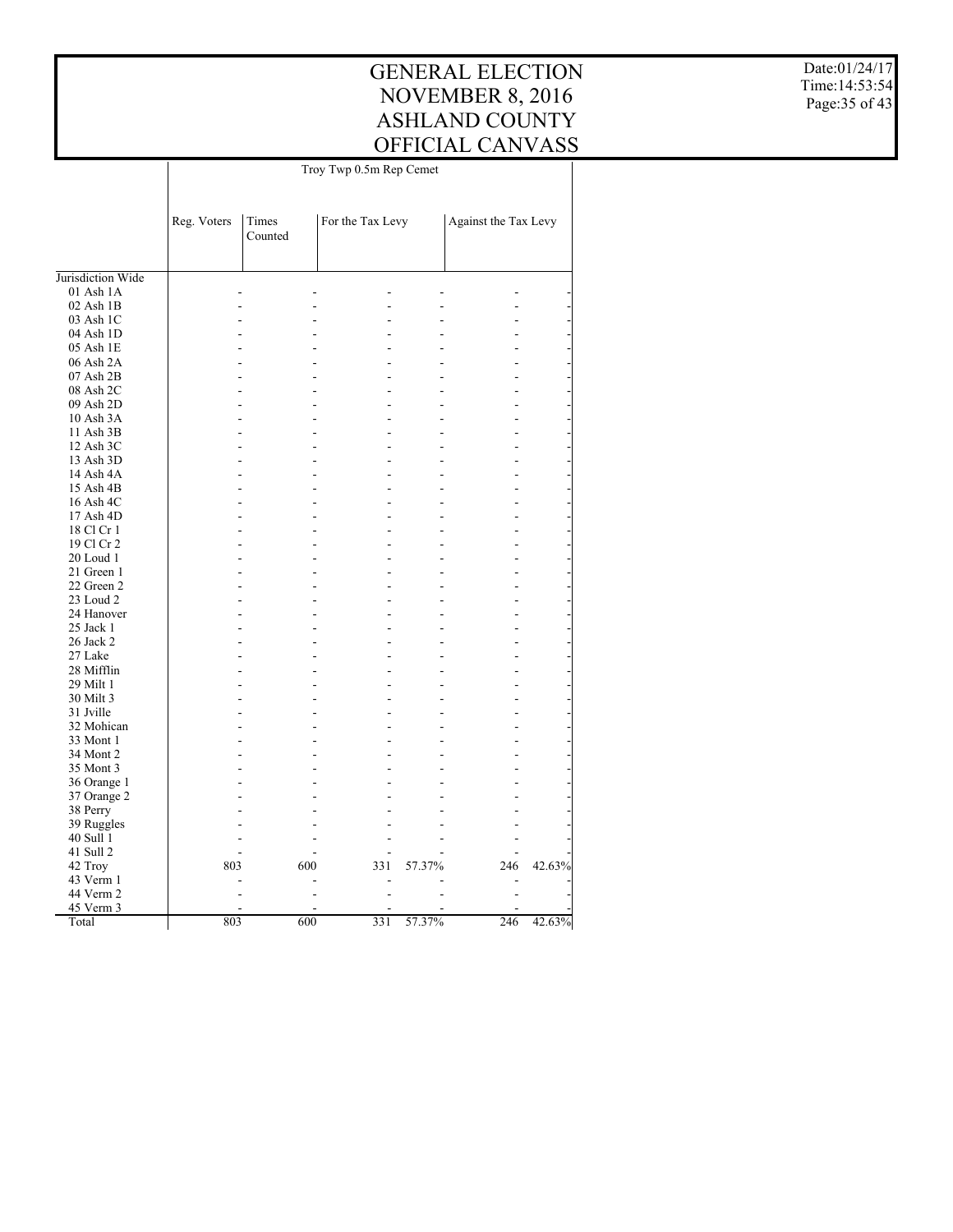#### GENERAL ELECTION NOVEMBER 8, 2016 ASHLAND COUNTY OFFICIAL CANVASS Vermillion Twp 0.8m Ren RBs

Date:01/24/17 Time:14:53:54 Page:36 of 43

|                   |             |                  | Vermillion Twp 0.8m Ren RBs |        |                      |        |  |  |
|-------------------|-------------|------------------|-----------------------------|--------|----------------------|--------|--|--|
|                   |             |                  |                             |        |                      |        |  |  |
|                   | Reg. Voters | Times<br>Counted | For the Tax Levy            |        | Against the Tax Levy |        |  |  |
| Jurisdiction Wide |             |                  |                             |        |                      |        |  |  |
| 01 Ash 1A         |             |                  |                             |        |                      |        |  |  |
| 02 Ash 1B         |             |                  |                             |        |                      |        |  |  |
| 03 Ash 1C         |             |                  |                             |        |                      |        |  |  |
| 04 Ash 1D         |             |                  | ۳                           |        |                      |        |  |  |
| 05 Ash 1E         |             |                  |                             |        |                      |        |  |  |
| 06 Ash 2A         |             | ÷.               | ٠                           |        |                      |        |  |  |
| 07 Ash 2B         |             |                  |                             |        |                      |        |  |  |
| 08 Ash 2C         |             | ÷.<br>÷          | ٠                           |        |                      |        |  |  |
| 09 Ash 2D         |             |                  |                             |        |                      |        |  |  |
| 10 Ash 3A         |             |                  | ۰                           |        |                      |        |  |  |
| 11 Ash 3B         |             |                  | $\overline{a}$              |        |                      |        |  |  |
| 12 Ash 3C         |             |                  | ٠                           |        |                      |        |  |  |
| 13 Ash 3D         |             |                  |                             |        |                      |        |  |  |
| 14 Ash 4A         |             |                  | $\overline{a}$              |        |                      |        |  |  |
| 15 Ash 4B         |             |                  |                             |        |                      |        |  |  |
| 16 Ash 4C         |             |                  | L.                          |        |                      |        |  |  |
| 17 Ash 4D         |             |                  | ٠                           |        |                      |        |  |  |
| 18 Cl Cr 1        |             |                  |                             |        |                      |        |  |  |
| 19 Cl Cr 2        |             | ÷.<br>L.         | ٠                           |        |                      |        |  |  |
| 20 Loud 1         |             |                  |                             |        |                      |        |  |  |
| 21 Green 1        |             |                  | ٠                           |        |                      |        |  |  |
| 22 Green 2        |             |                  | L,                          |        |                      |        |  |  |
| 23 Loud 2         |             |                  | ۰                           |        |                      |        |  |  |
| 24 Hanover        |             |                  | $\overline{a}$              |        |                      |        |  |  |
| 25 Jack 1         |             | ٠                | $\overline{a}$              |        |                      |        |  |  |
| 26 Jack 2         |             |                  |                             |        |                      |        |  |  |
| 27 Lake           |             | ÷.               | L,                          |        |                      |        |  |  |
| 28 Mifflin        |             |                  | L                           |        |                      |        |  |  |
| 29 Milt 1         |             |                  |                             |        |                      |        |  |  |
| 30 Milt 3         |             |                  | ٠                           |        |                      |        |  |  |
| 31 Jville         |             |                  |                             |        |                      |        |  |  |
| 32 Mohican        |             | ÷.<br>÷          | ٠                           |        |                      |        |  |  |
| 33 Mont 1         |             |                  | $\overline{a}$              |        |                      |        |  |  |
| 34 Mont 2         |             |                  | ٠                           |        |                      |        |  |  |
| 35 Mont 3         |             |                  |                             |        |                      |        |  |  |
| 36 Orange 1       |             |                  | ٠                           |        |                      |        |  |  |
| 37 Orange 2       |             |                  |                             |        |                      |        |  |  |
| 38 Perry          |             |                  | $\overline{a}$              |        |                      |        |  |  |
| 39 Ruggles        |             |                  |                             |        |                      |        |  |  |
| 40 Sull 1         |             |                  |                             |        |                      |        |  |  |
| 41 Sull 2         |             |                  |                             |        |                      |        |  |  |
| 42 Troy           |             |                  |                             |        |                      |        |  |  |
| 43 Verm 1         | 539         | 413              | 291                         | 72.03% | 113                  | 27.97% |  |  |
| 44 Verm 2         | 519         | 407              | 273                         | 68.94% | 123                  | 31.06% |  |  |
| 45 Verm 3         | 584         | 427              | 293                         | 70.43% | 123                  | 29.57% |  |  |
| Total             | 1642        | 1247             | 857                         | 70.48% | 359                  | 29.52% |  |  |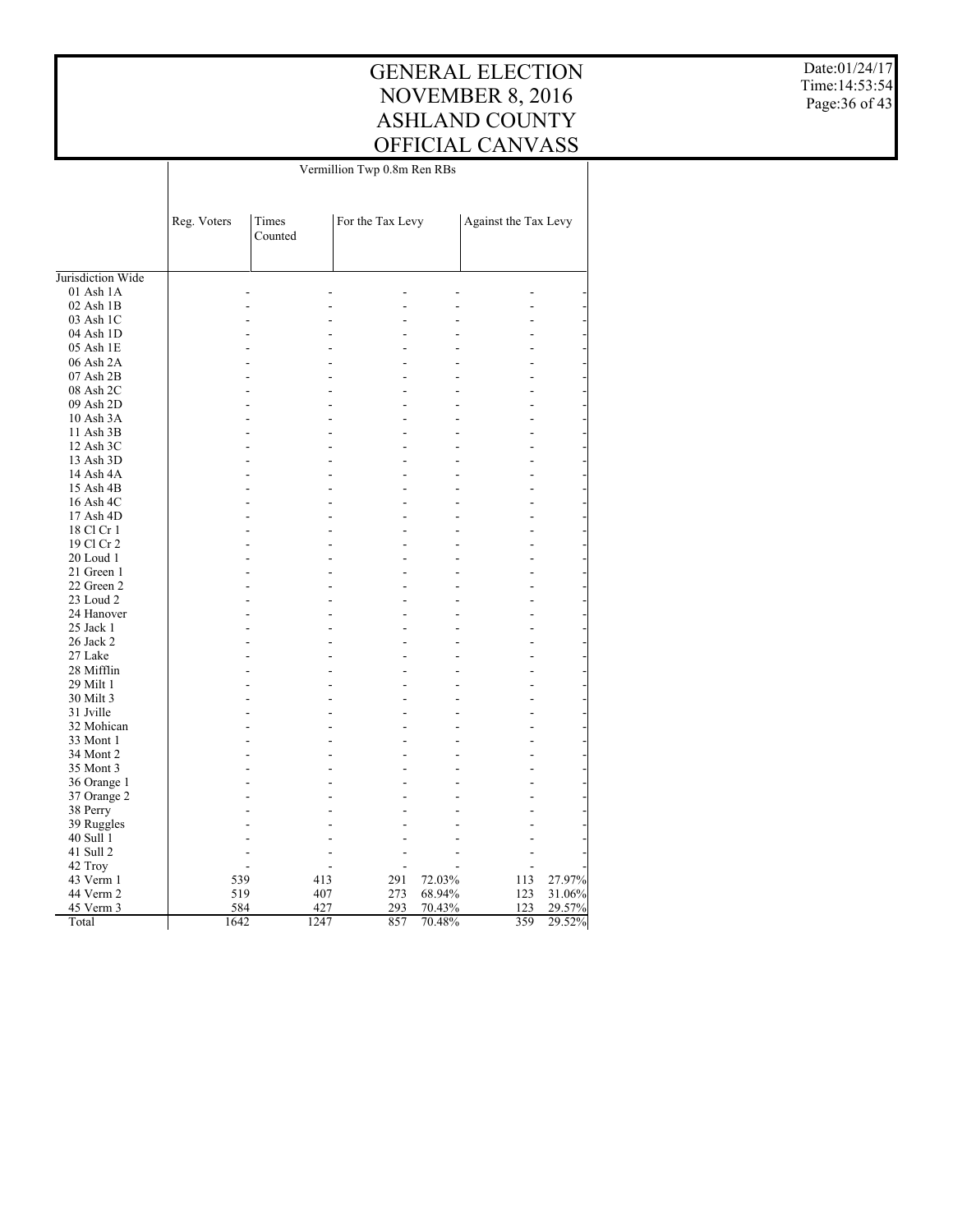#### GENERAL ELECTION NOVEMBER 8, 2016 ASHLAND COUNTY OFFICIAL CANVASS Ashland CSD 9.9m Ren CE

 $\overline{\phantom{a}}$ 

Date:01/24/17 Time:14:53:54 Page:37 of 43

|                        | <b>Times Counted</b><br>For the Tax Levy<br>Reg. Voters |                       |                | Against the Tax Levy |                       |        |
|------------------------|---------------------------------------------------------|-----------------------|----------------|----------------------|-----------------------|--------|
|                        |                                                         |                       |                |                      |                       |        |
| Jurisdiction Wide      |                                                         |                       |                |                      |                       |        |
| 01 Ash 1A              | 900                                                     | 718                   | 515            | 73.47%               | 186                   | 26.53% |
| $02$ Ash $1B$          | 642                                                     | 394                   | 253            | 70.47%               | 106                   | 29.53% |
| 03 Ash 1C              | 557                                                     | 439                   | 315            | 74.82%               | 106                   | 25.18% |
| 04 Ash 1D              | 1060                                                    | 784                   | 491            | 64.10%               | 275                   | 35.90% |
| 05 Ash 1E              | 660                                                     | 543                   | 383            | 71.46%               | 153                   | 28.54% |
| 06 Ash 2A              | 1019                                                    | 696                   | 396            | 59.28%               | 272                   | 40.72% |
| 07 Ash 2B              | 796                                                     | 447                   | 259            | 61.52%               | 162                   | 38.48% |
| 08 Ash 2C              | 488                                                     | 369                   | 203            | 56.70%               | 155                   | 43.30% |
| 09 Ash 2D              | 987                                                     | 729                   | 442            | 62.43%               | 266                   | 37.57% |
| 10 Ash 3A              | 780                                                     | 508                   | 308            | 63.51%               | 177                   | 36.49% |
| 11 Ash 3B              | 1025                                                    | 766                   | 469            | 63.38%               | 271                   | 36.62% |
| 12 Ash 3C              | 876                                                     | 673                   | 448            | 70.00%               | 192                   | 30.00% |
| 13 Ash 3D              | 689                                                     | 318                   | 165            | 53.92%               | 141                   | 46.08% |
| 14 Ash 4A              | 902                                                     | 492                   | 236            | 49.48%               | 241                   | 50.52% |
| 15 Ash 4B              | 697                                                     | 337                   | 175            | 54.18%               | 148                   | 45.82% |
| 16 Ash 4C              | 632                                                     | 343                   | 171            | 51.82%               | 159                   | 48.18% |
| 17 Ash 4D              | 387                                                     | 209                   | 86             | 41.55%               | 121                   | 58.45% |
| 18 Cl Cr 1             |                                                         |                       | L,             |                      | L,                    |        |
| 19 Cl Cr 2             |                                                         |                       | $\overline{a}$ |                      | Ĭ.                    |        |
| 20 Loud 1              |                                                         |                       | ٠              |                      | ź                     |        |
| 21 Green 1             |                                                         |                       |                |                      |                       |        |
| 22 Green 2             |                                                         |                       |                |                      |                       |        |
| 23 Loud 2              |                                                         |                       |                |                      |                       |        |
| 24 Hanover             |                                                         |                       |                |                      |                       |        |
| 25 Jack 1              |                                                         |                       |                |                      |                       |        |
| 26 Jack 2              |                                                         |                       | ٠              |                      |                       |        |
| 27 Lake                |                                                         |                       |                |                      |                       |        |
| 28 Mifflin             | 44                                                      | 37                    | 24             | 66.67%               | 12                    | 33.33% |
| 29 Milt 1              | 1097                                                    | 849                   | 424            | 52.09%               | 390                   | 47.91% |
|                        | 541                                                     | 405                   | 189            |                      |                       |        |
| 30 Milt 3<br>31 Jville |                                                         | $\overline{a}$        |                | 48.59%               | 200                   | 51.41% |
|                        |                                                         |                       | $\overline{a}$ |                      | $\overline{a}$        |        |
| 32 Mohican             | 610                                                     | $\overline{a}$<br>510 | $\overline{a}$ |                      | $\overline{a}$<br>220 |        |
| 33 Mont 1<br>34 Mont 2 | 741                                                     | 556                   | 277<br>264     | 55.73%<br>49.07%     | 274                   | 44.27% |
|                        | 549                                                     |                       |                |                      |                       | 50.93% |
| 35 Mont 3              |                                                         | 416                   | 230<br>14      | 57.07%               | 173                   | 42.93% |
| 36 Orange 1            | 34                                                      | 25                    |                | 56.00%               | 11                    | 44.00% |
| 37 Orange 2            |                                                         | ÷.                    |                |                      |                       |        |
| 38 Perry               | 654                                                     | 478                   | 221            | 48.57%               | 234                   | 51.43% |
| 39 Ruggles             |                                                         |                       |                |                      |                       |        |
| 40 Sull 1              |                                                         |                       |                |                      |                       |        |
| 41 Sull 2              |                                                         |                       |                |                      |                       |        |
| 42 Troy                |                                                         |                       |                |                      |                       |        |
| 43 Verm 1              |                                                         |                       |                |                      |                       |        |
| 44 Verm 2              |                                                         |                       |                |                      |                       |        |
| 45 Verm 3              |                                                         |                       |                |                      |                       |        |
| Total                  | 17367                                                   | 12041                 | 6958           | 59.97%               | 4645                  | 40.03% |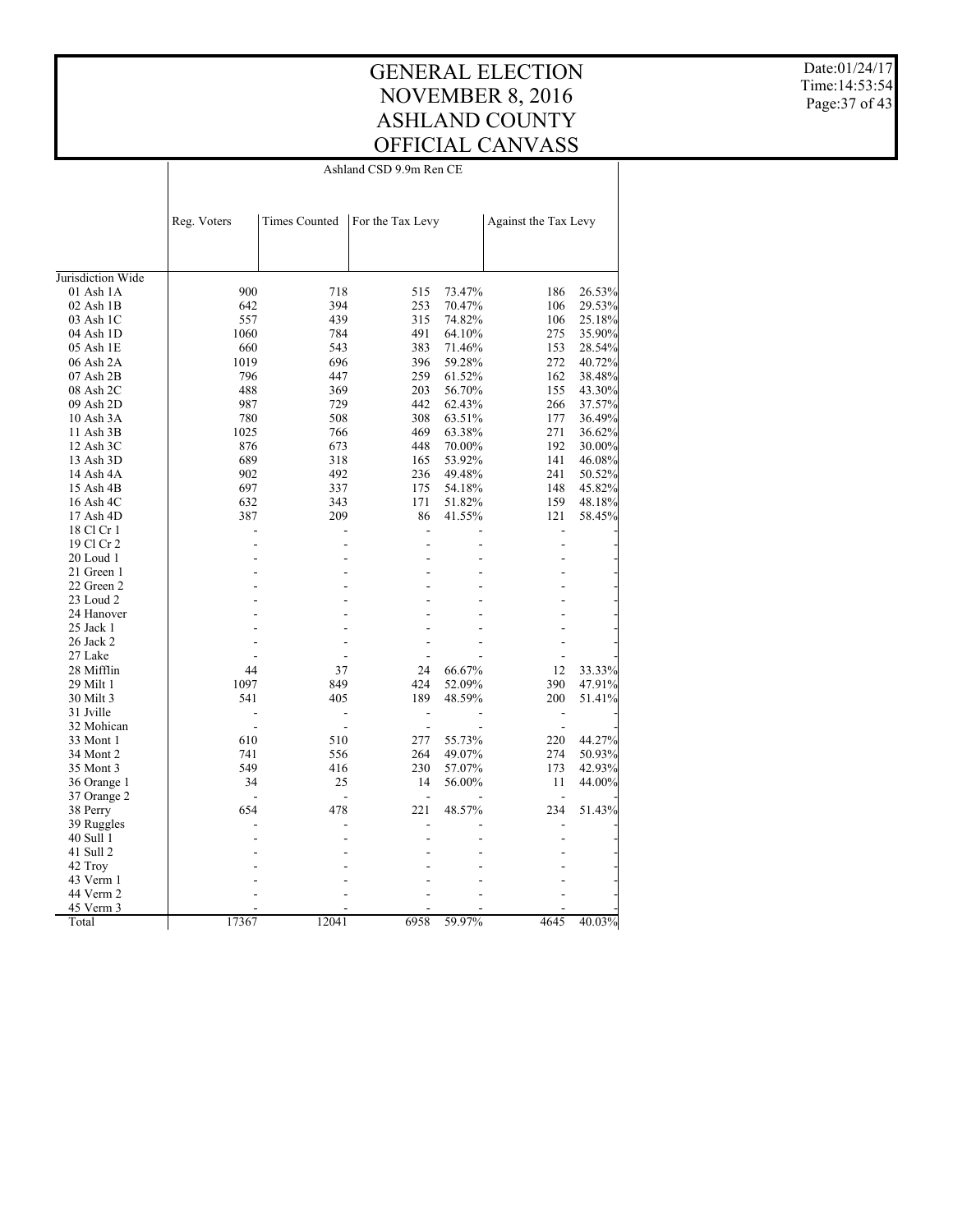Date:01/24/17 Time:14:53:54 Page:38 of 43

| Times<br>For the Tax Levy<br>Against the Tax Levy<br>Times<br>For the Tax Levy<br>Against the Tax<br>Reg.<br>Reg.<br>Voters<br>Counted<br>Voters<br>Counted<br>Levy<br>Jurisdiction Wide<br>01 Ash 1A<br>02 Ash 1B<br>03 Ash 1C<br>04 Ash 1D<br>05 Ash 1E<br>06 Ash 2A<br>07 Ash 2B<br>08 Ash 2C<br>09 Ash 2D<br>10 Ash 3A<br>÷<br>÷<br>11 Ash 3B<br>12 Ash 3C<br>13 Ash 3D<br>L<br>14 Ash 4A<br>15 Ash 4B<br>16 Ash 4C<br>17 Ash 4D<br>18 Cl Cr 1<br>19 Cl Cr 2<br>20 Loud 1<br>L,<br>$\overline{a}$<br>÷,<br>35.29%<br>47<br>35<br>$22\,$<br>64.71%<br>12<br>21 Green 1<br>22 Green 2<br>$\overline{a}$<br>÷.<br>$\overline{\phantom{a}}$<br>23 Loud 2<br>24 Hanover<br>$\blacksquare$<br>25 Jack 1<br>26 Jack 2<br>27 Lake<br>$\overline{a}$<br>$\overline{a}$<br>$\overline{\phantom{a}}$<br>39<br>61.54%<br>26<br>10<br>38.46%<br>16<br>28 Mifflin<br>29 Milt 1<br>L.<br>$\overline{a}$<br>30 Milt 3<br>31 Jville<br>32 Mohican<br>33 Mont 1<br>34 Mont 2<br>35 Mont 3<br>36 Orange 1<br>37 Orange 2<br>38 Perry<br>$\overline{a}$<br>$\overline{a}$<br>$\overline{a}$<br>$\mathfrak{Z}$<br>$\overline{7}$<br>30.00%<br>39 Ruggles<br>11<br>10<br>70.00%<br>40 Sull 1<br>41 Sull 2<br>L.<br>42 Troy<br>43 Verm 1<br>44 Verm 2<br>45 Verm 3<br>46.67%<br>86<br>61<br>$\overline{32}$<br>53.33%<br>28<br>11<br>10<br>$\overline{7}$<br>70.00%<br>$\overline{3}$<br>30.00%<br>Total | Lucas LSD 3.6m Ren Oper Def |  |  |  | New London LSD 1.35m Ren ER |  |  |  |  |  |  |
|---------------------------------------------------------------------------------------------------------------------------------------------------------------------------------------------------------------------------------------------------------------------------------------------------------------------------------------------------------------------------------------------------------------------------------------------------------------------------------------------------------------------------------------------------------------------------------------------------------------------------------------------------------------------------------------------------------------------------------------------------------------------------------------------------------------------------------------------------------------------------------------------------------------------------------------------------------------------------------------------------------------------------------------------------------------------------------------------------------------------------------------------------------------------------------------------------------------------------------------------------------------------------------------------------------------------------------------------------------------------------------------|-----------------------------|--|--|--|-----------------------------|--|--|--|--|--|--|
|                                                                                                                                                                                                                                                                                                                                                                                                                                                                                                                                                                                                                                                                                                                                                                                                                                                                                                                                                                                                                                                                                                                                                                                                                                                                                                                                                                                       |                             |  |  |  |                             |  |  |  |  |  |  |
|                                                                                                                                                                                                                                                                                                                                                                                                                                                                                                                                                                                                                                                                                                                                                                                                                                                                                                                                                                                                                                                                                                                                                                                                                                                                                                                                                                                       |                             |  |  |  |                             |  |  |  |  |  |  |
|                                                                                                                                                                                                                                                                                                                                                                                                                                                                                                                                                                                                                                                                                                                                                                                                                                                                                                                                                                                                                                                                                                                                                                                                                                                                                                                                                                                       |                             |  |  |  |                             |  |  |  |  |  |  |
|                                                                                                                                                                                                                                                                                                                                                                                                                                                                                                                                                                                                                                                                                                                                                                                                                                                                                                                                                                                                                                                                                                                                                                                                                                                                                                                                                                                       |                             |  |  |  |                             |  |  |  |  |  |  |
|                                                                                                                                                                                                                                                                                                                                                                                                                                                                                                                                                                                                                                                                                                                                                                                                                                                                                                                                                                                                                                                                                                                                                                                                                                                                                                                                                                                       |                             |  |  |  |                             |  |  |  |  |  |  |
|                                                                                                                                                                                                                                                                                                                                                                                                                                                                                                                                                                                                                                                                                                                                                                                                                                                                                                                                                                                                                                                                                                                                                                                                                                                                                                                                                                                       |                             |  |  |  |                             |  |  |  |  |  |  |
|                                                                                                                                                                                                                                                                                                                                                                                                                                                                                                                                                                                                                                                                                                                                                                                                                                                                                                                                                                                                                                                                                                                                                                                                                                                                                                                                                                                       |                             |  |  |  |                             |  |  |  |  |  |  |
|                                                                                                                                                                                                                                                                                                                                                                                                                                                                                                                                                                                                                                                                                                                                                                                                                                                                                                                                                                                                                                                                                                                                                                                                                                                                                                                                                                                       |                             |  |  |  |                             |  |  |  |  |  |  |
|                                                                                                                                                                                                                                                                                                                                                                                                                                                                                                                                                                                                                                                                                                                                                                                                                                                                                                                                                                                                                                                                                                                                                                                                                                                                                                                                                                                       |                             |  |  |  |                             |  |  |  |  |  |  |
|                                                                                                                                                                                                                                                                                                                                                                                                                                                                                                                                                                                                                                                                                                                                                                                                                                                                                                                                                                                                                                                                                                                                                                                                                                                                                                                                                                                       |                             |  |  |  |                             |  |  |  |  |  |  |
|                                                                                                                                                                                                                                                                                                                                                                                                                                                                                                                                                                                                                                                                                                                                                                                                                                                                                                                                                                                                                                                                                                                                                                                                                                                                                                                                                                                       |                             |  |  |  |                             |  |  |  |  |  |  |
|                                                                                                                                                                                                                                                                                                                                                                                                                                                                                                                                                                                                                                                                                                                                                                                                                                                                                                                                                                                                                                                                                                                                                                                                                                                                                                                                                                                       |                             |  |  |  |                             |  |  |  |  |  |  |
|                                                                                                                                                                                                                                                                                                                                                                                                                                                                                                                                                                                                                                                                                                                                                                                                                                                                                                                                                                                                                                                                                                                                                                                                                                                                                                                                                                                       |                             |  |  |  |                             |  |  |  |  |  |  |
|                                                                                                                                                                                                                                                                                                                                                                                                                                                                                                                                                                                                                                                                                                                                                                                                                                                                                                                                                                                                                                                                                                                                                                                                                                                                                                                                                                                       |                             |  |  |  |                             |  |  |  |  |  |  |
|                                                                                                                                                                                                                                                                                                                                                                                                                                                                                                                                                                                                                                                                                                                                                                                                                                                                                                                                                                                                                                                                                                                                                                                                                                                                                                                                                                                       |                             |  |  |  |                             |  |  |  |  |  |  |
|                                                                                                                                                                                                                                                                                                                                                                                                                                                                                                                                                                                                                                                                                                                                                                                                                                                                                                                                                                                                                                                                                                                                                                                                                                                                                                                                                                                       |                             |  |  |  |                             |  |  |  |  |  |  |
|                                                                                                                                                                                                                                                                                                                                                                                                                                                                                                                                                                                                                                                                                                                                                                                                                                                                                                                                                                                                                                                                                                                                                                                                                                                                                                                                                                                       |                             |  |  |  |                             |  |  |  |  |  |  |
|                                                                                                                                                                                                                                                                                                                                                                                                                                                                                                                                                                                                                                                                                                                                                                                                                                                                                                                                                                                                                                                                                                                                                                                                                                                                                                                                                                                       |                             |  |  |  |                             |  |  |  |  |  |  |
|                                                                                                                                                                                                                                                                                                                                                                                                                                                                                                                                                                                                                                                                                                                                                                                                                                                                                                                                                                                                                                                                                                                                                                                                                                                                                                                                                                                       |                             |  |  |  |                             |  |  |  |  |  |  |
|                                                                                                                                                                                                                                                                                                                                                                                                                                                                                                                                                                                                                                                                                                                                                                                                                                                                                                                                                                                                                                                                                                                                                                                                                                                                                                                                                                                       |                             |  |  |  |                             |  |  |  |  |  |  |
|                                                                                                                                                                                                                                                                                                                                                                                                                                                                                                                                                                                                                                                                                                                                                                                                                                                                                                                                                                                                                                                                                                                                                                                                                                                                                                                                                                                       |                             |  |  |  |                             |  |  |  |  |  |  |
|                                                                                                                                                                                                                                                                                                                                                                                                                                                                                                                                                                                                                                                                                                                                                                                                                                                                                                                                                                                                                                                                                                                                                                                                                                                                                                                                                                                       |                             |  |  |  |                             |  |  |  |  |  |  |
|                                                                                                                                                                                                                                                                                                                                                                                                                                                                                                                                                                                                                                                                                                                                                                                                                                                                                                                                                                                                                                                                                                                                                                                                                                                                                                                                                                                       |                             |  |  |  |                             |  |  |  |  |  |  |
|                                                                                                                                                                                                                                                                                                                                                                                                                                                                                                                                                                                                                                                                                                                                                                                                                                                                                                                                                                                                                                                                                                                                                                                                                                                                                                                                                                                       |                             |  |  |  |                             |  |  |  |  |  |  |
|                                                                                                                                                                                                                                                                                                                                                                                                                                                                                                                                                                                                                                                                                                                                                                                                                                                                                                                                                                                                                                                                                                                                                                                                                                                                                                                                                                                       |                             |  |  |  |                             |  |  |  |  |  |  |
|                                                                                                                                                                                                                                                                                                                                                                                                                                                                                                                                                                                                                                                                                                                                                                                                                                                                                                                                                                                                                                                                                                                                                                                                                                                                                                                                                                                       |                             |  |  |  |                             |  |  |  |  |  |  |
|                                                                                                                                                                                                                                                                                                                                                                                                                                                                                                                                                                                                                                                                                                                                                                                                                                                                                                                                                                                                                                                                                                                                                                                                                                                                                                                                                                                       |                             |  |  |  |                             |  |  |  |  |  |  |
|                                                                                                                                                                                                                                                                                                                                                                                                                                                                                                                                                                                                                                                                                                                                                                                                                                                                                                                                                                                                                                                                                                                                                                                                                                                                                                                                                                                       |                             |  |  |  |                             |  |  |  |  |  |  |
|                                                                                                                                                                                                                                                                                                                                                                                                                                                                                                                                                                                                                                                                                                                                                                                                                                                                                                                                                                                                                                                                                                                                                                                                                                                                                                                                                                                       |                             |  |  |  |                             |  |  |  |  |  |  |
|                                                                                                                                                                                                                                                                                                                                                                                                                                                                                                                                                                                                                                                                                                                                                                                                                                                                                                                                                                                                                                                                                                                                                                                                                                                                                                                                                                                       |                             |  |  |  |                             |  |  |  |  |  |  |
|                                                                                                                                                                                                                                                                                                                                                                                                                                                                                                                                                                                                                                                                                                                                                                                                                                                                                                                                                                                                                                                                                                                                                                                                                                                                                                                                                                                       |                             |  |  |  |                             |  |  |  |  |  |  |
|                                                                                                                                                                                                                                                                                                                                                                                                                                                                                                                                                                                                                                                                                                                                                                                                                                                                                                                                                                                                                                                                                                                                                                                                                                                                                                                                                                                       |                             |  |  |  |                             |  |  |  |  |  |  |
|                                                                                                                                                                                                                                                                                                                                                                                                                                                                                                                                                                                                                                                                                                                                                                                                                                                                                                                                                                                                                                                                                                                                                                                                                                                                                                                                                                                       |                             |  |  |  |                             |  |  |  |  |  |  |
|                                                                                                                                                                                                                                                                                                                                                                                                                                                                                                                                                                                                                                                                                                                                                                                                                                                                                                                                                                                                                                                                                                                                                                                                                                                                                                                                                                                       |                             |  |  |  |                             |  |  |  |  |  |  |
|                                                                                                                                                                                                                                                                                                                                                                                                                                                                                                                                                                                                                                                                                                                                                                                                                                                                                                                                                                                                                                                                                                                                                                                                                                                                                                                                                                                       |                             |  |  |  |                             |  |  |  |  |  |  |
|                                                                                                                                                                                                                                                                                                                                                                                                                                                                                                                                                                                                                                                                                                                                                                                                                                                                                                                                                                                                                                                                                                                                                                                                                                                                                                                                                                                       |                             |  |  |  |                             |  |  |  |  |  |  |
|                                                                                                                                                                                                                                                                                                                                                                                                                                                                                                                                                                                                                                                                                                                                                                                                                                                                                                                                                                                                                                                                                                                                                                                                                                                                                                                                                                                       |                             |  |  |  |                             |  |  |  |  |  |  |
|                                                                                                                                                                                                                                                                                                                                                                                                                                                                                                                                                                                                                                                                                                                                                                                                                                                                                                                                                                                                                                                                                                                                                                                                                                                                                                                                                                                       |                             |  |  |  |                             |  |  |  |  |  |  |
|                                                                                                                                                                                                                                                                                                                                                                                                                                                                                                                                                                                                                                                                                                                                                                                                                                                                                                                                                                                                                                                                                                                                                                                                                                                                                                                                                                                       |                             |  |  |  |                             |  |  |  |  |  |  |
|                                                                                                                                                                                                                                                                                                                                                                                                                                                                                                                                                                                                                                                                                                                                                                                                                                                                                                                                                                                                                                                                                                                                                                                                                                                                                                                                                                                       |                             |  |  |  |                             |  |  |  |  |  |  |
|                                                                                                                                                                                                                                                                                                                                                                                                                                                                                                                                                                                                                                                                                                                                                                                                                                                                                                                                                                                                                                                                                                                                                                                                                                                                                                                                                                                       |                             |  |  |  |                             |  |  |  |  |  |  |
|                                                                                                                                                                                                                                                                                                                                                                                                                                                                                                                                                                                                                                                                                                                                                                                                                                                                                                                                                                                                                                                                                                                                                                                                                                                                                                                                                                                       |                             |  |  |  |                             |  |  |  |  |  |  |
|                                                                                                                                                                                                                                                                                                                                                                                                                                                                                                                                                                                                                                                                                                                                                                                                                                                                                                                                                                                                                                                                                                                                                                                                                                                                                                                                                                                       |                             |  |  |  |                             |  |  |  |  |  |  |
|                                                                                                                                                                                                                                                                                                                                                                                                                                                                                                                                                                                                                                                                                                                                                                                                                                                                                                                                                                                                                                                                                                                                                                                                                                                                                                                                                                                       |                             |  |  |  |                             |  |  |  |  |  |  |
|                                                                                                                                                                                                                                                                                                                                                                                                                                                                                                                                                                                                                                                                                                                                                                                                                                                                                                                                                                                                                                                                                                                                                                                                                                                                                                                                                                                       |                             |  |  |  |                             |  |  |  |  |  |  |
|                                                                                                                                                                                                                                                                                                                                                                                                                                                                                                                                                                                                                                                                                                                                                                                                                                                                                                                                                                                                                                                                                                                                                                                                                                                                                                                                                                                       |                             |  |  |  |                             |  |  |  |  |  |  |
|                                                                                                                                                                                                                                                                                                                                                                                                                                                                                                                                                                                                                                                                                                                                                                                                                                                                                                                                                                                                                                                                                                                                                                                                                                                                                                                                                                                       |                             |  |  |  |                             |  |  |  |  |  |  |
|                                                                                                                                                                                                                                                                                                                                                                                                                                                                                                                                                                                                                                                                                                                                                                                                                                                                                                                                                                                                                                                                                                                                                                                                                                                                                                                                                                                       |                             |  |  |  |                             |  |  |  |  |  |  |
|                                                                                                                                                                                                                                                                                                                                                                                                                                                                                                                                                                                                                                                                                                                                                                                                                                                                                                                                                                                                                                                                                                                                                                                                                                                                                                                                                                                       |                             |  |  |  |                             |  |  |  |  |  |  |
|                                                                                                                                                                                                                                                                                                                                                                                                                                                                                                                                                                                                                                                                                                                                                                                                                                                                                                                                                                                                                                                                                                                                                                                                                                                                                                                                                                                       |                             |  |  |  |                             |  |  |  |  |  |  |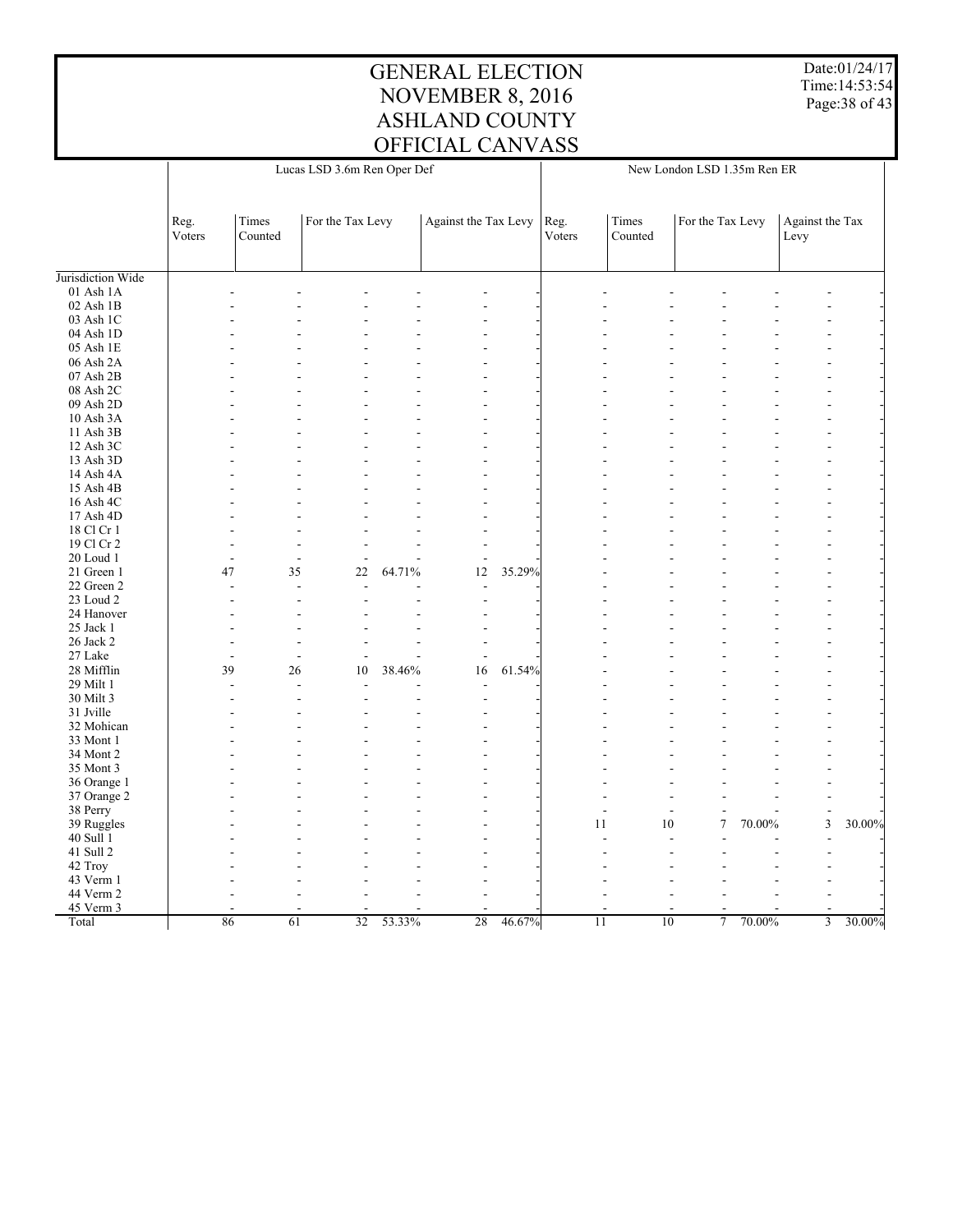#### GENERAL ELECTION NOVEMBER 8, 2016 ASHLAND COUNTY OFFICIAL CANVASS Cl Creek Fire District 2.7m Ren

 $\overline{\phantom{a}}$ 

Date:01/24/17 Time:14:53:55 Page:39 of 43

|                        | Reg. Voters | Times<br>Counted | For the Tax Levy |        | Against the Tax Levy     |        |
|------------------------|-------------|------------------|------------------|--------|--------------------------|--------|
|                        |             |                  |                  |        |                          |        |
| Jurisdiction Wide      |             |                  |                  |        |                          |        |
| $01$ Ash $1A$          |             |                  |                  |        |                          |        |
| $02$ Ash $1B$          |             |                  |                  |        |                          |        |
| 03 Ash 1C              |             |                  |                  |        |                          |        |
| 04 Ash 1D              |             |                  |                  |        |                          |        |
| 05 Ash 1E              |             |                  |                  |        |                          |        |
| 06 Ash 2A              |             |                  |                  |        |                          |        |
| 07 Ash 2B<br>08 Ash 2C |             |                  |                  |        |                          |        |
| 09 Ash 2D              |             |                  |                  |        |                          |        |
| 10 Ash 3A              |             |                  |                  |        |                          |        |
| 11 Ash 3B              |             |                  |                  |        |                          |        |
| 12 Ash 3C              |             |                  |                  |        |                          |        |
|                        |             |                  |                  |        |                          |        |
| 13 Ash 3D<br>14 Ash 4A |             |                  |                  |        |                          |        |
| 15 Ash 4B              |             |                  |                  |        |                          |        |
| 16 Ash 4C              |             |                  |                  |        |                          |        |
| 17 Ash 4D              |             |                  | ٠                |        |                          |        |
| 18 Cl Cr 1             | 590         | 416              | 297              | 74.44% | 102                      | 25.56% |
| 19 Cl Cr 2             | 712         | 548              | 413              | 79.27% | 108                      | 20.73% |
| 20 Loud 1              |             |                  | $\overline{a}$   |        | $\overline{\phantom{a}}$ |        |
| 21 Green 1             |             |                  |                  |        | $\overline{a}$           |        |
| 22 Green 2             |             |                  |                  |        |                          |        |
| 23 Loud 2              |             |                  |                  |        |                          |        |
| 24 Hanover             |             |                  |                  |        |                          |        |
| 25 Jack 1              |             |                  |                  |        |                          |        |
| 26 Jack 2              |             |                  |                  |        |                          |        |
| 27 Lake                |             |                  |                  |        |                          |        |
| 28 Mifflin             |             |                  |                  |        |                          |        |
| 29 Milt 1              |             |                  |                  |        |                          |        |
| 30 Milt 3              |             |                  |                  |        |                          |        |
| 31 Jville              |             |                  |                  |        |                          |        |
| 32 Mohican             |             |                  |                  |        |                          |        |
| 33 Mont 1              |             |                  |                  |        |                          |        |
| 34 Mont 2              |             |                  |                  |        |                          |        |
| 35 Mont 3              |             |                  |                  |        |                          |        |
| 36 Orange 1            |             |                  |                  |        |                          |        |
| 37 Orange 2            |             |                  |                  |        |                          |        |
| 38 Perry               |             |                  |                  |        |                          |        |
| 39 Ruggles             |             |                  |                  |        |                          |        |
| 40 Sull 1              |             |                  |                  |        |                          |        |
| 41 Sull 2              |             |                  |                  |        |                          |        |
| 42 Troy                |             |                  |                  |        |                          |        |
| 43 Verm 1              |             |                  |                  |        |                          |        |
| 44 Verm 2              |             |                  |                  |        |                          |        |
| 45 Verm 3              |             |                  |                  |        |                          |        |
| Total                  | 1302        | 964              | 710              | 77.17% | 210                      | 22.83% |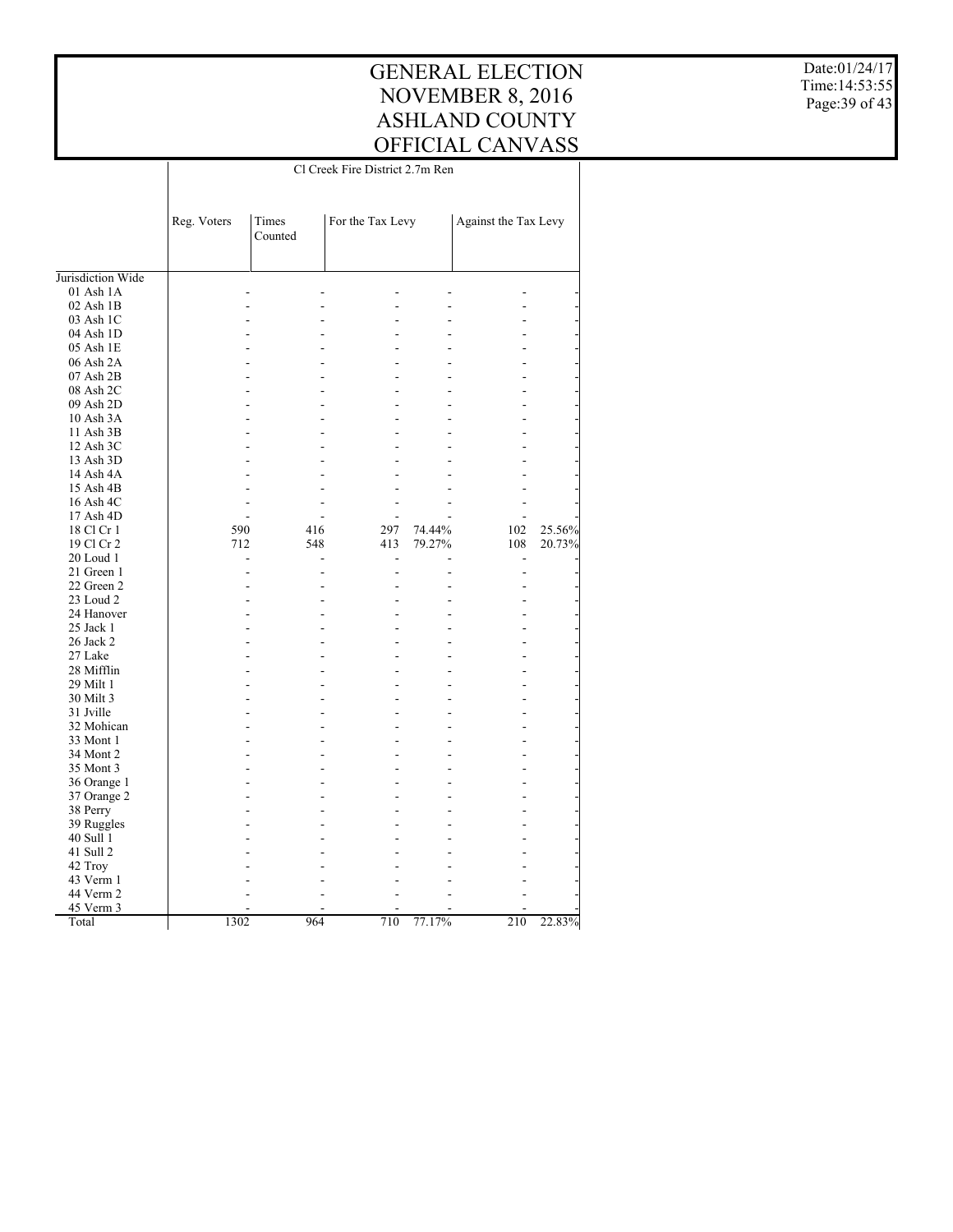GENERAL ELECTION NOVEMBER 8, 2016 ASHLAND COUNTY OFFICIAL CANVASS Green Perrysville JFD 2m Ren

 $\overline{\phantom{a}}$ 

Date:01/24/17 Time:14:53:55 Page:40 of 43

|                   | Reg. Voters    | Times<br>Counted | For the Tax Levy |        | Against the Tax Levy |        |
|-------------------|----------------|------------------|------------------|--------|----------------------|--------|
| Jurisdiction Wide |                |                  |                  |        |                      |        |
| 01 Ash 1A         |                |                  |                  |        |                      |        |
| $02$ Ash $1B$     |                |                  |                  |        |                      |        |
| 03 Ash 1C         | L.             |                  |                  |        |                      |        |
| 04 Ash 1D         | L,             |                  |                  |        |                      |        |
| 05 Ash 1E         |                |                  |                  |        |                      |        |
| 06 Ash 2A         | L,             |                  | ۳                |        |                      |        |
| 07 Ash 2B         |                |                  |                  |        |                      |        |
| 08 Ash 2C         | L.             |                  | ÷                |        |                      |        |
| 09 Ash 2D         | L,             |                  |                  |        |                      |        |
| 10 Ash 3A         |                |                  |                  |        |                      |        |
|                   | L.             |                  | ٠                |        |                      |        |
| 11 Ash 3B         |                |                  |                  |        |                      |        |
| 12 Ash 3C         | L.             |                  | ٠                |        |                      |        |
| 13 Ash 3D         |                |                  |                  |        |                      |        |
| 14 Ash 4A         | L,             |                  |                  |        |                      |        |
| 15 Ash 4B         |                |                  |                  |        |                      |        |
| 16 Ash 4C         | L.             |                  | ۳                |        |                      |        |
| 17 Ash 4D         |                |                  |                  |        |                      |        |
| 18 Cl Cr 1        |                |                  |                  |        |                      |        |
| 19 Cl Cr 2        |                |                  |                  |        |                      |        |
| 20 Loud 1         |                |                  |                  |        |                      |        |
| 21 Green 1        | 1124           | 765              | 592              | 79.25% | 155                  | 20.75% |
| 22 Green 2        | 583            | 431              | 316              | 75.42% | 103                  | 24.58% |
| 23 Loud 2         | $\overline{a}$ |                  | $\overline{a}$   | L.     | L,                   |        |
| 24 Hanover        | L,             |                  | $\overline{a}$   |        | $\overline{a}$       |        |
| 25 Jack 1         |                |                  |                  |        |                      |        |
| 26 Jack 2         | ÷.             |                  | ٠                | L.     |                      |        |
| 27 Lake           |                |                  |                  |        |                      |        |
| 28 Mifflin        | L,             |                  | ٠                |        |                      |        |
| 29 Milt 1         | Ē,             |                  |                  |        |                      |        |
| 30 Milt 3         |                |                  |                  |        |                      |        |
| 31 Jville         | L.             |                  | ٠                |        |                      |        |
| 32 Mohican        |                |                  |                  |        |                      |        |
| 33 Mont 1         | L.             |                  | ٠                |        |                      |        |
| 34 Mont 2         | Ē,             |                  |                  |        |                      |        |
| 35 Mont 3         |                |                  |                  |        |                      |        |
| 36 Orange 1       | ÷.             |                  | ٠                |        |                      |        |
| 37 Orange 2       |                |                  |                  |        |                      |        |
| 38 Perry          | L.             |                  |                  |        |                      |        |
| 39 Ruggles        |                |                  |                  |        |                      |        |
| 40 Sull 1         |                |                  |                  |        |                      |        |
| 41 Sull 2         |                |                  |                  |        |                      |        |
| 42 Troy           |                |                  |                  |        |                      |        |
| 43 Verm 1         |                |                  |                  |        |                      |        |
| 44 Verm 2         |                |                  |                  |        |                      |        |
| 45 Verm 3         |                |                  |                  |        |                      |        |
| Total             | 1707           | 1196             | 908              | 77.87% | 258                  | 22.13% |

 $\overline{1}$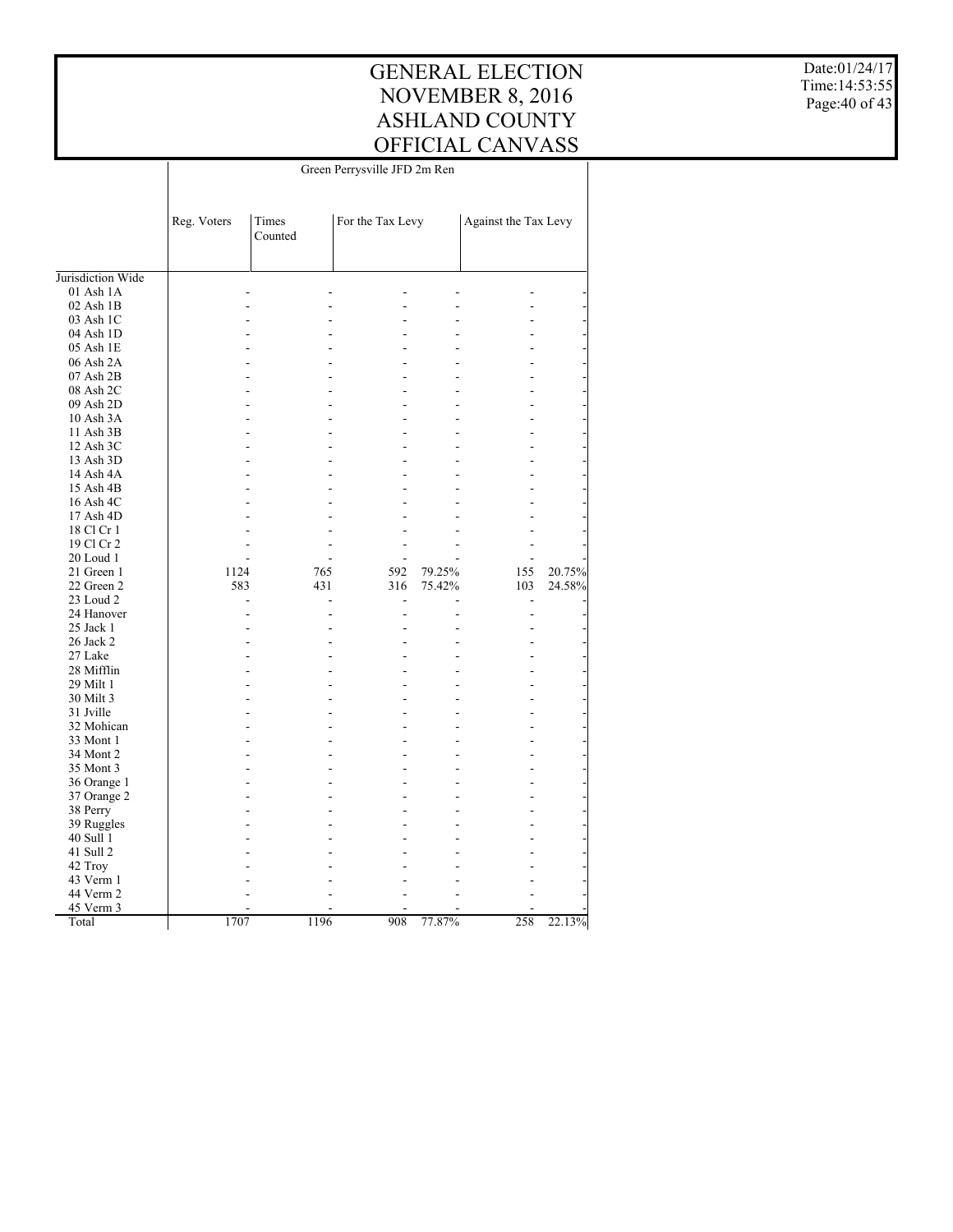Ashland County 0.6m Ren Seniors

Date:01/24/17 Time:14:53:55 Page:41 of 43

|                   | Reg. Voters | <b>Times Counted</b> | For the Tax Levy |        | Against the Tax Levy |        |
|-------------------|-------------|----------------------|------------------|--------|----------------------|--------|
|                   |             |                      |                  |        |                      |        |
| Jurisdiction Wide |             |                      |                  |        |                      |        |
| 01 Ash 1A         | 900         | 718                  | 585              | 83.21% | 118                  | 16.79% |
| 02 Ash 1B         | 642         | 394                  | 286              | 79.44% | 74                   | 20.56% |
| 03 Ash 1C         | 557         | 439                  | 340              | 80.95% | 80                   | 19.05% |
| 04 Ash 1D         | 1060        | 784                  | 573              | 75.69% | 184                  | 24.31% |
| 05 Ash 1E         | 660         | 543                  | 398              | 74.67% | 135                  | 25.33% |
| 06 Ash 2A         | 1019        | 696                  | 519              | 78.05% | 146                  | 21.95% |
| 07 Ash 2B         | 796         | 447                  | 303              | 72.66% | 114                  | 27.34% |
| 08 Ash 2C         | 488         | 369                  | 260              | 72.83% | 97                   | 27.17% |
| 09 Ash 2D         | 987         | 729                  | 527              | 75.39% | 172                  | 24.61% |
| 10 Ash 3A         | 780         | 508                  | 373              | 75.97% | 118                  | 24.03% |
| 11 Ash 3B         | 1025        | 766                  | 549              | 74.09% | 192                  | 25.91% |
| $12$ Ash $3C$     | 876         | 673                  | 505              | 79.15% | 133                  | 20.85% |
| 13 Ash 3D         | 689         | 318                  | 219              | 71.80% | 86                   | 28.20% |
| 14 Ash 4A         | 902         | 492                  | 331              | 70.13% | 141                  | 29.87% |
| 15 Ash 4B         | 697         | 337                  | 240              | 74.30% | 83                   | 25.70% |
| 16 Ash 4C         | 632         | 343                  | 236              | 71.08% | 96                   | 28.92% |
| 17 Ash 4D         | 387         | 209                  | 132              | 64.08% | 74                   | 35.92% |
| 18 Cl Cr 1        | 590         | 416                  | 277              | 69.77% | 120                  | 30.23% |
| 19 Cl Cr 2        | 712         | 548                  | 374              | 73.05% | 138                  | 26.95% |
| 20 Loud 1         | 1344        | 923                  | 635              | 73.24% | 232                  | 26.76% |
| 21 Green 1        | 1124        | 765                  | 507              | 68.98% | 228                  | 31.02% |
| 22 Green 2        | 583         | 431                  | 283              | 68.69% | 129                  | 31.31% |
| 23 Loud 2         | 542         | 353                  | 252              | 75.00% | 84                   | 25.00% |
| 24 Hanover        | 642         | 468                  | 311              | 69.27% | 138                  | 30.73% |
| 25 Jack 1         | 1051        | 727                  | 503              | 72.37% | 192                  | 27.63% |
| 26 Jack 2         | 1284        | 932                  | 614              | 68.68% | 280                  | 31.32% |
| 27 Lake           | 451         | 327                  | 212              | 67.52% | 102                  | 32.48% |
| 28 Mifflin        | 929         | 699                  | 424              | 63.57% | 243                  | 36.43% |
| 29 Milt 1         | 1097        | 849                  | 543              | 67.04% | 267                  | 32.96% |
| 30 Milt 3         | 541         | 405                  | 252              | 65.28% | 134                  | 34.72% |
| 31 Jville         | 356         | 230                  | 148              | 65.78% | 77                   | 34.22% |
| 32 Mohican        | 1035        | 806                  | 517              | 67.14% | 253                  | 32.86% |
| 33 Mont 1         | 629         | 529                  | 383              | 74.66% | 130                  | 25.34% |
| 34 Mont 2         | 883         | 669                  | 425              | 65.79% | 221                  | 34.21% |
| 35 Mont 3         | 549         | 416                  | 283              | 71.28% | 114                  | 28.72% |
| 36 Orange 1       | 1090        | 803                  | 576              | 75.10% | 191                  | 24.90% |
| 37 Orange 2       | 617         | 466                  | 300              | 67.11% | 147                  | 32.89% |
| 38 Perry          | 1290        | 959                  | 619              | 67.21% | 302                  | 32.79% |
| 39 Ruggles        | 634         | 461                  | 280              | 63.49% | 161                  | 36.51% |
| 40 Sull 1         | 884         | 601                  | 298              | 53.41% | 260                  | 46.59% |
| 41 Sull 2         | 744         | 483                  | 287              | 63.50% | 165                  | 36.50% |
| 42 Troy           | 803         | 600                  | 373              | 64.42% | 206                  | 35.58% |
| 43 Verm 1         | 855         | 639                  | 452              | 73.14% | 166                  | 26.86% |
| 44 Verm 2         | 519         | 407                  | 257              | 65.06% | 138                  | 34.94% |
| 45 Verm 3         | 584         | 427                  | 285              | 68.67% | 130                  | 31.33% |
| Total             | 35459       | 25104                | 17046            | 70.92% | 6991                 | 29.08% |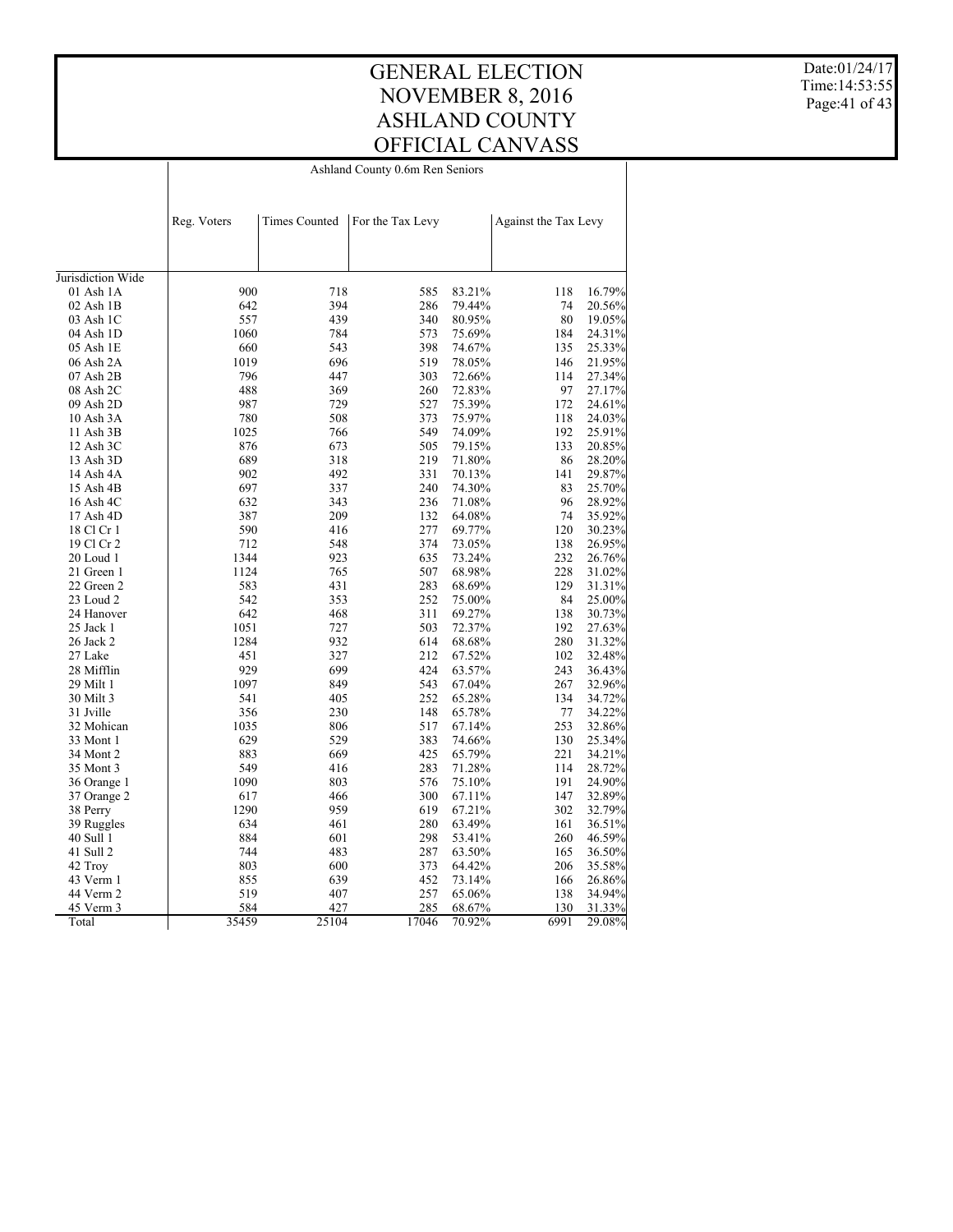GENERAL ELECTION NOVEMBER 8, 2016 ASHLAND COUNTY OFFICIAL CANVASS Ashland County Park District 0.5m Add

Date:01/24/17 Time:14:53:55 Page:42 of 43

|                   | Reg. Voters | <b>Times Counted</b> | For the Tax Levy |        | Against the Tax Levy |        |
|-------------------|-------------|----------------------|------------------|--------|----------------------|--------|
|                   |             |                      |                  |        |                      |        |
| Jurisdiction Wide |             |                      |                  |        |                      |        |
| 01 Ash 1A         | 900         | 718                  | 428              | 60.54% | 279                  | 39.46% |
| 02 Ash 1B         | 642         | 394                  | 252              | 69.81% | 109                  | 30.19% |
| 03 Ash 1C         | 557         | 439                  | 283              | 68.03% | 133                  | 31.97% |
| 04 Ash 1D         | 1060        | 784                  | 449              | 58.77% | 315                  | 41.23% |
| 05 Ash 1E         | 660         | 543                  | 312              | 58.32% | 223                  | 41.68% |
| 06 Ash 2A         | 1019        | 696                  | 401              | 59.67% | 271                  | 40.33% |
| 07 Ash 2B         | 796         | 447                  | 264              | 62.71% | 157                  | 37.29% |
| 08 Ash 2C         | 488         | 369                  | 201              | 55.52% | 161                  | 44.48% |
| 09 Ash 2D         | 987         | 729                  | 389              | 55.02% | 318                  | 44.98% |
| 10 Ash 3A         | 780         | 508                  | 289              | 58.86% | 202                  | 41.14% |
| 11 Ash 3B         | 1025        | 766                  | 441              | 59.59% | 299                  | 40.41% |
| 12 Ash 3C         | 876         | 673                  | 389              | 60.78% | 251                  | 39.22% |
| 13 Ash 3D         | 689         | 318                  | 159              | 51.29% | 151                  | 48.71% |
| 14 Ash 4A         | 902         | 492                  | 244              | 50.73% | 237                  | 49.27% |
| 15 Ash 4B         | 697         | 337                  | 182              | 56.35% | 141                  | 43.65% |
| 16 Ash 4C         | 632         | 343                  | 186              | 55.19% | 151                  | 44.81% |
| 17 Ash 4D         | 387         | 209                  | 92               | 44.88% | 113                  | 55.12% |
| 18 Cl Cr 1        | 590         | 416                  | 205              | 51.38% | 194                  | 48.62% |
| 19 Cl Cr 2        | 712         | 548                  | 290              | 55.98% | 228                  | 44.02% |
| 20 Loud 1         | 1344        | 923                  | 481              | 55.29% | 389                  | 44.71% |
| 21 Green 1        | 1124        | 765                  | 335              | 45.33% | 404                  | 54.67% |
| 22 Green 2        | 583         | 431                  | 176              | 42.41% | 239                  | 57.59% |
| 23 Loud 2         | 542         | 353                  | 203              | 61.70% | 126                  | 38.30% |
| 24 Hanover        | 642         | 468                  | 209              | 46.55% | 240                  | 53.45% |
| 25 Jack 1         | 1051        | 727                  | 396              | 57.23% | 296                  | 42.77% |
| 26 Jack 2         | 1284        | 932                  | 447              | 49.83% | 450                  | 50.17% |
| 27 Lake           | 451         | 327                  | 132              | 41.51% | 186                  | 58.49% |
| 28 Mifflin        | 929         | 699                  | 281              | 42.32% | 383                  | 57.68% |
| 29 Milt 1         | 1097        | 849                  | 392              | 48.16% | 422                  | 51.84% |
| 30 Milt 3         | 541         | 405                  | 193              | 49.36% | 198                  | 50.64% |
| 31 Jville         | 356         | 230                  | 119              | 52.65% | 107                  | 47.35% |
| 32 Mohican        | 1035        | 806                  | 317              | 41.12% | 454                  | 58.88% |
| 33 Mont 1         | 629         | 529                  | 280              | 54.47% | 234                  | 45.53% |
| 34 Mont 2         | 883         | 669                  | 330              | 51.00% | 317                  | 49.00% |
| 35 Mont 3         | 549         | 416                  | 216              | 54.27% | 182                  | 45.73% |
| 36 Orange 1       | 1090        | 803                  | 362              | 47.14% | 406                  | 52.86% |
| 37 Orange 2       | 617         | 466                  | 179              | 40.32% | 265                  | 59.68% |
| 38 Perry          | 1290        | 959                  | 433              | 47.27% | 483                  | 52.73% |
| 39 Ruggles        | 634         | 461                  | 187              | 42.31% | 255                  | 57.69% |
| 40 Sull 1         | 884         | 601                  | 253              | 44.62% | 314                  | 55.38% |
| 41 Sull 2         | 744         | 483                  | 230              | 50.00% | 230                  | 50.00% |
| 42 Troy           | 803         | 600                  | 257              | 44.85% | 316                  | 55.15% |
| 43 Verm 1         | 855         | 639                  | 283              | 45.87% | 334                  | 54.13% |
| 44 Verm 2         | 519         | 407                  | 204              | 51.39% | 193                  | 48.61% |
| 45 Verm 3         | 584         | 427                  | 204              | 49.51% | 208                  | 50.49% |
| Total             | 35459       | 25104                | 12555            | 52.05% | 11564                | 47.95% |